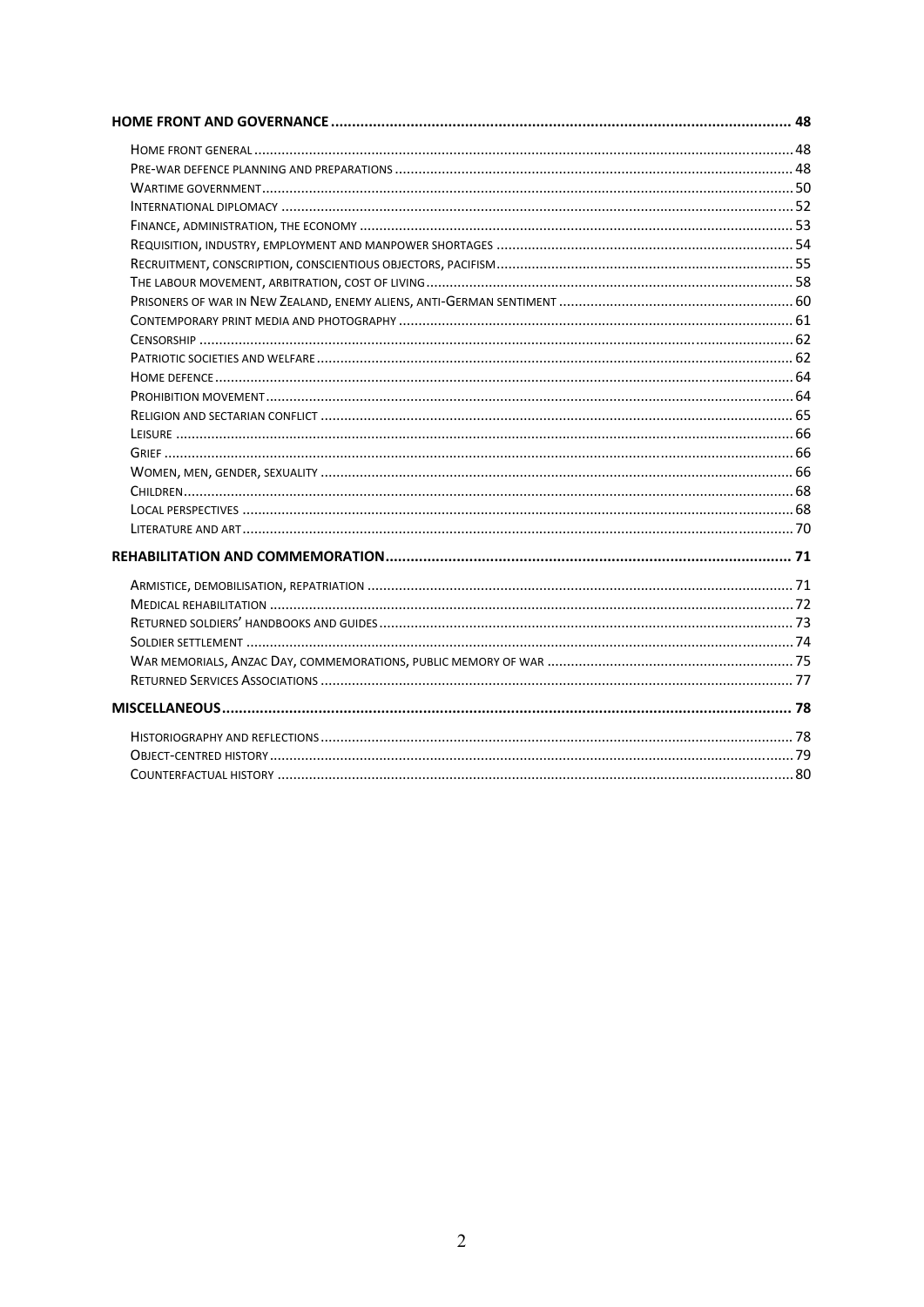# **Military campaigns and operations**

# *General*

Fenton, Damien, with Caroline Lord, Gavin McLean, and Tim Shoebridge, *New Zealand and the First World War 1914-1919* (Auckland: Penguin, 2013)

Harper, Glyn, *Images of war: World War One: a photographic record of New Zealanders at war 1914-1918* (Auckland: HarperCollins, 2008); second edition, 2013

Ian McGibbon. 'First World War', *Te Ara - the Encyclopedia of New Zealand*, updated 9- Nov-12 (http://www.TeAra.govt.nz/en/first-world-war)

McGibbon, Ian, 'The Great War: fighting for the British empire, 1914-1918', in Malcolm McKinnon (ed), *New Zealand historical atlas* (Auckland: Bateman, 1997), plate 77

McGibbon, Ian (ed), *The Oxford companion to New Zealand military history* (Auckland: Oxford University Press, 2000)

McGibbon, Ian, 'The price of empire, 1897-1918', in Bronwyn Dalley and Gavin McLean (eds), *Frontier of dreams: the story of New Zealand* (Auckland: Hodder Moa, 2005), pp.217- 245

Pugsley, Christopher, 'New Zealand: "from the uttermost ends of the earth"', in John Bourne, Peter Liddle, and Ian Whitehead (eds), *The Great War 1914-1945, vol. 2, who won? Who lost? The people's experience* (London: HarperCollins, 2001)

Pugsley, Christopher, *New Zealand and the Great War of 1914-1918* (Auckland: Bateman, 2014; previously published as part of *Scars on the Heart* (Auckland: Bateman, 1996))

Stack, Wayne, *The New Zealand Expeditionary Force in World War I* (Oxford: Osprey Publishing, 2011)

Wright, Matthew, *Shattered glory: the New Zealand experience at Gallipoli and the Western Front* (Auckland: Penguin, 2010)

## *Statistics*

*The Great War, 1914-1918: New Zealand Expeditionary Force roll of honour (Wellington:* Government Printer, 1924)

*Statistics of the military effort of the British Empire during the Great War, 1914-1920* (London: HMSO, 1923)

Studholme, John (ed), *New Zealand Expeditionary Force record of personal services during the war of officers, nurses, and first-class warrant officers, and other facts relating to the N.Z.E.F.: unofficial but based on official records* (Wellington: Government Printer, 1928)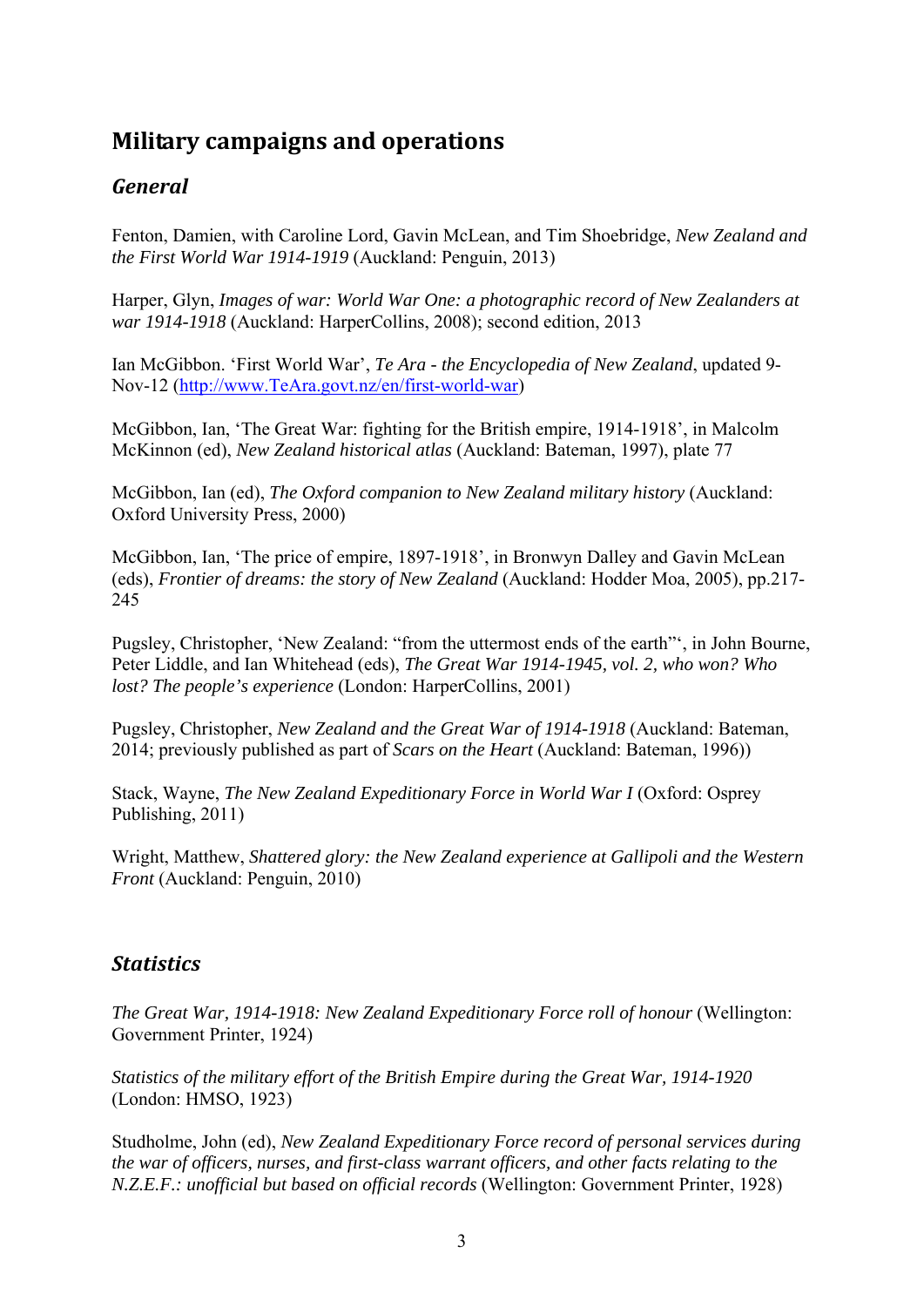*War, 1914-1918: New Zealand Expeditionary Force, its provision and maintenance / prepared in the Branch of the Chief of the General Staff, Headquarters, New Zealand Military Forces* (Wellington: Government Printer, 1919)

#### *Samoa*

Boyd, Mary, 'The military occupation of Western Samoa, 1914-1919', *New Zealand Journal of History*, vol. 2 n.2, October 1968, pp.148-164 (http://www.nzjh.auckland.ac.nz/document.php?wid=1669&action=null)

*Correspondence relating to the occupation of German Samoa by an expeditionary force from New Zealand: European war* (London: J.J.Keliher & Co. Ltd., 1915)

Fenton, Damien, 'The occupation of German Samoa', *Wartime*, n.30, 2005, pp.59-61

Flimmer, W.N., 'The military occupation of Western Samoa, 1914-1920', thesis, Victoria, 1966

*General roll of members of Expeditionary Force entitled to vote for members of Parliament of New Zealand / New Zealand Expeditionary Force, Samoa Advance Force* (Wellington: Government Printer, 1914)

Harker, Jack S., *The birth and growth of the New Zealand Navy* (Durham: Pentland Press, 2001)

Hiery, Hermann, *The neglected war: the German South Pacific and the influence of World War I* (Honolulu: University of Hawaii Press, 1995)

Hiery, Hermann, 'West Samoans between Germany and New Zealand 1914-1921', *War and Society*, vol. 10 n.1, May 1992, pp.53-80

Jeffery, J., *Samoa: the pearl of the Pacific where everything is different: a souvenir from New Zealand, commemorating the occupation of German Samoa by a New Zealand Expeditionary Force on 30th August 1914* (Dunedin: J. Wilkie and Co., 1914?)

Jespersen, Alexandra, '"There is no war here": German portrayals of New Zealand's military occupation of Samoa, 1914-1920', MA thesis, Auckland, 2007

Leary, L.P., *New Zealanders in Samoa* (London: Heinemann, 1918)

Munro, Doug, 'Robert Logan', in *Dictionary of New Zealand Biography*, vol.3 (Auckland: Auckland University Press and Department of Internal Affairs, 1996), pp.279-281 (http://www.teara.govt.nz/en/biographies/3l12/logan-robert)

*Nominal roll of New Zealand Expeditionary Force (Samoa), 1914* (Wellington: Government Printer, 1914)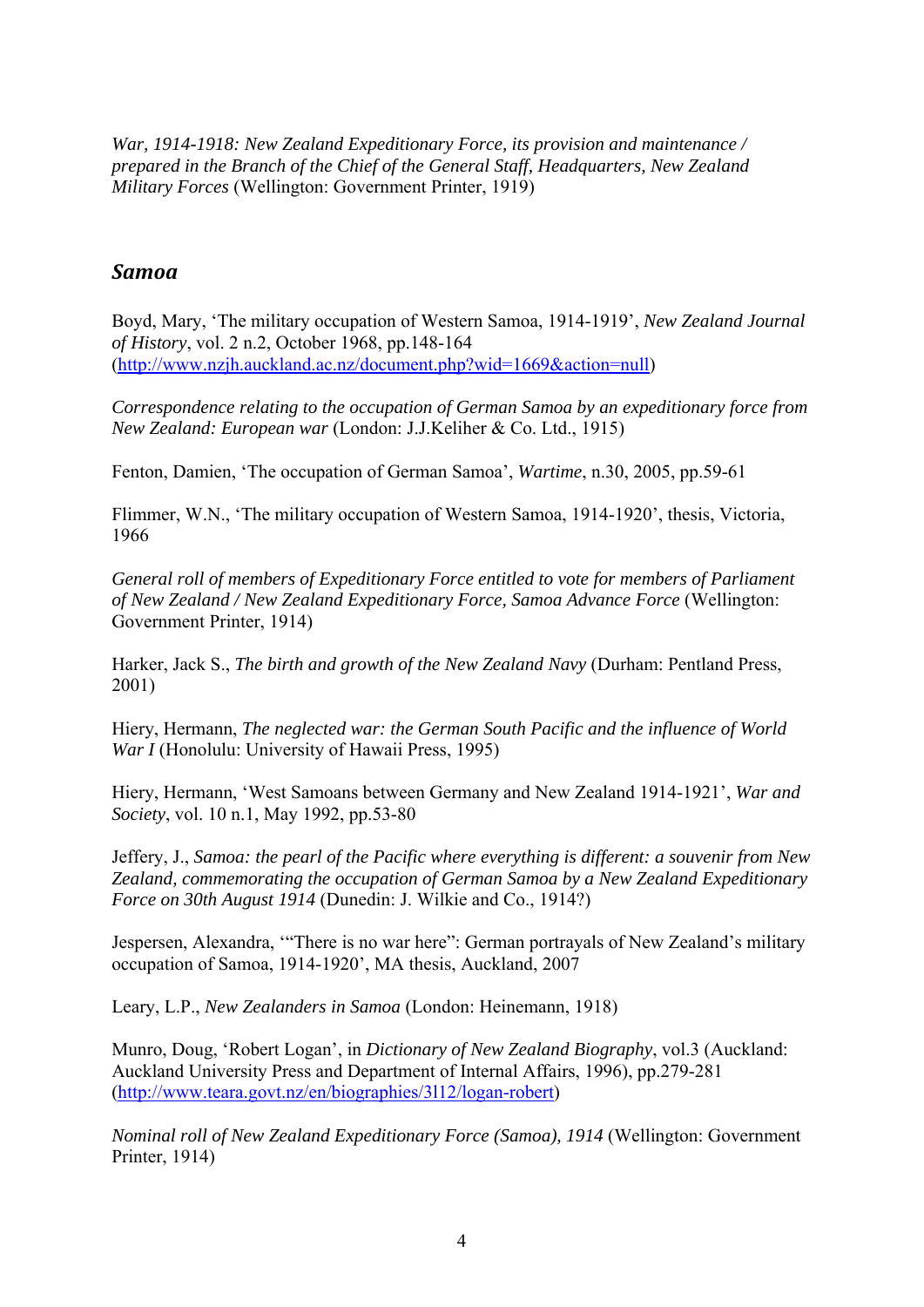Smith, S.J., *The Samoa (N.Z.) Expeditionary Force 1914-1915: an account based on official records of the seizure and occupation by New Zealand of the German Islands of Western Samoa* (Wellington: Ferguson and Osborn, 1924; http://www.nzetc.org/tm/scholarly/tei-WH1-Samo.html)

Smith, S.J., 'The seizure and occupation of Samoa', in H.T.B. Drew (ed), *The war effort of New Zealand* (Auckland: Whitcombe and Tombs, 1923), pp.23-41 (http://www.nzetc.org/tm/scholarly/tei-WH1-Effo.html)

#### *Senussi*

Austin, W.S., 'The Senussi campaign', in H.T.B. Drew (ed), *The war effort of New Zealand* (Auckland: Whitcombe and Tombs, 1923), pp.42-62 (http://www.nzetc.org/tm/scholarly/tei-WH1-Effo.html)

#### *Gallipoli*

Aitken, A.C., *Gallipoli to the Somme: recollections of a New Zealand infantryman* (London, Wellington: Oxford University Press, 1963)

Boyack, Nicholas, *Behind the lines: the lives of New Zealand soldiers in the First World War* (Wellington: Allen and Unwin/Port Nicholas Press, 1989)

Buley, E.C., *A child's history of Anzac* (London: Hodder and Stoughton, 1916)

Buley, E.C., *Glorious deeds of Australasians in the Great War* (London: Andrew Melrose, 1915)

Chamberlin, Jan (ed), *Shrapnel & semaphore: a signaller's diary from Gallipoli* (Auckland: New Holland, 2008)

Clunie, Kevin, and Ron Austin (eds), *From Gallipoli to Palestine: the war writings of Sergeant G.T. Clunie of the Wellington Mounted Rifles, 1914-1919* (McCrae: Slouch Hat Publications, 2009)

Crawford, John, and Peter Cooke, *No better death: the great war diaries and letters of William G. Malone* (Auckland: Reed Books, 2005; second edition, 2014)

Crawford, John (ed), *The devil's own war: the First World War diary of Brigadier-General Herbert Hart* (Auckland: Exisle Publishing, 2008; second edition 2009)

Cunningham, Matthew, '"Familiarising the foreign": New Zealand soldiers' observations on landscape during the Gallipoli campaign', *New Zealand Journal of History*, vol. 45 n.2, October 2011, pp.209-224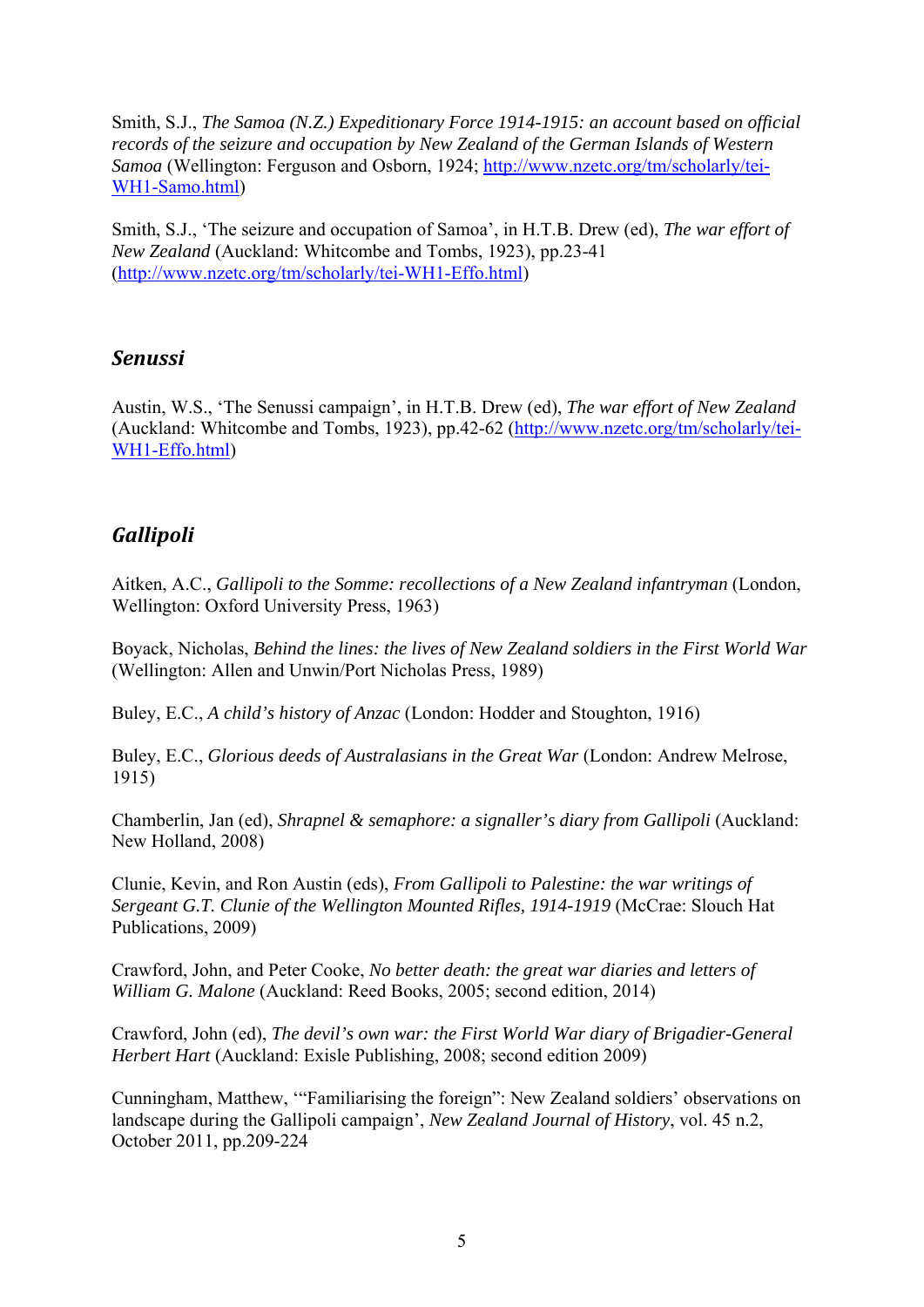Fenwick, Percival, *Gallipoli diary: 24 April to 27 June, 1915* (Auckland: David Ling in association with Auckland War Memorial Museum, 2000)

Glen, Frank, 'Bowler of Gallipoli: witness to the Anzac legend', in John Crawford and Ian McGibbon (eds), *New Zealand's great war: New Zealand, the Allies, and the First World War* (Auckland: Exisle Publishing, 2007), pp.194-211

Glen, Frank, *Bowler of Gallipoli: witness to the Anzac legend* (Canberra: Army History Unit, Department of Defence, 2004)

Harper, Glyn (ed), *Letters from Gallipoli: New Zealand soldiers write home* (Auckland: Auckland University Press, 2011)

Hurley, Jane, 'Gallipoli: not dead yet, but a prisoner in Turkey', in Charles Ferrall and Harry Ricketts (eds.), *How we remember: New Zealanders and the First World War* (Wellington: Victoria University Press, 2014), pp.25-48

Kinloch, Terry, *Echoes of Gallipoli: in the words of New Zealand's Mounted Riflemen* (Auckland: Exisle Publishing, 2005)

Mackay, Don, "Brilliantly conceived but poorly executed": a historiography relating to the debate regarding the strategic merits of the Dardanelles-Gallipoli campaign of 1915', research essay for Post-Graduate Diploma of Arts, Otago, 2000

Mackay, Don, 'Sépulture perpétuelle: New Zealand and Gallipoli: possession, preservation and pilgrimage, 1916-1965', PhD thesis, Otago, 2005 (http://hdl.handle.net/10523/509)

McGibbon, Ian, 'Chunuk Bair: a New Zealand epic', *Wartime*, n.47, August 2009

McGibbon, Ian, *Gallipoli: a guide to New Zealand battlefields and memorials* (Auckland: Reed in association with the Ministry for Culture and Heritage, 2005)

Malthus, Cecil, *Anzac: a retrospect* (Christchurch: Whitcombe and Tombs, 1965; second ed., Reed, 2002)

Masefield, John, *Gallipoli* (London: William Heinemann, 1916)

Mudford, J.E., *Gallipoli diary: from August 25th 1915 to December 28th 1915* (Hamilton: Bond Peerless Print, nd)

Phillips, Jock, '75 years since Gallipoli', in *Towards 1990* (Wellington: Government Printing Office, 1989), pp.91-106

Pugsley, Christopher, *Gallipoli: the New Zealand story* (Auckland: Hodder and Stoughton, 1984; reprinted by Sceptre, 1990; reprinted by Reed, 1998)

Pugsley, Christopher, 'Gallipoli footprints', in Charles Ferrall and Harry Ricketts (eds.), *How we remember: New Zealanders and the First World War* (Wellington: Victoria University Press, 2014), pp.80-93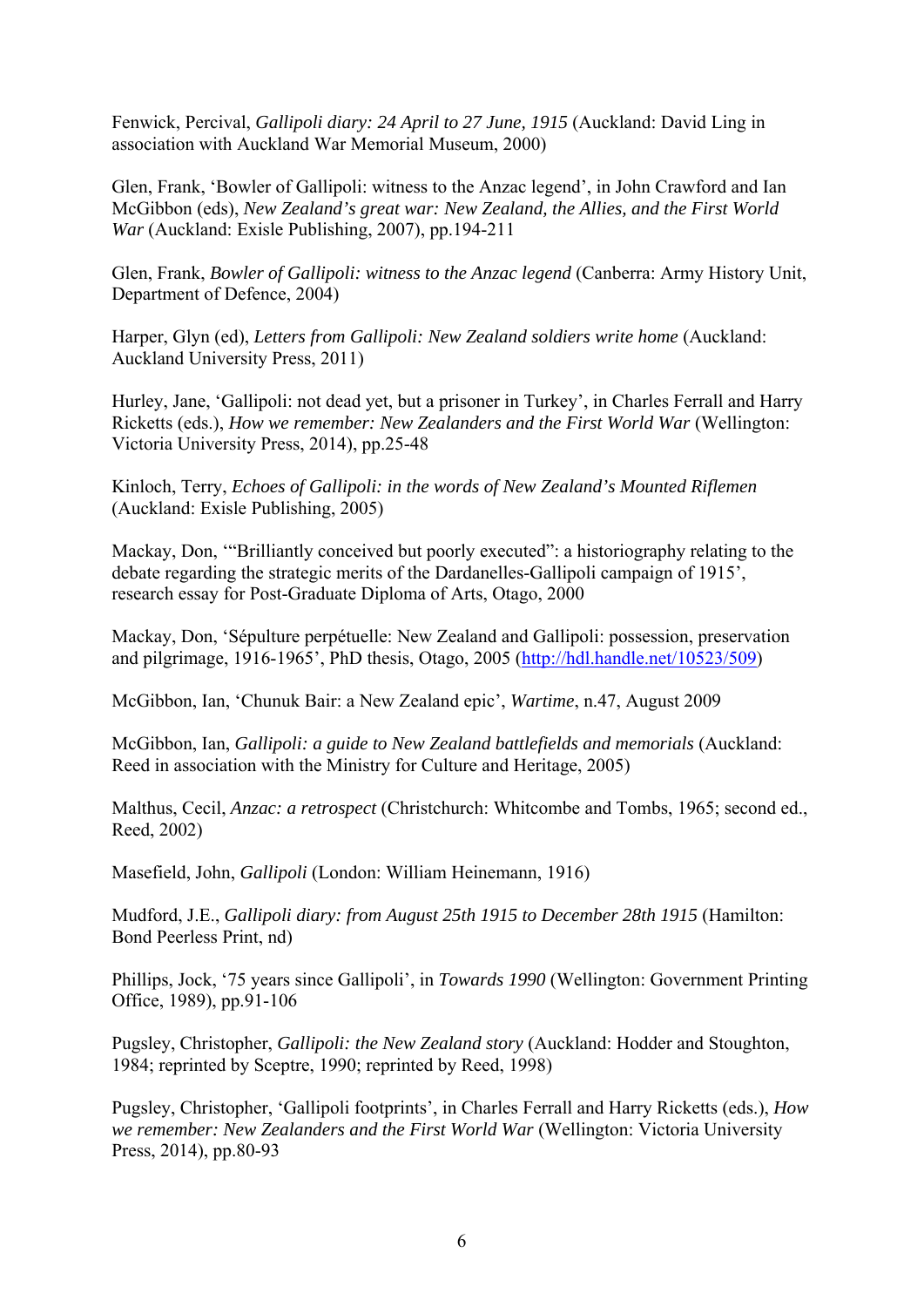Pugsley, Chris, 'Putting the N.Z. back in Anzac', *New Zealand Defence Quarterly*, n.4, Autumn 1994, pp.35-37

Pugsley, Christopher, 'Stories of Anzac', in Jenny Macleod (ed), *Gallipoli: making history* (London and New York: Frank Cass, 2004), pp.44-58

Pugsley, Christopher, *The Anzac experience: New Zealand, Australia and empire in the First World War* (Auckland: Reed, 2004)

Pugsley, Christopher, 'Voices from Gallipoli', *New Zealand Defence Quarterly*, n.28, Autumn 2000, pp.22-24

Pugsley, Christopher, and John Lockyer, *Anzacs at Gallipoli: a story for Anzac Day* (Auckland: Reed 1999)

Sagona, Antonio, Mithat Atabay, Richard Reid, Ian McGibbon, Chris Mackie, Era Muhammet, Jessie Birkett-Rees, 'The Anzac [Ariburnu] battlefield: new perspectives and methodologies in history and archaeology', *Australian Historical Studies*, vol. 42 n.3, 2011

Shadbolt, Maurice, *Voices of Gallipoli* (Auckland: Hodder and Stoughton, 1988; reprinted by David Ling, 2001)

Sheehan, William M., 'They shall not grow old: Australian, British and New Zealand history writing on Gallipoli, 1915-96', MA thesis, Victoria, 1997

Smith, John Meredith*, Cloud over Marquette: the epic story of those who sailed in the illfated troopship Marquette: the tragedy – the aftermath (Auckland: J.M. Smith, 1990)* 

Stanley, Peter, *Quinn's Post, Anzac, Gallipoli* (Crows Nest: Allen and Unwin, 2005)

Stanley, Peter, '"Whom at first we did not like …': Australians and New Zealanders at Quinn's Post, Gallipoli', in John Crawford and Ian McGibbon (eds), *New Zealand's great war: New Zealand, the Allies, and the First World War* (Auckland: Exisle Publishing, 2007), pp.182-193

Stowers, Richard, *Bloody Gallipoli: the New Zealanders' story* (Auckland: David Bateman, 2005)

Sumner, Ian, *Anzac infantryman 1914-15: from New Guinea to Gallipoli* (Oxford: Osprey Publishing, 2011)

Townsend, Colin, *Gallipoli 1915: tribute to those who were there* (Paerpa: Patricia Townsend, 1999)

Waite, Fred, *The New Zealanders at Gallipoli* (Auckland: Printed and published under the authority of the New Zealand Government by Whitcombe and Tombs, 1919; reprinted 1921; reprinted by Naval and Military Press, 2003; http://www.nzetc.org/tm/scholarly/tei-WaiNewZ.html)

White, Pat, *Gallipoli: in search of a family story* (Masterton: Red Roofs, 2005)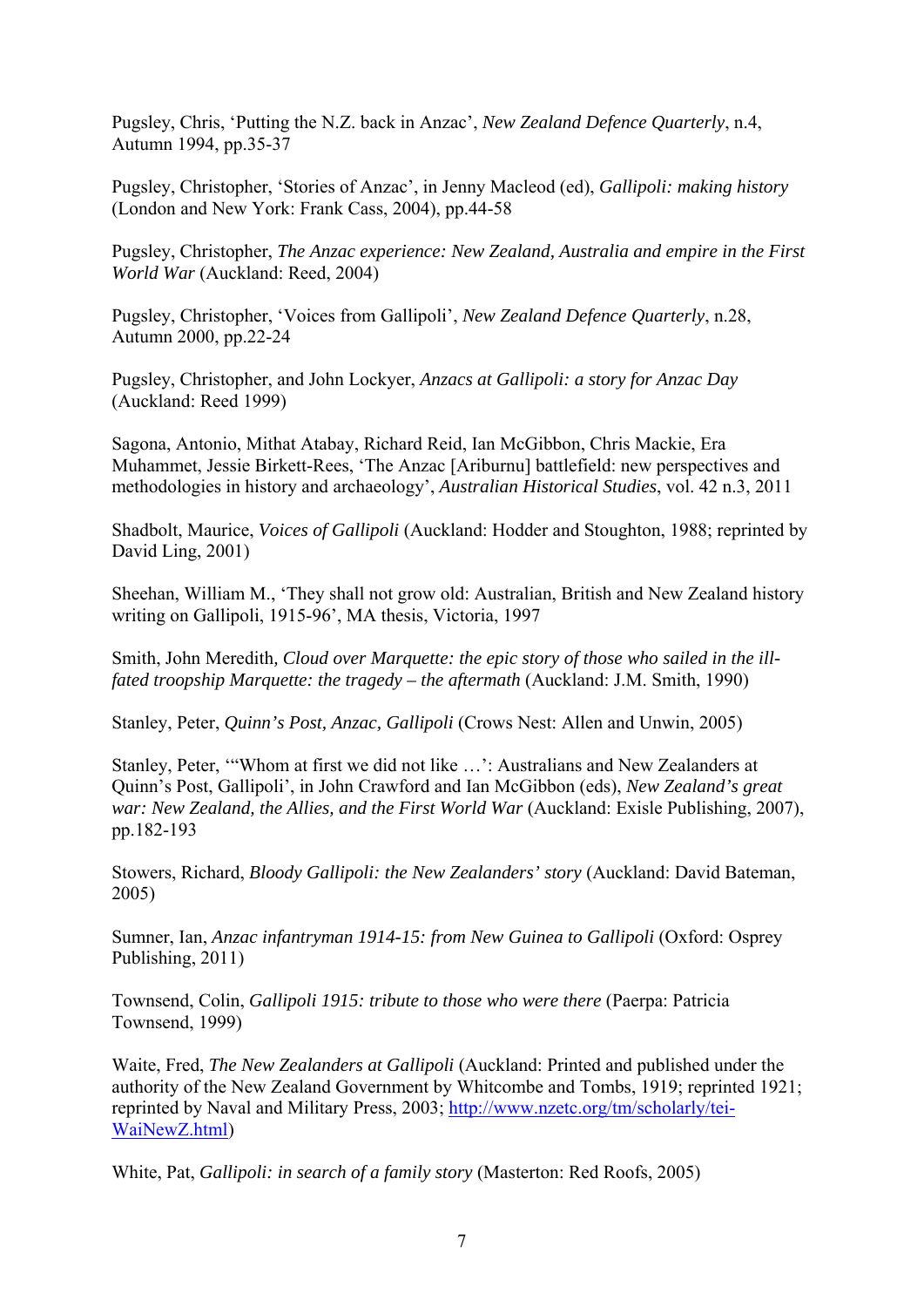Wilson, David, 'After the Somme: comparisons of New Zealand, Australian and British soldiers' reactions to the Western Front in contrast to Gallipoli', research essay, Otago, 1991

Wright, Matthew, *Shattered glory: the New Zealand experience at Gallipoli and the Western Front* (Auckland: Penguin, 2010)

#### *Western Front*

Aitken, A.C., *Gallipoli to the Somme: recollections of a New Zealand infantryman* (London, Wellington: Oxford University Press, 1963)

Boyack, Nicholas, *Behind the lines: the lives of New Zealand soldiers in the First World War* (Wellington: Allen and Unwin/Port Nicholas Press, 1989)

Broad, Harry, 'The guns of October', *New Zealand Defence Quarterly*, n.23, Summer 1998, pp.30-32

Burton, O.E., *Our little bit: a brief history of the New Zealand Division* (Norwich: N.Z.Y.M.C.A., 1918)

Burton, O.E., *The New Zealand Division* (Auckland: Clark & Matheson, 1936)

Clunie, Kevin, and Ron Austin (eds), *From Gallipoli to Palestine: the war writings of Sergeant G.T. Clunie of the Wellington Mounted Rifles, 1914-1919* (McCrae: Slouch Hat Publications, 2009)

Crawford, John, 'A year of war for the "Dinks": November 1917-November 1918', in Nathalie Philippe with Christopher Pugsley, John Crawford, and Mattias Strohn (eds), *The great adventure ends: New Zealand and France on the Western Front* (Christchurch: John Douglas Publishing, 2013), pp.277-94

Crawford, John, '"New Zealand is being bled to death": the formation, operations and disbandment of the Fourth Brigade', in John Crawford and Ian McGibbon (eds), *New Zealand's great war: New Zealand, the Allies, and the First World War* (Auckland: Exisle Publishing, 2007), pp.250-265

Crawford, John (ed), *The devil's own war: the First World War diary of Brigadier-General Herbert Hart* (Auckland: Exisle Publishing, 2008) (second edition 2009)

Gray, John H., *From the uttermost ends of the earth: the New Zealand Division on the Western Front 1916-1918: a history and guide to its battlefields* (Christchurch: Willson Scott, 2010)

Harper, Glyn, 'Bloody Bapaume: New Zealand soldiers battle for the town, August-September 1918', in Ashley Ekins (ed), *1918 year of victory: the end of the Great War and the shaping of history* (Auckland: Exisle, 2010), pp.146-160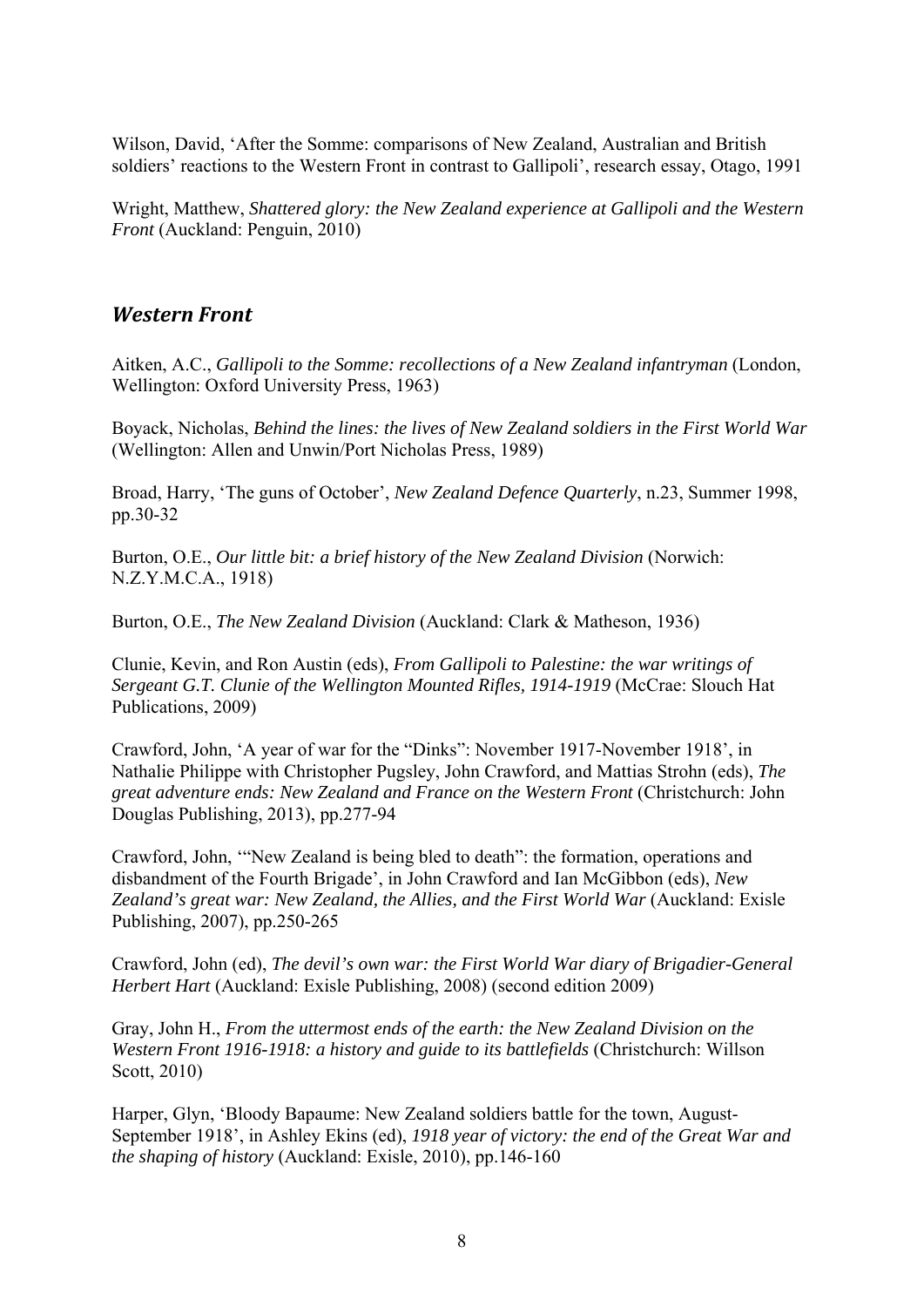Harper, Glyn, *Dark journey* (Auckland: HarperCollins, 2007)

Harper, Glyn, 'Major General Sir Andrew Russell: divisional commander on the Western Front', in Glyn Harper and Joel Hayward (eds), *Born to lead? Portraits of New Zealand commanders* (Auckland: Exisle, 2003), pp.54-68

Harper, Glyn, *Massacre at Passchendaele: the New Zealand story* (Auckland: HarperCollins Publishers, 2000; republished as part of *Dark journey*, HarperCollins, 2007)

Harper, Glyn, 'Masterpiece or massacre: the New Zealand Division and two battles of 1917', in Peter Dennis and Jeffrey Grey (eds), *1917. Tactics, training and technology* (Canberra: Australian Military History Publications, 2007), pp.62-70

Harper, Glyn, *Spring offensive: New Zealand and the second Battle of the Somme* (Auckland: HarperCollins, 2003; republished as part of *Dark journey*, HarperCollins, 2007)

Harper, Glyn, 'Stopping the storm: the New Zealand Division and the Kaiser's battle (Kaiserschlacht) March-April 1918', in John Crawford and Ian McGibbon (eds), *New Zealand's great war: New Zealand, the Allies, and the First World War* (Auckland: Exisle Publishing, 2007), pp.266-286

Macdonald, Andrew, 'An awkward salient: New Zealand infantry on the Somme, 15 September 1916', in John Crawford and Ian McGibbon (eds), *New Zealand's great war: New Zealand, the Allies, and the First World War* (Auckland: Exisle Publishing, 2007), pp.227- 249

Macdonald, Andrew, *On my way to the Somme: New Zealanders and the bloody offensive of 1916* (Auckland: HarperCollins, 2005)

Macdonald, Andrew, *Passchendaele: the anatomy of a tragedy* (Auckland: HarperCollins, 2013)

McGibbon, Ian, *New Zealand battlefields and memorials of the Western Front* (Auckland: Oxford University Press in association with the History Group, Ministry for Culture and Heritage, 2001)

Malthus, Cecil, *Armentières and the Somme* (Auckland: Reed, 2002)

Miller, Eric S., *Camps, tramps and trenches: the diary of a New Zealand sapper, 1917* (Dunedin: Reed, 1939)

Philippe, Nathalie, with Christopher Pugsley, John Crawford, and Mattias Strohn (eds), *The great adventure ends: New Zealand and France on the Western Front* (Christchurch: John Douglas Publishing, 2013)

Phillips, Jock, 'The quiet Western Front: the First World War and New Zealand memory', in Santanu Das (ed), *Race, empire and First World War writing* (Cambridge: Cambridge University Press, 2011), pp.231-248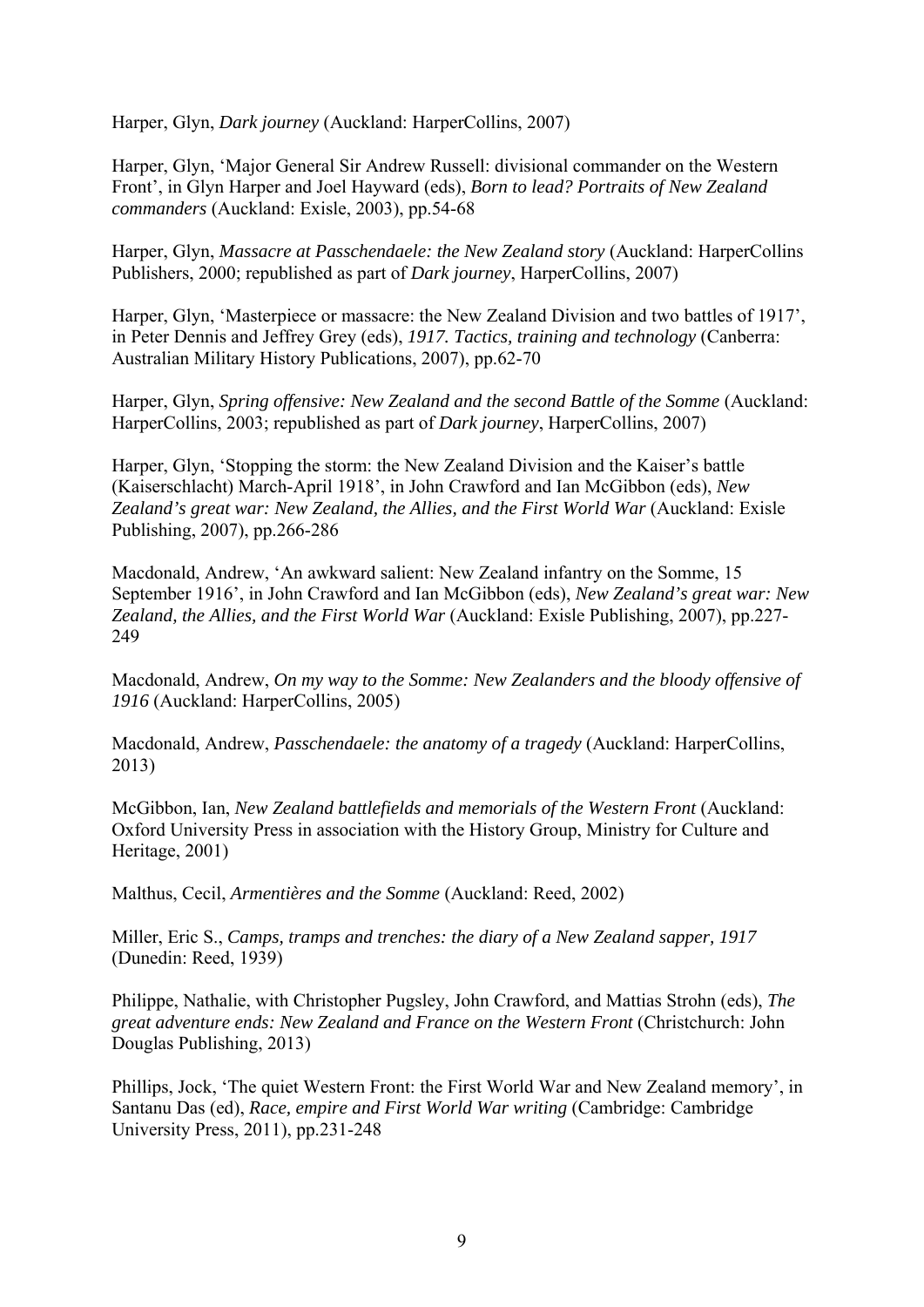Pugsley, Christopher, *The Anzac experience: New Zealand, Australia and empire in the First World War* (Auckland: Reed, 2004)

Pugsley, Christopher, 'Attacking Le Quesnoy', in Nathalie Philippe with Christopher Pugsley, John Crawford, and Mattias Strohn (eds), *The great adventure ends: New Zealand and France on the Western Front* (Christchurch: John Douglas Publishing, 2013), pp.295-317

Pugsley, Christopher, 'Haig and his dominion commanders: the evolution of professional citizen armies on the Western Front', in John Crawford and Ian McGibbon (eds), *New Zealand's great war: New Zealand, the Allies, and the First World War* (Auckland: Exisle Publishing, 2007), pp.287-307

Pugsley, Chris, 'The moles of Arras', *New Zealand Defence Quarterly*, n.18, Spring 1997, pp.28-31

Pugsley, Christopher, 'The New Zealand Division at Passchendaele', in Peter H. Liddle (ed), *Passchendaele in perspective: the Third Battle of Ypres* (London: Leo Cooper, 1997), pp.272-291

Pugsley, Christopher, 'The second New Zealand Division of 1945: a comparison with its 1918 predecessor', in John Crawford (ed), *Kia kaha: New Zealand in the Second World War* (Oxford: Oxford University Press, 2000), pp.94-106

Pugsley, Christopher, '"Who is Sanders?": New Zealand's official cameraman on the Western Front 1917-19', *Stout Centre Review*, vol. 5 n.1, March 1995, pp.19-22

Pugsley, Christopher, 'World War I: New Zealanders in France', in John Dunmore (ed), *New Zealand and the French: two centuries of contact* (Waikanae: Heritage Press, 1990), pp.116- 126

Rousell, Olivier, '"Ka mate! Ka ora!": Bapaume 1918', in Nathalie Philippe with Christopher Pugsley, John Crawford, and Mattias Strohn (eds), *The great adventure ends: New Zealand and France on the Western Front* (Christchurch: John Douglas Publishing, 2013), pp.259-75

Stewart, H., *The New Zealand Division, 1916-1919: a popular history based on official records* (Auckland: Printed and published under the authority of the New Zealand Government by Whitcombe and Tombs, 1921; reprinted by Naval and Military Press, 2002; http://www.nzetc.org/tm/scholarly/tei-corpus-WH1.html)

Strohn, Matthias, 'Defending Le Quesnoy', in Nathalie Philippe with Christopher Pugsley, John Crawford, and Mattias Strohn (eds), *The great adventure ends: New Zealand and France on the Western Front* (Christchurch: John Douglas Publishing, 2013), pp.319-33

Turner, Wayne, 'Tactical development and the New Zealand Division, 1916-1917', BA Hons research essay, Massey, 2000

Ward, Chrissie (ed), *Dear Lizzie: a Kiwi soldier writes from the battlefields of World War One* (Auckland: HarperCollins, 2000)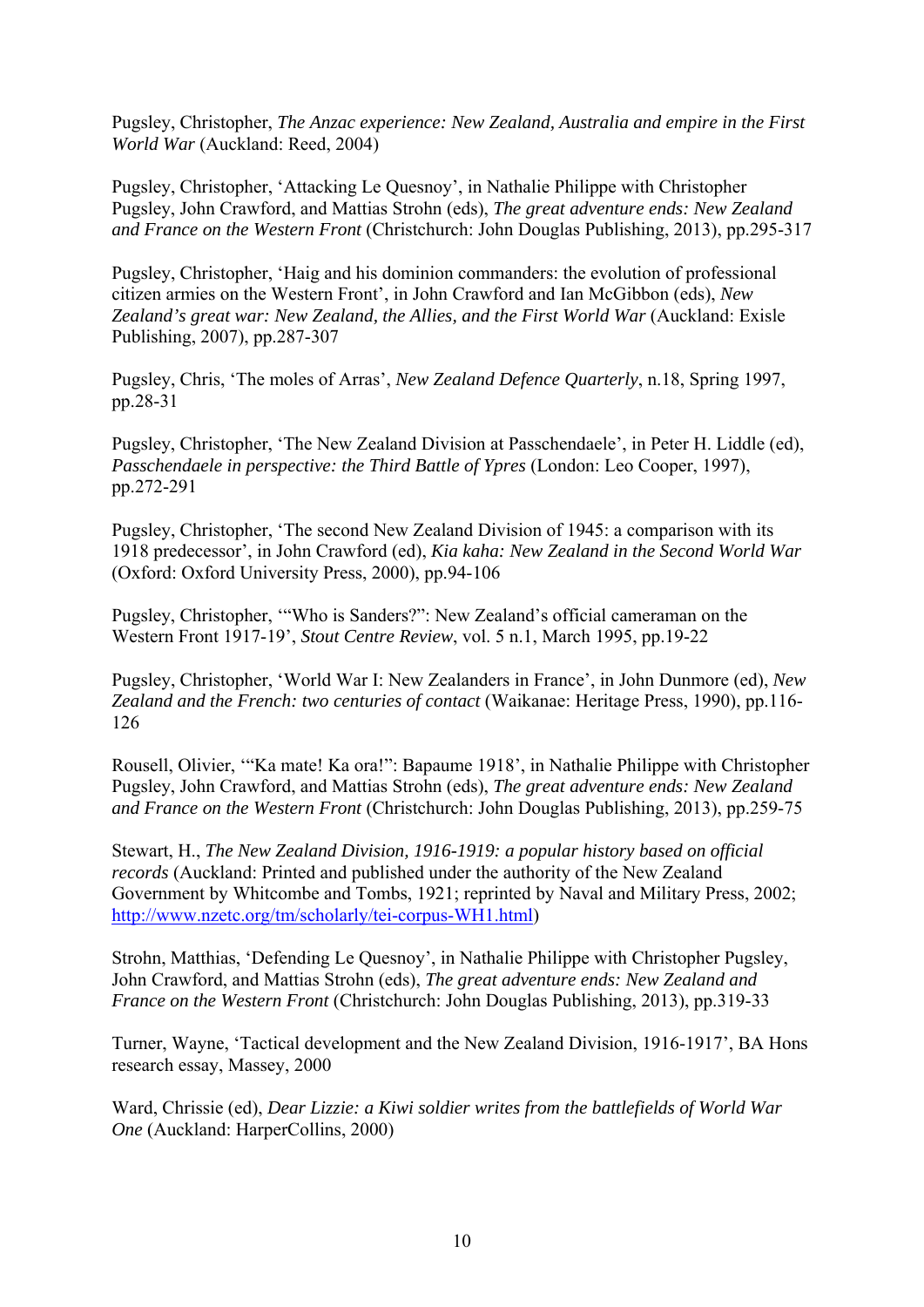Wilson, David, 'After the Somme: comparisons of New Zealand, Australian and British soldiers' reactions to the Western Front in contrast to Gallipoli', research essay, Otago, 1991

Wright, Matthew, *Shattered glory: the New Zealand experience at Gallipoli and the Western Front* (Auckland: Penguin, 2010)

Wright, Matthew, *Western Front: the New Zealand Division in the First World War, 1916-18* (Auckland: Reed Books, 2005)

#### *Sinai‐Palestine*

Burke, Keast, *With horse and Morse in Mesopotamia: the story of Anzacs in Asia* (Sydney: A. McQuitty, 1927)

Kinloch, Terry, *Devils on horses: in the words of the Anzacs in the Middle East 1916-19* (Auckland: Exisle Publishing, 2007)

Milnes, D. John, 'Imperial soldiers? The New Zealand Mounted Rifles Brigade in Sinai and Palestine, 1916-1919', MA thesis, Otago, 1999

Moore, A. Briscoe, *The Mounted Riflemen in Sinai and Palestine: the story of New Zealand's crusaders* (Auckland: Whitcombe and Tombs, 1920; reprinted by Naval and Military Press, 2003)

Powles, C. Guy, *The New Zealanders in Sinai and Palestine* (Auckland: Whitcombe and Tombs, 1922)

Pugsley, Christopher, *The Anzac experience: New Zealand, Australia and empire in the First World War* (Auckland: Reed, 2004)

Robertson, John, *With the Cameliers in Palestine* (Dunedin: Reed, 1938; http://nzetc.victoria.ac.nz/tm/scholarly/tei-WH1-Came.html)

*The kia ora coo-ee: the magazine for the Anzacs in the Middle East, 1918* (Australia: Angus and Roberston, 1981)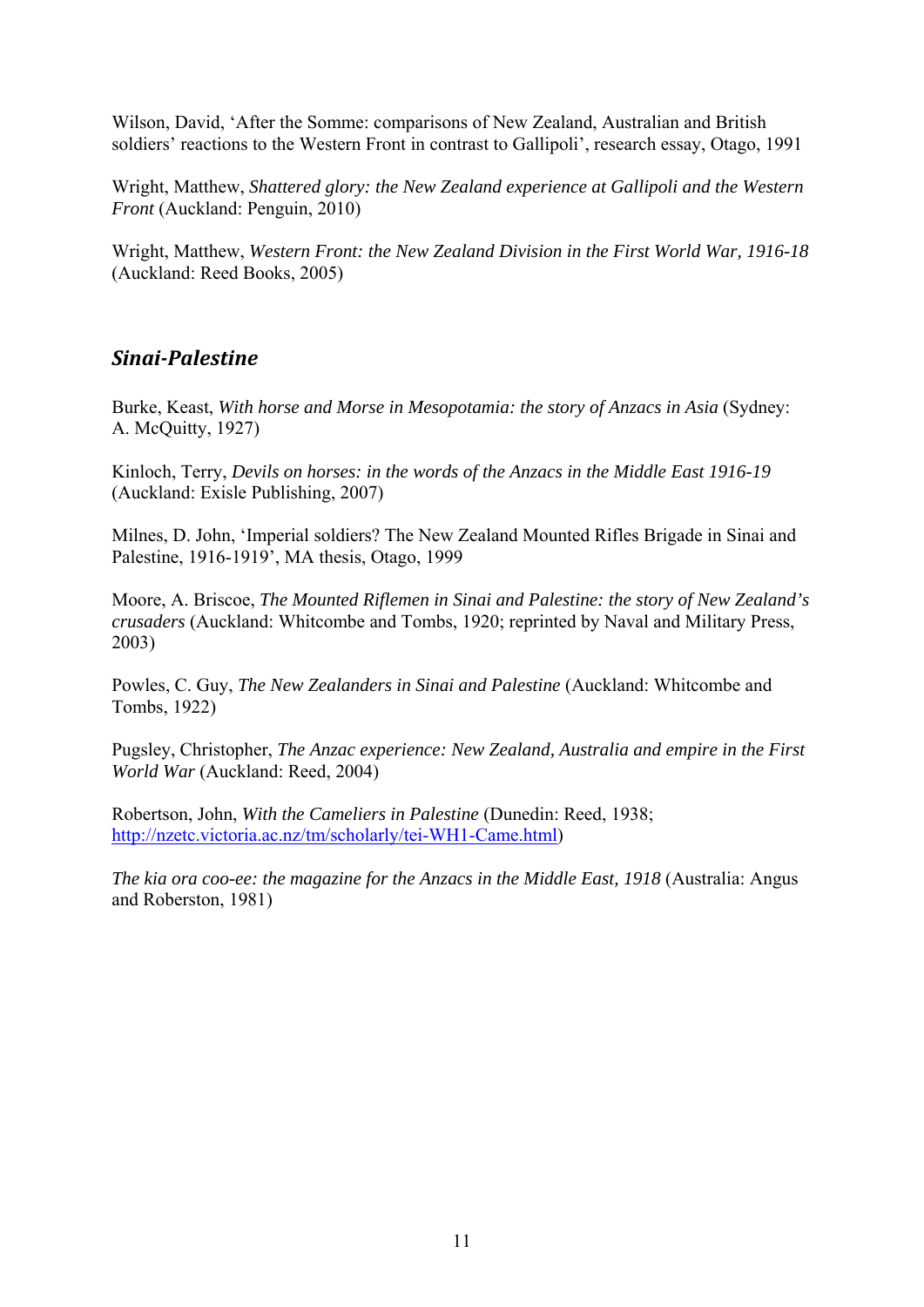# **Unit histories and arms of service**

# *General*

Barber, Laurie, *Red coat to jungle green: New Zealand's army in peace and war* (Wellington: INL Print, 1984)

Clayton, G.J., *New Zealand Army: a history from the 1840s to the 1990s* (Wellington: New Zealand Army, 1990)

King, Michael, *New Zealanders at war* (Auckland: Penguin, 2003)

Laffin, John, *Anzacs at war: the story of Australian and New Zealand battles* (London: Abelard-Schuman, 1965)

McGibbon, Ian (ed), *The Oxford companion to New Zealand military history* (Auckland: Oxford University Press, 2000)

*NZHistory* web features (http://www.nzhistory.net.nz/taxonomy/term/215)

Pedersen, Peter, *Anzacs at war: from Gallipoli to the present day* (Crows Nest: Allen and Unwin, 2010)

Pelvin, Richard (ed), *Anzac: an illustrated history, 1914-1918* (South Yarra: Hardie Grant Books, 2004)

Pugsley, Christopher, *Kiwis in conflict: 200 years of New Zealanders at war* (Auckland: David Bateman in association with Auckland Museum, 2008)

Pugsley, Christopher, *Scars on the heart: two centuries of New Zealand at war* (Auckland: David Bateman in association with Auckland Museum, 1996)

Pugsley, Christopher, *The Anzac experience: New Zealand, Australia and Empire in the First World War* (Auckland: Reed Publishers, 2004)

Thomson, John, *Warrior nation: New Zealanders at the front, 1900-2000* (Christchurch: Hazard Press, 2000)

Vader, John, *Anzac* (London: New English Library, 1971)

Wolfe, Richard, *On active service: New Zealand at war* (Auckland: Whitcoulls, 2004)

Wolfe, Richard, *With honour: our army, our nation, our history* (Auckland: Viking, 2007)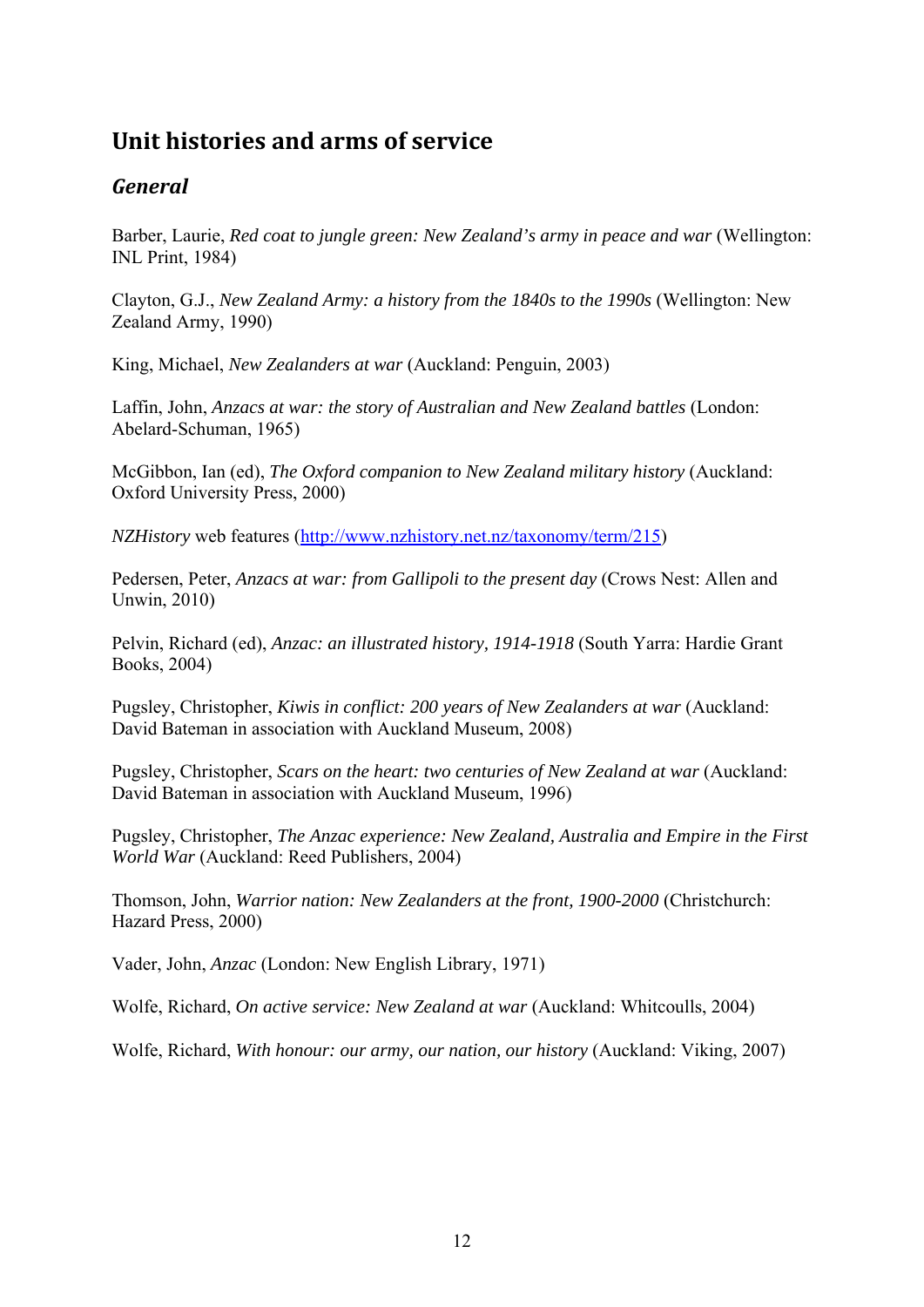# *Infantry*

Allen, S.S., *2/Auckland, 1918: being a partial record of the war service in France of the 2/Auckland Regiment during the Great War* (Auckland: Whitcombe and Tombs, 1920)

Austin, W.S., *The official history of the New Zealand Rifle Brigade (the Earl of Liverpool's Own): covering the period of service with New Zealand Expeditionary Force in the Great War from 1915 to 1919* (Wellington: Watkins, 1924; reprinted by John Douglas Publishing, 2013; http://nzetc.victoria.ac.nz/tm/scholarly/tei-WH1-NZRi.html)

Burton, O.E., *The Auckland Regiment: being an account of the doings on active service of the First, Second and Third Battalions of the Auckland Regiment* (Auckland: Whitcombe and Tombs, 1922; reprinted by Naval & Military Press, 2004)

Bruyère, Franck, 'The story of a ladder: the New Zealand Rifle Brigade in Le Quesnoy', in Nathalie Philippe with Christopher Pugsley, John Crawford, and Mattias Strohn (eds), *The great adventure ends: New Zealand and France on the Western Front* (Christchurch: John Douglas Publishing, 2013), pp.27-41

Byrne, A.E., *Official history of the Otago Regiment, N.Z.E.F., in the Great War, 1914-1918* (Dunedin: J. Wilkie, 1921; reprinted by Naval & Military Press, 2003; http://www.nzetc.org/tm/scholarly/tei-WH1-Otag.html)

Cooke, Peter, John H. Gray, and Ken Stead, *The Auckland Infantry: the story of the Auckland (Countess of Ranfurly's Own) and North Auckland regiments and of the citizen soldiers who served New Zealand* (Auckland: 3rd Battalion (Auckland (Countess of Ranfurly's Own) and Northland) Regimental Association, 2010)

Crawford, John, '"New Zealand is being bled to death": the formation, operations and disbandment of the Fourth Brigade', in John Crawford and Ian McGibbon (eds), *New Zealand's great war: New Zealand, the Allies, and the First World War* (Auckland: Exisle Publishing, 2007), pp.250-265

Crawford, John, 'A year of war for the "Dinks": November 1917-November 1918', in Nathalie Philippe with Christopher Pugsley, John Crawford, and Mattias Strohn (eds), *The great adventure ends: New Zealand and France on the Western Front* (Christchurch: John Douglas Publishing, 2013), pp.277-94

Cunningham, W.H., C.A.L.Treadwell, and J.S. Hanna, *The Wellington Regiment, N.Z.E.F., 1914-1919* (Wellington: Ferguson and Osborn, 1928; reprinted by Naval and Military Press, 2005; http://www.nzetc.org/tm/scholarly/tei-WH1-Well.html)

Ferguson, David, *The history of the Canterbury Regiment, N.Z.E.F., 1914-1919* (Auckland: Whitcombe and Tombs, 1921; http://www.nzetc.org/tm/scholarly/tei-WH1-Cant.html)

Hooper, Keith, 'The rise of New Zealand's military tradition: the Wellington West Coast and Taranaki Regiment (5 Battalion RNZIR) 1855-1964', MA thesis, Massey, 1979

Lea, Peter A., *Weekend warriors: a brief history of the Hawke's Bay Regiment* (Napier: Seventh Battalion Unit Private Fund, 1991)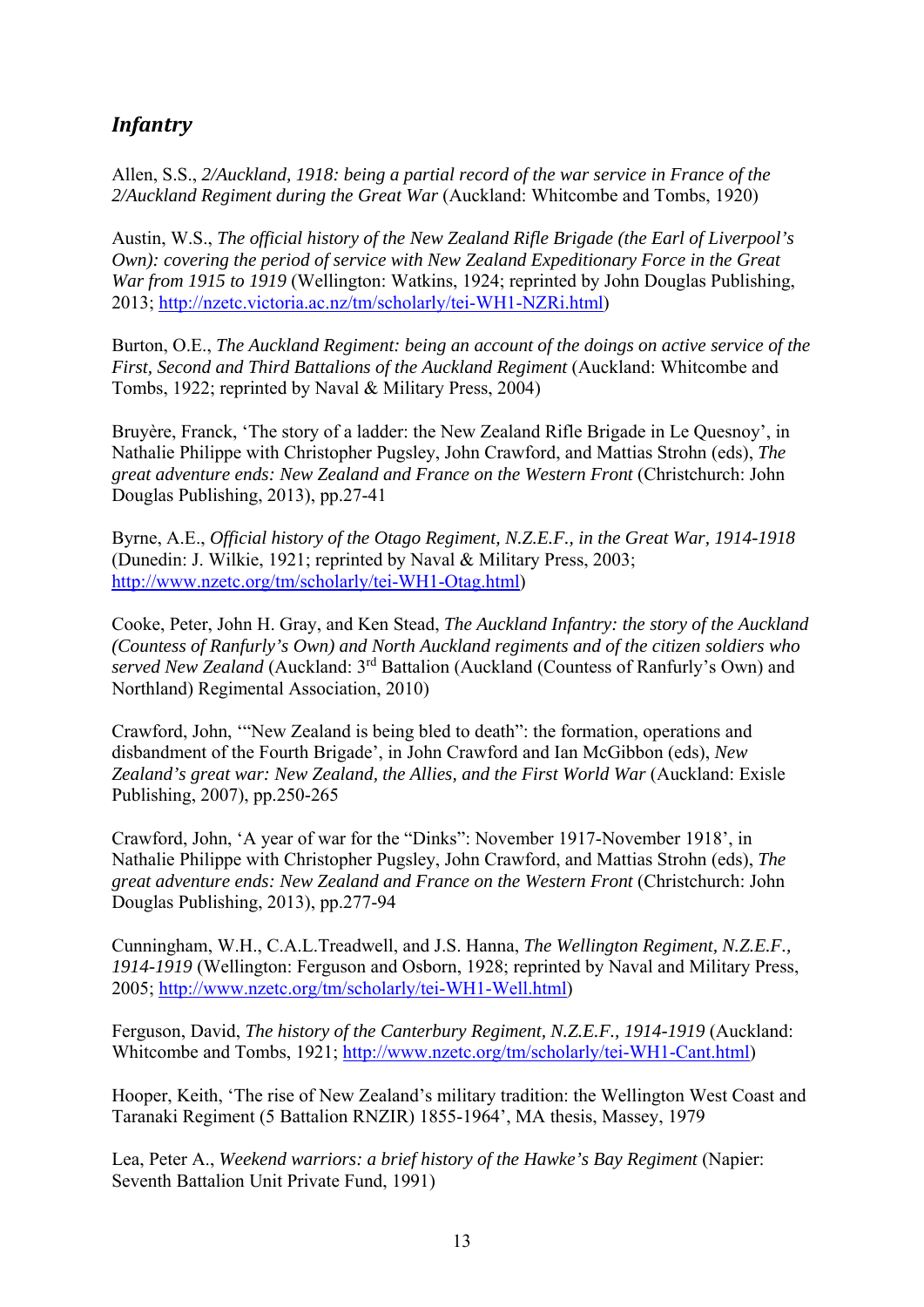Moorhead, Murray, *First and strong: the Wellington, West Coast and Taranaki regimental story* (Wellington: the author, 2002)

## *Mounted rifles*

Clunie, Kevin, and Ron Austin (eds), *From Gallipoli to Palestine: the war writings of Sergeant G.T. Clunie of the Wellington Mounted Rifles, 1914-1919* (McCrae: Slouch Hat Publications, 2009)

Kinloch, Terry, 'Devils on horses: the New Zealand Mounted Rifles Brigade', in John Crawford and Ian McGibbon (eds), *New Zealand's great war: New Zealand, the Allies, and the First World War* (Auckland: Exisle Publishing, 2007), pp.121-226

Mackay, Don, *The troopers' tale: the history of the Otago Mounted Rifles* (Gore: Turnbull Ross Pub., 2012)

Moore, A. Briscoe, *The Mounted Riflemen in Sinai and Palestine: the story of New Zealand's crusaders* (Auckland: Whitcombe and Tombs, 1920; reprinted by Naval and Military Press, 2003)

Nicol, C.G., *The story of two campaigns: official war history of the Auckland Mounted Rifles Regiment, 1914-1919* (Auckland: Wilson & Horton, 1921; reprinted by Naval and Military Press, nd; http://www.nzetc.org/tm/scholarly/tei-WH1-Stor.html)

Powles, C.G., *The history of the Canterbury Mounted Rifles, 1914-1919* (Auckland: Whitcombe and Tombs, 1928; Naval & Military Press, 200?)

Wilkie, A.H., *Official war history of the Wellington Mounted Rifles Regiment, 1914-1919* (Naval & Military Press, 2003)

Wilson, Marcus, *The good steed: the experience of New Zealand's military horse during the Anglo-Boer War and World War One* (Saarbrucken: VDM Verlag Dr Muller, 2008)

Wilson, Marcus, 'A history of New Zealand's military horse: with special reference to the Anglo-Boer War and World War One', MA thesis, Canterbury, 2007 (http://hdl.handle.net/10092/959)

## *Artillery*

Byrne, J.R., *New Zealand artillery in the field, 1914-18* (Auckland: Whitcombe and Tombs, 1922; reprinted by Naval and Military Press, 2006)

Cooke, Peter and Ian Maxwell, *Great guns: the artillery heritage of New Zealand* (Wellington: Defence of NZ Study Group, 2013)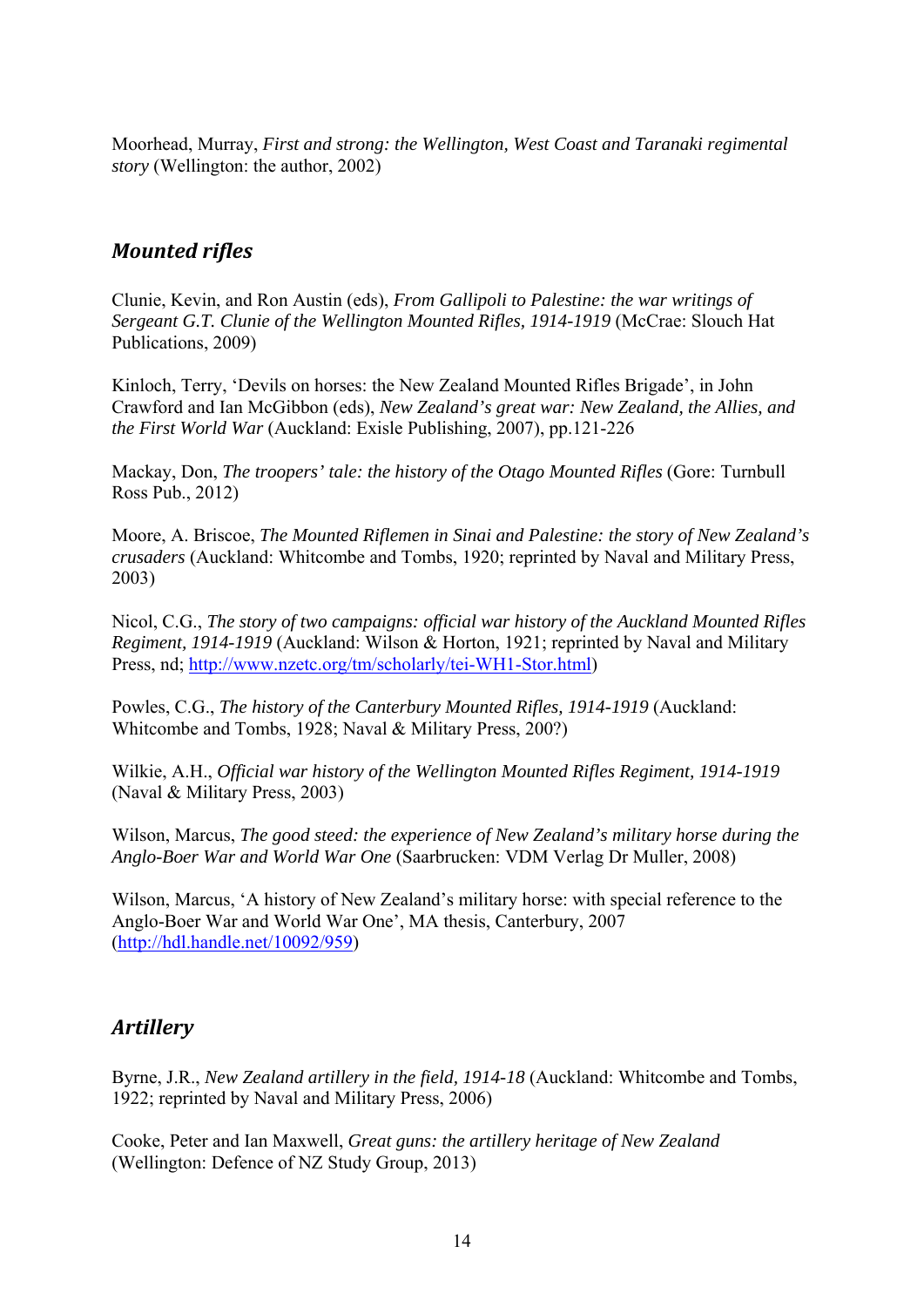*History of the 5th Battery, 2nd N.Z./A/FA Brigade 1914-1918* (Christchurch: Whitcombe and Tombs, nd)

Henderson, Alan, Green, David, and Cooke, Peter, *The gunners: a history of New Zealand artillery* (Auckland: Penguin, 2008)

#### *Specialist and support units*

Annabel, N., *Official history of the New Zealand engineers during the Great War, 1914- 1919: a record of the work carried out by the feild [i.e. field] companies, field troops, Signal Troop and Wireless Troop, during the operations in Samoa (1914-15); Egypt, Gallipoli, Sinai and Palestine (1914-1918); France, Belgium and Germany (1916-1919); and Mesopotamia (1916-1918)* (Wanganui: Evans, Cobb & Sharpe, 1927; Naval & Military Press, 2003; http://www.nzetc.org/tm/scholarly/tei-WH1-Engi.html)

Austin, Ronald J., *Cycling to war: the history of the AIF/NZ Cyclist Corps 1916-19* (McCrae: Slouch Hat Publications, 2008)

Berry, Peter E., 'Sappers of the south: the origins and impact of the Corps of the Royal New Zealand Engineers', M. Phil thesis, Waikato, 1984

Bolton, Joseph S., *A history of the Royal New Zealand Army Ordnance Corps* (Trentham: the Corps, 1992)

Byledbał, Anthony, 'Tunnelling under Arras', in Nathalie Philippe with Christopher Pugsley, John Crawford, and Mattias Strohn (eds), *The great adventure ends: New Zealand and France on the Western Front* (Christchurch: John Douglas Publishing, 2013), pp.189-209

Chamberlin, Jan (ed), *Shrapnel & semaphore: a signaller's diary from Gallipoli* (Auckland: New Holland, 2008)

Ellis, Roy Finlayson, *By wires to victory* (Auckland: 1st N.Z.E.F. Divisional Signal Company War History Committee, 1968)

Langton, Graham, 'A different sort of war: the experience of NZEF transport drivers', in John Crawford and Ian McGibbon (eds), *New Zealand's great war: New Zealand, the Allies, and the First World War* (Auckland: Exisle Publishing, 2007), pp.344-353

Luxford, J.H., *With the machine gunners in France and Palestine: the official history of the New Zealand Machine Corps in the Great World War 1914-1918* (Auckland: Whitcombe & Tombs, 1923; http://www.nzetc.org/tm/scholarly/tei-WH1-Mach.html)

McGibbon, Ian, *Kiwi Sappers: the Corps of Royal New Zealand Engineers' century of service* (Auckland: Reed in association with the Corps of Royal New Zealand Engineers, 2002)

Millen, Julia, *Salute to service: a history of the Royal New Zealand Corps of Transport and its predecessors, 1860-1996* (Wellington: Victoria University Press, 1997)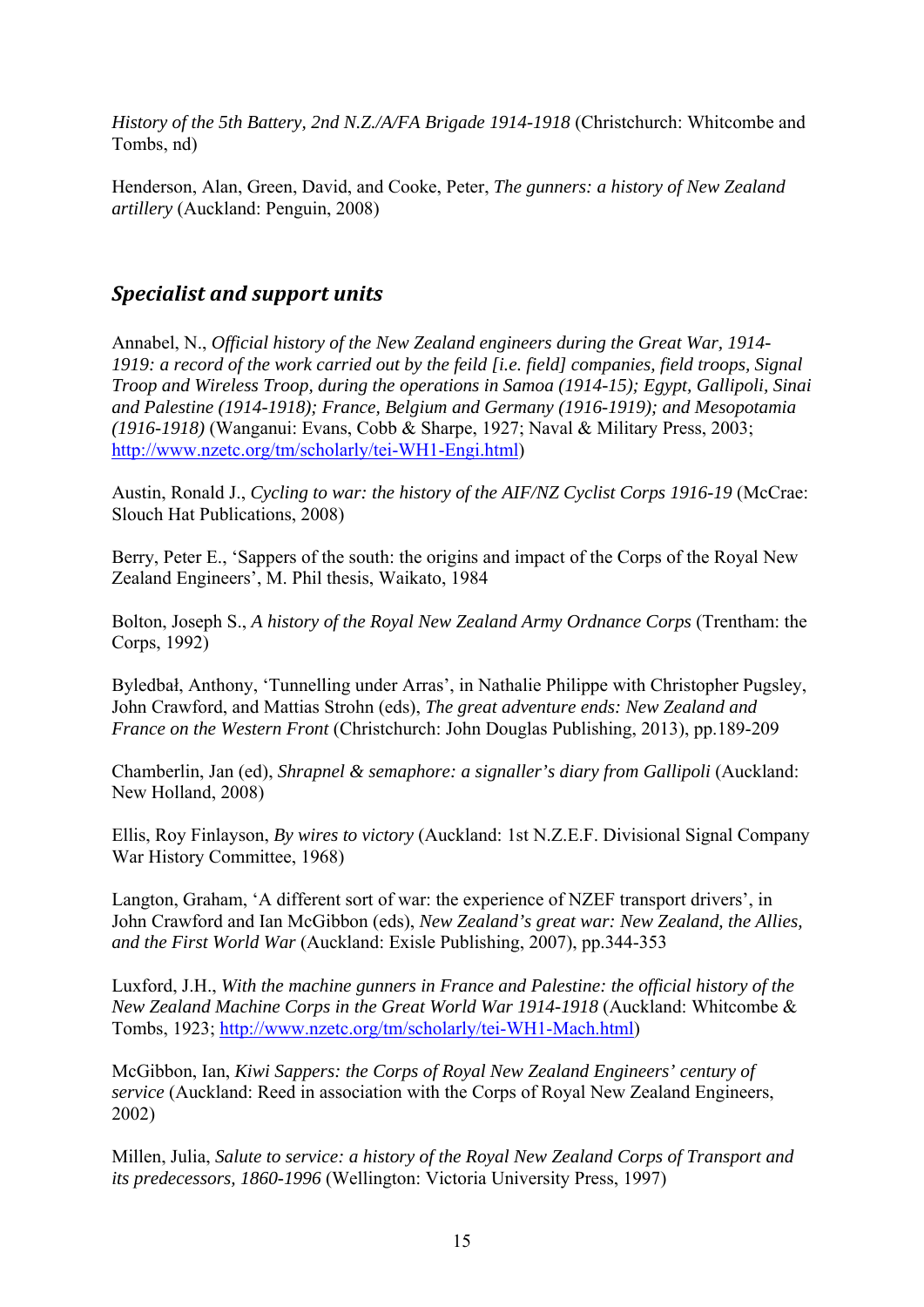Napier, W.E.L., *With the Trench Mortars in France* (Auckland: Alpe Bros., 1923; http://www.nzetc.org/tm/scholarly/tei-WH1-Tren.html)

Neill, J.C., *The New Zealand Tunnelling Company, 1915-1919* (Auckland: Whitcombe and Tombs, 1922)

Pomeroy, Matt, *Kiwi cameliers: a nominal roll of the men of the 15th & 16th New Zealand companies of the Imperial Camel Corps in the Great War, 1914-18* (Christchurch: Fair Dinkem Publications, 2009)

Pugsley, Christopher, 'The New Zealand Tunnellers at Arras, 1916-1918', in Alain Jacques (ed), *La Bataille d'Arras, Avril-Mai 1917* (Arras: Cercle archéologique arrageois, 1997), p. 15-19

Reakes, C.J., 'New Zealand Veterinary Corps', in H.T.B. Drew (ed), *The war effort of New Zealand* (Auckland: Whitcombe and Tombs, 1923), pp.149-196 (http://www.nzetc.org/tm/scholarly/tei-WH1-Effo.html)

*Regimental history of New Zealand Cyclist Corps in the Great War, 1914-1918* (Auckland: Whitcombe and Tombs, 1922; reprinted by Kiwi Publishers, 2004; reprinted by Naval and Military Press, 2006; http://www.nzetc.org/tm/scholarly/tei-WH1-Cycl.html)

Sloane, Keith, *Living with high explosives: the 1st New Zealand Light Trench Mortar Battery 1916-1918* (Auckland: Sloane Books, 2014)

Wareham, Clement, *The echoes that remain: a history of the New Zealand Field Engineers during the Great War at Gallipoli, France, and the Hampshire town of Christchurch* (Christchurch (UK): Natula Publications, 2013)

#### *Maori and Pacific soldiers*

Broughton, John R., 'Te Ao o Tumatauenga: a theatre of war', in Charles Ferrall and Harry Ricketts (eds.), *How we remember: New Zealanders and the First World War* (Wellington: Victoria University Press, 2014), pp.19-24

Carkeek, Rikihana, *Home little Ma*̄*ori home: a memoir of the Ma*̄*ori Contingent, 1914-1916* (Wellington: Totika Publications, 2003)

Condliffe, J.B., *Te Rangi Hiroa: the life of Sir Peter Buck* (Christchurch: Whitcombe and Tombs, 1971)

Connew, Bruce, and Chris Pugsley, 'A flag flies, a people remember', *New Zealand Defence Quarterly*, n.5, Winter 1994, pp.26-31

Cowan, James, *The Maoris in the Great War: a history of the New Zealand Native Contingent and Pioneer Battalion: Gallipoli 1915, France and Flanders 1916-1918*  (Auckland: Maori Regimental Committee, 1926; reprinted by Kiwi Publishers, 1996;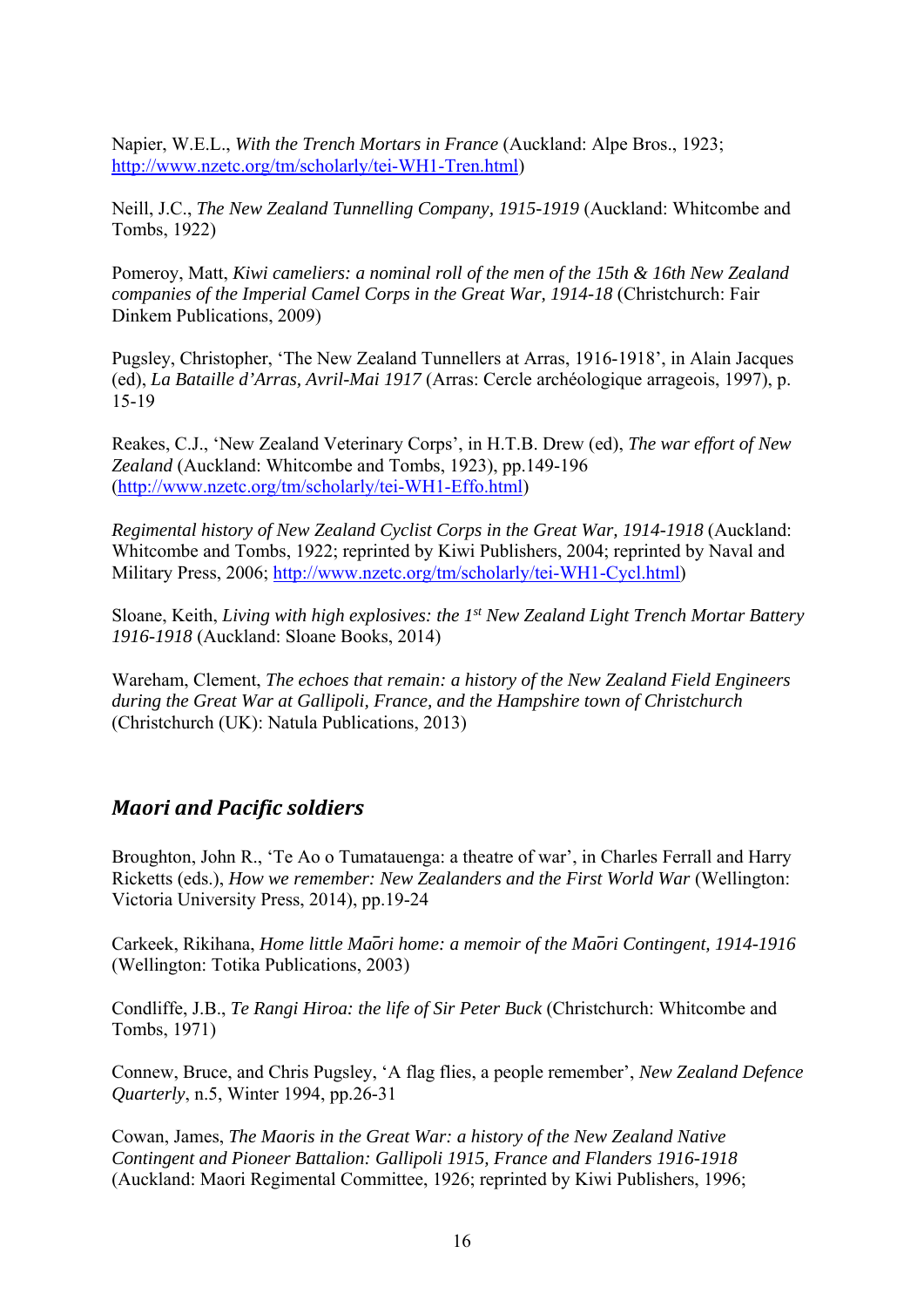reprinted by Naval and Military Press, 2006; reprinted as *Maori in the Great War* by WillsonScott Publishers, 2011; http://www.nzetc.org/tm/scholarly/tei-CowMaor.html)

Fairfax, Denis, 'Pa George Karika', in *Dictionary of New Zealand Biography*, vol.3 (Auckland: Auckland University Press and Department of Internal Affairs, 1996), pp.253-254 (http://www.teara.govt.nz/en/biographies/3k2/karika-pa-george)

Gardiner, Wira, *Te mura o te ahi: the story of the Maori Battalion* (Auckland: Reed, 1992)

Gould, Ashley, 'From taiaha to ko: repatriation and land settlement for Maori settlers in New Zealand after World War I', in James Watson and Lachy Paterson (eds), *A great New Zealand prime minister? Reappraising William Ferguson Massey* (Dunedin: Otago University Press, 2011), pp.97-120 (also published in *War and Society*, vol. 28 n.2, October 2009, pp.49-83)

Keenan, Erin, 'A Maori Battalion: the Pioneer Battalion, leisure and identity, 1914-1919', research essay, Victoria, 2007

Liava'a, Christine, *Niue Islanders in World War 1* (Auckland: C. Liava'a, 2001)

Masiutama, M.S., 'Niuean soldiers in the First World War', research essay, Auckland, 2003

Morris, Ewan, '"Kia Mau ait e Ora, te Pono me te Aroha kit e Ao Katoa": the Maori First World War memorial at Whanganui', *Turnbull Library Record*, n.46, 2014, pp.62-79

Morrison, Bernard R., *The roll of honour: the Niue Islanders, attached to the 3rd Maori Contingent "B" Company: men from Niue who served in other New Zealand infantry regiments, and men from the Gilbert and Niue Islands, who died while undergoing training in New Zealand: and men whose names are on the Niue Island Memorial, Gallipoli 1915, France and Egypt 1916-1918. Volume 4* (Auckland: BMK Morrison, 2000)

O'Connor, P.S., 'The recruitment of Maori soldiers, 1914-18', *Political Science*, vol. 19 n.2, December 1967, pp.48-83

Pointer, Margaret, *Tagi tote a loto haaku = My heart is crying a little: Niue involvement in the great war, 1914-1918* (Alofi, Niue: Government of Niue; Suva, Fiji: Institute of Pacific Studies, University of the South Pacific, 2000)

Pugsley, Christopher, *Hokowhitu a Tu: the Maori Pioneer Battalion in the First World War* (Auckland: Reed, 1995)

Pugsley, Christopher, 'Images of Te Hokowhitu a Tu in the First World War', in Santanu Das (ed), *Race, empire and First World War writing* (Cambridge: Cambridge University Press, 2011), pp.194-210

Pugsley, Christopher, 'The Maori Battalion in France in the First World War', in John Dunmore (ed), *The French and the Maori* (Waikanae: Heritage Press, 1992), pp.139-151

*Register of Maoris (arranged in approximate order of districts), Military Service Act 1916* (Wellington: Government Printer, 1918)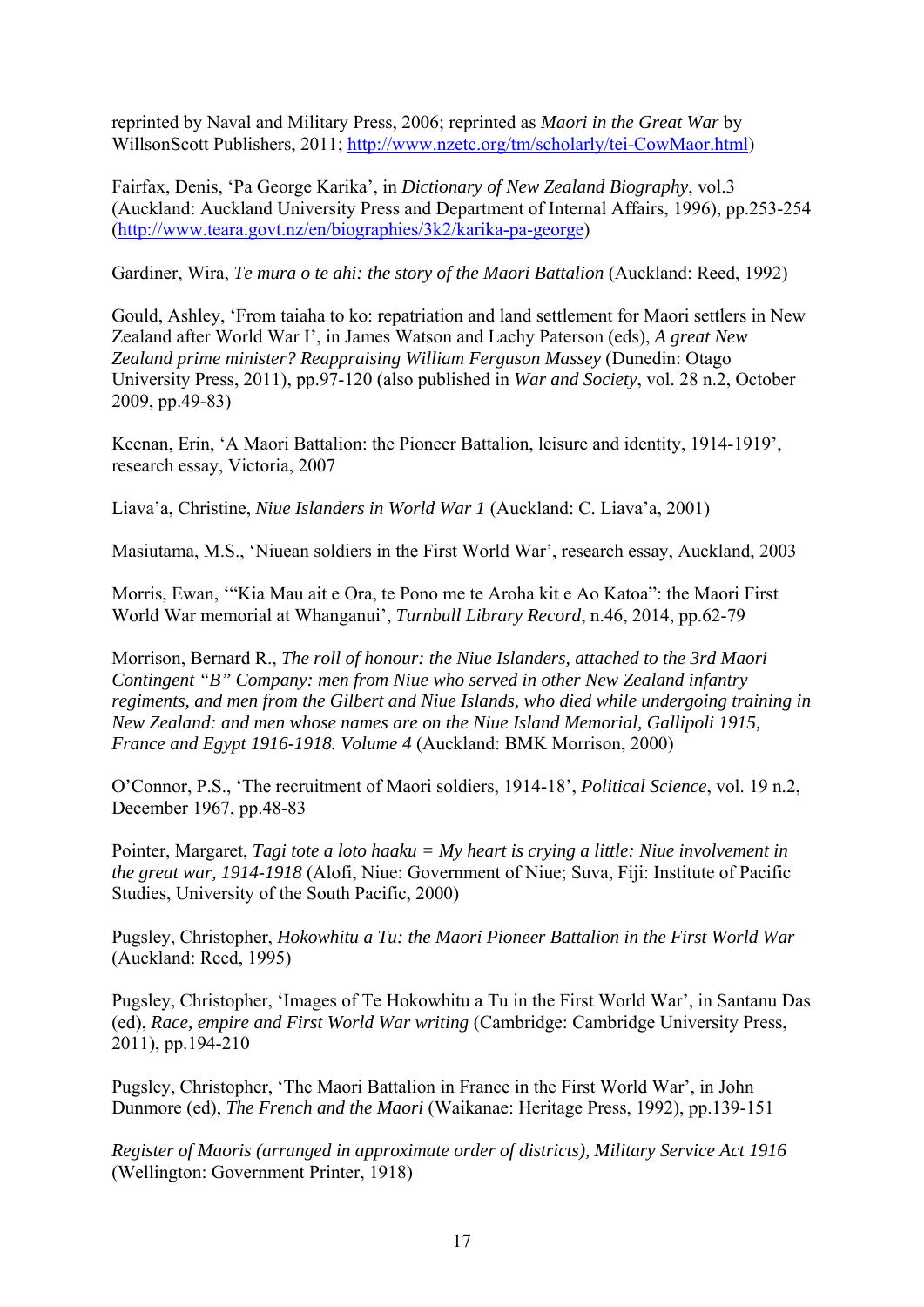Simpson, Tania, *The Last Maopo: the life and First World War sacrifice of Wiremu Maopo* (Auckland: Oratia Media, 2014)

Soutar, Monty, 'E te Iwi, Whitiki! Whiti! Whiti! E! Call to arms: the formation of the Maori Contingent in the First World War', *Turnbull Library Record*, v.46, 2014, pp.8-23

Soutar, Monty, 'Kua Whewhe Matou! Breaking up the Maori Contingent and the ordering home of its four officers', in Charles Ferrall and Harry Ricketts (eds.), *How we remember: New Zealanders and the First World War* (Wellington: Victoria University Press, 2014), pp.49-79

Soutar, Monty, 'Te Hokowhitu-a-Tu', *Oral History in New Zealand*, n.10, 1998, pp.30-32

Soutar, Monty, 'Te Hokowhitu-a-Tu: a coming of age?', in John Crawford and Ian McGibbon (eds), *New Zealand's great war: New Zealand, the Allies, and the First World War* (Auckland: Exisle Publishing, 2007), pp.96-105

Soutar, Monty, 'Te Hokowhitu-a-Tu: what did they come home to?', *Turnbull Library Record*, vol. 42, 2009, pp.34-47

Swann, Henare Kohere, 'Henare Mokena Kohere', in *Dictionary of New Zealand Biography*, vol.3 (Auckland: Auckland University Press and Department of Internal Affairs, 1996), pp.265-266 (http://www.teara.govt.nz/en/biographies/3k17/kohere-henare-mokena)

Vercoe, Whakahuihui, 'Henry Te Reiwhati Vercoe', in *Dictionary of New Zealand Biography*, vol.3 (Auckland: Auckland University Press and Department of Internal Affairs, 1996), pp.549-550 (http://www.teara.govt.nz/en/biographies/3v5/vercoe-henry-te-reiwhati)

Wainohu, Grant Nikora, 'Henare Wepiha Te Wainohu', in *Dictionary of New Zealand Biography*, vol.3 (Auckland: Auckland University Press and Department of Internal Affairs, 1996), pp.521-522

Walker, Franchesca, '"Descendants of a Warrior Race": the Maori Contingent, New Zealand Pioneer Battalion, and Martial Race Myth, 1914-19', *War and Society*, vol. 31 n.1, March 2012, pp.1-21

Winegard, Timothy C., *Indigenous peoples of the British dominions and the First World War* (Cambridge: Cambridge University Press, 2012)

#### *Navy and merchant marine*

Brocklebank, Laurie W., 'The failure to detect the German raider Wolf in New Zealand waters in 1917', research essay, Massey, 1991

Bromby, Robin, *German raiders of the South Seas* (Sydney: Doubleday, 1985)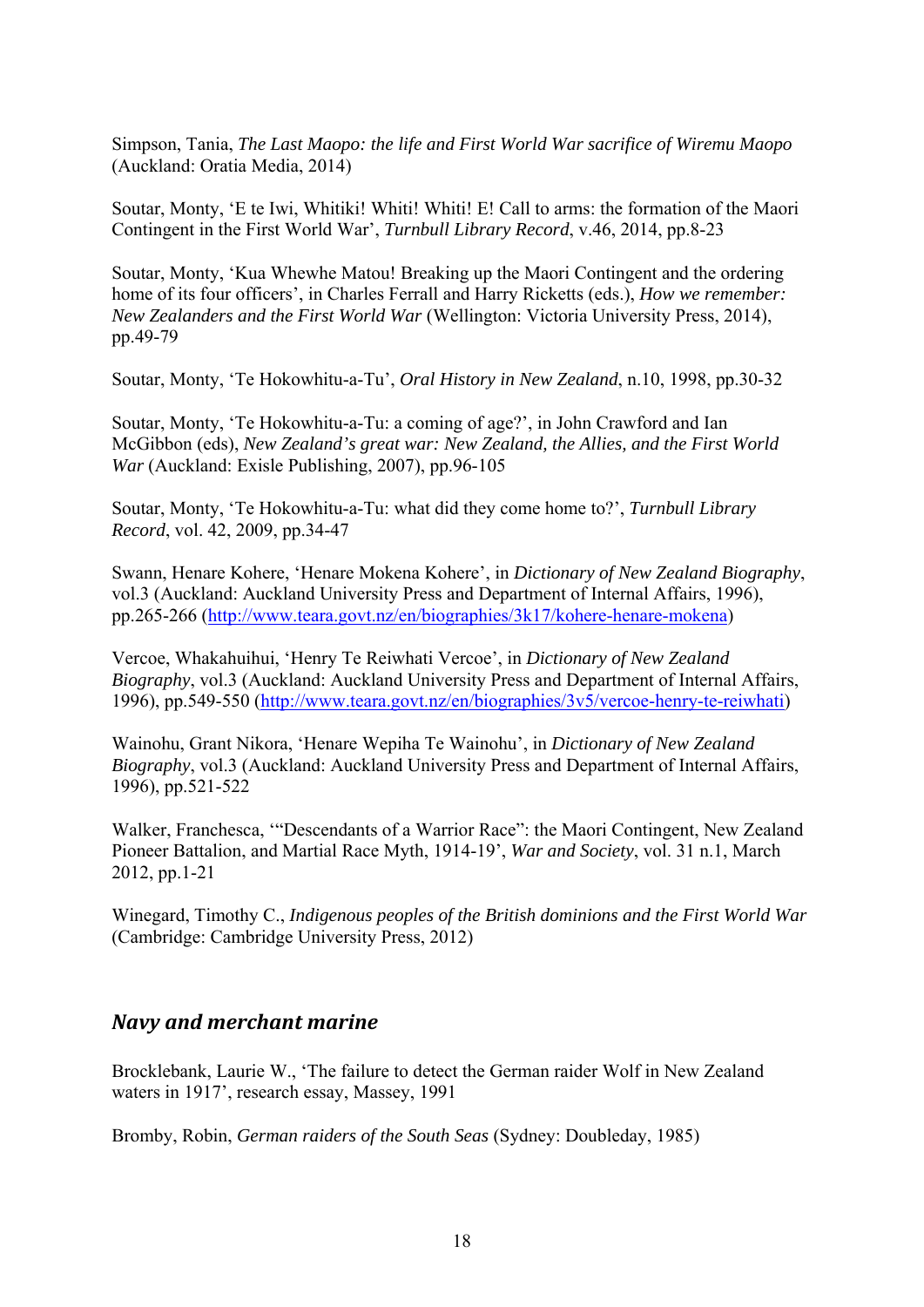Cumming, R.C., 'The genesis of the New Zealand Division of the Royal Navy, 1880-1921', thesis, Auckland, 1964

Dennerly, Peter, 'New Zealand and the naval war', in John Crawford and Ian McGibbon (eds), *New Zealand's great war: New Zealand, the Allies, and the First World War* (Auckland: Exisle Publishing, 2007), pp.308-332

Fairfax, Denis, 'William Edward Sanders', in *Dictionary of New Zealand Biography*, vol.3 (Auckland: Auckland University Press and Department of Internal Affairs, 1996), pp.458-459 (http://www.teara.govt.nz/en/biographies/3s2/sanders-william-edward)

Fenton, Damien, with Caroline Lord, Gavin McLean, and Tim Shoebridge, *New Zealand and the First World War 1914-1919* (Auckland: Penguin, 2013)

Guilliatt, Richard, and Hohnen, Peter, *The Wolf: how one German raider terrorised Australia and the Southern Oceans in the First World War* (North Sydney: William Heinemann Australia, 2009)

Hall-Thompson, Captain, 'The work of the "Philomel"', in H.T.B. Drew (ed), *The war effort of New Zealand* (Auckland: Whitcombe and Tombs, 1923), pp.63-86 (http://www.nzetc.org/tm/scholarly/tei-WH1-Effo.html)

Harker, Jack S., *The birth and growth of the New Zealand Navy* (Durham: Pentland Press, 2001)

Howard, Grant, *The Navy in New Zealand: an illustrated history* (Wellington: Reed, 1981)

Howard, Neil G., 'New Zealand naval policy, 1885-1921: a study in national and imperial defence', MA thesis, Otago, 1954

Lascelles, Philip, 'Remembering seafarers: the (missing) history of New Zealanders employed in the Mercantile Marine during World War 1', MA thesis, Massey, 2014 (http://hdl.handle.net/10179/5469)

McGibbon, Ian, 'Australian-New Zealand naval relations', in T.R. Frame, J.VOL. P. Goldrick, and P.D. Jones (eds), *Reflections on the RAN* (Kenthurst: Kangaroo Press, 1991)

McGibbon, Ian, *Blue-water rationale: the naval defence of New Zealand* (Wellington: Government Printer, 1981)

McGibbon, Ian, 'Percival Henry Hall-Thompson', in *Dictionary of New Zealand Biography*, vol.3 (Auckland: Auckland University Press and Department of Internal Affairs, 1996), pp.196-197 (http://www.teara.govt.nz/en/biographies/3h4/hall-thompson-percival-henry)

McGibbon, Ian, 'The navy in the South Pacific', in David Johnson and Peter Dennerley (eds), *Half a world away: proceedings of a conference held at the New Zealand National Maritime Museum, 12-14 September 1997* (Auckland: Royal New Zealand Navy Museum, 1998)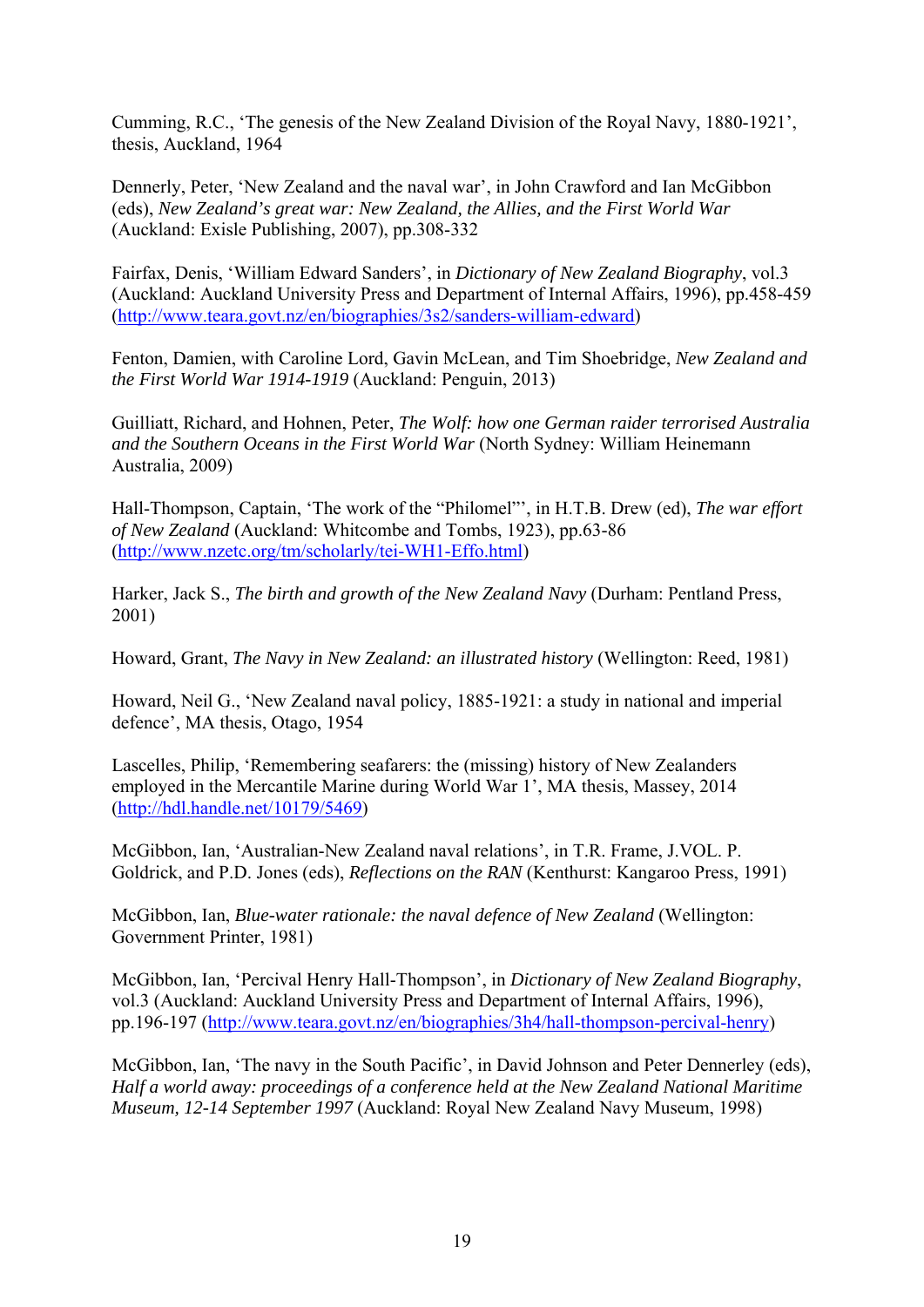McLean, Gavin, 'The fourth service: the merchant marine's war', in John Crawford and Ian McGibbon (eds), *New Zealand's great war: New Zealand, the Allies, and the First World War* (Auckland: Exisle Publishing, 2007), pp.406-425

Oldham, Peter, *The bulldog breed* (Auckland: Oldham Books, 1998)

Pugsley, Chris, 'HMS New Zealand: gift to the empire', *New Zealand Defence Quarterly*, n.7, Summer 1994, pp.20-26

Taylor, T.D., *New Zealand's naval story: naval policy and practice, naval occasions, visiting warships* (Wellington: Reed, 1948)

Thomas, Lowell, *The sea devil: the story of Count Felix von Luckner, the German war raider* (London: William Heinemann, 1928)

Wright, Matthew, *Blue water Kiwis: New Zealand's naval story* (Auckland: Reed, 2001)

#### *Aviation*

Bentley, Geoff, 'Alfred de Bathe Brandon', in *Dictionary of New Zealand Biography*, vol.3 (Auckland: Auckland University Press and Department of Internal Affairs, 1996), pp.65-66 (http://www.teara.govt.nz/en/biographies/3b46/brandon-alfred-de-bathe)

Cunningham, G.H., *Mac's memoirs: the flying life of Squadron-Leader McGregor* (Dunedin: Reed, 1937)

Franks, Norman, *Forever strong: the story of 75 Squadron RNZAF, 1916-1990* (Auckland: Random Century, 1991)

Harrison, P.A., 'William Wallace Alison Burn', in *Dictionary of New Zealand Biography*, vol.3 (Auckland: Auckland University Press and Department of Internal Affairs, 1996), pp.78-79 (http://www.teara.govt.nz/en/biographies/3b59/burn-william-wallace-allison)

Kingsford, A.R., *Night raiders of the air: being the experiences of a night flying pilot, who raided Hunland on many dark nights during the War* (London: Aviation Book Club, 1939)

Martyn, Errol, 'Airmen, New Zealand, in the First World War', in Ian McGibbon (ed), *The Oxford companion to New Zealand military history* (Auckland: Oxford University Press, 2000), pp.7-8

Martyn, Errol, *For your tomorrow, Volume one: fates 1915-1942: a record of New Zealanders who have died while serving with the RNZAF and Allied Air services since 1915- 1942* (Christchurch: Volplane Press, 1998)

Martyn, Errol, *For your tomorrow, Volume three: biographies & appendices: a record of New Zealanders who have died while serving with the RNZAF and Allied Air services since 1915* (Christchurch: Volplane Press, 2008)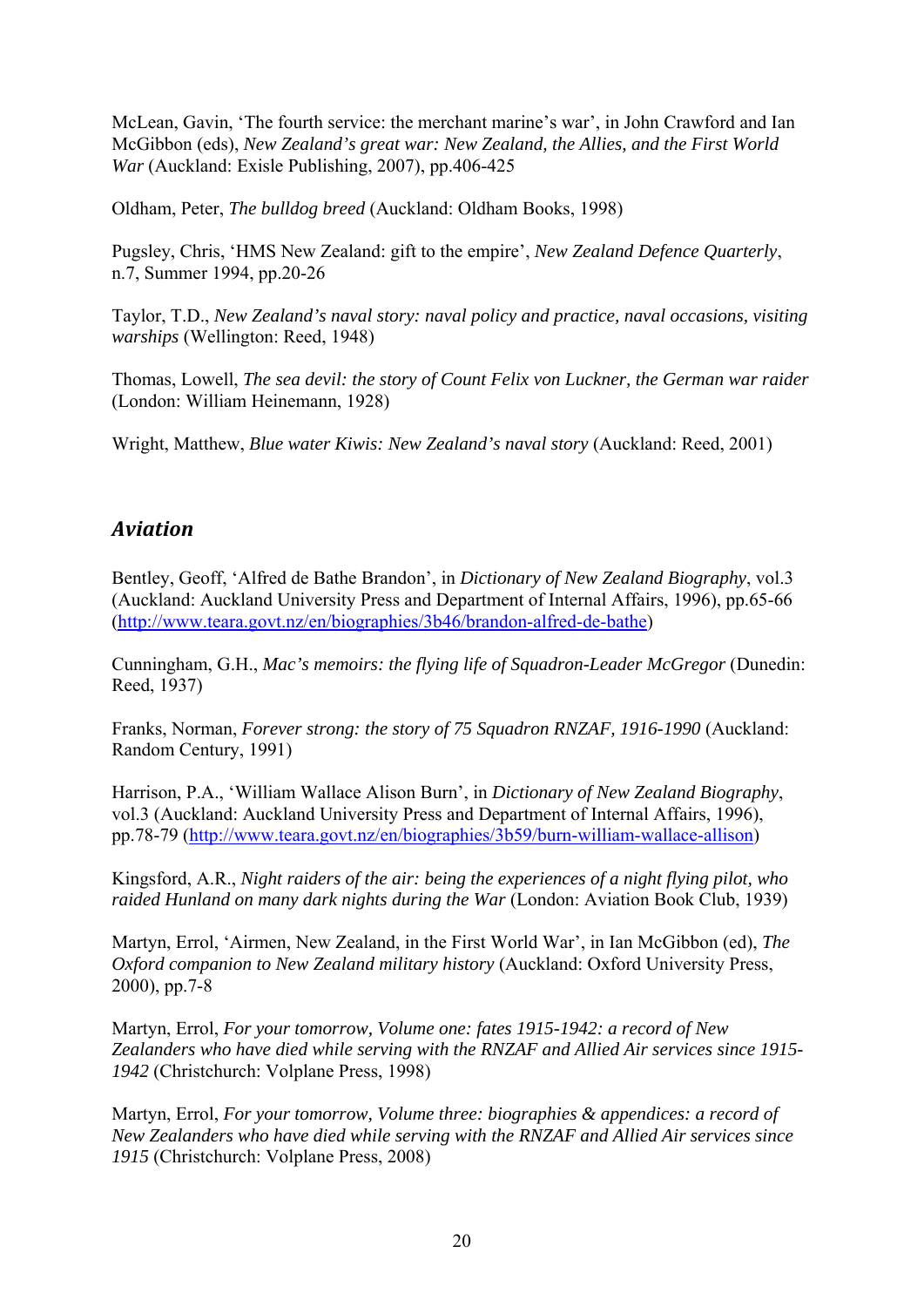Martyn, Errol, *Swift to the sky: New Zealand's military aviation history* (Auckland: Penguin Viking, 2010)

Martyn, Errol W., *A Passion for flight: New Zealand aviation before the Great War; volume three – The Joe Hammond story and military beginnings 1910-1914* (Christchurch : Volplane Press, 2013)

McClure, Margaret, *Fighting spirit: 75 years of the RNZAF* (Auckland: Random House, 2012)

Ogilvie, Gordon, 'Henry Francis Wigram', in *Dictionary of New Zealand Biography*, vol.3 (Auckland: Auckland University Press and Department of Internal Affairs, 1996), pp.565-566 (http://www.teara.govt.nz/en/biographies/3w14/wigram-henry-francis)

Orange, Vincent, 'From Burn to Bannerman: New Zealand airmen come of age', in John Crawford and Ian McGibbon (eds), *New Zealand's great war: New Zealand, the Allies, and the First World War* (Auckland: Exisle Publishing, 2007), pp.333-343

Orange, Vincent, *Park: The biography of Air Chief Marshal Sir Keith Park GCB, KBE, MC, DFC, DCL* (London: Grub Street, 2001)

*Regulations governing the selection in New Zealand of candidates from the Canterbury Aviation School for admission to the Royal Flying Corps Cadet Wing with a view to appointment to temporary commissions in the regular army for the period of the war* (Christchurch: Lyttelton Times, 1916)

Sortehaug, Paul, 'Keith Logan Caldwell', in *Dictionary of New Zealand Biography*, vol.3 (Auckland: Auckland University Press and Department of Internal Affairs, 1996), pp.83-84 (http://www.teara.govt.nz/en/biographies/3c1/caldwell-keith-logan)

Sutcliffe, Devon, *Bannerman of Gore* (Upper Hutt: Military Studies Institute, 2005)

Williams, R.L., 'Austin Leonard Walsh / Vivian Claude Walsh', in *Dictionary of New Zealand Biography*, vol.3 (Auckland: Auckland University Press and Department of Internal Affairs, 1996), pp.553-554 (http://www.teara.govt.nz/en/biographies/3w3/walsh-austinleonard)

## *Medical and nursing*

Begg, R. Campbell, *Surgery on trestles: a saga of suffering and triumph* (Norwich: Jarrold, 1967)

Blair, Ross, 'The medics come of age', in Nathalie Philippe with Christopher Pugsley, John Crawford, and Mattias Strohn (eds), *The great adventure ends: New Zealand and France on the Western Front* (Christchurch: John Douglas Publishing, 2013), pp.179-88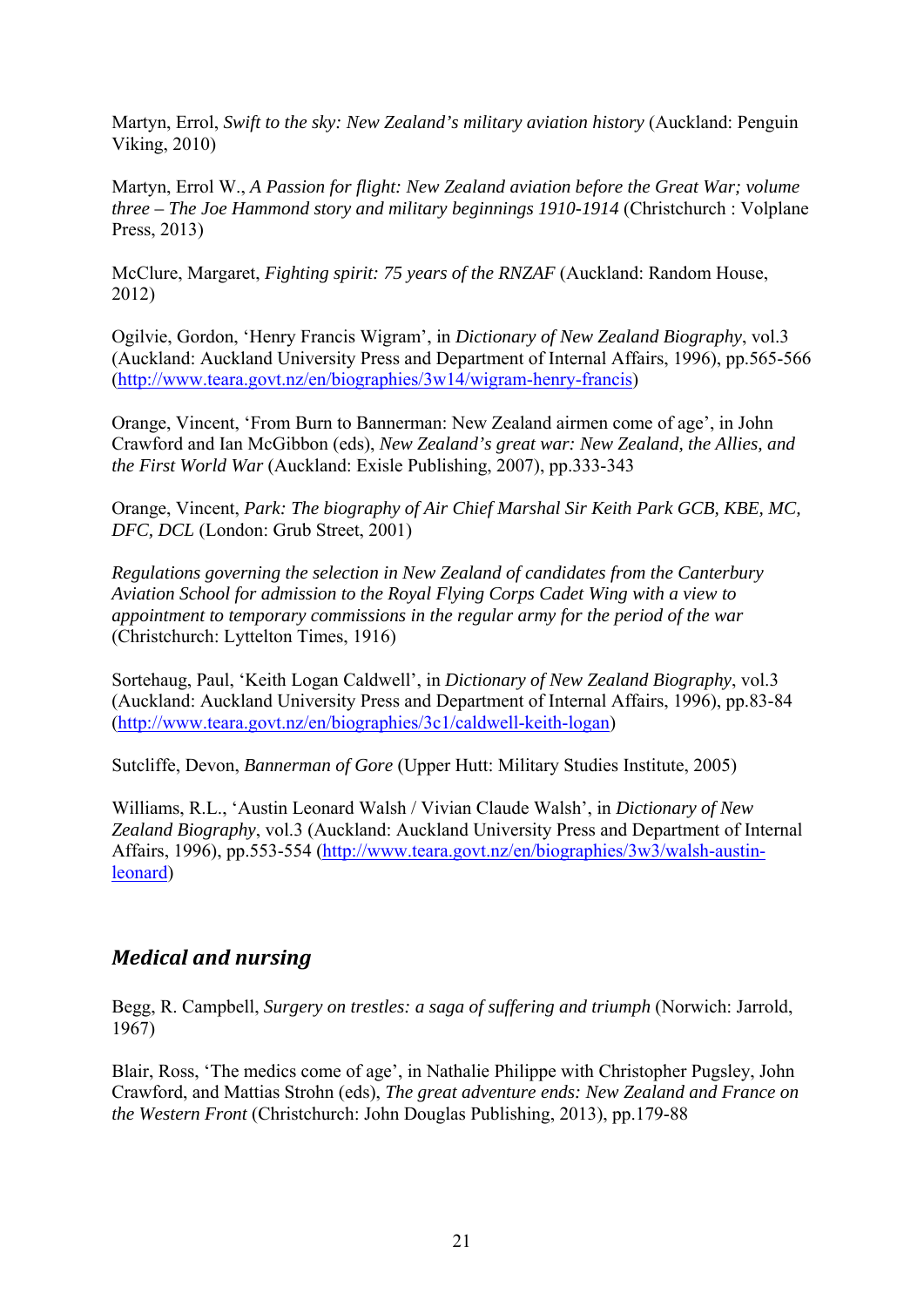Blair, Ross D., 'Donald Johnstone McGavin', in *Dictionary of New Zealand Biography*, vol.3 (Auckland: Auckland University Press and Department of Internal Affairs, 1996), pp.294-295 (http://www.teara.govt.nz/en/biographies/3m8/mcgavin-donald-johnstone)

Bremer, Robert James, 'Arthur George Harvey', in *Dictionary of New Zealand Biography*, vol.3 (Auckland: Auckland University Press and Department of Internal Affairs, 1996), pp.202-203 (http://www.teara.govt.nz/en/biographies/3h10/harvey-arthur-george)

Brown, Harvey, *Pickerill: Pioneer in plastic surgery, dental education and dental research* (Dunedin: Otago University Press, 2007)

Brown, R. Harvey, 'Henry Percy Pickerill', in *Dictionary of New Zealand Biography*, vol.3 (Auckland: Auckland University Press and Department of Internal Affairs, 1996), pp.399-400 (http://www.teara.govt.nz/en/biographies/3p25/pickerill-henry-percy)

Bryan, Jennifer, 'Women who cared: the experiences of New Zealand nurses and VADs in the first World War, 1914-1918', MA thesis, Auckland, 2001

Carbery, A.D., *The New Zealand Medical Service in the Great War* (Auckland: Whitcombe and Tombs, 1924)

Clarke, Russell, '"Not mad, but very ill": the treatment of New Zealand's shellshocked soldiers 1914 to 1939', MA thesis, Auckland, 1991

Davidson, A.M., 'The New Zealand mounted field ambulance: a history of its activities from the outbreak of the Great War to the conclusion of the Sinai campaign, August 4 1914- January 12 1917', MA thesis, Otago, 1938

Elliott, J.S., 'The New Zealand hospital ships', in H.T.B. Drew (ed), *The war effort of New Zealand* (Auckland: Whitcombe and Tombs, 1923), pp.127-137 (http://www.nzetc.org/tm/scholarly/tei-WH1-Effo.html)

Gordon, Colin M., *Life of a hospital orderly in Cairo and England, 1915-1916* (Auckland: C.M. Gordon, 1984)

Hughes, Beryl, 'Jessie Bicknell', in *Dictionary of New Zealand Biography*, vol.3 (Auckland: Auckland University Press and Department of Internal Affairs, 1996), p.53 (http://www.teara.govt.nz/en/biographies/3b32/bicknell-jessie)

Hunter, T.A., 'New Zealand Dental Corps', in H.T.B. Drew (ed), *The war effort of New Zealand* (Auckland: Whitcombe and Tombs, 1923), pp.138-148 http://www.nzetc.org/tm/scholarly/tei-WH1-Effo.html)

Kelly, M.J., 'Fanny Wilson', in *Dictionary of New Zealand Biography*, vol.3 (Auckland: Auckland University Press and Department of Internal Affairs, 1996), pp.573-574 (http://www.teara.govt.nz/en/biographies/3w23/wilson-fanny)

Kendall, Sherayl, and Corbett, David, *New Zealand military nursing: a history of the Royal New Zealand Nursing Corps, Boer War to present day* (Auckland: S. Kendall & D. Corbett, 1990)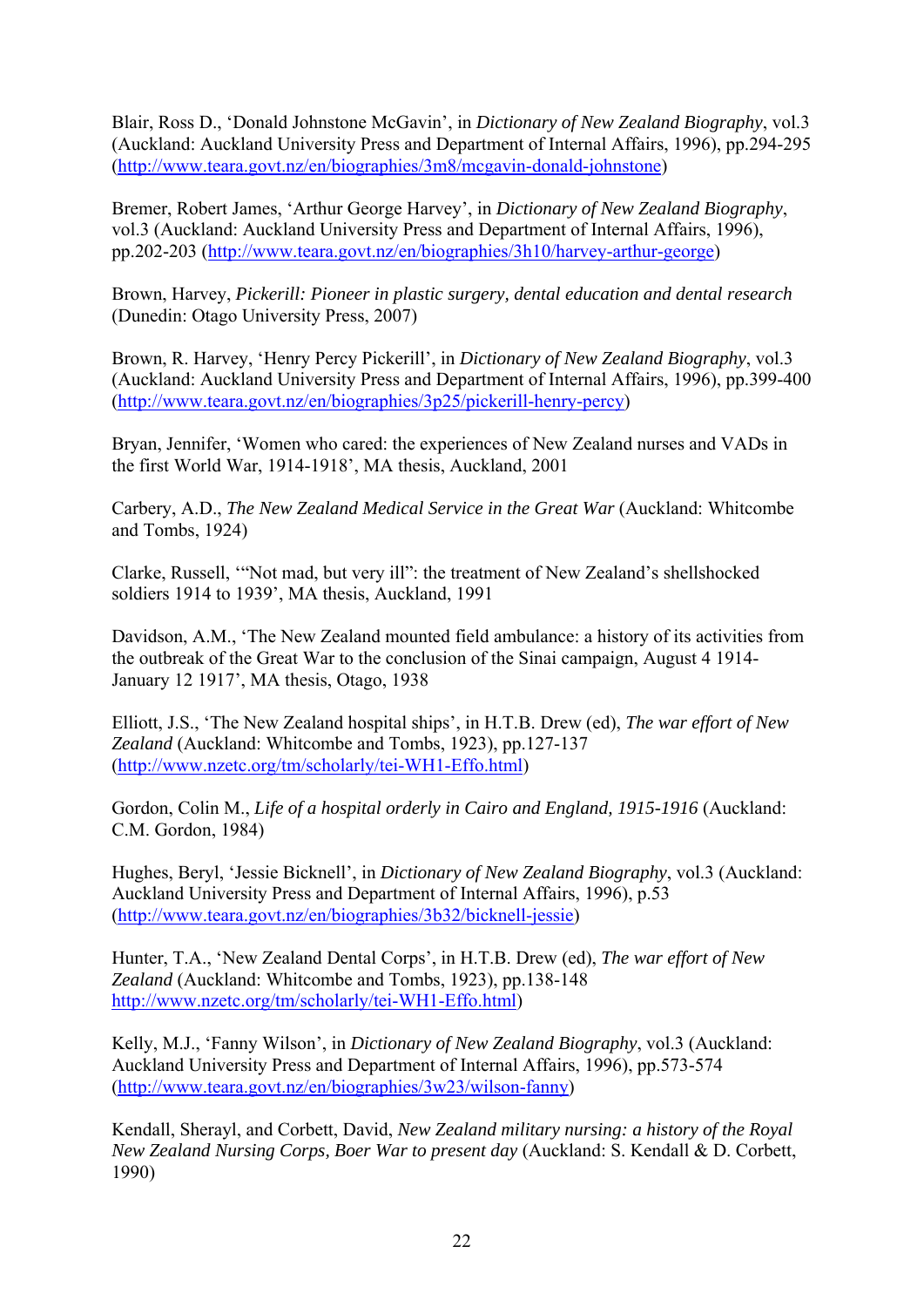Latham, Iris, 'Jean Neill Erwin', in *Dictionary of New Zealand Biography*, vol.3 (Auckland: Auckland University Press and Department of Internal Affairs, 1996), p.153 (http://www.teara.govt.nz/en/biographies/3e9/erwin-jean-neill)

Lewis, Edith M., *Joy in the Clearing* (Christchurch: N.M. Preyer Ltd, 1963)

Lineham, P.J., 'William Haddow Pettit', in *Dictionary of New Zealand Biography*, vol.3 (Auckland: Auckland University Press and Department of Internal Affairs, 1996), pp.398-399 (http://www.teara.govt.nz/en/biographies/3p24/pettit-william-haddow)

Lundy, Jim, 'Edith Alma Eileen Savell', in *Dictionary of New Zealand Biography*, vol.3 (Auckland: Auckland University Press and Department of Internal Affairs, 1996), pp.461-462 (http://www.teara.govt.nz/en/biographies/3s5/savell-edith-alma-eileen)

Mannox, Barbara, *Hornchurch and the New Zealand connection: the story of the New Zealand convalescent hospital in Hornchurch during the First World War* (London: Havering Library Service, 1993)

Maclean, H., 'The New Zealand Army nurses', in H.T.B. Drew (ed), *The war effort of New Zealand* (Auckland: Whitcombe and Tombs, 1923), pp.87-104 (http://www.nzetc.org/tm/scholarly/tei-WH1-Effo.html)

Martin, Arthur Anderson, *A surgeon in khaki* (London: Arnold, 1915; second ed 1917; reprinted by University of Nebraska Press, 2011)

McGavin, D.J., Major Bowerbank, Lieut.-Col. Myers, 'The New Zealand hospitals', in H.T.B. Drew (ed), *The war effort of New Zealand* (Auckland: Whitcombe and Tombs, 1923), pp.105-126 (http://www.nzetc.org/tm/scholarly/tei-WH1-Effo.html)

McGibbon, Ian (ed), *The Oxford companion to New Zealand military history* (Auckland: Oxford University Press, 2000)

McLean, Gavin, *The white ships: New Zealand's First World War hospital ships* (Wellington: New Zealand Ship and Marine Society, 2013)

Meikle, Murray C., *Reconstructing faces: the art and wartime surgery of Gillies, Pickerill, McIndoe and Mowlem* (Dunedin: Otago University Press, 2013)

O'Carroll, Brendan, *Khaki angels: Kiwi stretcher-bearers in the first and second world wars* (Wellington: Ngaio Press, 2009)

Parsons, Gwen, 'The Construction of Shell Shock in New Zealand, 1919-1939: A Reassessment', *Social History of Medicine*, vol. 26, no. 1, 2013

Purvis, C.W., *Characteristic studies of members of the New Zealand Stationary Hospital: Egypt, Greece, France* (London: Raphael Tuck, 1918?)

*Regulations for the New Zealand Medical Services 1916* (Wellington: Government Printer, 1916) (see AD1 927 47/69, Archives NZ Wellington)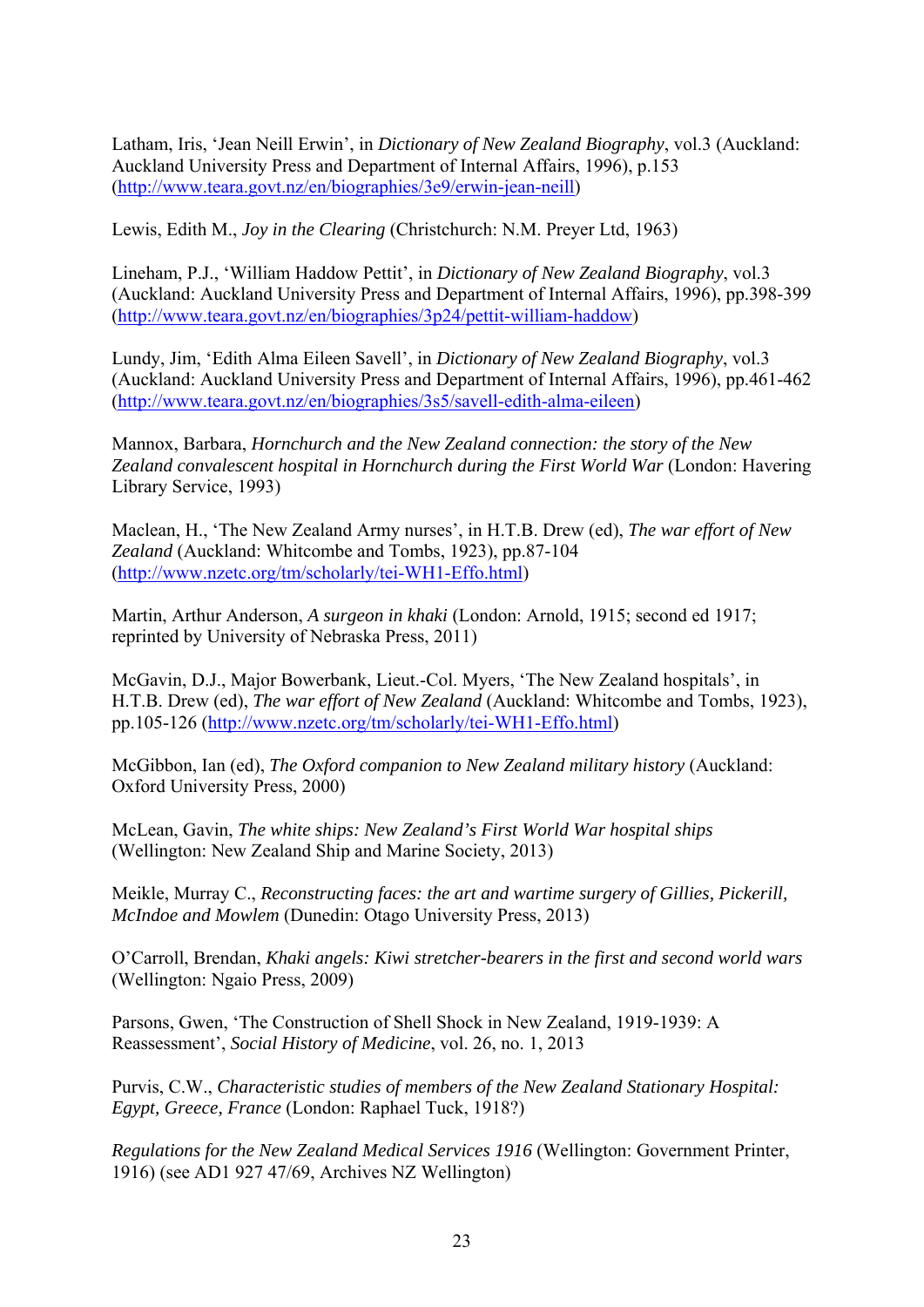Rice, Geoffrey W., *Heaton Rhodes of Otahuna: the illustrated biography* (Christchurch: Canterbury University Press, 2001)

Rice, Geoffrey W., 'Robert Haldane Makgill', in *Dictionary of New Zealand Biography*, vol.3 (Auckland: Auckland University Press and Department of Internal Affairs, 1996), pp.325-326 (http://www.teara.govt.nz/en/biographies/3m39/makgill-robert-haldane)

Rodgers, Jan A., 'Edna Pengelly', in *Dictionary of New Zealand Biography*, vol.3 (Auckland: Auckland University Press and Department of Internal Affairs, 1996), pp.396-397 (http://www.teara.govt.nz/en/biographies/3p21/pengelly-edna)

Rodgers, Jan A., 'Mabel Thurston', in *Dictionary of New Zealand Biography*, vol.3 (Auckland: Auckland University Press and Department of Internal Affairs, 1996), p.533 (http://www.teara.govt.nz/en/biographies/3t36/thurston-mabel)

Rogers, Anna, 'Fanny's war', in Charles Ferrall and Harry Ricketts (eds.), *How we remember: New Zealanders and the First World War* (Wellington: Victoria University Press, 2014), pp.109-118

Rogers, Anna, *While you're away: New Zealand nurses at war 1899-1948* (Auckland: Auckland University Press, 2003)

Sargison, Patricia A., 'Evelyn Gertrude Brooke', in *Dictionary of New Zealand Biography*, vol.3 (Auckland: Auckland University Press and Department of Internal Affairs, 1996), pp.69-70 (http://www.teara.govt.nz/en/biographies/3b51/brooke-evelyn-gertrude)

Sargison, Patricia A., 'Hester Maclean', in *Dictionary of New Zealand Biography*, vol.3 (Auckland: Auckland University Press and Department of Internal Affairs, 1996), pp.309-311 (http://www.teara.govt.nz/en/biographies/3m25/maclean-hester)

*Standing orders for the New Zealand Medical Corps 1916* (Wellington: Government Printer, 1916)

Stevenson, Annette, 'Vida Mary Katie MacLean', in *Dictionary of New Zealand Biography*, vol.3 (Auckland: Auckland University Press and Department of Internal Affairs, 1996), pp.313-314 (http://www.teara.govt.nz/en/biographies/3m28/maclean-vida-mary-katie)

Tennant, Margaret, 'Elizabeth Catherine Gunn', in *Dictionary of New Zealand Biography*, vol. 3 (Auckland: Auckland University Press and Department of Internal Affairs, 1996), pp.189-190 (http://www.teara.govt.nz/en/biographies/3g24/gunn-elizabeth-catherine)

Ward, Fiona, 'Jessie Ann Scott', in *Dictionary of New Zealand Biography*, vol.3 (Auckland: Auckland University Press and Department of Internal Affairs, 1996), pp.462-463 (http://www.teara.govt.nz/en/biographies/3s7/scott-jessie-ann)

Willis, L. Ida G., *A nurse remembers: the life story of L. Ida G. Willis, O.B.E., A.R.R.C., E.D.* (Lower Hutt: A.K. Wilson, 1968)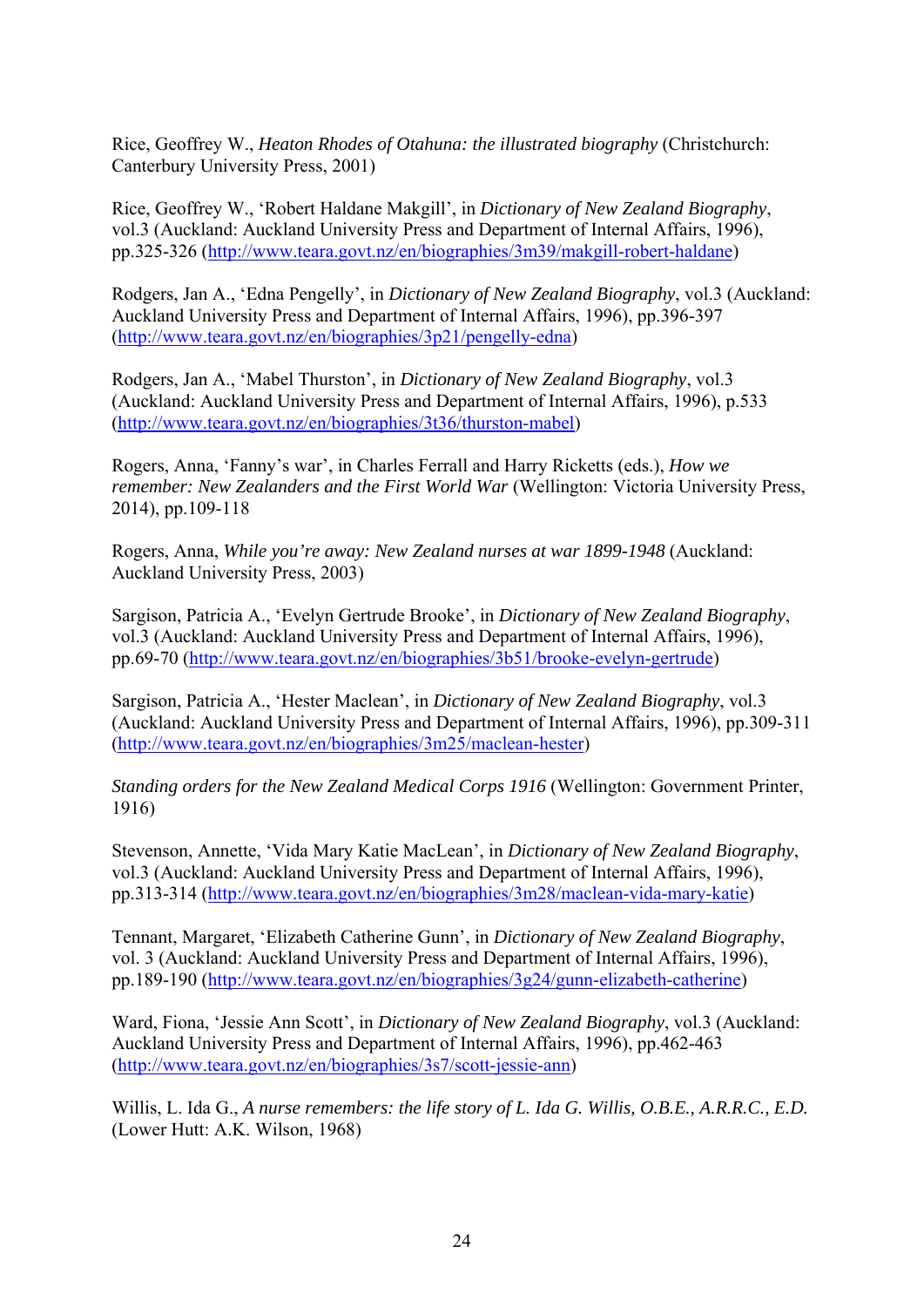Woodward, Joan, and Glenys Mitchell, *A nurse at war: Emily Peter, 1858-1927*  (Christchurch: Te Waihora Press, 2008)

Wright-St Clair, Rex, 'Harold Delf Gillies', in *Dictionary of New Zealand Biography*, vol.3 (Auckland: Auckland University Press and Department of Internal Affairs, 1996), pp.174-175 (http://www.teara.govt.nz/en/biographies/3g9/gillies-harold-delf)

Wright-St Clair, Rex, 'James Sands Elliott', in *Dictionary of New Zealand Biography*, vol.3 (Auckland: Auckland University Press and Department of Internal Affairs, 1996), p.151 (http://www.teara.govt.nz/en/biographies/3e6/elliott-james-sands)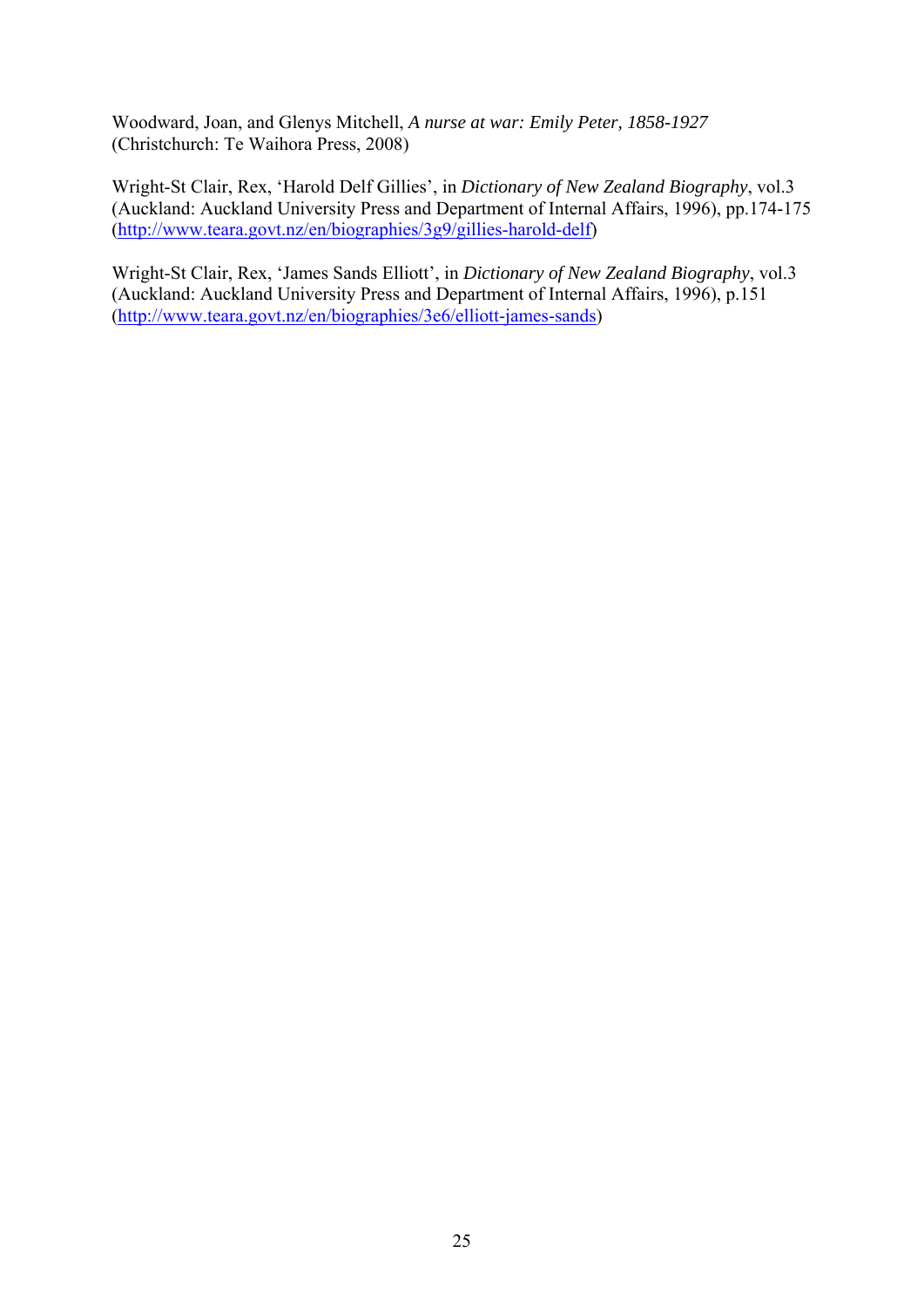# **Aspects of military service**

#### *General accounts*

Allen, Sir J., 'New Zealand in the world war', in J. Holland Rose, A.P. Newton, and E.A. Benians (eds), *The Cambridge history of the British empire* (Cambridge: Cambridge University Press, 1933), vol. vii, pp.224-241

Boyack, Nicholas, 'A social history of New Zealand soldiers in World War One, based upon their diaries and letters', MA thesis, Massey, 1985

Boyack, Nicholas, *Behind the lines: the lives of New Zealand soldiers in the First World War* (Wellington: Allen and Unwin/Port Nicholas Press, 1989)

Cumming, Rosemary, 'New Zealand's role in the First World War', research essay, Auckland, 1971

Eldred-Grigg, Stevan, *The great wrong war: New Zealand society in WW1* (Auckland: Random House, 2010)

Fenton, Damien, with Caroline Lord, Gavin McLean, and Tim Shoebridge, *New Zealand and the First World War 1914-1919* (Auckland: Penguin, 2013)

Hall, D.O.W., *New Zealand at war* (Wellington: School Publications Branch, 1955)

Harrop, A.J., 'New Zealand and the Empire, 1852-1921', in J. Holland Rose, A.P. Newton, and E.A. Benians (eds), *The Cambridge history of the British empire* (Cambridge: Cambridge University Press, 1933), vol. vii, pp.199-223

Lanniaux, Karine, 'The French experience: a study of the letters, diaries and reminiscences of the New Zealand soldiers in France during the Great War', research essay, Otago, 1995

McLean, Gavin, *Facing the front: New Zealand's enduring First World War* (Wellington: Ministry for Culture and Heritage, 2014)

McGibbon, Ian, 'Germany and New Zealand at war', in James N. Bade (ed), *Out of the shadow of war: the German connection with New Zealand in the twentieth century* (Melbourne: Oxford University Press, 1998), pp.5-18

McGibbon, Ian (ed), *The Oxford companion to New Zealand military history* (Auckland: Oxford University Press, 2000)

*NZHistory* web features (http://www.nzhistory.net.nz/taxonomy/term/215)

Preston, Richard A., and Ian Wards, 'Military and defence development in Canada, Australia and New Zealand: a three-way comparison', *War and Society*, vol. 5 n.1, May 1987, pp.1-21

Ross, Malcolm, 'The New Zealand forces in the war', in Charles Lucas (ed), *The empire at war*, vol. 3 (London: Oxford University Press, 1924), pp.267-318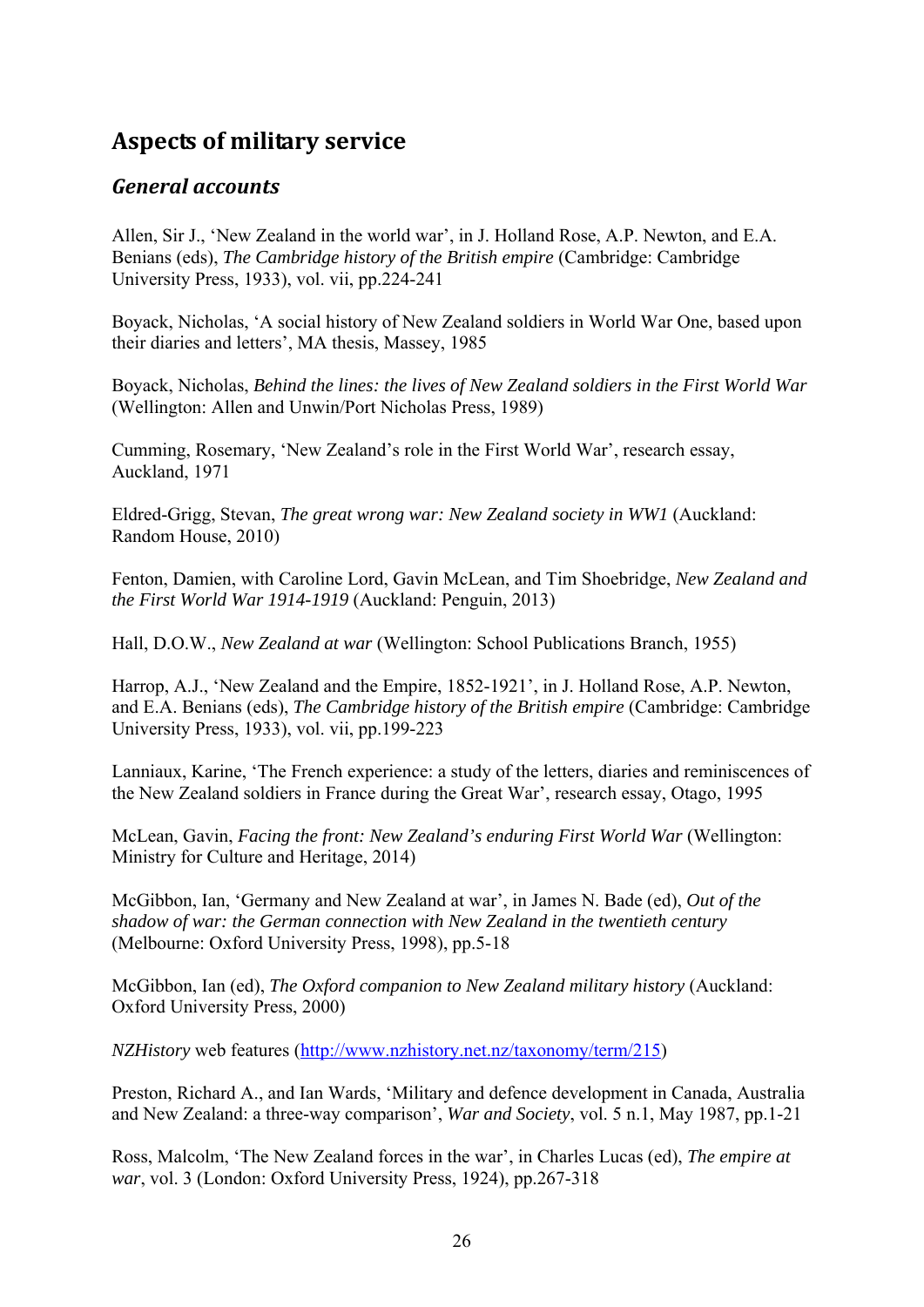Sheftall, Mark David, *Altered memories of the Great War: divergent narratives of Britain, Australia, New Zealand and Canada* (London and New York: I.B. Tauris, 2009)

*The Great War, 1914-1919: a concise history of the world conflict, presented to school children in commemoration of the winning of the war, with a short story of the Navy's doings* (Dunedin: the Executive of the Dunedin Peace Celebrations, 1919)

## *Outbreak of war*

*Embarkation orders / New Zealand Expeditionary Force (1914)* (Wellington: Government Printer, 1914)

*General instructions for the guidance of all ranks* (Wellington: Government Printer, 1914)

Hucker, Graham, '"The great wave of enthusiasm": New Zealand reactions to the First World War in August 1914 – a reassessment', *New Zealand Journal of History*, vol.43 n.1, April 2009, pp.59-75 (http://www.nzjh.auckland.ac.nz/document.php?wid=1740&action=null)

McGibbon, Ian, 'The shaping of New Zealand's war effort, August-October 1914', in John Crawford and Ian McGibbon (eds), *New Zealand's great war: New Zealand, the Allies, and the First World War* (Auckland: Exisle Publishing, 2007), pp.49-68

*Messages to the New Zealand troops* (Wellington: Government Print, 1914)

# *Military leadership*

Clayton, Garry James, 'Richard Hutton Davies', in *Dictionary of New Zealand Biography*, vol.3 (Auckland: Auckland University Press and Department of Internal Affairs, 1996), pp.131-132 (http://www.teara.govt.nz/en/biographies/3d3/davies-richard-hutton)

Crawford, J.A.B., 'Francis Morphet Twisleton', in *Dictionary of New Zealand Biography*, vol.3 (Auckland: Auckland University Press and Department of Internal Affairs, 1996), pp.543-544 (http://www.teara.govt.nz/en/biographies/3t47/twisleton-francis-morphet)

Crawford, J.A.B., 'Herbert Ernest Hart', in *Dictionary of New Zealand Biography*, vol.3 (Auckland: Auckland University Press and Department of Internal Affairs, 1996), pp.201-202 (http://www.teara.govt.nz/en/biographies/3h9/hart-herbert-ernest)

Crawford, J.A.B., 'John Gethin Hughes', in *Dictionary of New Zealand Biography*, vol.3 (Auckland: Auckland University Press and Department of Internal Affairs, 1996), pp.238-239 (http://www.teara.govt.nz/en/biographies/3h43/hughes-john-gethin)

Godley, Alexander, *Life of an Irish soldier: reminiscences of General Sir Alexander Godley* (London: John Murray, 1939)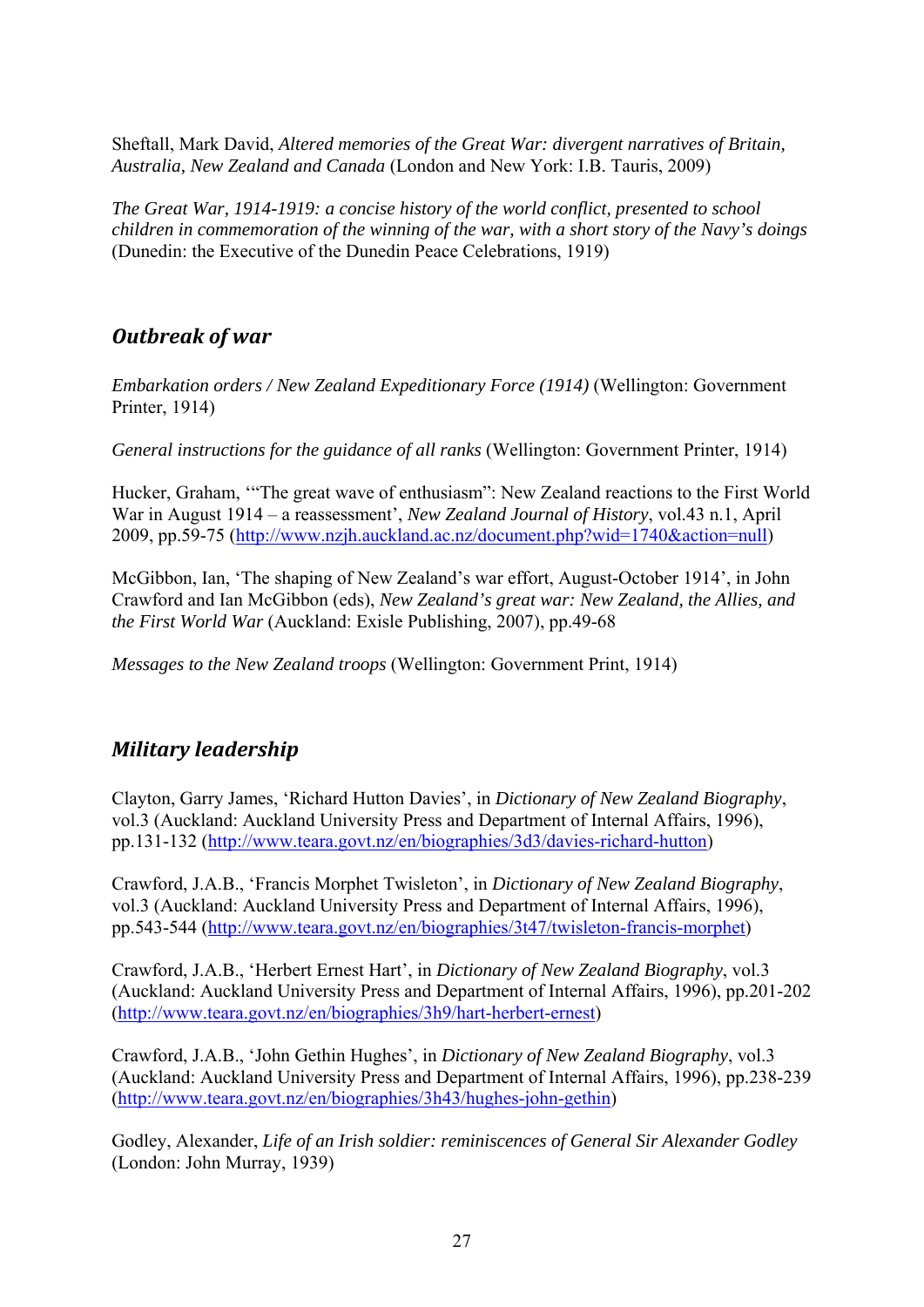Green, David, 'Charles Ernest Randolph Mackesy', in *Dictionary of New Zealand Biography*, vol.3 (Auckland: Auckland University Press and Department of Internal Affairs, 1996), pp.304-305 (http://www.teara.govt.nz/en/biographies/3m19/mackesy-charles-ernestrandolph)

Grover, Ray, 'Alexander John Godley', in *Dictionary of New Zealand Biography*, vol.3 (Auckland: Auckland University Press and Department of Internal Affairs, 1996), pp.177-179 (http://www.teara.govt.nz/en/biographies/3g12/godley-alexander-john)

Grover, Ray, 'William Meldrum', in *Dictionary of New Zealand Biography*, vol.3 (Auckland: Auckland University Press and Department of Internal Affairs, 1996), pp.338-339 (http://www.teara.govt.nz/en/biographies/3m50/meldrum-william)

Harper, Glyn, 'Major General Sir Andrew Russell: divisional commander on the Western Front', in Glyn Harper and Joel Hayward (eds), *Born to lead? Portraits of New Zealand commanders* (Auckland: Exisle, 2003), pp.54-68

Mather, Brian, 'Arthur Anderson Martin', in *Dictionary of New Zealand Biography*, vol.3 (Auckland: Auckland University Press and Department of Internal Affairs, 1996), pp.334-335 (http://www.teara.govt.nz/en/biographies/3m45/martin-arthur-anderson)

McGibbon, Ian, 'George Spafford Richardson', in *Dictionary of New Zealand Biography*, vol.3 (Auckland: Auckland University Press and Department of Internal Affairs, 1996), pp.429-431 (http://www.teara.govt.nz/en/biographies/3r16/richardson-george-spafford)

McGibbon, Ian, 'Percival Henry Hall-Thompson', in *Dictionary of New Zealand Biography*, vol.3 (Auckland: Auckland University Press and Department of Internal Affairs, 1996), pp.196-197 (http://www.teara.govt.nz/en/biographies/3h4/hall-thompson-percival-henry)

McGibbon, Ian, 'Sir Andrew Russell', *Oxford Dictionary of National Biography* (Oxford, 2004)

McGibbon, Ian (ed), *The Oxford companion to New Zealand military history* (Auckland: Oxford University Press, 2000)

McIntyre, W. David, 'George Augustus King', in *Dictionary of New Zealand Biography*, vol.3 (Auckland: Auckland University Press and Department of Internal Affairs, 1996), pp.261-262 (http://www.teara.govt.nz/en/biographies/3k12/king-george-augustus)

O'Shea, Phillip, 'Alfred William Robin', in *Dictionary of New Zealand Biography*, vol.3 (Auckland: Auckland University Press and Department of Internal Affairs, 1996), pp.437-438 (http://www.teara.govt.nz/en/biographies/3r25/robin-alfred-william)

Pugsley, Chris, 'Andrew Hamilton Russell', in *Dictionary of New Zealand Biography*, vol.3 (Auckland: Auckland University Press and Department of Internal Affairs, 1996), pp.449-451 (http://www.teara.govt.nz/en/biographies/3r34/russell-andrew-hamilton)

Pugsley, Chris, 'Russell: commander of genius', *New Zealand Defence Quarterly*, n.23, Summer 1998, pp.25-29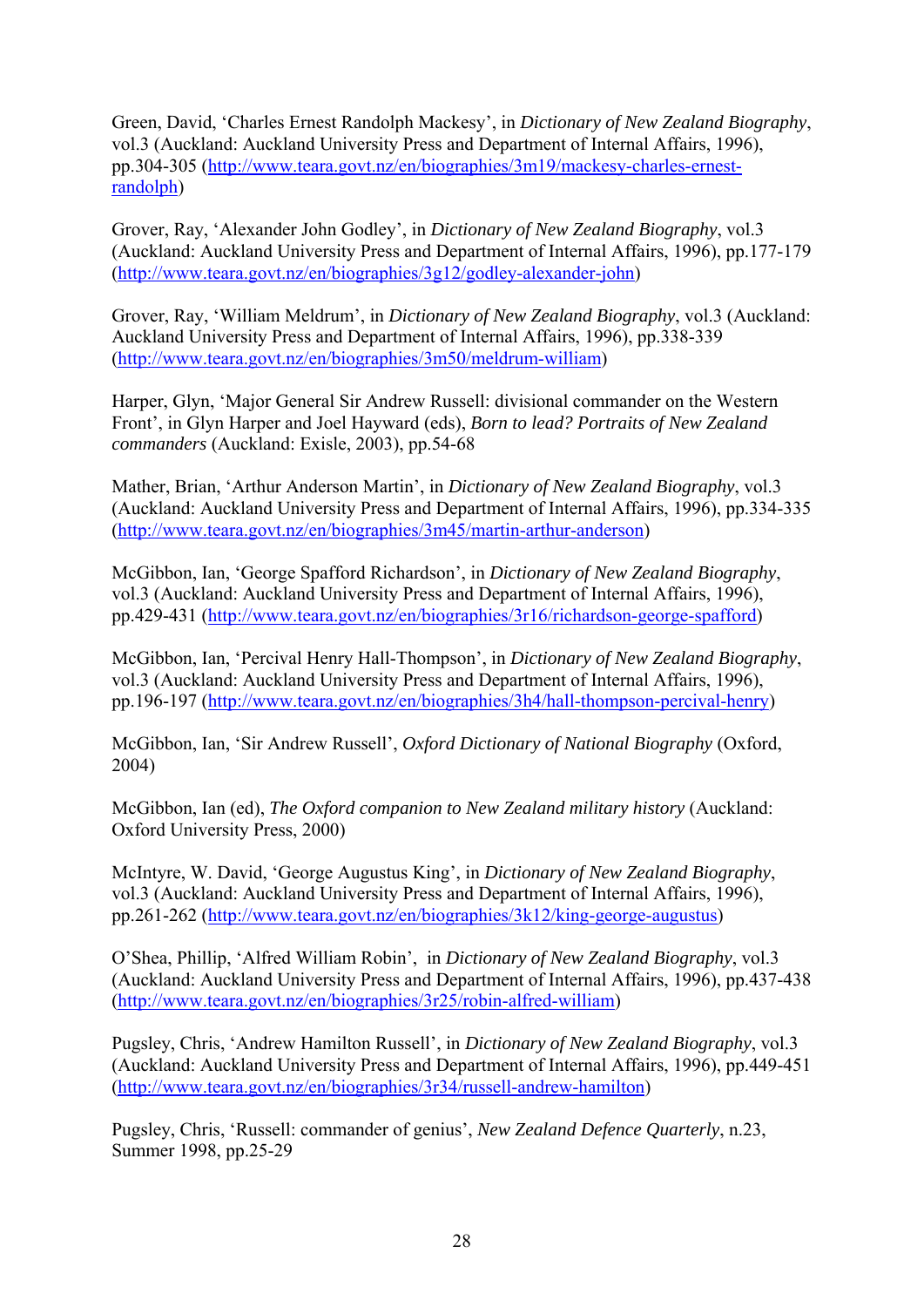Pugsley, Christopher, *The Anzac experience: New Zealand, Australia and empire in the First World War* (Auckland: Reed, 2004)

Pugsley, Chris, 'William George Malone', in *Dictionary of New Zealand Biography*, vol.3 (Auckland: Auckland University Press and Department of Internal Affairs, 1996), pp.326-328 (http://www.teara.govt.nz/en/biographies/3m40/malone-william-george)

Stack, John, 'First among equals: the Officer Corps of the New Zealand army, 1909-1945', PhD thesis, Canterbury, 2012/13

Studholme, John (ed), *New Zealand Expeditionary Force record of personal services during the war of officers, nurses, and first-class warrant officers, and other facts relating to the N.Z.E.F.: unofficial but based on official records* (Wellington: Government Printer, 1928)

Sylvester, Gordon, *The 'Brig': William Meldrum: barristers, soldier, magistrate, mayor, freemason, New Zealander: a man of mystery revealed* (Greymouth: the author, 2013)

Tonkin-Covell, John, 'William Garnett Braithwaite', in *Dictionary of New Zealand Biography*, vol.3 (Auckland: Auckland University Press and Department of Internal Affairs, 1996), pp.64-65 (http://www.teara.govt.nz/en/biographies/3b45/braithwaite-william-garnett)

Vennell, Jock, *The forgotten general: New Zealand's World War I commander Major-General Sir Andrew Russell* (Crows Nest: Allen and Unwin, 2011)

Wicksteed, Mike, 'Edward Walter Clervaux Chaytor', in *Dictionary of New Zealand Biography*, vol.3 (Auckland: Auckland University Press and Department of Internal Affairs, 1996), pp.93-95 (http://www.teara.govt.nz/en/biographies/3c13/chaytor-edward-walterclervaux)

## *Military discipline*

Blanks, Grace, 'Equality of sacrifice: New Zealanders and military punishment 1914-1945', research essay, Victoria, 2012

Boyack, Nicholas, *Behind the lines: the lives of New Zealand soldiers in the First World War* (Wellington: Allen and Unwin/Port Nicholas Press, 1989)

McGibbon, Ian, 'The Abuse of History', *New Zealand International Review*, vol. 26, n.1, January 2001, pp. 28-29

Pugsley, Christopher, 'On the fringe of hell: New Zealanders and military discipline in the First World War', D. Phil thesis, Waikato, 1991

Pugsley, Christopher, *On the fringe of hell: New Zealanders and military discipline in the first world war* (Auckland: Hodder and Stoughton, 1991)

Pugsley, Christopher, *The Anzac experience: New Zealand, Australia and empire in the First World War* (Auckland: Reed, 2004)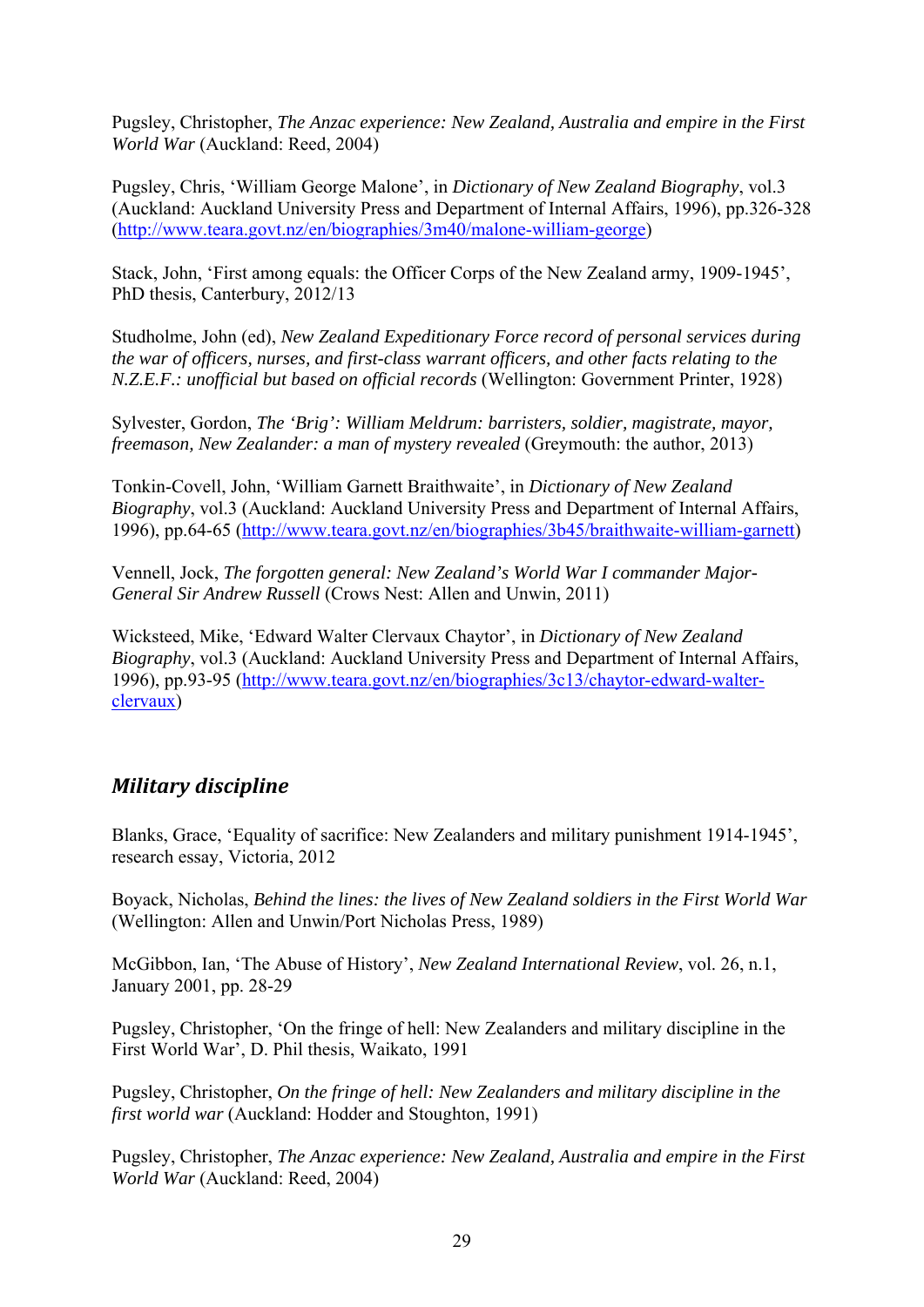# *Rolls of soldiers*

Ancestry.com http://home.ancestry.com.au/ (subscription website)

Cenotaph database http://muse.aucklandmuseum.com/databases/cenotaph/locations.aspx

Beattie, P.J., and M.J. Pomeroy, *Onward: portraits of the New Zealand Expeditionary Force Volume 1* (Auckland: Fair Dinkum, 2013)

 Beattie, P.J., and M.J. Pomeroy, *Onward: portraits of the New Zealand Expeditionary Force Volume 2* (Auckland: Fair Dinkum, 2014)

*New Zealand Expeditionary Force: list of casualties* (Wellington: Government Printer (et al), 1915-1919, 14 vols.)

*New Zealand Expeditionary Force Reserve: roll of men in first division of reserve* (Wellington: Government Print, 1916)

*New Zealand World War I Service Personnel & Reserves Index* (CD-Rom) (Auckland: New Zealand Society of Genealogists, 2002; second edition 2005; third edition 2013)

*N.Z. Contingent, Anzac Day 1938: nominal rolls, T.S.S. "Maunganui" and T.S.S. "Monowai" (including list of those who travelled independently)* (Wellington: T.P.R. Printing Co, 1938)

*Roll of the Second Division of the New Zealand Expeditionary Force Reserve: classified in accordance with regulations dated 4th July, 1917, as at August-October, 1917* (Wellington: Government Printer, 1917)

*Roll of veterans in attendance at diamond jubilee, 23-26 April, 1975: N.Z. Gallipoli Association (Inc) sixtieth anniversary, 1915-1975* (Auckland: NZ Gallipoli Association, 1975)

Studholme, John (ed), *New Zealand Expeditionary Force record of personal services during the war of officers, nurses, and first-class warrant officers, and other facts relating to the N.Z.E.F.: unofficial but based on official records* (Wellington: Government Printer, 1928)

Troup, Robert, *Canterbury soldiers and their next of kin: roll of honour* (Invercargill: Southland News Print, 1920)

*Wellington Infantry Regiment, NZEF, 1914-1918* (Palmerston North: Simon Printing, 1948); *Supplementary roll: Wellington Infantry Regiment, NZEF, 1914-1918* (Palmerston North: Watson & Eyre, 1954)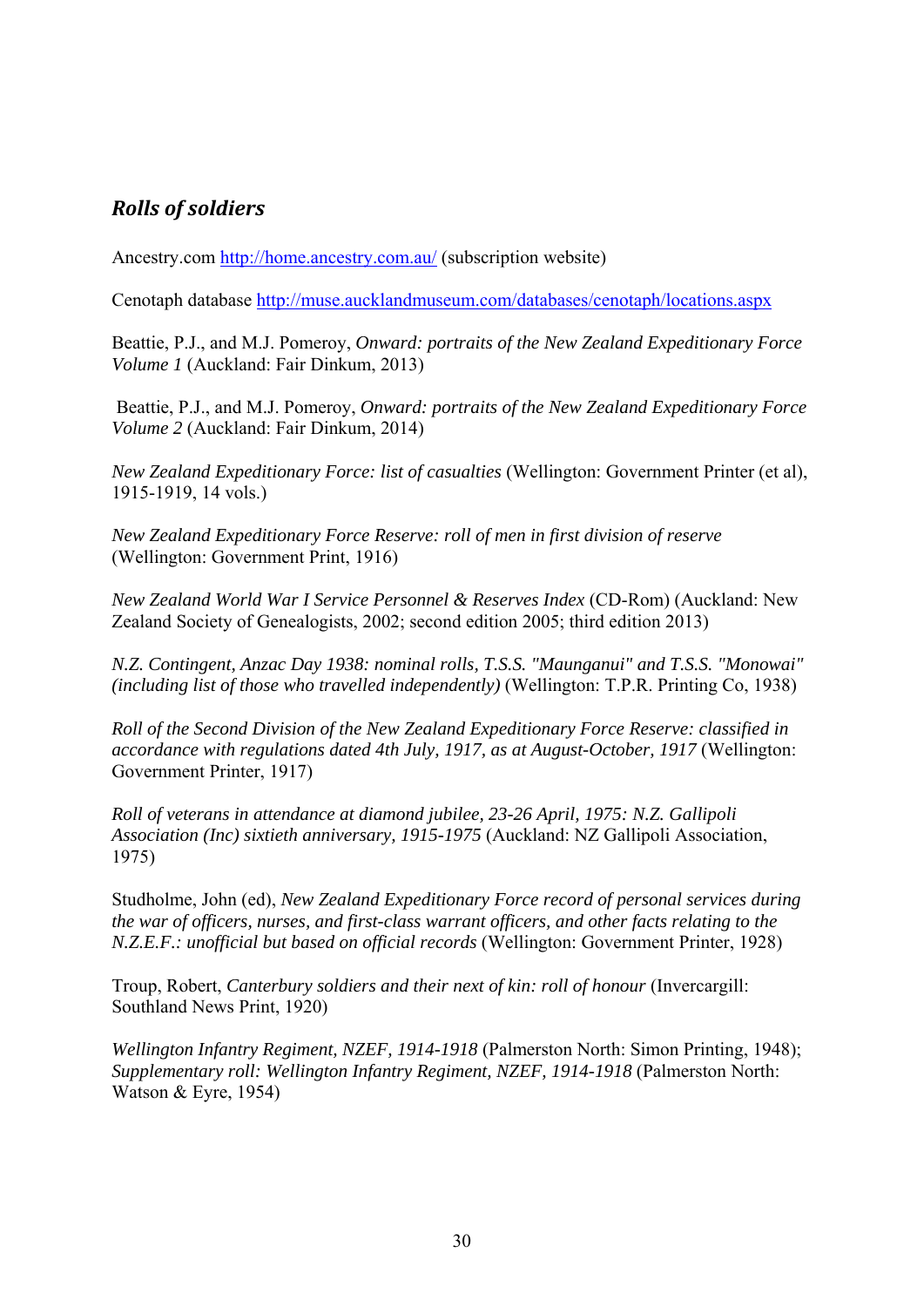# *Casualties*

Cenotaph database http://muse.aucklandmuseum.com/databases/cenotaph/locations.aspx

Commonwealth War Graves Commission database http://www.cwgc.org/find-war-dead.aspx

Church, Clare, *New Zealand graves at Brockenhurst: 93 New Zealand soldiers remembered from World War 1* (Lymington, Hampshire: the author, 2002)

Martyn, Errol, *For your tomorrow, Volume one: fates 1915-1942: a record of New Zealanders who have died while serving with the RNZAF and Allied Air services since 1915- 1942* (Christchurch: Volplane Press, 1998)

Martyn, Errol, *For your tomorrow, Volume three: biographies & appendices: a record of New Zealanders who have died while serving with the RNZAF and Allied Air services since 1915* (Christchurch: Volplane Press, 2008)

Morrison, Bernard R., *The roll of honour: the Niue Islanders, attached to the 3rd Maori Contingent "B" Company: men from Niue who served in other New Zealand infantry regiments, and men from the Gilbert and Niue Islands, who died while undergoing training in New Zealand: and men whose names are on the Niue Island Memorial, Gallipoli 1915, France and Egypt 1916-1918. Volume 4* (Auckland: BMK Morrison, 2000)

*New Zealand Expeditionary Force: list of casualties* (Wellington: Government Printer (et al), 1915-1919, 14 vols)

Studholme, John (ed), *New Zealand Expeditionary Force record of personal services during the war of officers, nurses, and first-class warrant officers, and other facts relating to the N.Z.E.F.: unofficial but based on official records* (Wellington: Government Printer, 1928)

*The Great War, 1914-1918: New Zealand Expeditionary Force roll of honour (Wellington:* Government Printer, 1924)

*War, 1914-1918: New Zealand Expeditionary Force, its provision and maintenance / prepared in the Branch of the Chief of the General Staff, Headquarters, New Zealand Military Forces* (Wellington: Government Printer, 1919)

## *Prisoners of war*

Cook, Jacqueline, *The real great escape: the story of the First World War's most daring mass breakout* (North Sydney: Random House Australia, 2013)

Hurley, Jane, 'Gallipoli: not dead yet, but a prisoner in Turkey', in Charles Ferrall and Harry Ricketts (eds.), *How we remember: New Zealanders and the First World War* (Wellington: Victoria University Press, 2014), pp.25-48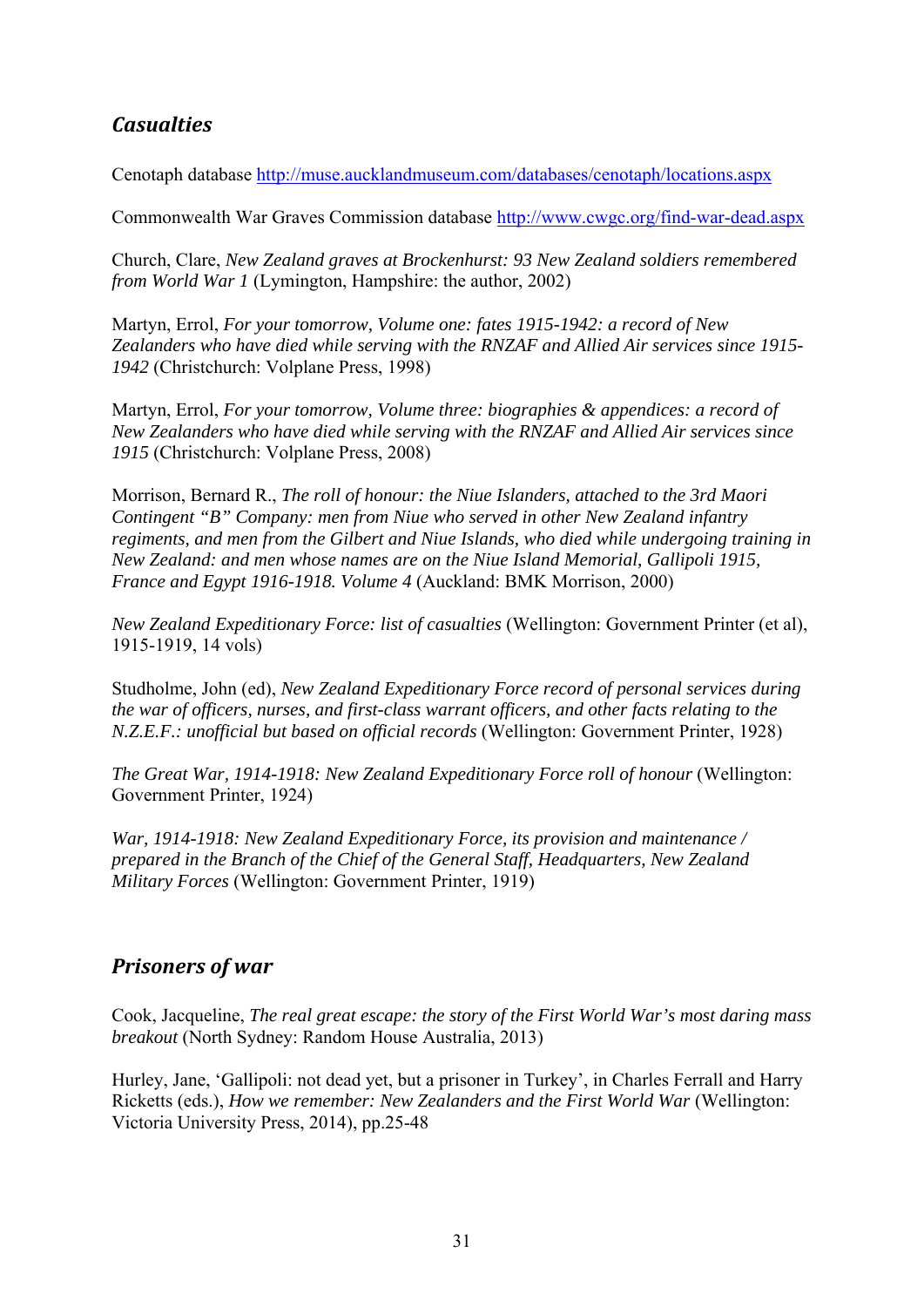*War, 1914-1918: New Zealand Expeditionary Force, its provision and maintenance / prepared in the Branch of the Chief of the General Staff, Headquarters, New Zealand Military Forces* (Wellington: Government Printer, 1919)

## *Soldiers' social activities*

Barnes, Felicity, *New Zealand's London: a colony and its metropolis* (Auckland: Auckland University Press, 2012)

Bourke, Chris, 'Tui on tour: the war diary of Oliver Foote, 1918-1919', *Turnbull Library Record*, n.46, 2014, pp.90-9

Boyack, Nicholas, *Behind the lines: the lives of New Zealand soldiers in the First World War* (Wellington: Allen and Unwin/Port Nicholas Press, 1989)

*Buckshee: a pictorial record of the work of the New Zealand Y.M.C.A. on active service* (London: s.n., 1919)

Burns, Christopher, 'Parading kiwis: New Zealand soldier concert parties, 1916-1954', MA thesis, Auckland, 2012 (https://researchspace.auckland.ac.nz/handle/2292/13600)

Burns, Christopher, 'A taste of civvy street: heroic adventure and domesticity in the soldier concert parties of the First and Second World Wars', *Journal of New Zealand Studies*, vol. 13, 2012, pp.115-127

Keenan, Ria, 'On the triangle trail: the New Zealand YMCA and the great war', in John Crawford and Ian McGibbon (eds), *New Zealand's great war: New Zealand, the Allies, and the First World War* (Auckland: Exisle Publishing, 2007), pp.354-363

## *Prostitution and venereal disease*

Boyack, Nicholas, *Behind the lines: the lives of New Zealand soldiers in the First World War* (Wellington: Allen and Unwin/Port Nicholas Press, 1989)

Dalley, Bronwyn, '"Come back with honour": prostitution and the New Zealand soldier, at home and abroad', in John Crawford and Ian McGibbon (eds), *New Zealand's great war: New Zealand, the Allies, and the First World War* (Auckland: Exisle Publishing, 2007), pp.364-377

Dalley, Bronwyn, 'Lolly shops "of the red light kind" and "soldiers of the king": suppressing one-woman brothels in New Zealand, 1908-1916', *New Zealand Journal of History*, vol. 30 n.1, April 1996, pp.3-23

(http://www.nzjh.auckland.ac.nz/document.php?wid=548&action=null)

Fleming, Philip J., '"Shadow over New Zealand": the response to venereal disease in New Zealand, 1910-1945', PhD thesis, Massey, 1989 (http://mro.massey.ac.nz/handle/10179/2799)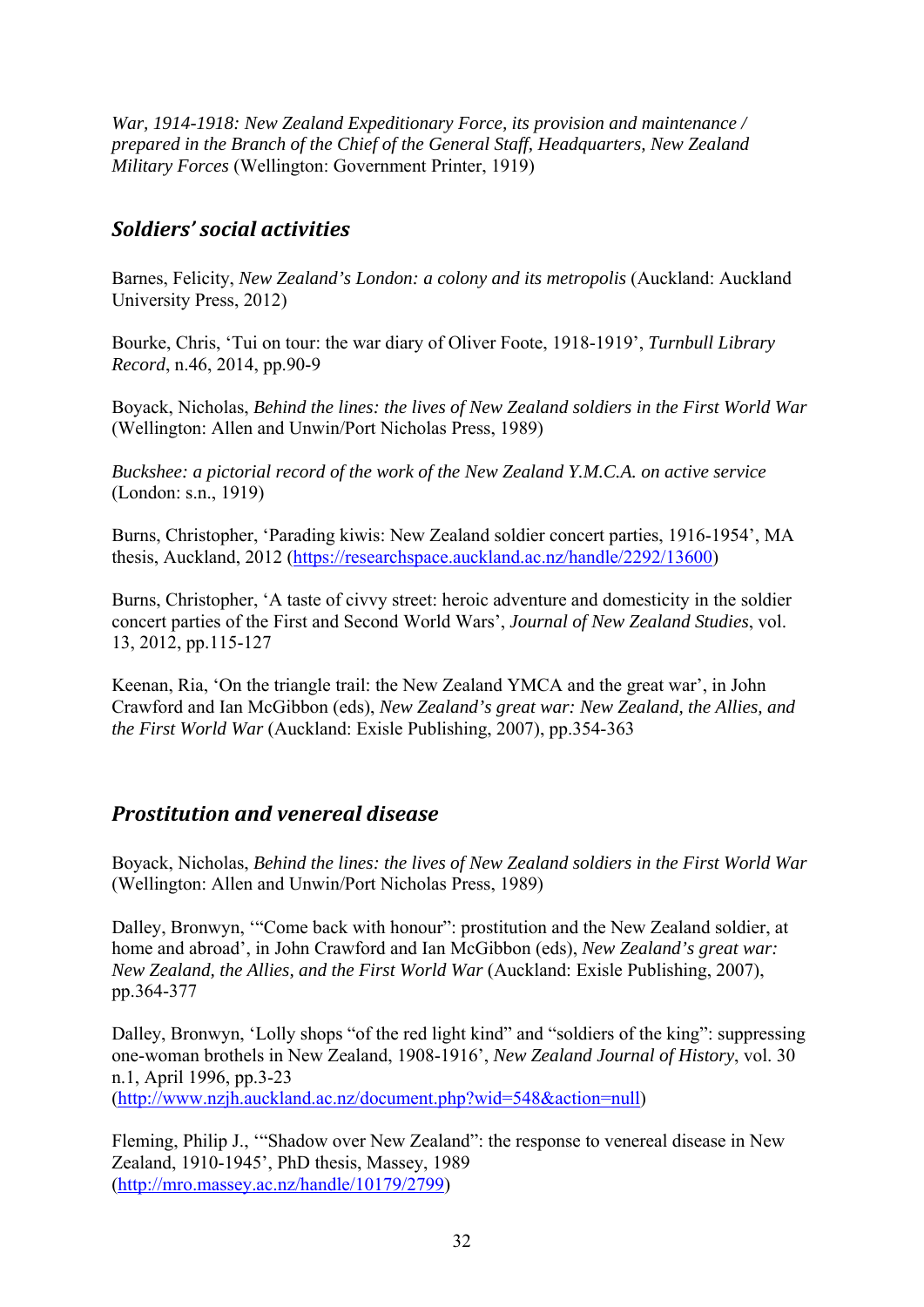Grant, Dairne, 'Beyond the pale: prostitution in New Zealand during World War I', research essay, Otago, 1993 (http://hdl.handle.net/10523/2803)

O'Connor, P.S., 'Venus and the lonely Kiwi: the war effort of Miss Ettie A. Rout', *New Zealand Journal of History*, vol. 1 n.1, April 1967, pp.11-32 (http://www.nzjh.auckland.ac.nz/document.php?wid=1685&action=null)

Tolerton, Jane, *Ettie: a life of Ettie Rout* (Auckland: Penguin, 1992)

Tolerton, Jane, 'Ettie Annie Rout', in *Dictionary of New Zealand Biography*, vol.3 (Auckland: Auckland University Press and Department of Internal Affairs, 1996), pp.443-444 (http://www.teara.govt.nz/en/biographies/3r31/rout-ettie-annie)

Tolerton, Jane, 'Guardian angel of the Anzacs', in Nathalie Philippe with Christopher Pugsley, John Crawford, and Mattias Strohn (eds), *The great adventure ends: New Zealand and France on the Western Front* (Christchurch: John Douglas Publishing, 2013), pp.211-221

# *Troopships*

*Embarkation orders / New Zealand Expeditionary Force (1914)* (Wellington: Government Printer, 1914)

Hoar, Peter Morton, 'A qualitative content analysis of the New Zealand troopship publications 1914-1920', MLIS thesis, Victoria, 2001

Plowman, Peter, *Across the sea to war: Australia and New Zealand troop convoys from 1865 through two world wars to Korea and Vietnam* (Australia: Rosenberg Publishing Co., 2003)

## *Military training camps*

Arnold, B., *Souvenir of Trentham Military Camp* (Trentham: B. Arnold, c.1917)

Bolitho, Hector (ed), *Book of the C1 camp: Tauherenikau M.C.* (Auckland: Whitcombe and Tombs, 1917)

Drew, H.T.B., 'The New Zealand camps in England', in H.T.B. Drew (ed), *The war effort of New Zealand* (Auckland: Whitcombe and Tombs, 1923), pp.244-274 (http://www.nzetc.org/tm/scholarly/tei-WH1-Effo.html)

Frances, Neil, *Safe haven: the untold story of New Zealand's largest ever military camp: Featherston, 1916-1919* (Masterton: Wairarapa Archive in association with Fraser Books, 2012)

*Greetings from Featherston and Trentham camps* (Featherston: L.W. Mence, 1916)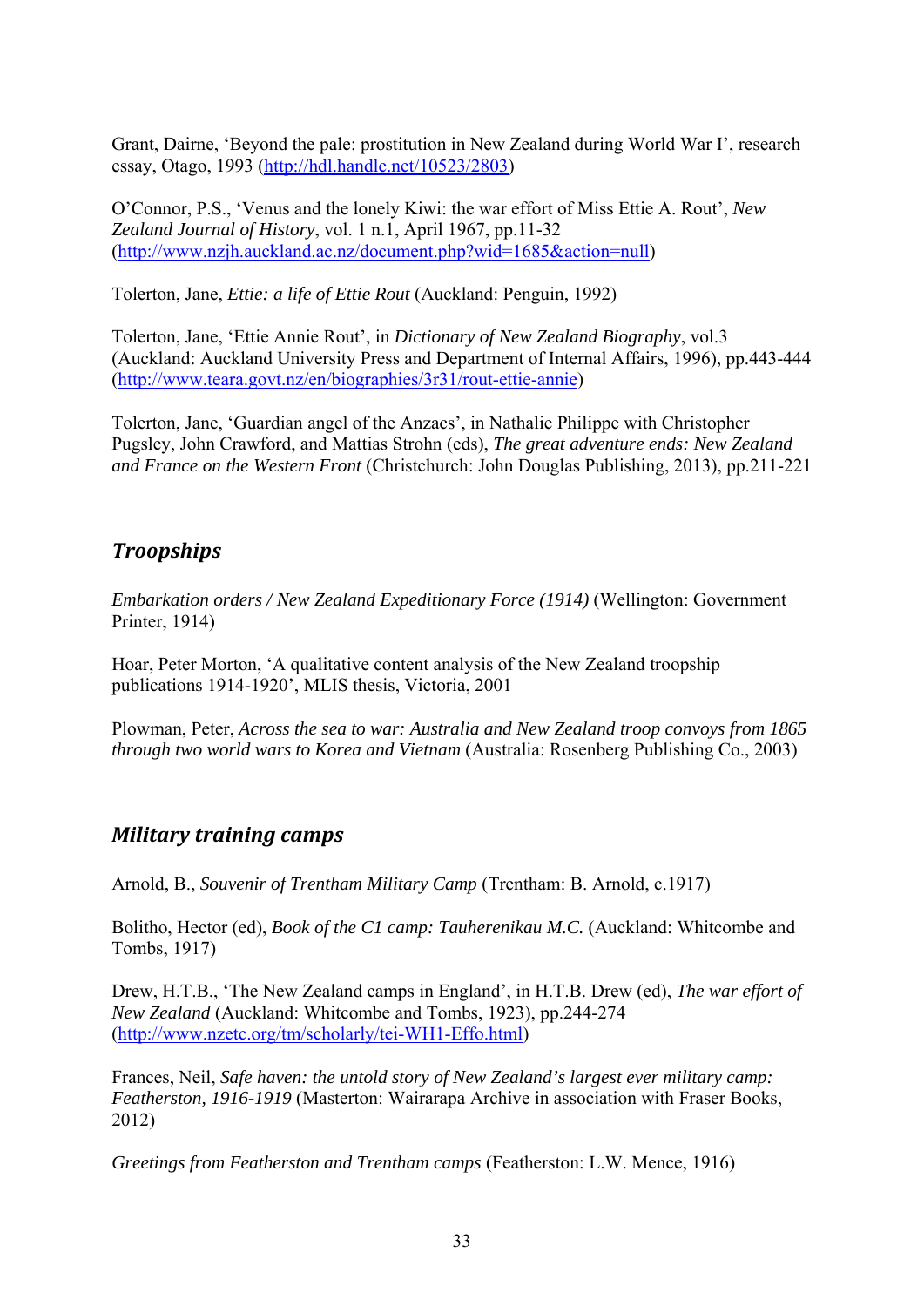*Greetings from Featherston and Trentham camps* (Wellington: Blundell Bros, 1917?)

Lawson, Will, *Historic Trentham 1914-1917: the story of a New Zealand military training camp, and some account of the daily round of the troops within its bounds* (Wellington: Wellington Publishing Co., 1917; reprinted 1918; http://nzetc.victoria.ac.nz/tm/scholarly/tei-WH1Hist.html)

McKeon, William J., *The fruitful years: a cavalcade of memories* (Wellington: the author, 1971)

*New Zealand military camps illustrated* (Featherston: L.W. Mence, 1917)

Potter, H.R., *Trentham Camp standing orders* (Wellington: New Zealand Expeditionary Force, 1916)

Reed, A.H., *A.H. Reed: an autobiography* (Wellington: Reed, 1967)

Seddon, T.E.Y., *The Seddons: an autobiography* (Auckland: Collins, 1968)

Shoebridge, Tim, *Featherston Military Training Camp and the First World War, 1915-27* (Wellington: Ministry for Culture and Heritage, 2011 (online pdf, http://www.nzhistory.net.nz/files/documents/featherston-camp-high-res.pdf; published in print, 2012)

Shoebridge, Tim, 'The Manawatu's First World War camps', *Manawatu Journal of History*, n.9, 2013, pp.11-21

Stanbrook, G.L. (ed), *Featherston military training camp, being a record of its wonderful growth and daily operation. Soldiers in the making: the work of the camp described and illustrated* (Auckland: Brett Printing and Publishing Co., 1917)

*Standing orders for New Zealand Expeditionary Force training-camps (provisional)* (Wellington: Government Printer, 1916); revised edition printed as *Camp Standing Orders* (Wellington: Government Printer, 1919)

*The camp courier: the 'soldier boys' own paper* (Trentham: Chronicle, c.1915-18)

*The camp smiler: Featherston* (Featherston: M.E. Langmuir, 1918)

Truttman, Lisa J., *They trained beside the river: military training camps at Avondale Racecourse, 1912-1916* (Auckland: the author, 2009)

Westaway, Jane, 'A small town remembers [Featherston Camp]', *New Zealand Defence Quarterly*, n.17, Winter 1997, pp.26-30

#### *Regulations and standing orders*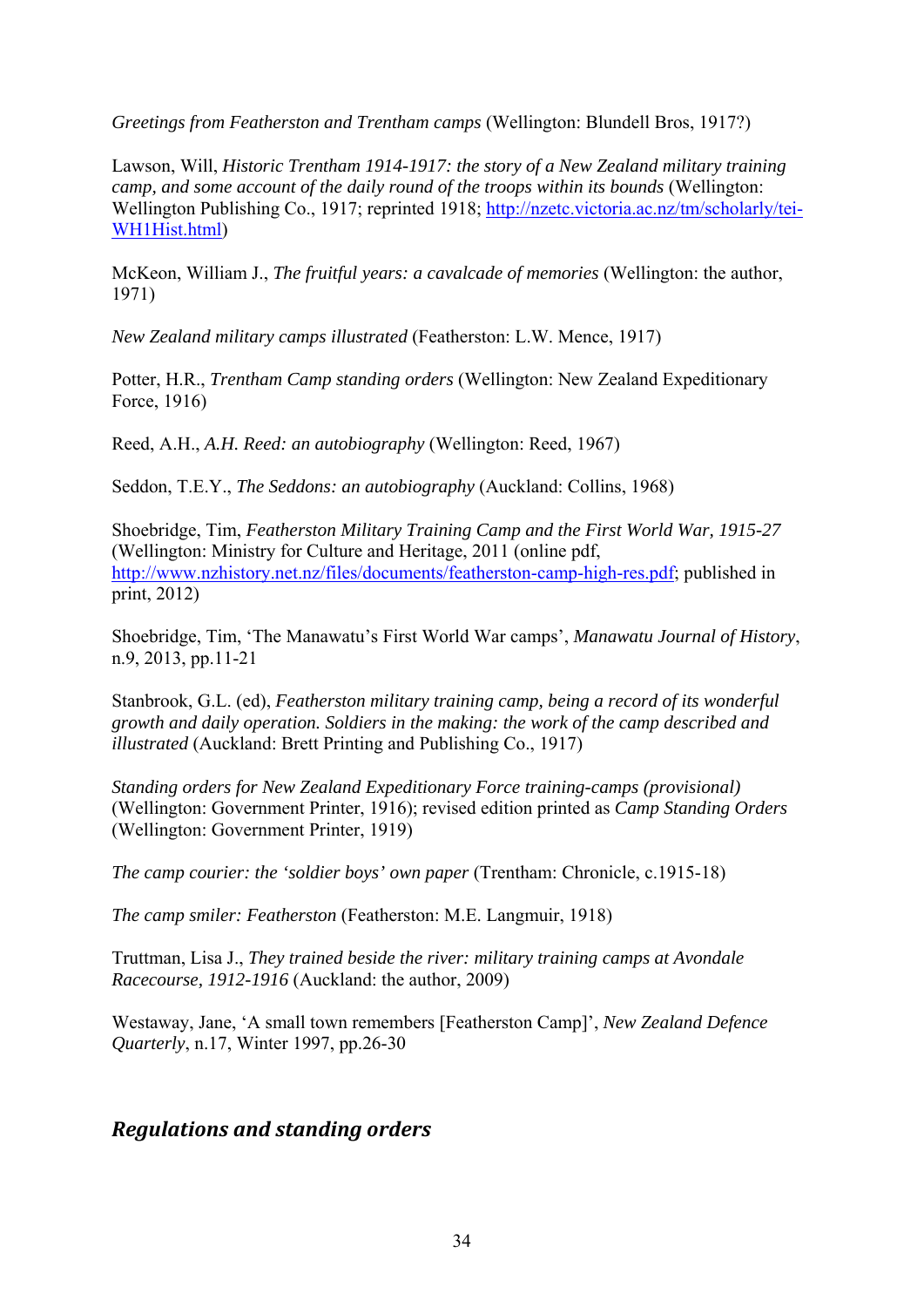Christie, James, *Manual of the war legislation of New Zealand: comprising acts of Parliament, proclamations, orders in Council, and other instruments passed, issued, and made in consequence of the war, and in force on 30th September, 1916* (Wellington: Government Printer, 1916)

*Emergency war legislation* (Wellington: Government Printer, 1915; second ed 1916; third ed 1917); *War regulations: War Regulations Acts, 1914-1918 and regulations made thereunder* (Wellington: Government Printer, fourth ed, 1918; fifth ed, 1919)

Potter, H.R., *Trentham Camp standing orders* (Wellington: New Zealand Expeditionary Force, 1916)

*Regulations for the New Zealand Medical Services 1916* (Wellington: Government Printer, 1916)

*Regulations under the War Funds Act, 1915* (Wellington: Government Printer, 1916)

*Repatriation Act, 1918: constitution and functions of district boards and local committees: regulations, etc* (Wellington: Government Printer, 1919)

*Standing orders for New Zealand Expeditionary Force training-camps (provisional)* (Wellington: Government Printer, 1916); revised edition printed as *Camp Standing Orders* (Wellington: Government Printer, 1919)

*Standing orders for the New Zealand Medical Corps 1916* (Wellington: Government Printer, 1916)

#### *New Zealanders in other forces*

Dennis, Peter, and Jeffrey Grey, 'New Zealanders in the AIF: an introduction to the AIF database project', in John Crawford and Ian McGibbon (eds), *New Zealand's great war: New Zealand, the Allies, and the First World War* (Auckland: Exisle Publishing, 2007), pp.394- 405

#### *Chaplains*

Farrant, Herbert H., Morey, Elizabeth, and Storey, Delysse (eds.), *A Strong sense of duty: the First World War letters of Chaplain The Reverend Clive Mortimer Jones 1917-1920*  (Auckland: New Zealand Military Historical Society, 2013)

Haigh, J. Bryant, *Men of faith and courage: the official history of the Royal New Zealand Chaplains Department* (Auckland: Word Publishers, 1983)

McLeod, Angus, 'Guy Dynevor Thornton', in *Dictionary of New Zealand Biography*, vol.3 (Auckland: Auckland University Press and Department of Internal Affairs, 1996), pp.532-533 (http://www.teara.govt.nz/en/biographies/3t35/thornton-guy-dynevor)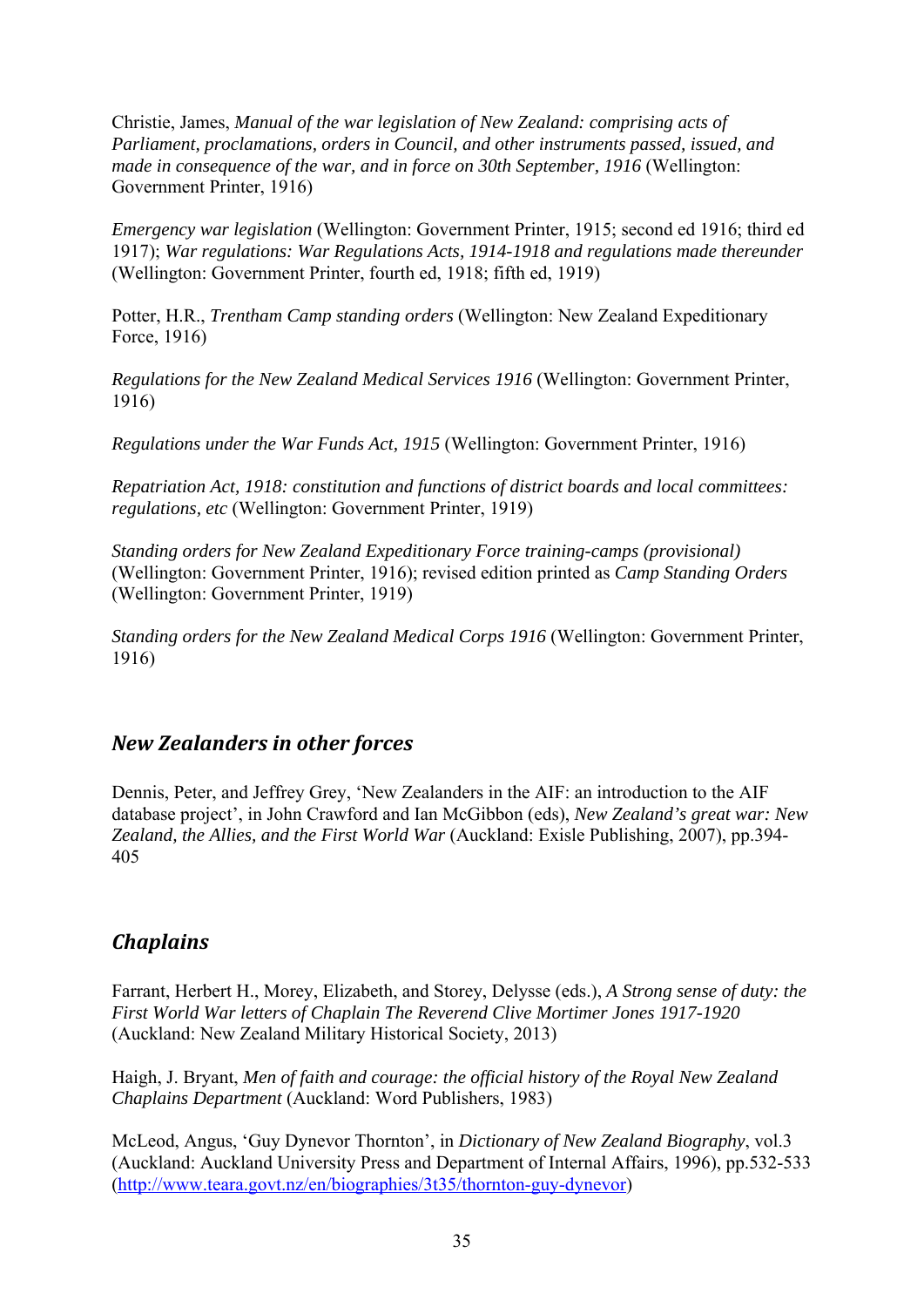Thornton, Elinor, *Guy D. Thornton: athlete: author: pastor: padre* (Auckland: Scott and Scott, 1927)

Thornton, Guy, *With the Anzacs in Cairo: the tale of a great fight* (London: H.R. Allenson, 1917)

Wainohu, Grant Nikora, 'Henare Wepiha Te Wainohu', in *Dictionary of New Zealand Biography*, vol.3 (Auckland: Auckland University Press and Department of Internal Affairs, 1996), pp.521-522 (http://www.teara.govt.nz/en/biographies/3t23/te-wainohu-henare-wepiha)

#### *Military honours*

Barber, Laurie, 'Cyril Royston Bassett', in *Dictionary of New Zealand Biography*, vol.3 (Auckland: Auckland University Press and Department of Internal Affairs, 1996), pp.36-37 (http://www.teara.govt.nz/en/biographies/3b15/bassett-cyril-royston-guyton)

Bryant, George, *Where the Prize is Highest: The Stories of the New Zealanders Who Won the Victoria Cross* (Auckland: Colin Bros and Co Ltd, 1973)

Fox, Aaron P., 'Richard Charles Travis', in *Dictionary of New Zealand Biography*, vol.3 (Auckland: Auckland University Press and Department of Internal Affairs, 1996), p.357

Gasson, James, *Travis, V.C.* (Wellington: Reed, 1966)

Haigh, J. Bryant, and Alan J. Polaschek, *New Zealand and the Distinguished Service Order: being a record of New Zealanders and those associated with New Zealand, appointed as Companions of the Distinguished Service Order* (Christchurch: Medals Research, 1993)

Harper, Glyn, *In the face of the enemy: a complete history of the Victoria Cross and New Zealand* (Auckland: HarperCollins, 2006)

McDonald, Wayne, *Honours and awards to the New Zealand Expeditionary Force in the Great War, 1914-1918* (Napier: Helen McDonald, 2001; revised second ed, Richard Stowers, 2009)

McGibbon, Ian (ed), *The Oxford companion to New Zealand military history* (Auckland: Oxford University Press, 2000)

Moorhead, Murray, *The Queen's heroes: Victoria and New Zealand crosses* (New Plymouth: Zenith Pub., 2005)

Polaschek, Alan J., *The complete New Zealand Distinguished Conduct Medal: being an account of the New Zealand recipients of the Distinguished Conduct Medal from the earliest times of the South African war to the present time, together with brief biographical notes and*  details of their entitlement to other medals, orders and decorations *(Wellington: the author,* 1978; second ed. Medals Research Christchurch, 1983)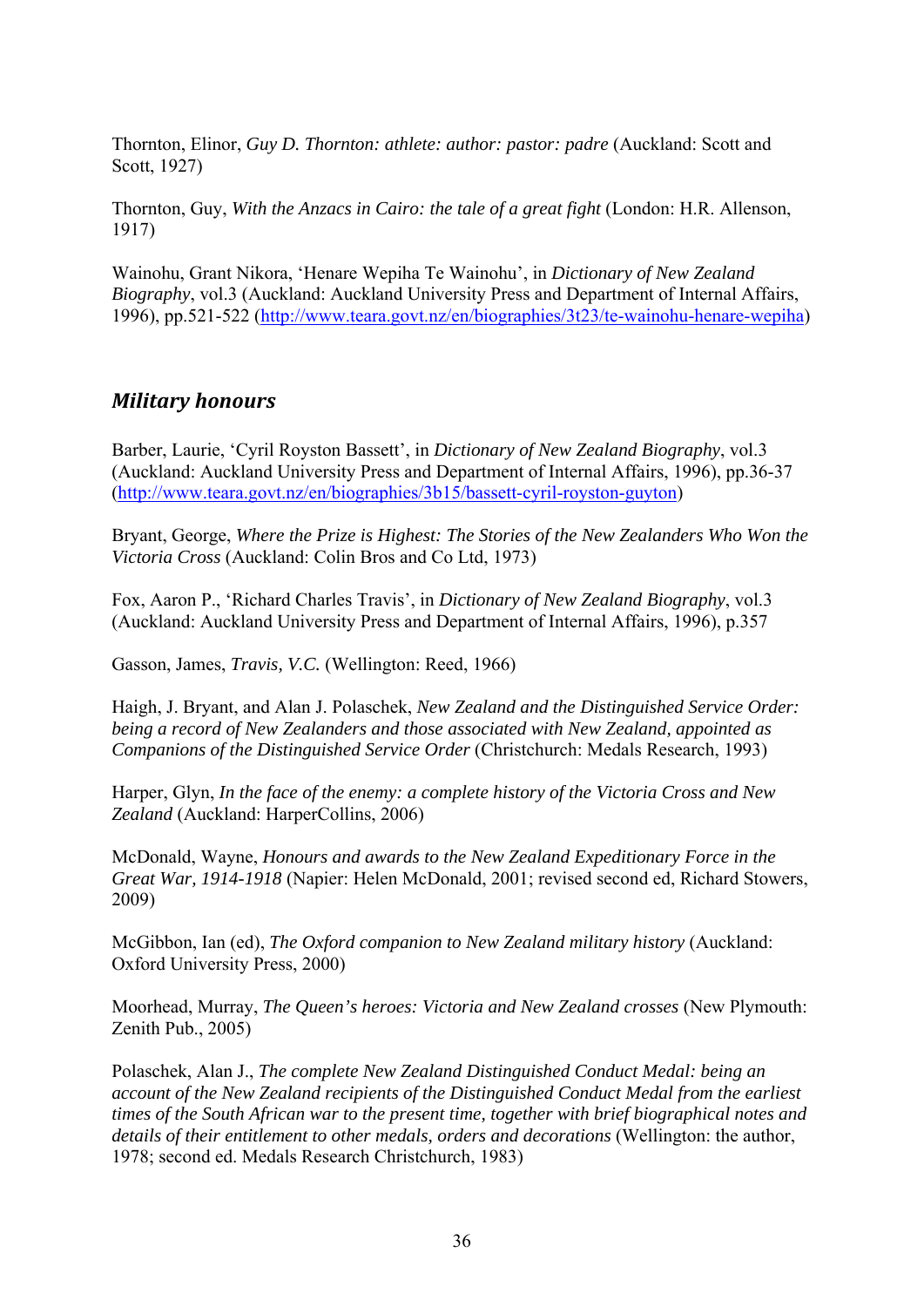Taylor, Richard J., 'Reginald Stanley Judson', in *Dictionary of New Zealand Biography*, vol.3 (Auckland: Auckland University Press and Department of Internal Affairs, 1996), p.252 (http://www.teara.govt.nz/en/biographies/3j9/judson-reginald-stanley)

Wright, Matthew, *New Zealand military heroism* (Auckland: Reed, 2007)

#### *Badges, uniforms, equipment*

Corbett, D.A., *The regimental badges of New Zealand: being a concise and illustrated history of the badges worn by the Militia, Volunteer and Territorial Corps which were the proud forerunners of the New Zealand Army* (Auckland: the author, 1970; revised and enlarged edition printed as *The regimental badges of New Zealand: an illustrated history of the badges and insignia worn by the New Zealand Army* by Ray Richards, 1980)

Lowe, Geoffrey J., *New Zealand reinforcement badges 1914-1918* (Auckland: the author, 1987)

O'Sullivan, Barry, and Matthew O'Sullivan, *New Zealand Army personal equipment 1910- 1945* (Christchurch: Willson Scott Pub., 2005)

O'Sullivan, Barry, and Matthew O'Sullivan, *New Zealand Army uniforms and clothing 1910- 1945* (Christchurch: Willson Scott Pub., 2009)

Thomas, Malcolm, and Cliff Lord, *New Zealand Army distinguishing patches, 1911-1991: Part One* (Wellington: the authors, 1995)

## *Oral histories*

Boyack, Nicholas, and Jane Tolerton (eds), *In the shadow of war: New Zealand soldiers talk about World War One and their lives* (Auckland: Penguin, 1990)

Tolerton, Jane, *An awfully big adventure: New Zealand's First World War veterans* (Auckland: Penguin, 2013)

## *Personal narratives*

Aitken, A.C., *Gallipoli to the Somme: recollections of a New Zealand infantryman* (London, Wellington: Oxford University Press, 1963)

Allan, Flora, and Christine Sheard, *Our decent soldiers: one family's story* (Manapouri: Christine Sheard, 2005)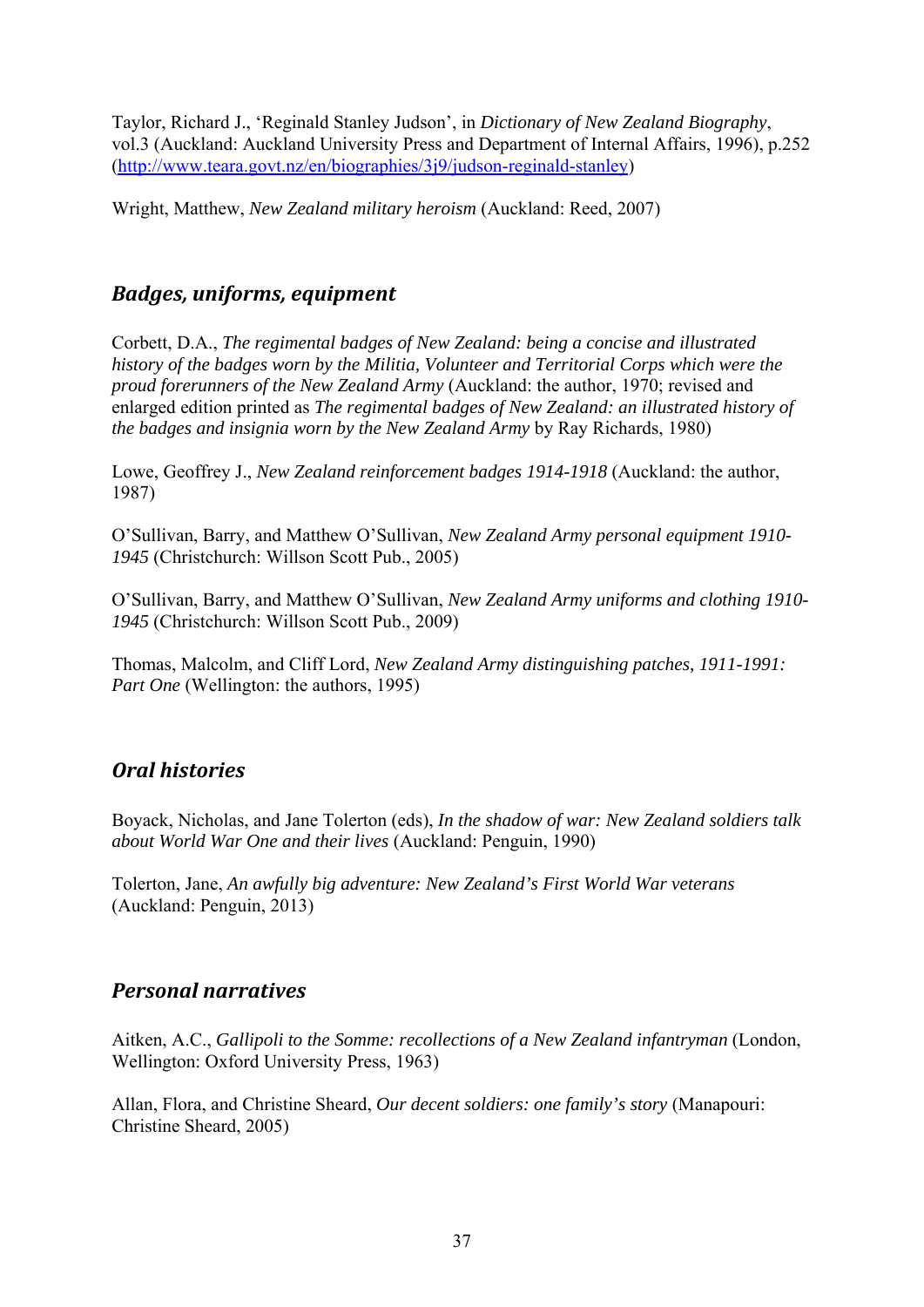Averill, Colin, 'First up the ladder', in Nathalie Philippe with Christopher Pugsley, John Crawford, and Mattias Strohn (eds), *The great adventure ends: New Zealand and France on the Western Front* (Christchurch: John Douglas Publishing, 2013), pp.151-7

Averill, Leslie, 'Over the fortifications', in Nathalie Philippe with Christopher Pugsley, John Crawford, and Mattias Strohn (eds), *The great adventure ends: New Zealand and France on the Western Front* (Christchurch: John Douglas Publishing, 2013), pp.17-25

Begg, R. Campbell, *Surgery on trestles: a saga of suffering and triumph* (Norwich: Jarrold, 1967)

Best, Simon, *Frontiers: a colonial legacy* (Wellington: Steele Roberts, 2013)

Blyth, David, '"Curly" Blyth remembers', in Nathalie Philippe with Christopher Pugsley, John Crawford, and Mattias Strohn (eds), *The great adventure ends: New Zealand and France on the Western Front* (Christchurch: John Douglas Publishing, 2013), pp.159-62

Bourke, Chris, 'Tui on tour: the war diary of Oliver Foote, 1918-1919', *Turnbull Library Record*, n.46, 2014, pp.90-9

Brown, Eunice P. (ed), *The memoirs of D.F. Brown VOL. C.* (Oamaru: the author, 1986)

Brown, Eunice P. (ed), *Your loving son, Don: letters home to North Otago from Sgt Donald Brown VC* (Dunedin: Otago Heritage Books, 1998)

Buchan, Roy, *From Peterhead to Passchendaele: a small slice of Buchan history* (Christchurch: the author, 2003)

Burdon, R.M., *Amateur status: being some memoirs of R.M. Burdon* (Wellington: s.n., 1966)

Burton, Michael (ed), *Your soldier boy: a courtship: the letters of Harold Bell to Gertrude Kenderdine, 1915-1918* (Bath: the author, 1995)

Butterworth, H.M., *Letters written in the trenches near Ypres between May and September 1915* (Wellington: Whitcombe and Tombs, 1916)

Cain, George, *Packsaddle to Rolls-Royce: a pipe dream* (Penrose: Foveaux Pub., 1976)

Cameron, James Q., *Diary of James Quarrie Cameron, Trooper 30427, Wellington Mounted Rifles New Zealand Expeditionary Forces: born 14 September 1894: written during the Sinai & Palestine Campaign World War 1, February 1918 to January 1919* (Auckland: Dale Bailey, 2006)

Campbell, Colin A., *To my dear mother – and all at home: letters written by Colin Andrew Campbell to his family at Melville Downs, near Fairlie, South Canterbury, NZ, March 1916 - September 1918 from Featherston Camp, NZ & "somewhere in Palestine."* (Tauranga: J. Tank, 2003)

Carkeek, Rikihana, *Home little Ma*̄*ori home: a memoir of the Ma*̄*ori Contingent, 1914-1916* (Wellington: Totika Publications, 2003)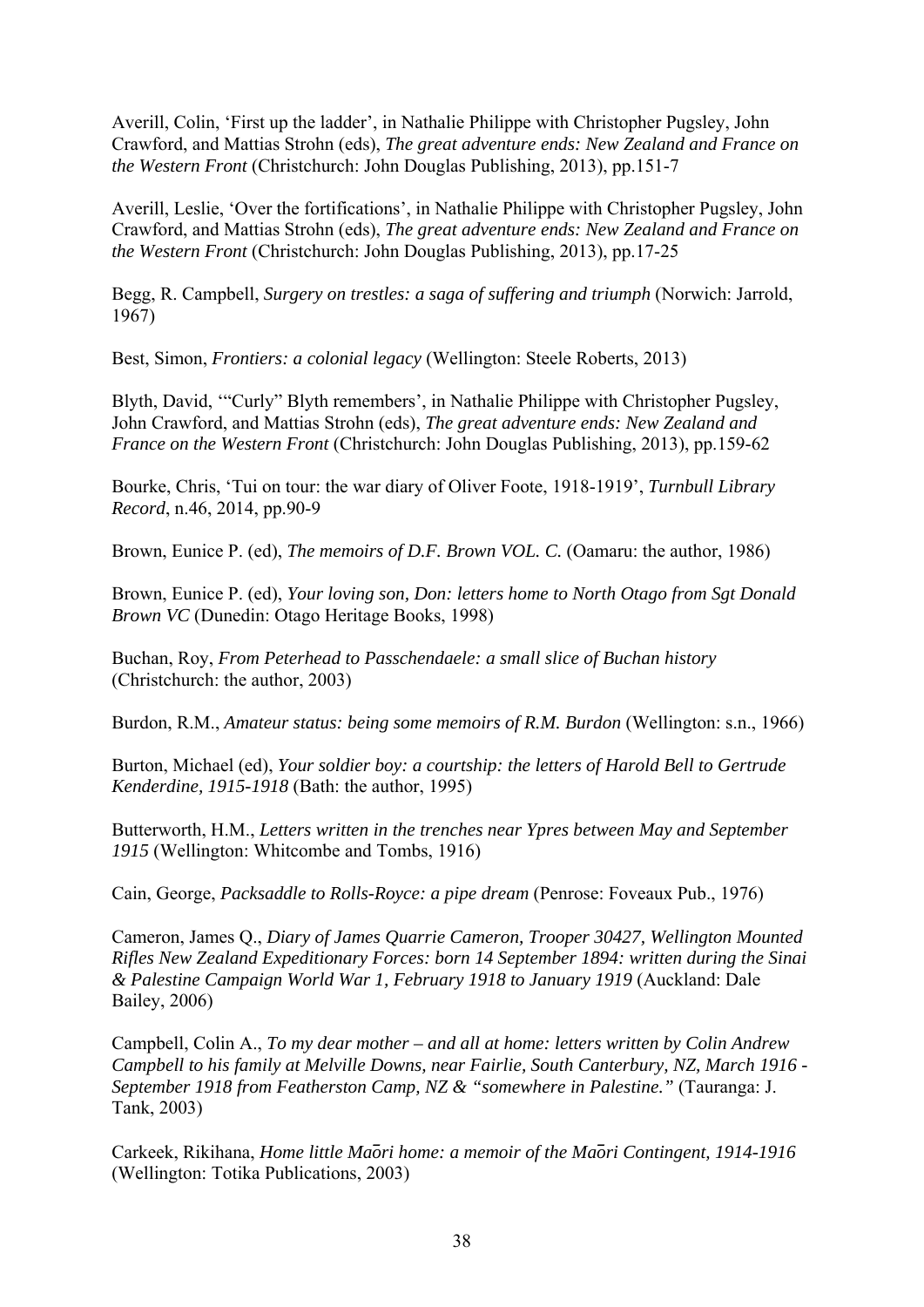Carr, F.L. (ed), *Memoirs of Reginald Henry Greville* (Auckland: the author, 1997)

Challands, John (ed), *Letters from Arthur Lush to his family in New Zealand: written during World War I and transcribed by John Challands* (Thames: Alison Williamson, 2003)

Chamberlin, Jan (ed), *Shrapnel & semaphore: a signaller's diary from Gallipoli* (Auckland: New Holland, 2008)

Chen, Mindy, 'Between two worlds: a study of letters, diaries and reminiscences of some Otago and Southland soldiers in the Great War', research essay, Otago, 1982 (http://hdl.handle.net/10523/2769)

Clemens, Charles Henry, *Lest we forget* (Wellington: Wright & Carman, 1930)

Clouston, Joan, 'My father went to war', in Nathalie Philippe with Christopher Pugsley, John Crawford, and Mattias Strohn (eds), *The great adventure ends: New Zealand and France on the Western Front* (Christchurch: John Douglas Publishing, 2013), pp.145-9

Clunie, Kevin, and Austin, Ron (eds), *From Gallipoli to Palestine: the war writings of Sergeant G.T. Clunie of the Wellington Mounted Rifles, 1914-1919* (McCrae: Slouch Hat Publications, 2009)

Collins, Rae (ed), *Mates at the war: adapted from the letters and diaries of D'Arcy Harrington Preston & Leslie Danforth Greenwood* (Porirua: the author, 2003)

Collis, Stewart, and Graham Langton (eds), *Les Collis: First World War diaries* (Wellington: G. Langton, 1999)

Croad, Nancy (ed), *My dear home: the letters of three Knight brothers who gave their lives during WWI* (Auckland: the author, 1995)

Cunningham, G.H., *Mac's memoirs: the flying life of Squadron-Leader McGregor* (Dunedin: Reed, 1937)

Dibley, Doug, 'Gallipoli: Doug Dibley remembers', *New Zealand Defence Quarterly*, n.20, Autumn 1998, pp.28-30

Elliott, James, *Scalpel and sword* (Dunedin: Reed, 1936)

Elliott, Matt, *Dave Gallaher: the original All Black captain* (Auckland: HarperCollins, 2012)

Fenwick, Percival, *Gallipoli diary: 24 April to 27 June, 1915* (Auckland: David Ling in association with Auckland War Memorial Museum, 2000)

Fitchett, Pauline (ed), *For king and country: World War I diaries and biographies, Clwyd Cleaver, Leslie Ernest Cleaver, Horace Cleaver* (Wellington: the author, 1994)

Fitchett, Stan, *New Zealand's sons awake to glory!* (Christchurch: the author, 2010)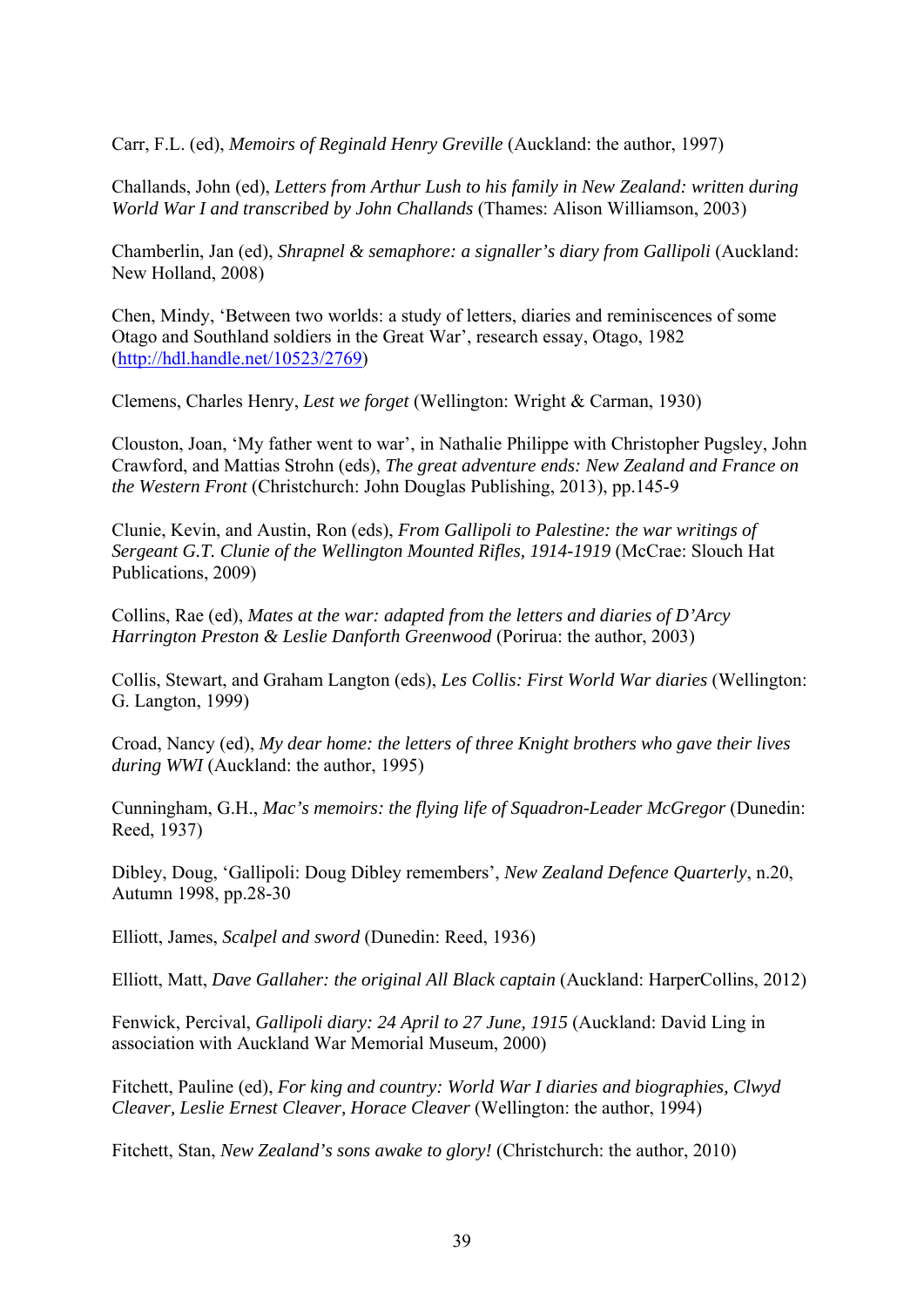Frances, Neil, *Things have been pretty lively: the Great War diary of Melve King* (Masterton: Wairarapa Archive: Fraser Books, 2008)

Gammage, Bill, 'George Albert Tuck', in *Dictionary of New Zealand Biography*, vol.3 (Auckland: Auckland University Press and Department of Internal Affairs, 1996), p.539 (http://www.teara.govt.nz/en/biographies/3t43/tuck-george-albert)

Gordon, Colin M., *Life of a hospital orderly in Cairo and England, 1915-1916* (Auckland: C.M. Gordon, 1984)

Grant, William, *In memoriam: Chaplain-Major William Grant* (Gisborne: Herald Office, 1915)

Grover, Ray, 'Herbert Horatio Spencer Westmacott', in *Dictionary of New Zealand Biography*, vol.3 (Auckland: Auckland University Press and Department of Internal Affairs, 1996), pp.558-559 (http://www.teara.govt.nz/en/biographies/3w7/westmacott-herberthoratio-spencer)

Hames, E.W., *How I won the Great War: a period piece / 65976 L/Cpl. Eric Wilson Hames, 8th Coy 2nd Otago Battalion, New Zealand Division* (New Zealand: the author, c1980s)

Hansen, H.J. (ed), *Served in two armies: the life and times of Herbert Reginald Hansen including his own account of his time spent as a German prisoner of war in 1918* (Auckland: the author, 2010)

Harper, Barbara (ed), *Letters from Gunner 7/516 and Gunner 7/517* (Wellington: Anchor Communications, 1978)

Haxton, Sue, 'What a way to see the world!', in Nathalie Philippe with Christopher Pugsley, John Crawford, and Mattias Strohn (eds), *The great adventure ends: New Zealand and France on the Western Front* (Christchurch: John Douglas Publishing, 2013), pp.117-124

Healy, Francis Gregory, *A soldier's diary / 41545 Private Francis Gregory Healey* (Rotorua: David W. Daniel, 2007)

Horn, Jean (ed), *And then Somme: a compilation of Walter Horn's letters to his family during WWI* (Hamilton: the author, 2006)

Ingram, N.M., *Anzac diary / a nonentity in khaki* (Christchurch: Treherne Publishers, 1987)

Ingram, N.M., *In Flanders fields: the World War One diary of private Monty Ingram* (Auckland: David Ling, 2006)

Jamieson, Andrew, *Andrew Jamieson in WWI 1914-1919* (Foxton: S.L.G. Jamieson, 2003)

Jenkin, Harold G., *The diary of Sgt. Harold G. Jenkin, New Zealand Field Artillery, Great War, 1914-1919* (Auckland: D. Jenkin, 2005)

Johnson, Steven (ed), *The autobiography of my grandfather Tupu* (Jubail, Saudi Arabia: the author, 1994)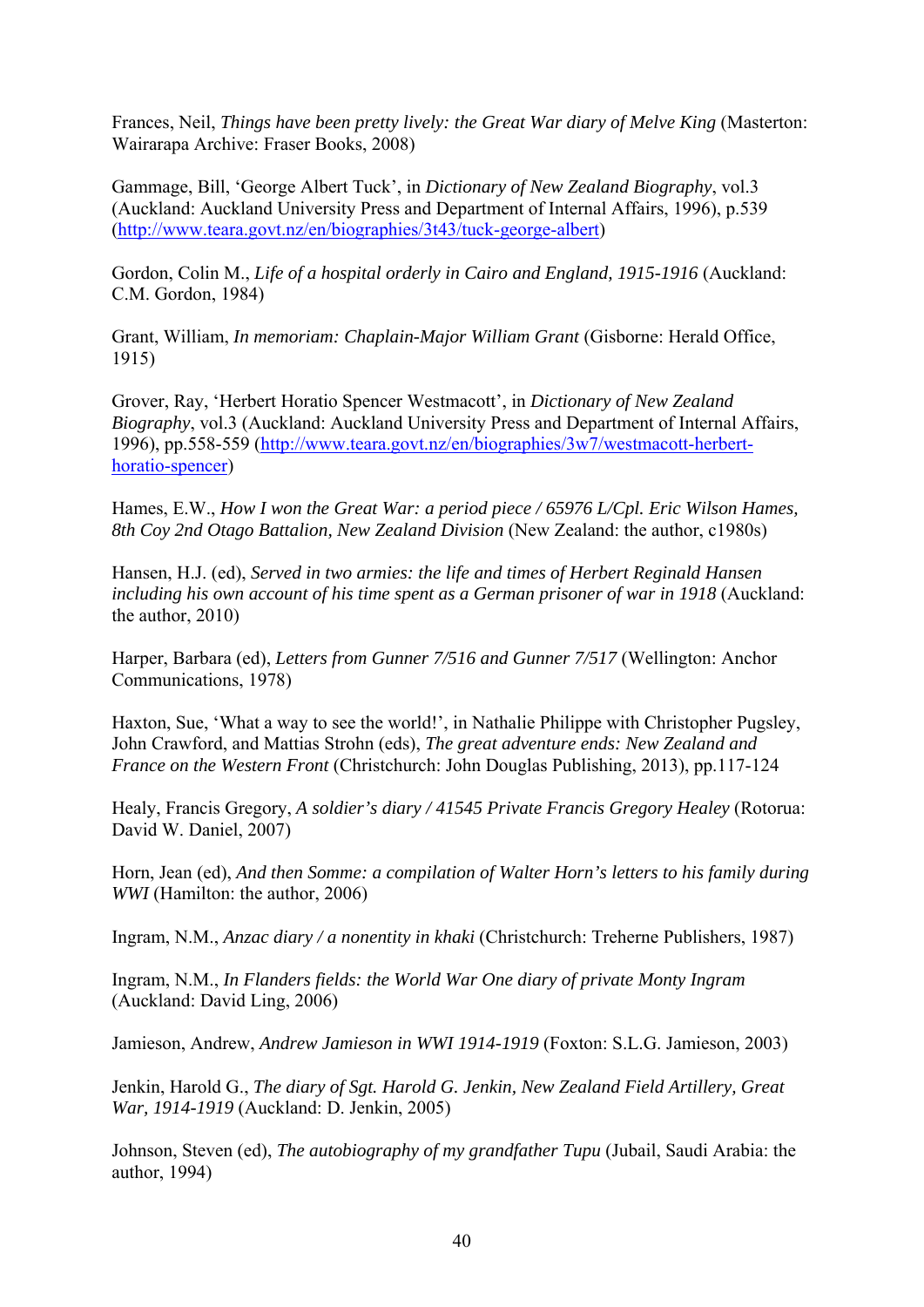Jones, Sinclair, *A Tuapeka trilogy* (Dunedin: the author, c.2011)

Julian, Kathleen (ed), *A diary and history of 1914-1918, World War 1: four brothers went, four came back* (Taranaki: the author, 2009)

Kennedy, Brenda (ed), *Letters to a family, 1911-1918: a Mackay family record* (Whangarei: the author, 1992)

Kingsford, A.R., *Night raiders of the air: being the experiences of a night flying pilot, who raided Hunland on many dark nights during the War* (London: Aviation Book Club, 1939)

Leaf, Joan M., *Sons of Te Ramaroa = Nga tama a Te Ramaroa* (Rawene: the author, 1983)

Lewis, Edith M., *Joy in the clearing* (Christchurch: N.M. Preyer Ltd, 1963)

Liell, Pam, *Messages from the war: postcards from World War I* (Strathfield North: the author, 1999)

Linn, Robert (ed), *World War I memoirs: compiled from the diaries of Corporal (later Sergeant) Frederick Robert Fulton* (Hawera: the author, 1999)

Mackenzie, Clutha N., *The tale of a trooper* (London: Bodley Head, 1921)

Malthus, Cecil, *Anzac: a retrospect* (Christchurch: Whitcombe and Tombs, 1965; second ed., Reed, 2002)

Malthus, Cecil, *Armentières and the Somme* (Auckland: Reed, 2002)

Marriott, Alan, *Mud beneath my boots: a poignant memoir of the effects of war on a young New Zealander* (Auckland: HarperCollins, 2005)

Martin, Arthur Anderson, *A surgeon in khaki* (London: Arnold, 1915; second ed 1917; reprinted by University of Nebraska Press, 2011)

Martin, Judith, 'Liberator of Le Quesnoy [Curly Blythe]', *New Zealand Defence Quarterly*, n.15, Summer 1996, p.19

McCaw, Bob (ed), *The tale but partly told: the World War I diaries & letters of W. T. McCaw* (Wellington: McCaw Family, 1998)

McClure, Patrick, *Act justly: the life of Cecil McClure MC and bar* (Sydney: the author, 2002)

McGibbon, Ian, 'John Braithwaite', in *Dictionary of New Zealand Biography*, vol.3 (Auckland: Auckland University Press and Department of Internal Affairs, 1996), pp.63-64 (http://www.teara.govt.nz/en/biographies/3b44/braithwaite-john)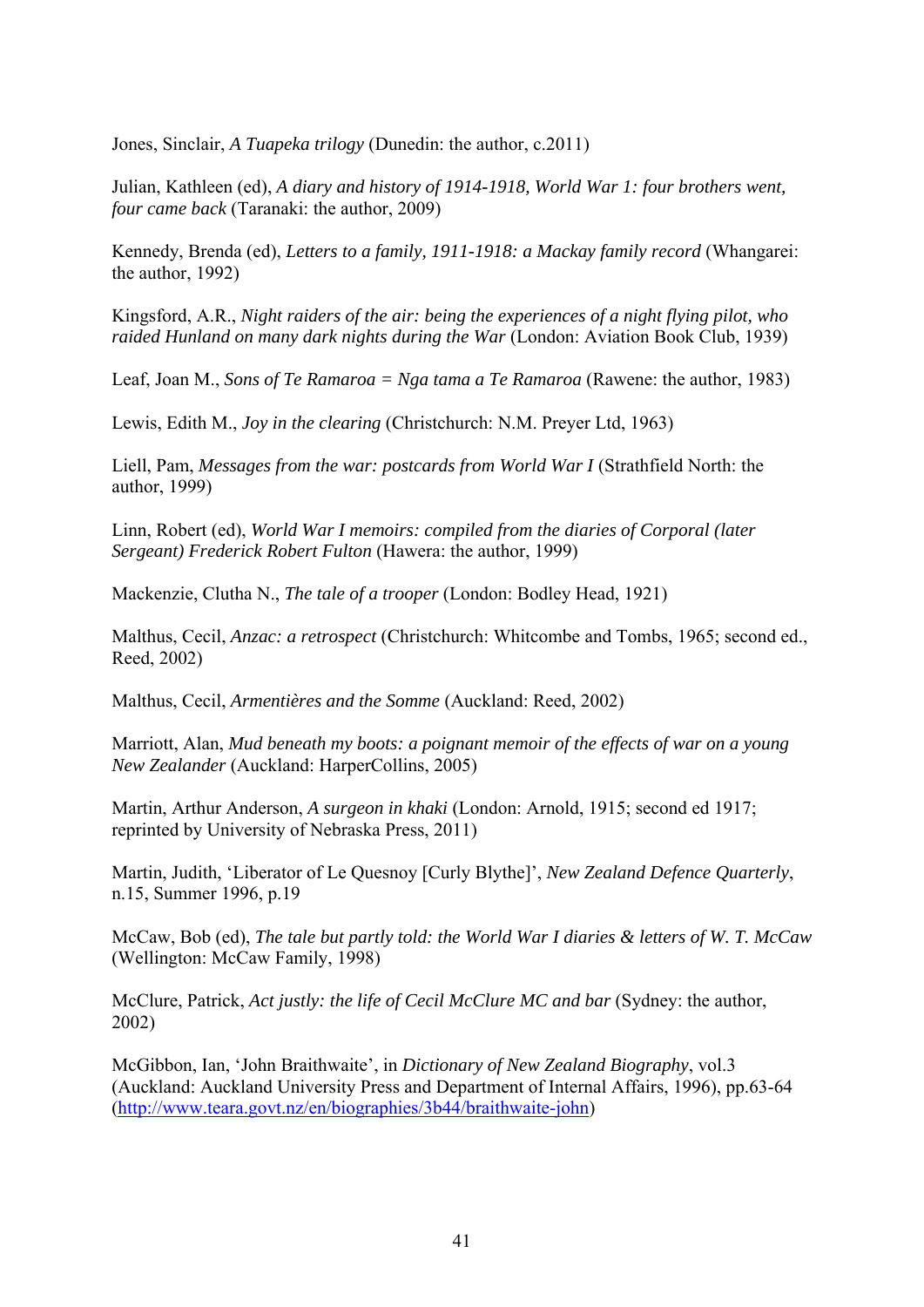McGibbon, Ian, 'John Robertson', in *Dictionary of New Zealand Biography*, vol.3 (Auckland: Auckland University Press and Department of Internal Affairs, 1996), p.437 (http://www.teara.govt.nz/en/biographies/3r24/robertson-john)

McKeefry, Angela (ed), *Our family heroes: the Great War 1914-1918* (Wellington: the author, 2010)

McKeich, Mary L. (ed), *World War 1 diaries / William Bain Swan; transcribed from his original diaries by Mary Lynette McKeich* (Paraparaumu: the author, 1996)

McKenzie, Dorothy, and Lindsay Malcolm, *Boots, belts, rifle & pack: a New Zealand soldier at war, 1917-1919* (Dunedin: L. Malcolm, 1992)

McKeon, William J., *The fruitful years: a cavalcade of memories* (Wellington: the author, 1971)

McKinlay, Ernest, *Ways and by-ways of a singing Kiwi: with the N.Z. Divisional Entertainers in France* (Dunedin: David M. Lister, 1939; http://nzetc.victoria.ac.nz/tm/scholarly/tei-McKWays.html)

McLean, Denis, 'David Gallaher', in *Dictionary of New Zealand Biography*, vol.3 (Auckland: Auckland University Press and Department of Internal Affairs, 1996), pp.167-168 (http://www.teara.govt.nz/en/biographies/3g1/gallaher-david)

Miller, Eric S., *Camps, tramps and trenches: the diary of a New Zealand sapper, 1917* (Dunedin: Reed, 1939)

Miller, Ross (ed), *From within the ranks: the World War One diary of Private Jesse William Stayte* (Pukekohe: the author, 2003)

Moore, John Hoey, *Anzac Jack* (Whangamata: J.H. Moore, 2004)

Morpeth, A.P., *The "Waiheathens" at Gallipoli / diary and letters of a Waihi soldier Gerald (Tad) Morpeth, one of the six Morpeth brothers from Waihi who served in WW1 (Waihi: the* author, 2008)

Mudford, J.E., *Gallipoli diary: from August 25th 1915 to December 28th 1915* (Hamilton: Bond Peerless Print, nd)

Murphy, Nigel, '"It was hell, Merrilyn, it was just hell"', in in Nathalie Philippe with Christopher Pugsley, John Crawford, and Mattias Strohn (eds), *The great adventure ends: New Zealand and France on the Western Front* (Christchurch: John Douglas Publishing, 2013), pp.125-44

Nimmo, J.M., *Somewhere in France: letters written by Private J.M. Nimmo 72214, New Zealand Rifle Brigade, 1918-1919* (Christchurch: Marion M. Young, 2001)

*On the Anzac trail: the experiences of a New Zealand soldier in Egypt and Gallipoli during the Great War* (London: Heinemann, 1916; reprinted by Oakpast, 2010)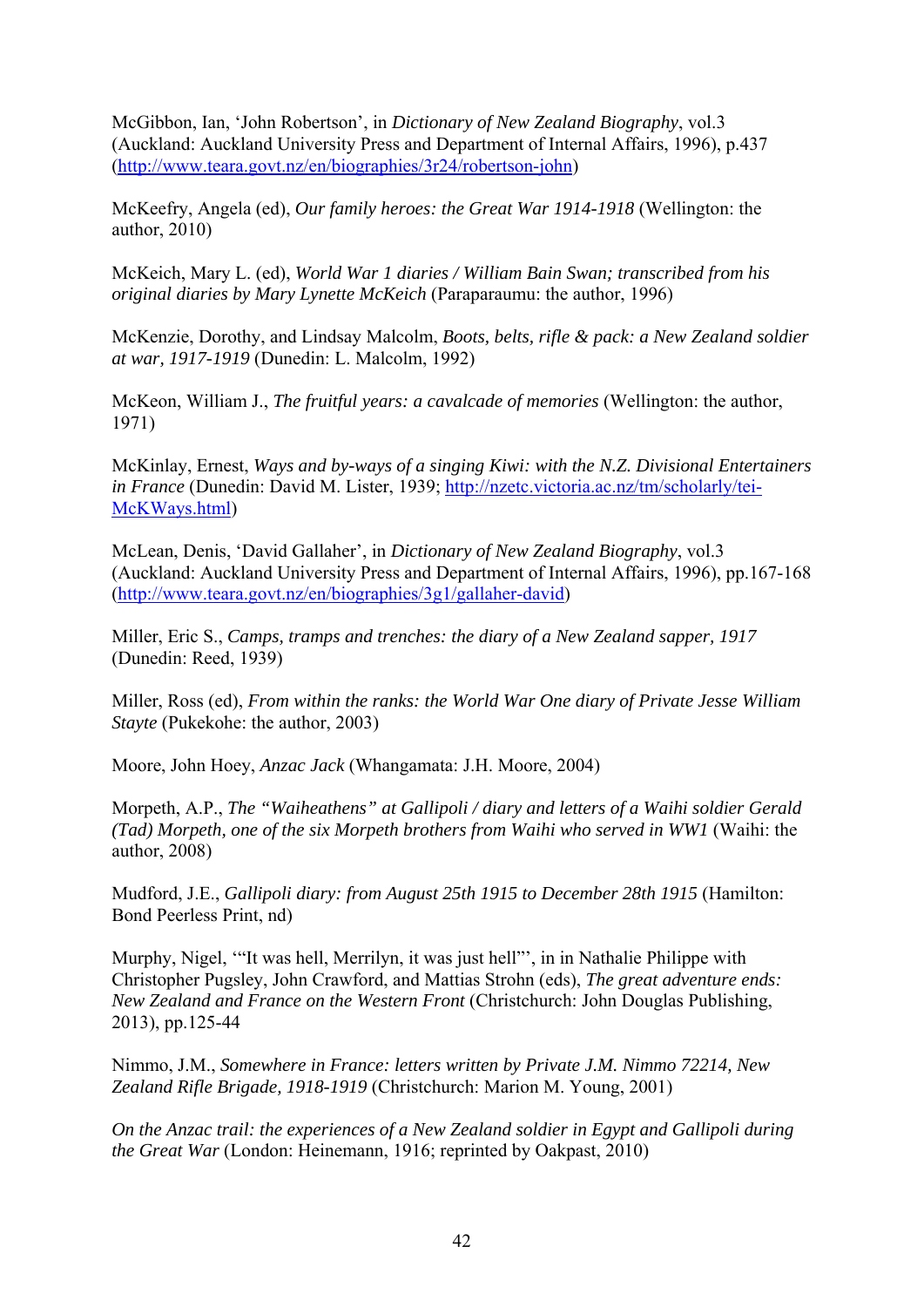Phillips, Jock, 'George Wallace Bollinger', in *Dictionary of New Zealand Biography*, vol.3 (Auckland: Auckland University Press and Department of Internal Affairs, 1996), p.59 (http://www.teara.govt.nz/en/biographies/3b39/bollinger-george-wallace)

Pilling, E.G., *An Anzac memory: extracts from the rough diary of Lieutenant E.G. Pilling* (Dunedin: Stanton Bros, 1933)

Poulton, Wilfred, *Trooper P.W. Poulton, the Great War, 1914-1918* (Woodville: the author, 2009)

Richardson, Len and Shelley Richardson, *Anthony Wilding: a sporting life* (Christchurch: Canterbury University Press, 2005)

Rogers, S.D., *Letters written to his brother Harold* (Hamilton: E. Anderson, 2007)

Ross, Malcolm, and Noel Ross, *Light and shade in war* (London: E. Arnold, 1916)

Scully, James A., *Diary of James (Jas) A. Scully: New Zealand Infantryman: World War I* (Auckland: Eccleton Family Trust, 2003)

Simpson, Tania, *The Last Maopo: the life and First World War sacrifice of Wiremu Maopo* (Auckland: Oratia Media, 2014)

Skinner, John Stuart, *John Stuart Skinner: an account of his life written during 1976-1978* (the author, 1978?; new edition published as *Sgt. J. S. Skinner: businessman & adventurer*, Kelvin Bremner, 2010)

Stanley, Joan H. (ed), *World War I diaries of Cyril Gordon Haultain 1916-1919: a Waikato dairy farmer goes to the Great War* (Matamata: R.D. & J.C. Stanley, 2002)

Stephens, Tony, *The last Anzacs: lest we forget* (Fremantle: Fremantle Arts Centre Press, 2003)

Storey, Delysse, *A mother and son* (Te Awamutu: the author, 2012)

Stowers, Richard, 'A Kiwi airman over the Western Front', in Nathalie Philippe with Christopher Pugsley, John Crawford, and Mattias Strohn (eds), *The great adventure ends: New Zealand and France on the Western Front* (Christchurch: John Douglas Publishing, 2013), pp.163-78

Sullivan, Jim (ed), *Patearoa at war: Central Otago soldiers write home during World War One* (Dunedin: Rock and Pillar Press, 2012)

Tatham, John H., *Diary of the late Trooper John Harding Tatham of Homewood, Masterton, 31st Regiment of N.Z. Expeditionary Force, died October 18th, 1918* (Masterton: Masterton Printing Co, c.1919)

Taylor, William, *The twilight hour* (Morrinsville: Sutherland, 1978)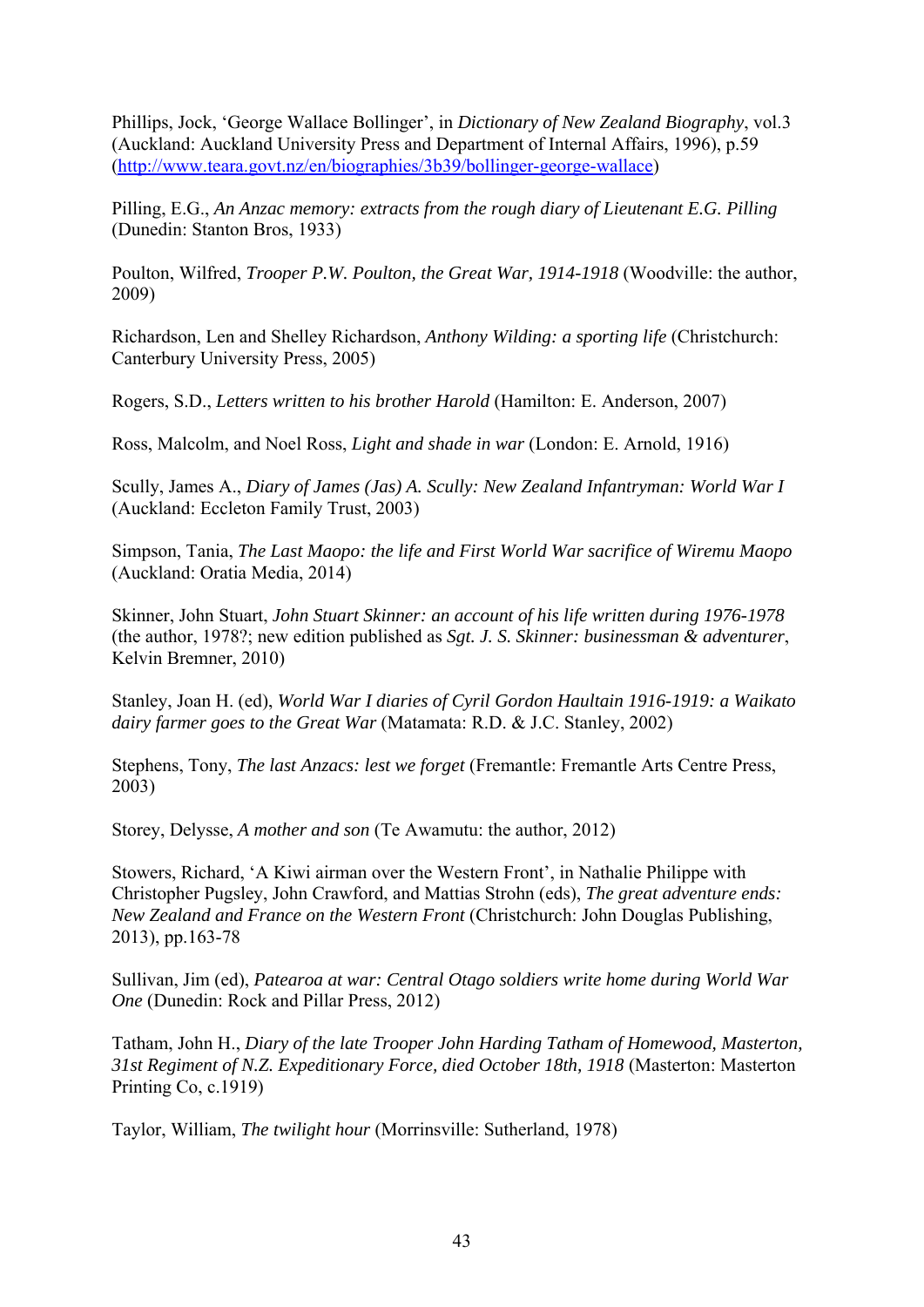Tennent, Patrick, *The story of Hobart and Ruby Tennent from October 14th 1883 to September 14th 1978* (Havelock North: the author, 2002; second ed 2004)

Thomson, Warwick, *Early days in the Maruia, and war reminiscences: Warwick Thomson, 1888-1980* (Murchison: Murchison District Historical and Museum Society, 1991)

Thornton, Elinor, *Guy D. Thornton: athlete: author: pastor: padre* (Auckland: Scott and Scott, 1927)

Thornton, Guy, *With the Anzacs in Cairo: the tale of a great fight* (London: H.R. Allenson, 1917)

Tobin, Christopher, *Gone to Gallipoli: Anzacs of small town New Zealand go to war* (Timaru: Bosco Press, 2001)

Tomlinson, J.E., *Remembered trails* (Nelson: the author, 1968)

Townsend, Colin, *Gallipoli 1915: tribute to those who were there* (Paerpa: Patricia Townsend, 1999)

Treadwell, C.A.L., *Recollections of an amateur soldier* (New Plymouth: Avery, 1936)

Tuke, Robert Clive, *Letters to Trixie: a collection of letters written 1914-1919* (Gisborne: B.J. Gordon, 1997)

Twisleton, F.M., *Letters from the front: World War I* (Gisborne: D. Twisleton, 2009)

Walter, Helen, 'Anthony Frederick Wilding', in *Dictionary of New Zealand Biography*, vol.3 (Auckland: Auckland University Press and Department of Internal Affairs, 1996), pp.566-567 (http://www.teara.govt.nz/en/biographies/3w15/wilding-anthony-frederick)

Ward, Chrissie (ed), *Dear Lizzie: a Kiwi soldier writes from the battlefields of World War One* (Auckland: HarperCollins, 2000)

Watson, Nigel M. (ed), *Letters from a padre: a record of the war service of Ronald S. Watson* (Melbourne: Watson Family, 1970)

Weston, Claude H., *Three years with the New Zealanders* (London: Skeffington, c.1919)

White, Pat, *Gallipoli: in search of a family story* (Masterton: Red Roofs, 2005)

Williams, E.P., *A New Zealander's diary: Gallipoli and France, 1915-1917* (Melbourne: Melbourne Pub. Co., 1922; reprinted by Cadsonbury Publications, 1998)

Williamson, Alison (ed), *Additions to text of Arthur Lush letters World War I: memoirs of Gallipoli illustrations and their index* (Thames: the author, 2006)

Willis, L. Ida G., *A nurse remembers: the life story of L. Ida G. Willis, O.B.E., A.R.R.C., E.D.*  (Lower Hutt: A.K. Wilson, 1968)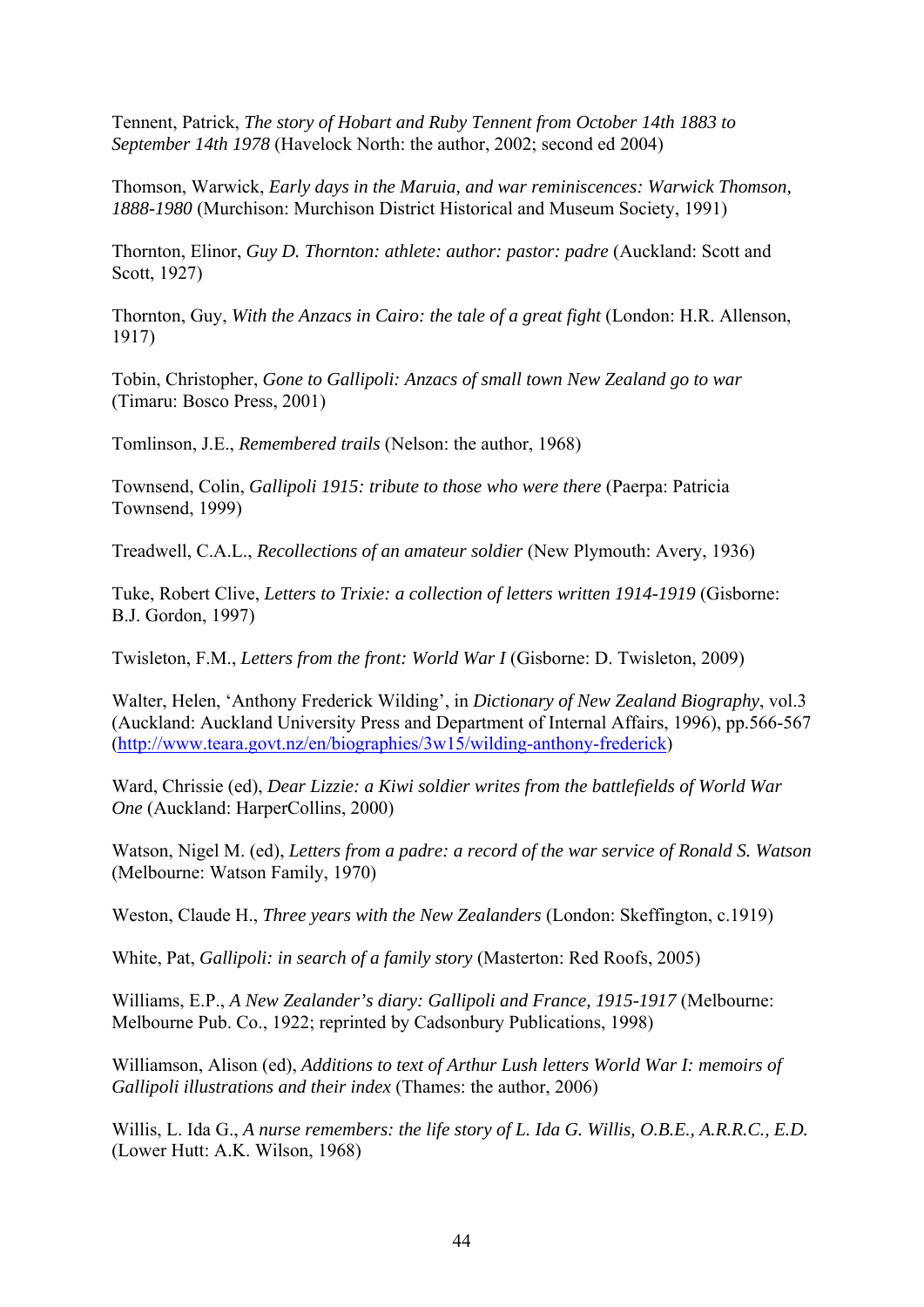Wilson, Robert A., *A two years interlude: France, 1916-1918* (Palmerston North: Keeling & Mundy, 1962)

Withers, Kit (ed), *Harry Hall's World War One diary and letters to Vera Hall: born 1888 Auckland killed in action 1917 Messines, Belgium* (Wellington: the author, 2002)

Woodward, Joan, and Glenys Mitchell, *A nurse at war: Emily Peter, 1858-1927*  (Christchurch: Te Waihora Press, 2008)

## *Published letters and documents*

Boyack, Nicholas, *Behind the lines: the lives of New Zealand soldiers in the First World War* (Wellington: Allen and Unwin/Port Nicholas Press, 1989)

Harper, Glyn (ed), *Letters from Gallipoli: New Zealand soldiers write home* (Auckland: Auckland University Press, 2011)

Harper, Glyn (ed), *Letters from the battlefield: New Zealand soldiers write home, 1914-18* (Auckland: HarperCollins, 2001)

McLean, Gavin and Ian McGibbon, with Kynan Gentry (eds), *The Penguin book of New Zealanders at war* (Auckland: Penguin, 2009)

Phillips, Jock, Nicholas Boyack, and E.P. Malone, *The great adventure: New Zealand soldiers describe the First World War* (Wellington: Allen and Unwin/Port Nicholas Press, 1988)

Tampke, Jurgen (ed), '*Ruthless warfare': German military planning and surveillance in the Australia-New Zealand region before the Great War* (Canberra: Southern Highlands Publishers, 1998)

# *Soldiers' publications*

For magazines, see Auckland Museum's online troopship magazine collection

*The Anzac book / written and illustrated in Gallipoli by the men of Anzac* (London: Cassell, 1916; reprinted by Sun Books, 1975; reprinted by University of New South Wales, 2010)

Carr, Carolyn, '"A most creditable production": Chronicles of the N.Z.E.F. (New Zealand Expeditionary Force), 1916-1919: their publication and utility for historical research', MA thesis, Massey, 2011 (http://hdl.handle.net/10179/2774)

*Countess of Liverpool's gift book of art and literature* (Christchurch: Whitcombe and Tombs, 1915)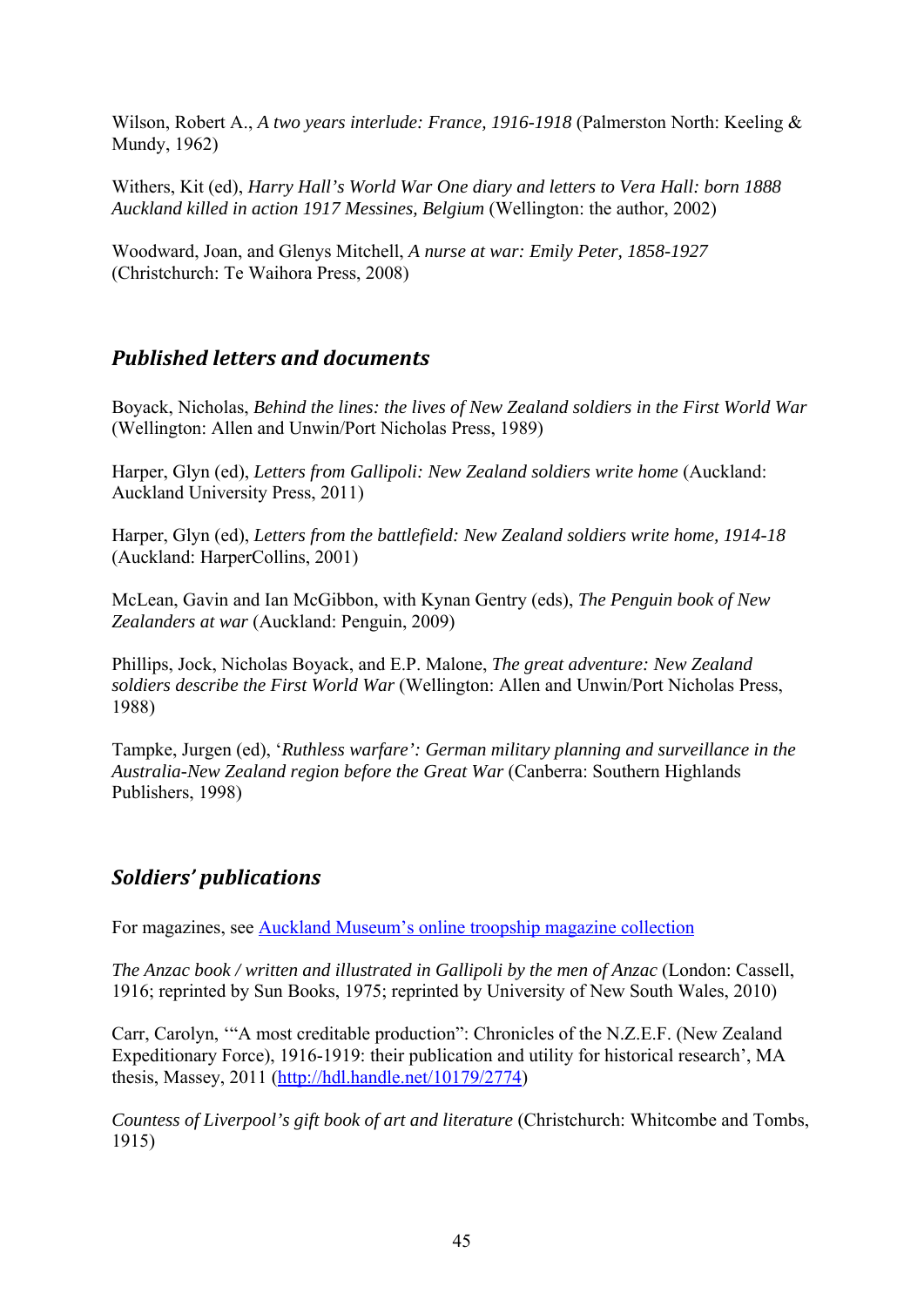Dobson, C.J.H., A.H. Tocker and W.C. Walkley (eds), *Epilogue: being a souvenir of our voyage in the s.s. "Rimutaka"* (Wellington: The Magazine Committee/New Zealand Times Company, 1920)

*Hope: the organ of the N.Z.E.F. Theosophical Circle* (France: N.Z.E.F. Theosophical Circle, 1916)

*New Zealand at the front written and illustrated by men of the New Zealand Division* (London: Cassell, 1917; second ed 1918)

Purvis, C.W., *Characteristic studies of members of the New Zealand Stationary Hospital: Egypt, Greece, France* (London: Raphael Tuck, 1918?)

*Shell shocks / by the New Zealanders in France; with introductory comments by Alexander Godley and Dion Clayton Calthrop* (London: Jarrold, 1916)

Wragge, Clement L., *Practical hints to New Zealand troopers* (Wellington: John Mackay, Government Printer, 1915)

## *Official war correspondents, artists, photographers*

Callister, Sandy, '"Could be father in lemon-squeezer hat?" The long shadow of war', in Charles Ferrall and Harry Ricketts (eds.), *How we remember: New Zealanders and the First World War* (Wellington: Victoria University Press, 2014), pp.207-16

Lord, Caroline, 'Painting the road to Le Quesnoy: official artists of the New Zealand Division in the First World War', in Nathalie Philippe with Christopher Pugsley, John Crawford, and Mattias Strohn (eds), *The great adventure ends: New Zealand and France on the Western Front* (Christchurch: John Douglas Publishing, 2013), pp.357-90

Oosterman, Allison, 'From Picardy to Picton', in Nathalie Philippe with Christopher Pugsley, John Crawford, and Mattias Strohn (eds), *The great adventure ends: New Zealand and France on the Western Front* (Christchurch: John Douglas Publishing, 2013), pp.223-240

Palenski, Ron, 'Malcolm Ross: a forgotten casualty of the Great War', MA thesis, Otago, 2007 (http://hdl.handle.net/10523/338)

Pugsley, Chris, 'George Edmund Butler', in *Dictionary of New Zealand Biography*, vol.3 (Auckland: Auckland University Press and Department of Internal Affairs, 1996), p.81 (http://www.teara.govt.nz/en/biographies/3b62/butler-george-edmund)

Pugsley, Christopher, '"Who is Sanders?" New Zealand's official cameraman on the Western Front 1917-19', *Stout Centre Review*, vol. 5 n.1, March 1995, pp.19-22

# *Battlefield guides*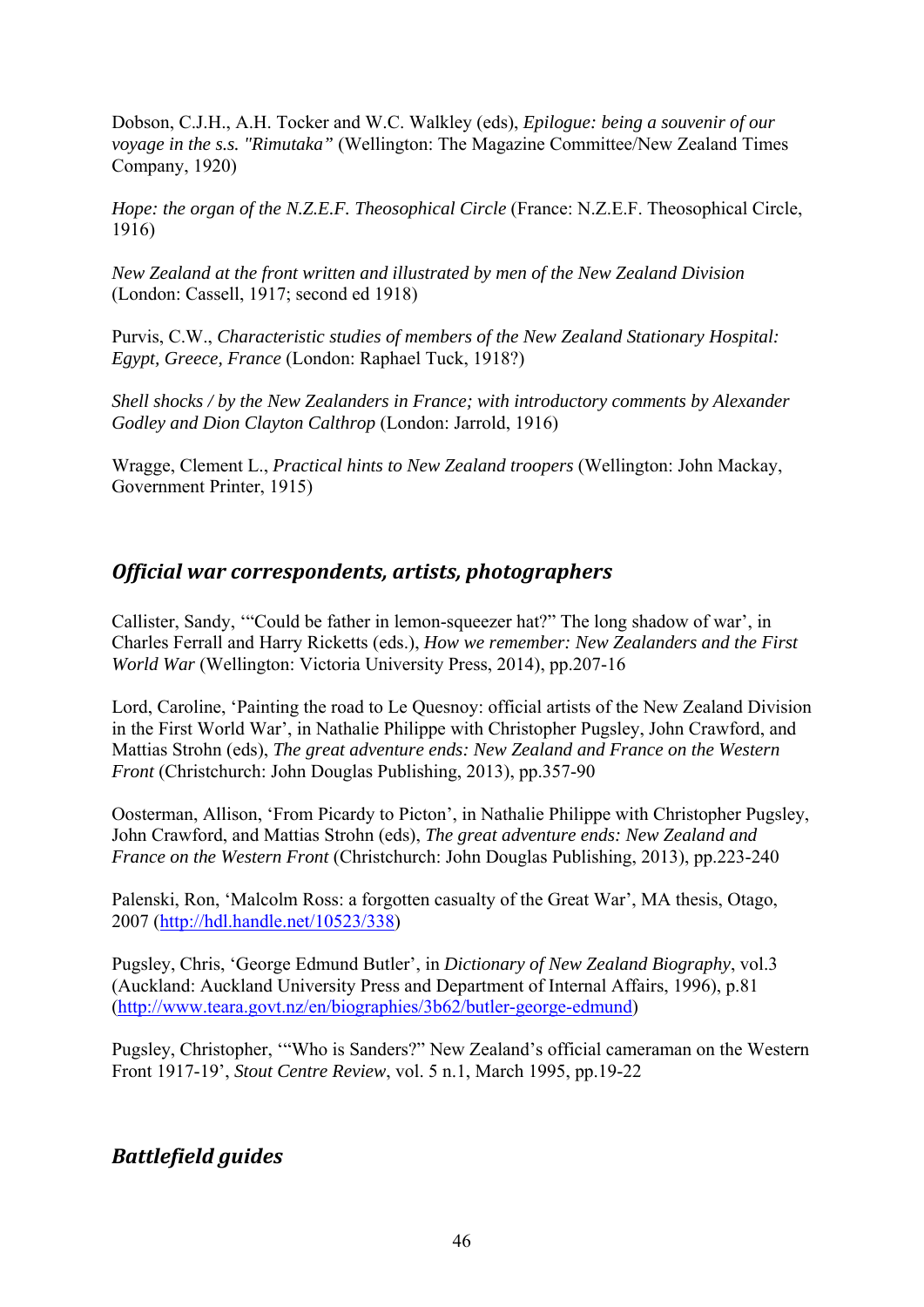Hutchinson, Garrie, *Pilgrimage: a traveller's guide to New Zealanders in two world wars* (Auckland: Penguin, 2012)

McGibbon, Ian, *Gallipoli: a guide to New Zealand battlefields and memorials* (Auckland: Reed in association with the Ministry for Culture and Heritage, 2005)

McGibbon, Ian, *New Zealand battlefields and memorials of the Western Front* (Auckland: Oxford University Press in association with the History Group, Ministry for Culture and Heritage, 2001)

Palenski, Ron, *Kiwi battlefields* (Auckland: Hodder Moa, 2011)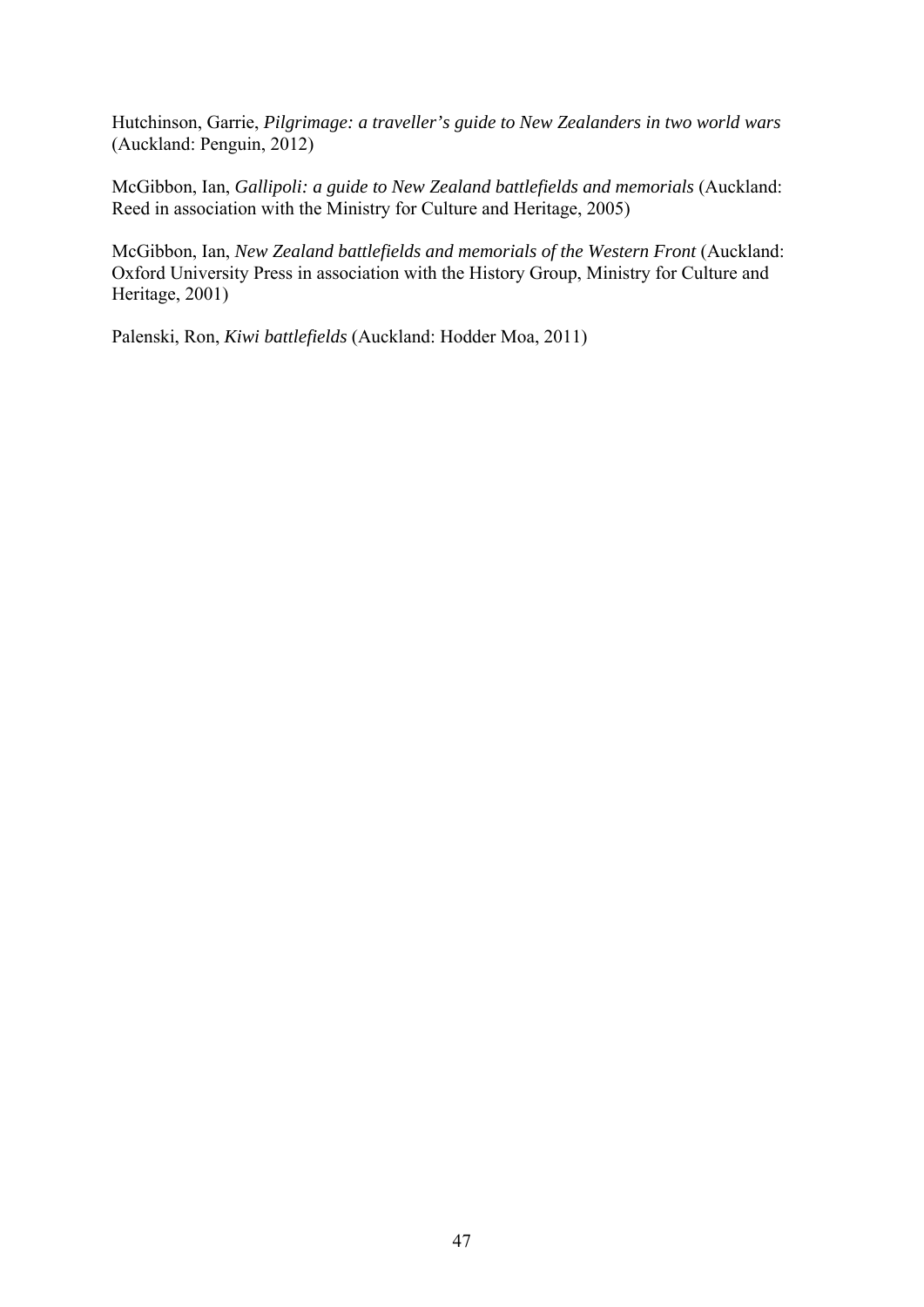# **Home front and governance**

## *Home front general*

Loveridge, Steven, *Call to arms: New Zealand society and commitment to the Great War* (Wellington: Victoria University Press, 2014)

Lyon, Barbara, 'World War One at home: in ephemera', *Turnbull Library Record*, vol.46, 2014, pp.40-61

Parsons, Gwen, 'The New Zealand home front during World War One and World War Two', *History Compass*, vol. 11, n.6, 2013, pp.419–428

## *Pre‐war defence planning and preparations*

Bayly, Cameron, 'The last shilling and the last man: the presentation of the 1909 naval crisis by the New Zealand press', MA thesis, Victoria, 1999

Borrie, W.D., 'The military defence of New Zealand, 1850-1914', MA thesis, Otago, 1936 (http://hdl.handle.net/10523/3247)

Clarke, Stephen, '"Hear our voices": New Zealand in the twentieth century: a small-power ally', in Peter Dennis and Jeffrey Grey (eds), *Entangling alliances: coalition warfare in the twentieth century: the 2005 Chief of Army Military History Conference* (Australia: Australian Military History Publications, 2005), pp.194-221

Coleman, F.E., 'New Zealand's attitude to Imperial affairs 1870-1911', thesis, 1948

Cooke, Peter, and John Crawford, *The territorials: the history of the territorial and volunteer forces of New Zealand* (Auckland: Random House, 2011)

Crawford, John, 'Should we "be drawn into a maelstrom of war": New Zealand military policy on the eve of the First World War', in Peter Dennis and Jeffrey Grey (eds), *1911 preliminary moves: the 2011 Chief of Army History Conference* (Australia: Big Sky Publishing, 2011), pp.106-129

Cumming, R.C., 'The genesis of the New Zealand Division of the Royal Navy, 1880-1921', thesis, Auckland, 1964

Eddy, John, 'The crisis of empire and colonial nationalism', in John A. Moses and Christopher Pugsley (eds), *The German empire and Britain's Pacific dominions, 1871-1919* (Claremont: Regina Books, 2000), pp.239-250

Fraser, Ean M., 'New Zealand military policy from the Boer War to the Great War, 1900- 1914', thesis, Auckland, 1938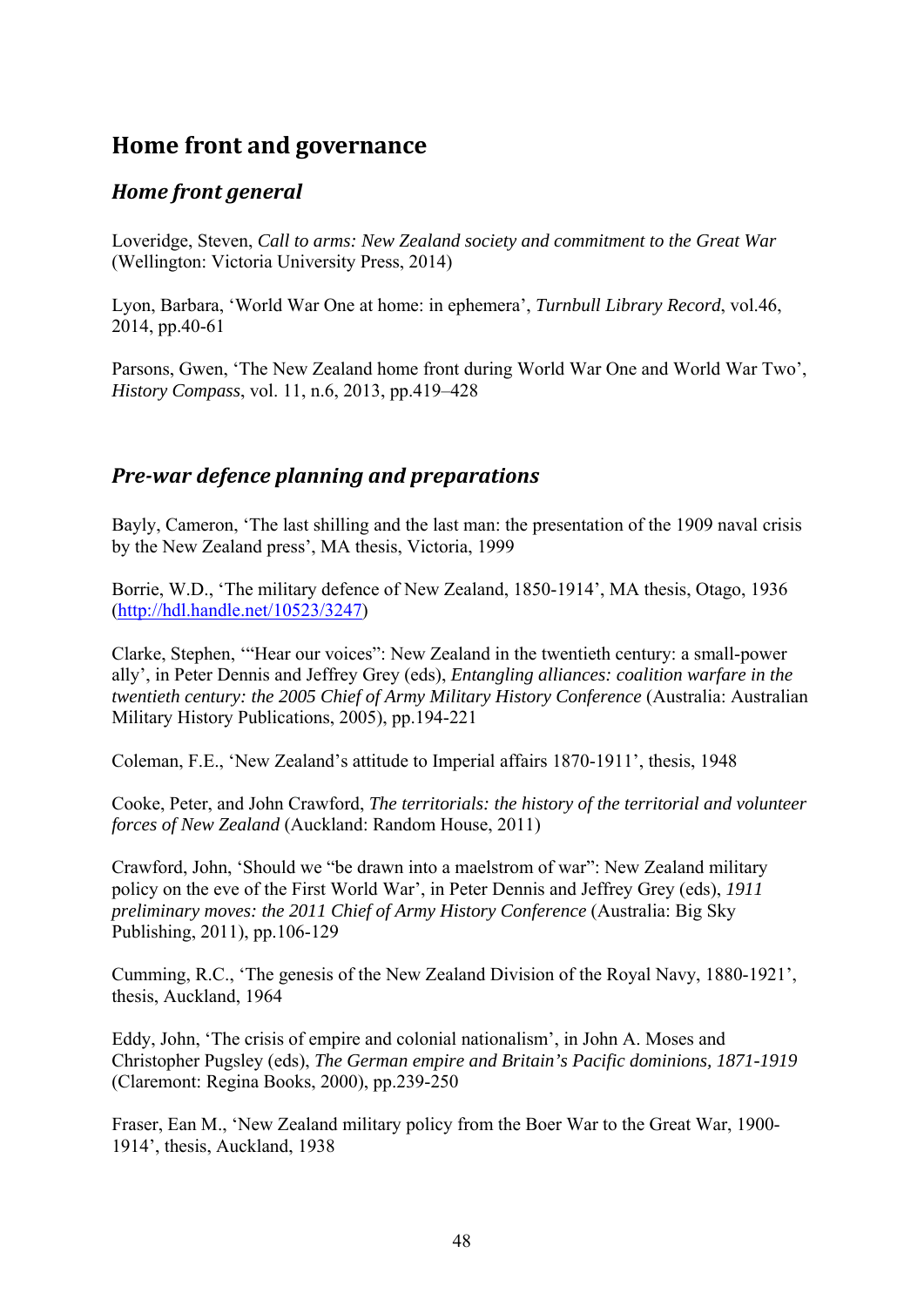Goldstone, Paul, 'The imperialist movement and national defence 1900-1909', MA thesis, Victoria, 1993

Gray, Anne, 'Horace Millichamp Moore-Jones', in *Dictionary of New Zealand Biography*, vol.3 (Auckland: Auckland University Press and Department of Internal Affairs, 1996), pp.348-349 (http://www.teara.govt.nz/en/biographies/3m60/moore-jones-horace-millichamp)

Howard, Neil G., 'New Zealand naval policy, 1885-1921: a study in national and imperial defence', MA thesis, Otago, 1954

Loveridge, Steven, *Call to arms: New Zealand society and commitment to the Great War* (Wellington: Victoria University Press, 2014)

McGibbon, Ian, 'Australia-New Zealand defence relations to 1939', in Keith Sinclair (ed), *Tasman relations: New Zealand and Australia, 1788-1988* (Auckland: Auckland University Press, 1987), pp.164-182

McGibbon, Ian, *Blue-water rationale: the naval defence of New Zealand* (Wellington: Government Printer, 1981)

McGibbon, Ian, 'The Australian-New Zealand defence relationship since 1901', *Revue Internationale d'Histoire Militaire*, n.72, 1990

McGibbon, Ian, 'History of New Zealand defence', in Erik Olssen and Bill Webb (eds), *New Zealand, foreign policy and defence* (Dunedin: University of Otago, 1977)

McGibbon, Ian, 'The evolution of New Zealand's defence policy', in *New Zealand's defence and strategic policies in a changing world, conference papers* (Waiouru: New Zealand Military Studies Centre, 1992)

McGibbon, Ian, *The path to Gallipoli: defending New Zealand, 1840-1915* (Wellington: GP Books, 1991)

McGibbon, Ian, 'The price of empire, 1897-1918', in Bronwyn Dalley and Gavin McLean (eds), *Frontier of dreams: the story of New Zealand* (Auckland: Hodder Moa, 2005), pp.217- 245

McGibbon, Ian (ed), *The Oxford companion to New Zealand military history* (Auckland: Oxford University Press, 2000)

Milburn, J.D., 'New Zealand's first experiment with compulsory military training, 1900- 1914', Victoria, 1954

Pugsley, Christopher, 'At the empire's call: New Zealand expeditionary force planning, 1901-1918', in John A. Moses and Christopher Pugsley (eds), *The German empire and Britain's Pacific dominions, 1871-1919* (Claremont: Regina Books, 2000), pp.221-238

Pugsley, Christopher, *The Anzac experience: New Zealand, Australia and empire in the First World War* (Auckland: Reed, 2004)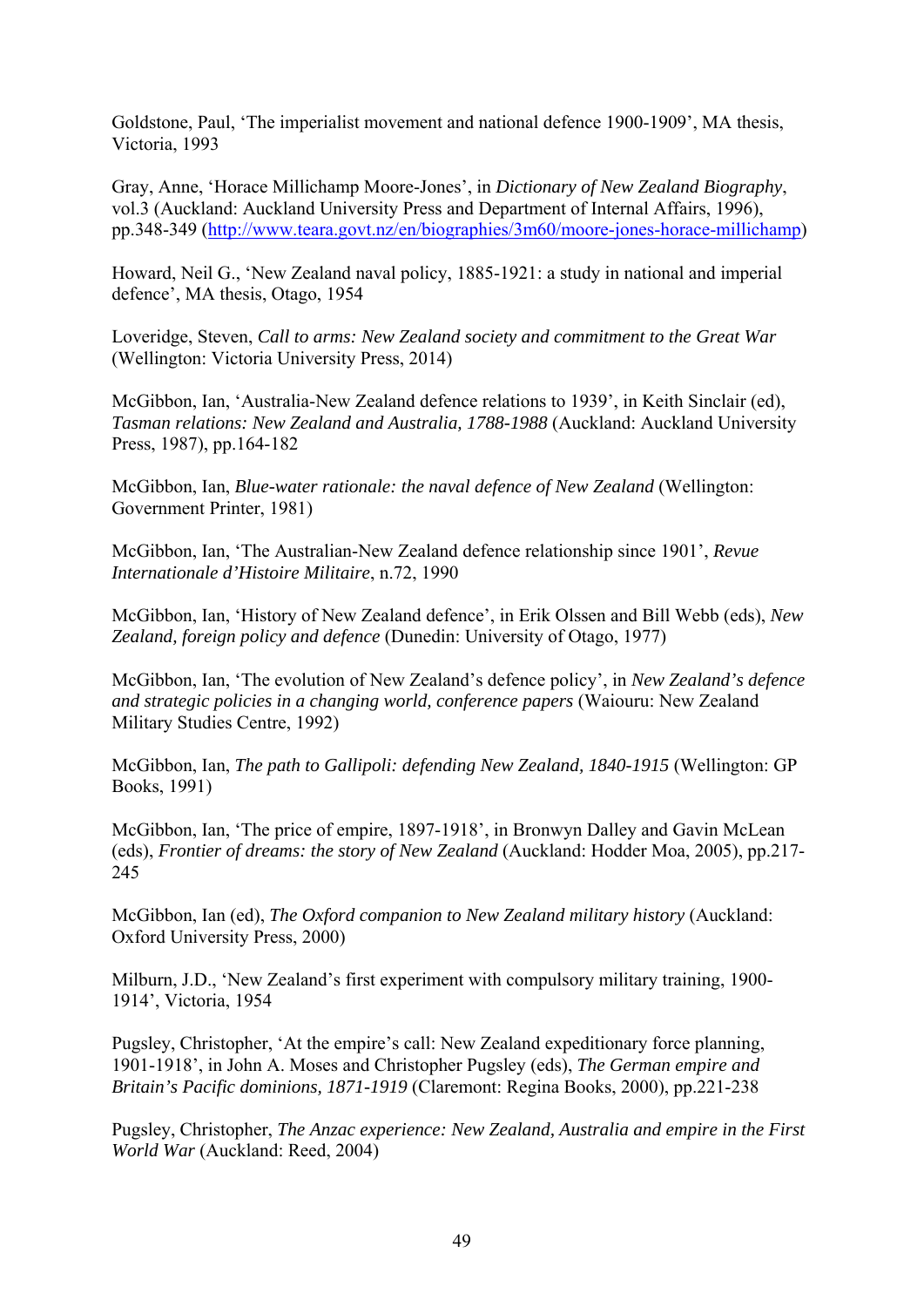Stone, R.C.J., 'Arthur Mielziner Myers', in *Dictionary of New Zealand Biography*, vol.3 (Auckland: Auckland University Press and Department of Internal Affairs, 1996), pp.353-354

Tampke, Jurgen (ed), '*Ruthless warfare': German military planning and surveillance in the Australia-New Zealand region before the Great War* (Canberra: Southern Highlands Publishers, 1998)

Webster, Stephen, 'The Tasman connection: New Zealand's trade and defence relations with Australia, 1901-1914', MA thesis, Victoria, 1969

Weir, Trevor G., 'New Zealand's naval policy, 1909-1914', MA thesis, Canterbury, 1973

Weitzel, R.L., 'Pacifists and anti-militarists in New Zealand, 1909-1914', *New Zealand Journal of History*, vol. 7 n.2, October 1973, pp.128-147 (http://www.nzjh.auckland.ac.nz/document.php?wid=1498&action=null)

Wilson, J.C., 'The relations of New Zealand with Great Britain, 1902-1914', thesis, Canterbury, 1940

Wright, Matthew J., 'Australia, New Zealand and imperial naval defence, 1902-13', MA thesis, 1986

Wright, Matthew J., 'Sir Joseph Ward and New Zealand's naval defence policy, 1907-12', *Political Science*, vol. 4 n.1, July 1989, pp.48-58

## *Wartime government*

Bassett, Michael, 'Joseph George Ward', in *Dictionary of New Zealand Biography*, vol.2 (Wellington: Bridget Williams Books and Department of Internal Affairs, 1993), pp.565-569 (http://www.teara.govt.nz/en/biographies/2w9/ward-joseph-george)

Bassett, Michael, *Sir Joseph Ward: a political biography* (Auckland: Auckland University Press, 1993)

Bassett, Michael, *Three party politics in New Zealand, 1911-1931* (Auckland: Historical Publications, 1982)

Boylan, T.D., 'James Allen: the making of a Reform politician, 1887-1914', research essay, Otago, 1987

Constable, H.J., *From ploughboy to premier: a new life of the Right Hon. William Ferguson Massey* (London: John Marlowe Savage, 1925)

Downie Stewart, William, *The Right Honourable Sir Francis H.D. Bell P.C., G.C.M.G., K.C.: his life and times* (Wellington: Butterworth and Co., 1937)

Farland, Bruce, *Farmer Bill: William Ferguson Massey and the Reform Party* (Wellington: the author, 2008)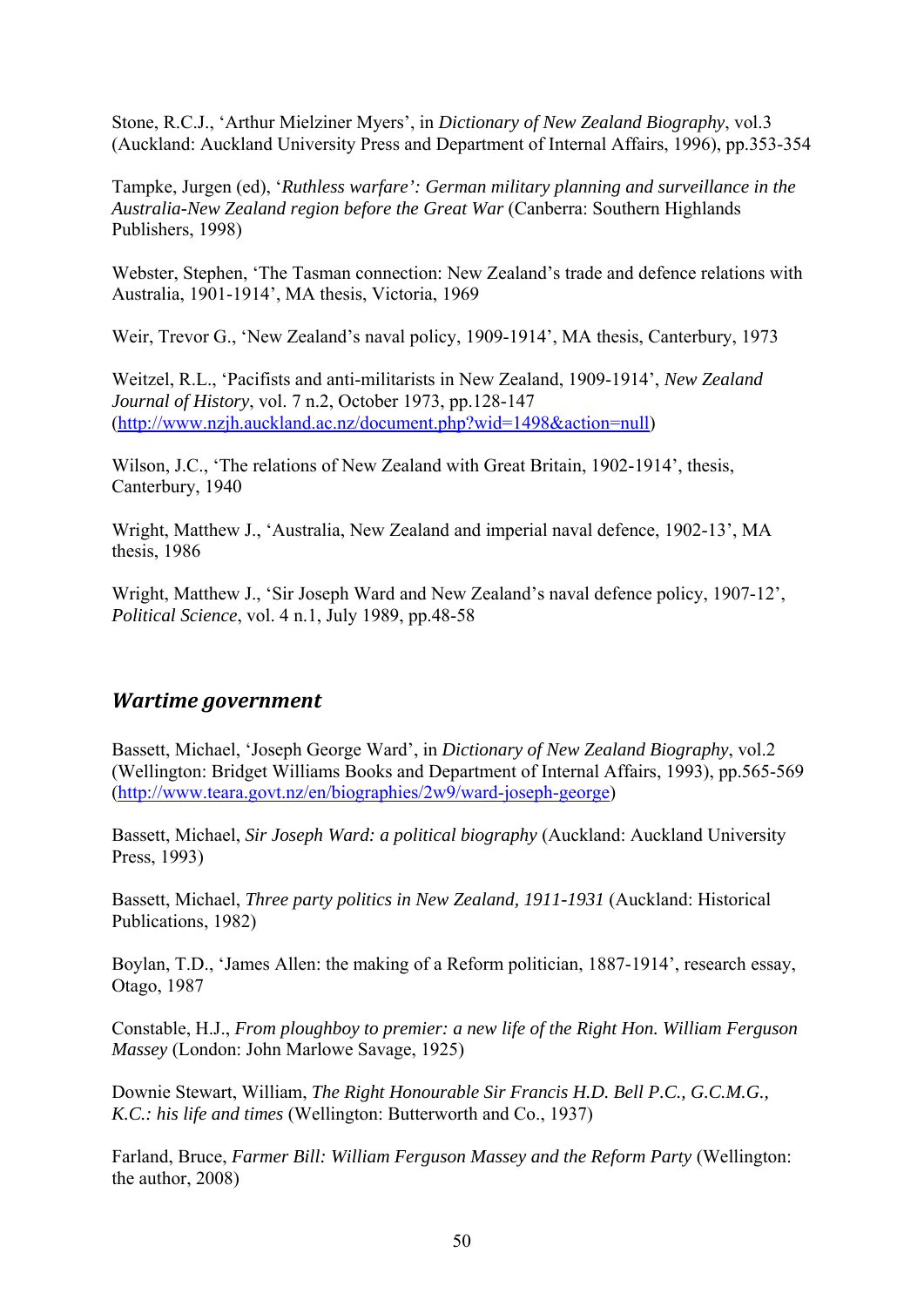Gardner, W.J., 'W.F. Massey in power, 1912-1925', *Political Science*, vol. 13 n.2, September 1961, pp.3-30

Gardner, W.J., *William Massey* (Wellington: Government Printer, 1985)

Gillies, A.G., 'Life and work of Sir Joseph Ward / by Amble', thesis, Canterbury, 1932

Goldsmith, Paul, and Michael Bassett, *The Myers* (Auckland: David Ling, 2007)

Gustafson, Barry, 'William Ferguson Massey', in *Dictionary of New Zealand Biography*, vol.2 (Wellington: Bridget Williams Books and Department of Internal Affairs, 1993), pp.316-319 (http://www.teara.govt.nz/en/biographies/2m39/massey-william-ferguson)

Harper, Glyn, '"Old Bill was all right": William Ferguson Massey and the soldiers', in James Watson and Lachy Paterson (eds), *A great New Zealand prime minister? Reappraising William Ferguson Massey* (Dunedin: Otago University Press, 2011), pp.87-96

Hynes, Greg, 'Propaganda, perspective, and the British world: New Zealand's First World War propaganda and British interactions, 1914-1918', MA thesis, Canterbury, 2013 (http://ir.canterbury.ac.nz/handle/10092/9126)

Loveridge, Steven, *Call to arms: New Zealand society and commitment to the Great War* (Wellington: Victoria University Press, 2014)

Loughnan, R.A., *The remarkable life story of Sir Joseph Ward: 40 years a Liberal* (Wellington: New Century Press, 1929)

McGibbon, Ian, 'James Allen', in *Dictionary of New Zealand Biography*, vol.3 (Auckland: Auckland University Press and Department of Internal Affairs, 1996), pp.10-11 (http://www.teara.govt.nz/en/biographies/3a12/allen-james)

McGibbon, Ian (ed), *The Oxford companion to New Zealand military history* (Auckland: Oxford University Press, 2000)

McIndoe, Ellen A.S., 'The Life of Sir Joseph Ward', thesis, 1932

O'Connor, P.S., 'Keeping New Zealand white, 1908-1920', *New Zealand Journal of History*, vol. 2 n.1, April 1968, pp.41-65 (http://www.nzjh.auckland.ac.nz/document.php?wid=1655&action=null)

O'Connor, P.S., 'Some political preoccupations of Mr Massey, 1918-20', *Political Science*, vol. 18 n.2, September 1966, pp.16-18

Prendeville, Phyllis, 'New Zealand and the Imperial Conferences, 1887-1930', MA thesis, Victoria, 1931

Rice, Geoffrey W., *Heaton Rhodes of Otahuna: the illustrated biography* (Christchurch: Canterbury University Press, 2001)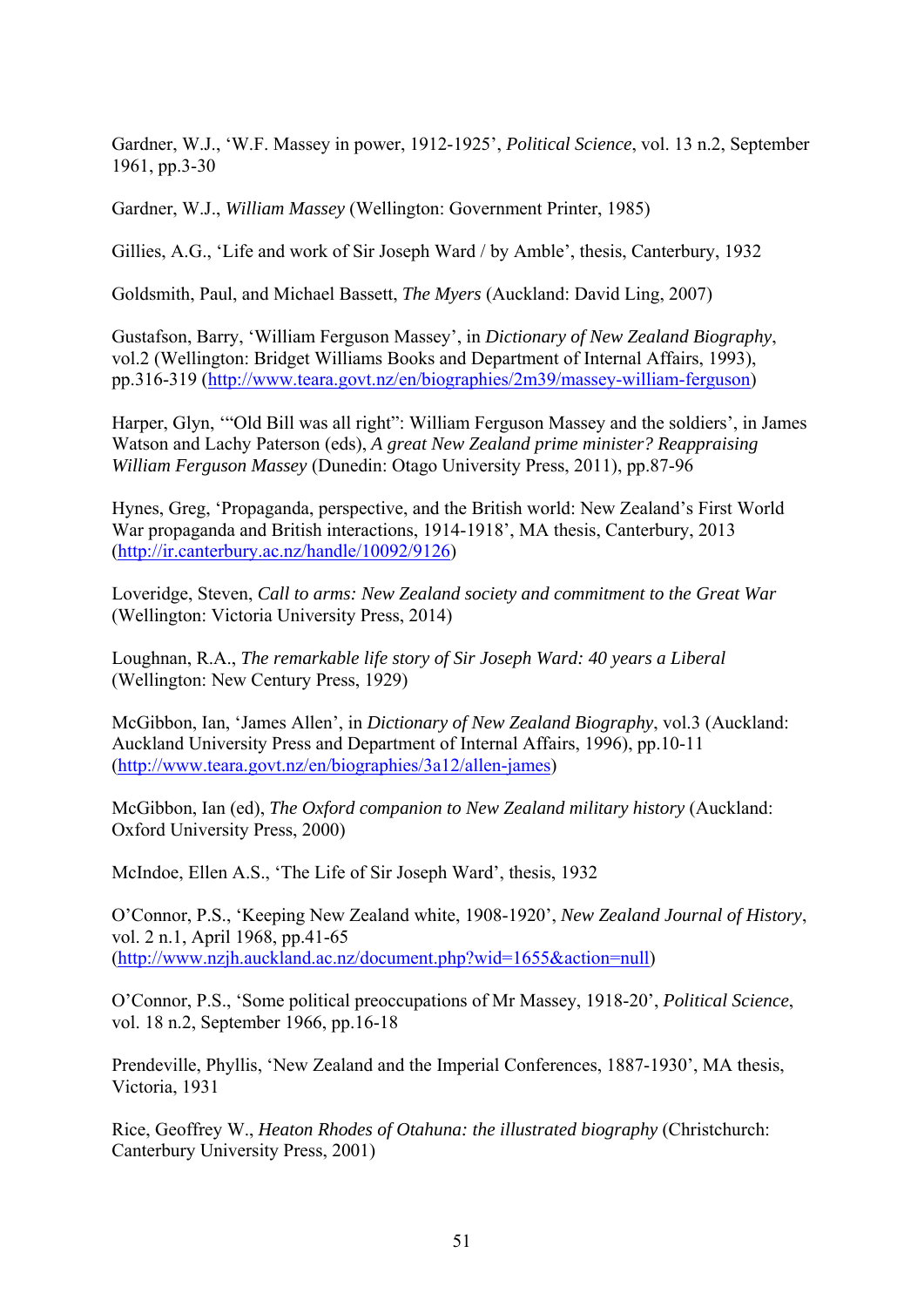Scholefield, G.H., *The Right Honourable William Ferguson Massey, M.P., P.C., Prime Minister of New Zealand, 1912-1925 : a personal biography* (Wellington: Tombs, 1925; reprinted in G.H. Scholefield (ed), *Who's who in New Zealand and the Western Pacific*, Venables, 1925, pp.7-42)

*Sixteen years progress: Reform government's achievements, 1912-1928* (Wellington: Government Printer, 1928)

Voller, L.C., 'Colonel the honourable Sir James Allen, G.C.M.G., K.C.B., T.D., M.A. Cantab., statesman', thesis, Otago, 1943

Watson, James, *Makers of the modern world: WF Massey New Zealand* (London: Haus Publishing, 2010)

Webb, Leicester C., 'The rise of the Reform Party: a history of party politics in New Zealand between 1910 and 1920 / by "Afar"', thesis, 1928

Wood, Antony, 'The origins of the first National Government: a study in New Zealand wartime politics, 1914-15', MA thesis, Canterbury, 1963 (http://hdl.handle.net/10092/1807)

#### *International diplomacy*

Allen, G.T., 'New Zealand and the Imperial War Cabinet', MA thesis, Canterbury, 1975

Kay, Richard, 'Caging the Prussian dragon: New Zealand and the Paris Peace Conference 1919', in John Crawford and Ian McGibbon (eds), *New Zealand's great war: New Zealand, the Allies, and the First World War* (Auckland: Exisle Publishing, 2007), pp.123-141

Kay, Richard, 'In pursuit of victory: British-New Zealand relations during the First World War', PhD thesis, Otago, 2001 (http://hdl.handle.net/10523/352)

Lissington, M.P., *New Zealand and Japan 1900-1941* (Wellington: Government Printer, 1971)

Loveridge, Steven, *Call to arms: New Zealand society and commitment to the Great War* (Wellington: Victoria University Press, 2014)

Macdonald, Barrie, *Massey's imperialism and the politics of phosphate* (Palmerston North: Massey University, 1982)

MacKay, J.D.G., 'The political relations of New Zealand with Great Britain, 1914-1926', MA thesis, Canterbury, 1947

McGibbon, Ian, 'Australia-New Zealand defence relations to 1939', in Keith Sinclair (ed), *Tasman relations: New Zealand and Australia, 1788-1988* (Auckland: Auckland University Press, 1987), pp.164-182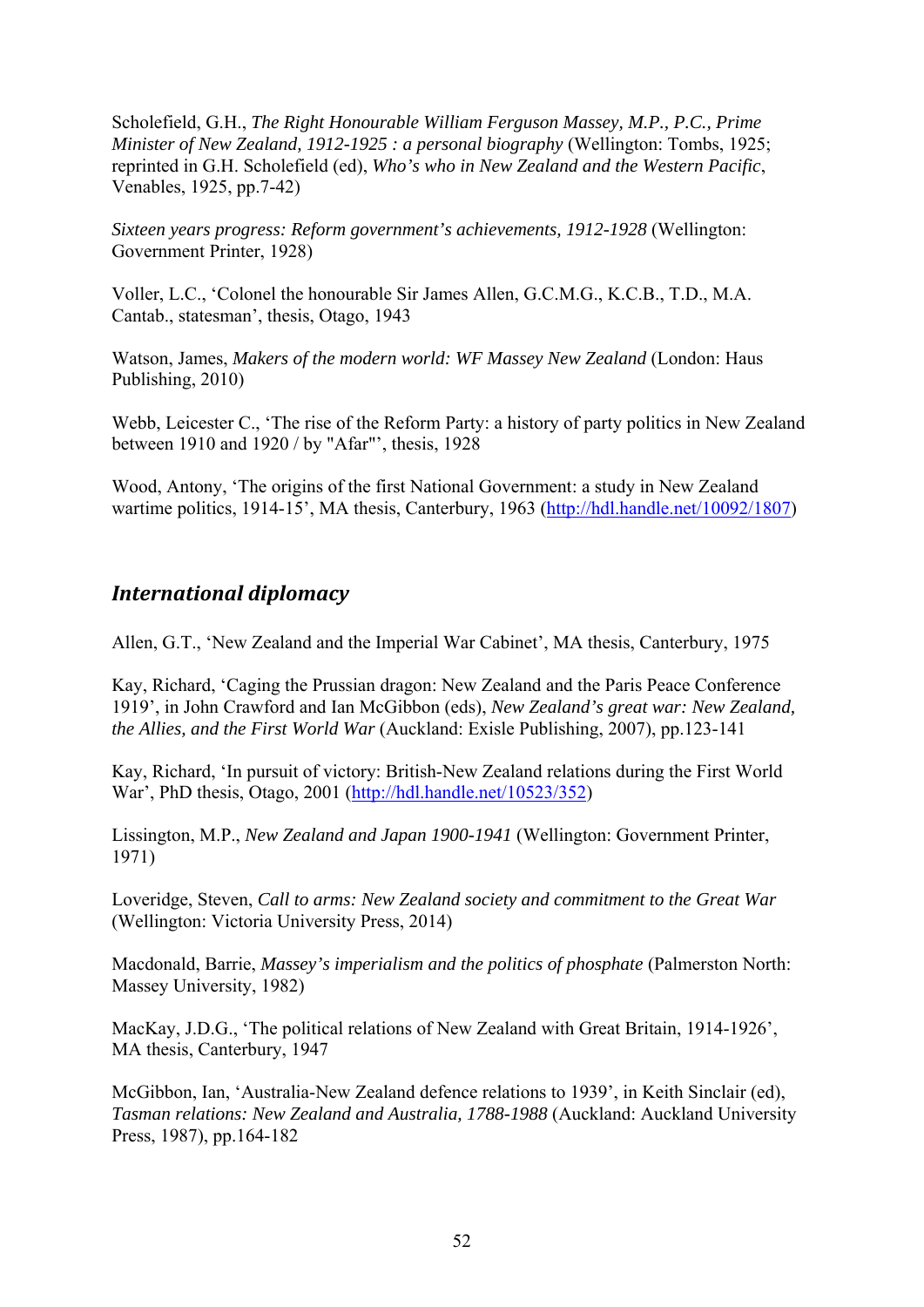McGibbon, Ian, 'Australian-New Zealand naval relations', in T.R. Frame, J.VOL. P. Goldrick, and P.D. Jones (eds), *Reflections on the RAN* (Kenthurst: Kangaroo Press, 1991)

McGibbon, Ian, 'History of New Zealand defence', in Erik Olssen and Bill Webb (eds), *New Zealand, foreign policy and defence* (Dunedin: University of Otago, 1977)

McGibbon, Ian (ed), *The Oxford companion to New Zealand military history* (Auckland: Oxford University Press, 2000)

McIntyre, W. David, *Dominion of New Zealand: statesmen and status 1907-1945* (Wellington: New Zealand Institute of International Affairs, 2007)

'The peace conference', in H.T.B. Drew (ed), *The war effort of New Zealand* (Auckland: Whitcombe and Tombs, 1923), pp.197-219 (http://www.nzetc.org/tm/scholarly/tei-WH1- Effo.html)

Trotter, Ann, 'Friend to foe? New Zealand and Japan, 1900-1937', in Roger Peren (ed), *Japan and New Zealand 150 years* (Palmerston North: New Zealand Centre for Japanese Studies on behalf of the Ministry of Foreign Affairs, Tokyo, in association with the Historical Branch, Department of Internal Affairs, 1999), pp.65-84

Wall, Barbara H., 'William Ferguson Massey and the Paris Peace Conference, 1919', MA thesis, Victoria, 1946

Watson, James, *Makers of the modern world: WF Massey New Zealand* (London: Haus Publishing, 2010)

#### *Finance, administration, the economy*

Bassett, Michael, *The mother of all departments: a history of the Department of Internal Affairs* (Auckland: Auckland University Press, 1997)

Bassett, Michael, *The state in New Zealand 1840-1984: socialism without doctrines?* (Auckland: Auckland University Press, 1998)

Condliffe, J.B., 'New Zealand during the war', *Economic Journal*, vol. 29, 1919, pp.167-186

Drew, H.T.B., 'War finance', in H.T.B. Drew (ed), *The war effort of New Zealand* (Auckland: Whitcombe and Tombs, 1923), pp.233-243 (http://www.nzetc.org/tm/scholarly/tei-WH1-Effo.html)

Eldred-Grigg, Stevan, *The great wrong war: New Zealand society in WW1* (Auckland: Random House, 2010)

Everton, Alan, 'Government intervention in the New Zealand economy, 1914-18: its aims and effectiveness', MA thesis, Victoria, 1995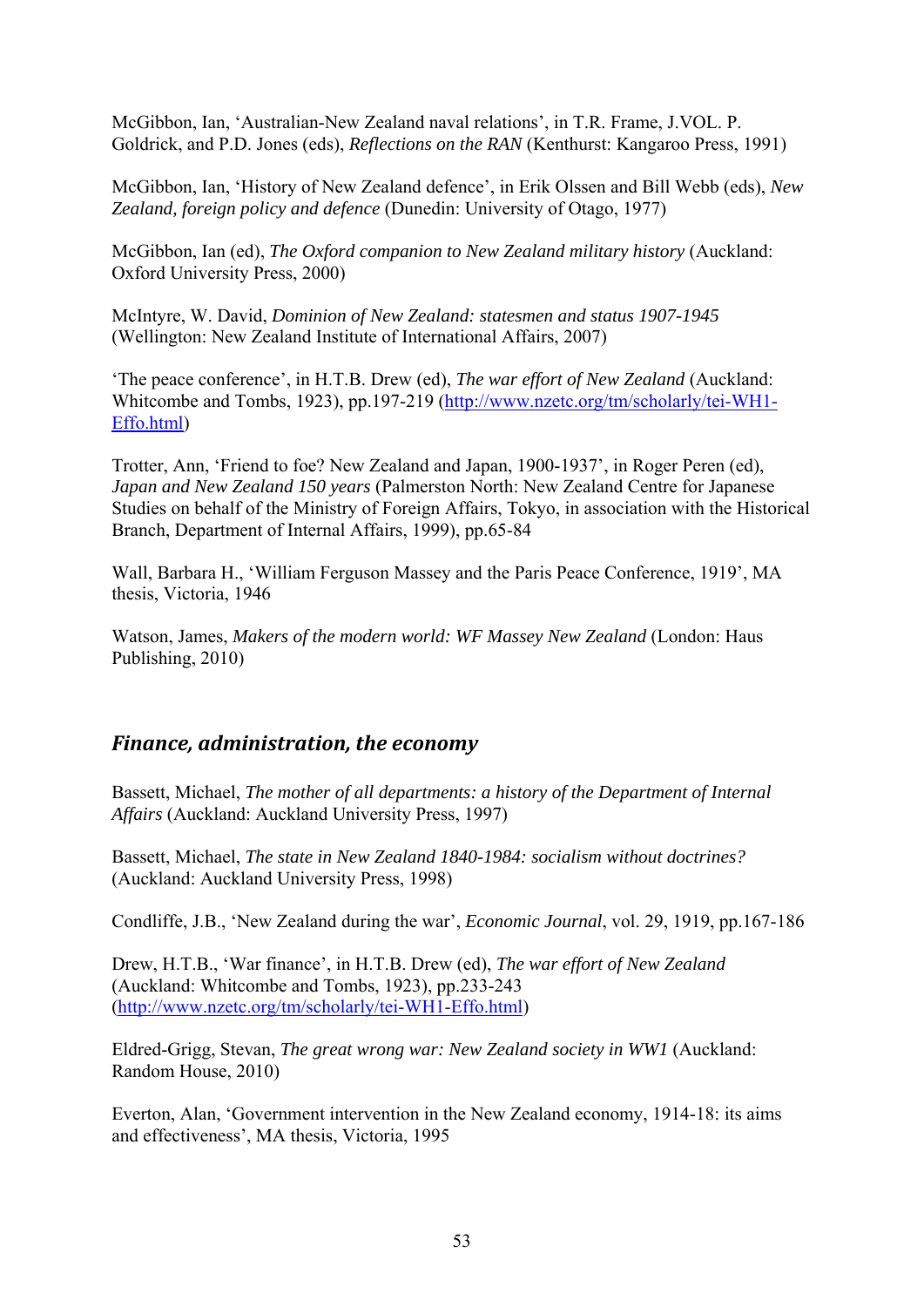Fenton, Damien, with Caroline Lord, Gavin McLean, and Tim Shoebridge, *New Zealand and the First World War 1914-1919* (Auckland: Penguin, 2013)

Frame, Alex, 'John William Salmond', in *Dictionary of New Zealand Biography*, vol.3 (Auckland: Auckland University Press and Department of Internal Affairs, 1996), pp.456-458 (http://www.teara.govt.nz/en/biographies/3s1/salmond-john-william)

Frame, Alex, *Salmond: southern jurist* (Wellington: Victoria University Press, 1995)

Galloway, Ian T., 'The struggle for imperial preferential trade 1887-1917: with particular reference to New Zealand', MA thesis, Victoria, 1952

Goldsmith, Paul, *We won, you lost, eat that! A political history of tax in New Zealand since 1840* (Auckland: David Lawrence, 2008)

Hill, Richard S., *The iron hand in the velvet glove: the modernisation of policing in New Zealand 1886-1917* (Palmerston North: Dunmore Press, 1995)

McGibbon, Ian (ed), *The Oxford companion to New Zealand military history* (Auckland: Oxford University Press, 2000)

McGibbon, Ian, 'The price of empire, 1897-1918', in Bronwyn Dalley and Gavin McLean (eds), *Frontier of dreams: the story of New Zealand* (Auckland: Hodder Moa, 2005), pp.217- 245

McKinnon, Malcolm, *Treasury: the New Zealand Treasury 1840-2000* (Auckland: Auckland University Press, 2003)

Lloyd Prichard, M.F., *An economic history of New Zealand to 1939* (Auckland: Collins, 1970)

Martin, John E., *Holding the balance: a history of New Zealand's Department of Labour 1891-1995* (Christchurch: Canterbury University Press, 1996)

*Regulations under the War Funds Act, 1915* (Wellington: M.F. Marks, Government Printer, 1916)

War Funds Office, Department of Internal Affairs, *Notes on the War Funds Act, 1915* (Wellington: M.F. Marks, Government Printer 1916)

#### *Requisition, industry, employment and manpower shortages*

Douglas, J.R.D., 'World War One and its effects on the working class in New Zealand, 1914- 1919', research essay, Otago, 1990 (http://hdl.handle.net/10523/2844)

Eldred-Grigg, Stevan, *The great wrong war: New Zealand society in WW1* (Auckland: Random House, 2010)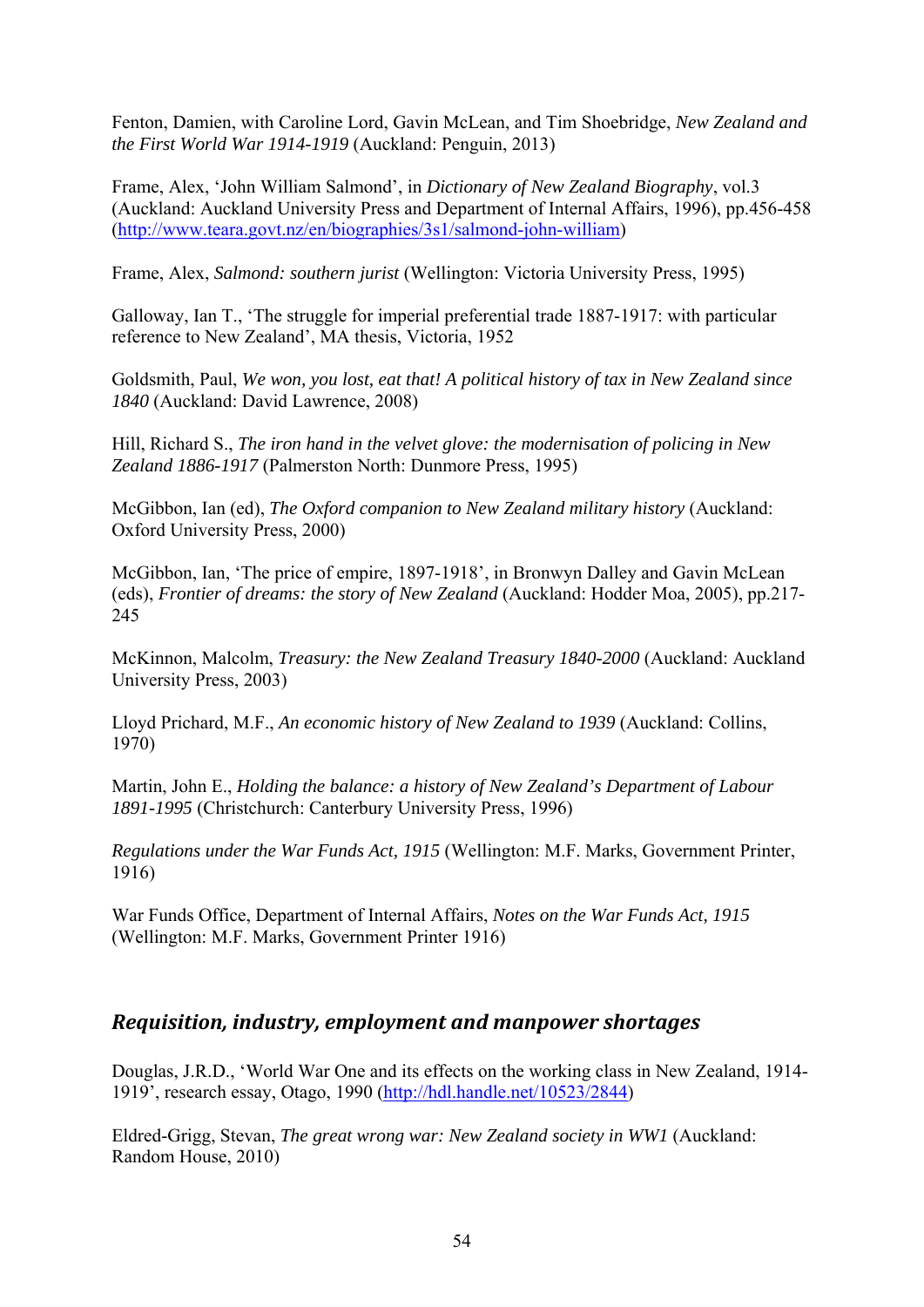Hunter, Kate, and Ross, Kirstie, *Holding on to home: New Zealand stories and objects of the First World War* (Wellington: Te Papa Press, 2014)

Lawson, Will, *Food ships for Britain: an account of the work of the Department of Imperial Government Supplies in New Zealand to the end of August, 1918* (Wellington: Government Printer, 1918)

Luxford, Sarah, 'Passengers for war? The involvement of New Zealand women in employment during the Great War 1914-1918', MA thesis, Massey, 2005

Martin, John E., 'Blueprint for the future? "National efficiency" and the First World War', in John Crawford and Ian McGibbon (eds), *New Zealand's great war: New Zealand, the Allies, and the First World War* (Auckland: Exisle Publishing, 2007), pp.516-533

Nolan, Melanie, '"Keeping the home fires burning": gender, welfare, and the First World War', in John Crawford and Ian McGibbon (eds), *New Zealand's great war: New Zealand, the Allies, and the First World War* (Auckland: Exisle Publishing, 2007), pp.493-515

Richardson, Len, *Coal, class and community: the United Mineworkers of New Zealand 1880- 1960* (Auckland: Auckland University Press, 1991)

Watson, James, 'Patriotism, profits and problems: New Zealand farming during the Great War', in John Crawford and Ian McGibbon (eds), *New Zealand's great war: New Zealand, the Allies, and the First World War* (Auckland: Exisle Publishing, 2007), pp.534-549

#### *Recruitment, conscription, conscientious objectors, pacifism*

Baker, Paul, *King and country call: New Zealanders, conscription and the Great War* (Auckland: Auckland University Press, 1988)

Baker, Paul, 'New Zealanders, the Great War, and conscription', PhD thesis, Auckland, 1986

Baxter, Archibald, *We will not cease: the autobiography of a conscientious objector* (London: Gollancz, 1939; reprinted by Caxton Press, 1968; by Cape Catley, 1980, 1983, and 1987; by Penguin, 1987; http://www.nzetc.org/tm/scholarly/tei-BaxWeWi.html)

Beaglehole, Tim, 'George William Edward Ernest von Zedlitz', in *Dictionary of New Zealand Biography*, vol.3 (Auckland: Auckland University Press and Department of Internal Affairs, 1996), pp.580-581 (http://www.teara.govt.nz/en/biographies/3z1/zedlitz-georgewilliam-edward-ernest-von)

Binney, Judith, Chaplain, Gillian, Wallace, Craig, *Mihaia: The prophet Rua Kenana and his community at Maungapohatu* (Wellington: Bridget Williams, 2011)

Bohan, Edmund, 'Sarah Page', in *Dictionary of New Zealand Biography*, vol.3 (Auckland: Auckland University Press and Department of Internal Affairs, 1996), pp.375-376 (http://www.teara.govt.nz/en/biographies/3p1/page-sarah)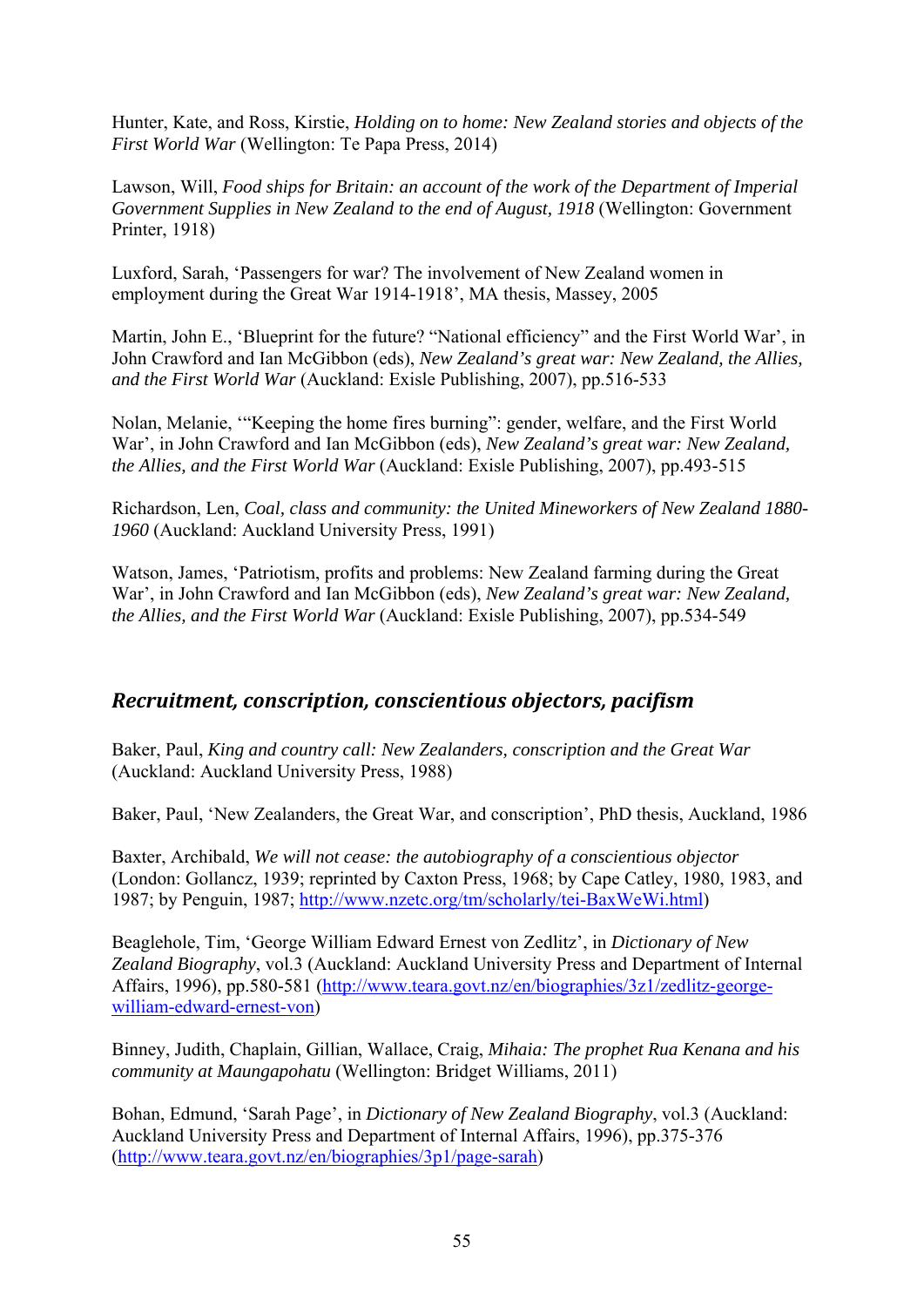Callon, Lynnette, 'Fighting fit? A study of the Army's medical examinations, 1916-1918', research essay, Otago, 1980 (http://hdl.handle.net/10523/2760)

Chapple, Geoff, 'James Henry George Chapple', in *Dictionary of New Zealand Biography*, vol.3 (Auckland: Auckland University Press and Department of Internal Affairs, 1996), p.93 (http://www.teara.govt.nz/en/biographies/3c12/chapple-james-henry-george)

Cookson, J.E., 'Charles Robert Norris Mackie', in *Dictionary of New Zealand Biography*, vol.3 (Auckland: Auckland University Press and Department of Internal Affairs, 1996), pp.305-306 (http://www.teara.govt.nz/en/biographies/3m20/mackie-charles-robert-norris)

Derby, Mark, *The prophet and the policeman: the story of Rua Kenana and John Cullen* (Nelson: Craig Potton Publishing, 2009)

Eldred-Grigg, Stevan, *The great wrong war: New Zealand society in WW1* (Auckland: Random House, 2010)

Graham, John M., 'The voluntary system: recruiting 1914-16', MA thesis, Auckland, 1971

Grant, David, 'Archibald McColl Learmond Baxter', in *Dictionary of New Zealand Biography*, vol.3 (Auckland: Auckland University Press and Department of Internal Affairs, 1996), pp.40-41 (http://www.teara.govt.nz/en/biographies/3b19/baxter-archibald-mccolllearmond)

Grant, David, *Field punishment no. 1: Archibald Baxter, Mark Briggs and New Zealand's anti-militarist tradition* (Wellington: Steele Roberts, 2008)

Grant, David, 'Mark Briggs', in *Dictionary of New Zealand Biography*, vol.3 (Auckland: Auckland University Press and Department of Internal Affairs, 1996), pp.66-67 (http://www.teara.govt.nz/en/biographies/3b48/briggs-mark)

Grant, David, 'Mark Briggs: absolutism and the price of dissent', in Charles Ferrall and Harry Ricketts (eds.), *How we remember: New Zealanders and the First World War* (Wellington: Victoria University Press, 2014), pp.119-30

Henry, Matthew, 'Protecting a National Military Body: Territorialising New Zealand's Border Spaces, November 1915', *War and Society*, vol. 27, n.1, May 2008

Holland, H.E., *Armageddon or Calvary: the conscientious objectors of New Zealand and "the process of their conversion"* (Wellington: H.E. Holland, 1919; http://nzetc.victoria.ac.nz/tm/scholarly/tei-WH1Arma.html)

Hutching, Megan, 'The moloch of war: New Zealand women who opposed the war', in John Crawford and Ian McGibbon (eds), *New Zealand's great war: New Zealand, the Allies, and the First World War* (Auckland: Exisle Publishing, 2007), pp.85-95

Hutching, Megan, '"Turn back this tide of barbarism": New Zealand women who were opposed to war, 1896-1919', MA thesis, Auckland, 1990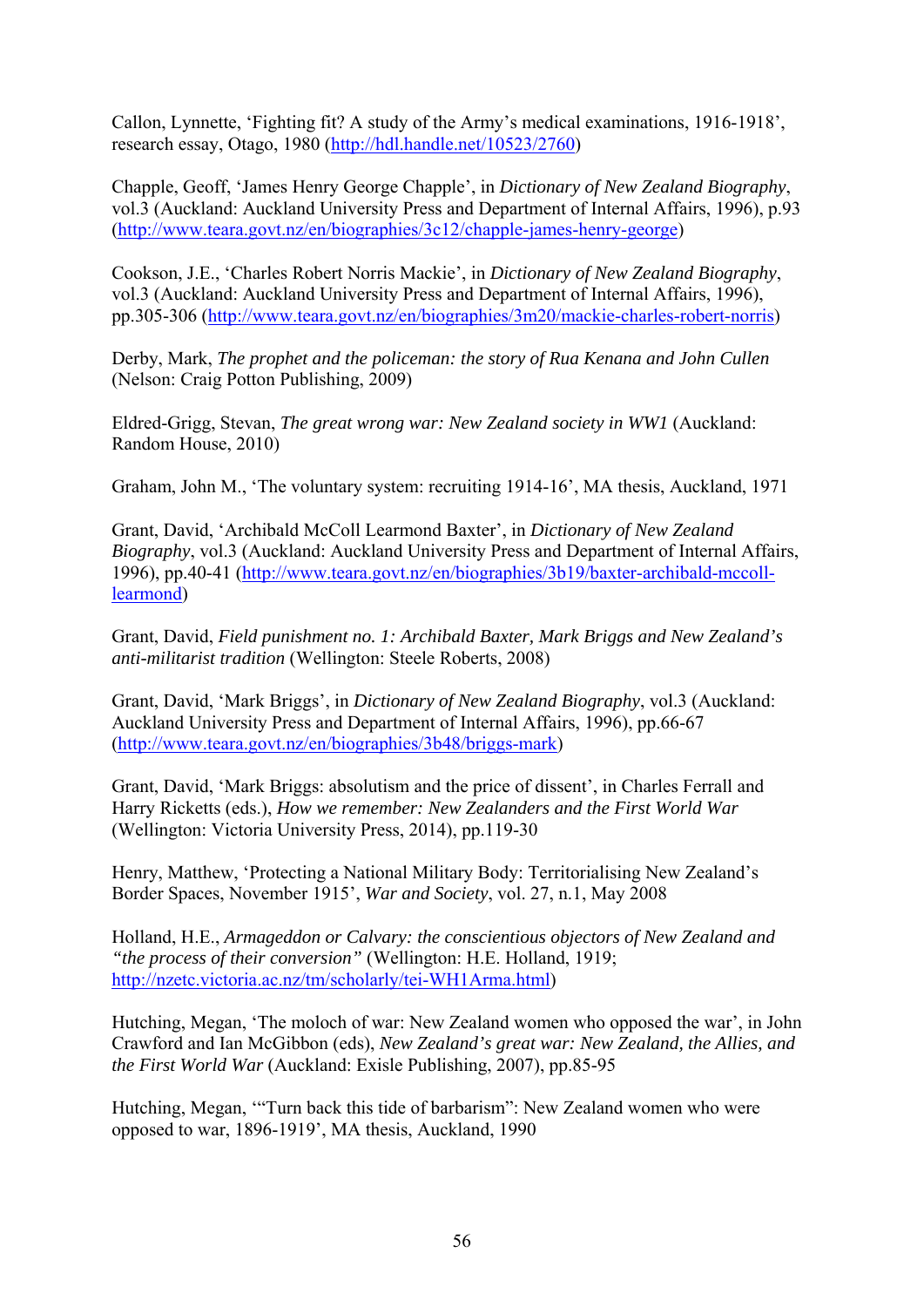King, Michael, *Te Puea: a life* (Auckland: Hodder and Stoughton, 1977; second ed 1982; reprinted by Sceptre, 1987; by Reed, 2003)

Littlewood, David, "'Should he serve?': the military service boards' operations in the Wellington provincial district, 1916-1918', MA thesis, Massey, 2010 (http://hdl.handle.net/10179/1428)

Loveridge, Steven, *Call to arms: New Zealand society and commitment to the Great War* (Wellington: Victoria University Press, 2014)

Loveridge, Steven, 'Sentimental equipment: New Zealand and the Great War and cultural mobilisation', PhD thesis, Victoria, 2013 (http://researcharchive.vuw.ac.nz/handle/10063/2675)

Loveridge, Steven, '"Soldiers and Shirkers": An Analysis of the Dominant Ideas of Service and Conscientious Objection in New Zealand During the Great War', MA thesis, Waikato, 2009 (http://researchcommons.waikato.ac.nz/handle/10289/2762)

McGibbon, Ian, 'The price of empire, 1897-1918', in Bronwyn Dalley and Gavin McLean (eds), *Frontier of dreams: the story of New Zealand* (Auckland: Hodder Moa, 2005), pp.217- 245

National Efficiency Board, *Handbook for reservists, returned soldiers and their dependants: with particulars as to reservists, classification of the Second Division, balloted men and volunteers, medical examination, balloting and appeals, discharge from camp and home service, pay and separation allowances, National Efficiency Board and soldiers' trusts financial assistance, legal protection of soldiers' property, fire insurances, pensions, inquiries and addresses* (Wellington: Government Printer, 1918)

O'Connor, P.S., 'The awkward ones – dealing with conscience, 1916-1918', *New Zealand Journal of History*, vol. 8 n.2, October 1974, pp.118-136 (http://www.nzjh.auckland.ac.nz/document.php?wid=1467&action=null)

O'Connor, P.S., 'Storm over the clergy – New Zealand 1917', *Journal of Religious History*, vol. 4 n.2, December 1966, pp.129-148

O'Connor, P.S., 'The recruitment of Maori soldiers, 1914-18', *Political Science*, vol. 19 n.2, December 1967, pp.48-83

Olssen, Erik, 'John Thomas Paul', in *Dictionary of New Zealand Biography*, vol.3 (Auckland: Auckland University Press and Department of Internal Affairs, 1996), pp.390-392 (http://www.teara.govt.nz/en/biographies/3p16/paul-john-thomas)

Reid, Nicholas, *James Michael Liston: a life* (Wellington: Victoria University Press, 2006)

Sleeman, J.L., 'The supply of reinforcements during the war', in H.T.B. Drew (ed), *The war effort of New Zealand* (Auckland: Whitcombe and Tombs, 1923), pp.1-22 (http://www.nzetc.org/tm/scholarly/tei-WH1-Effo.html)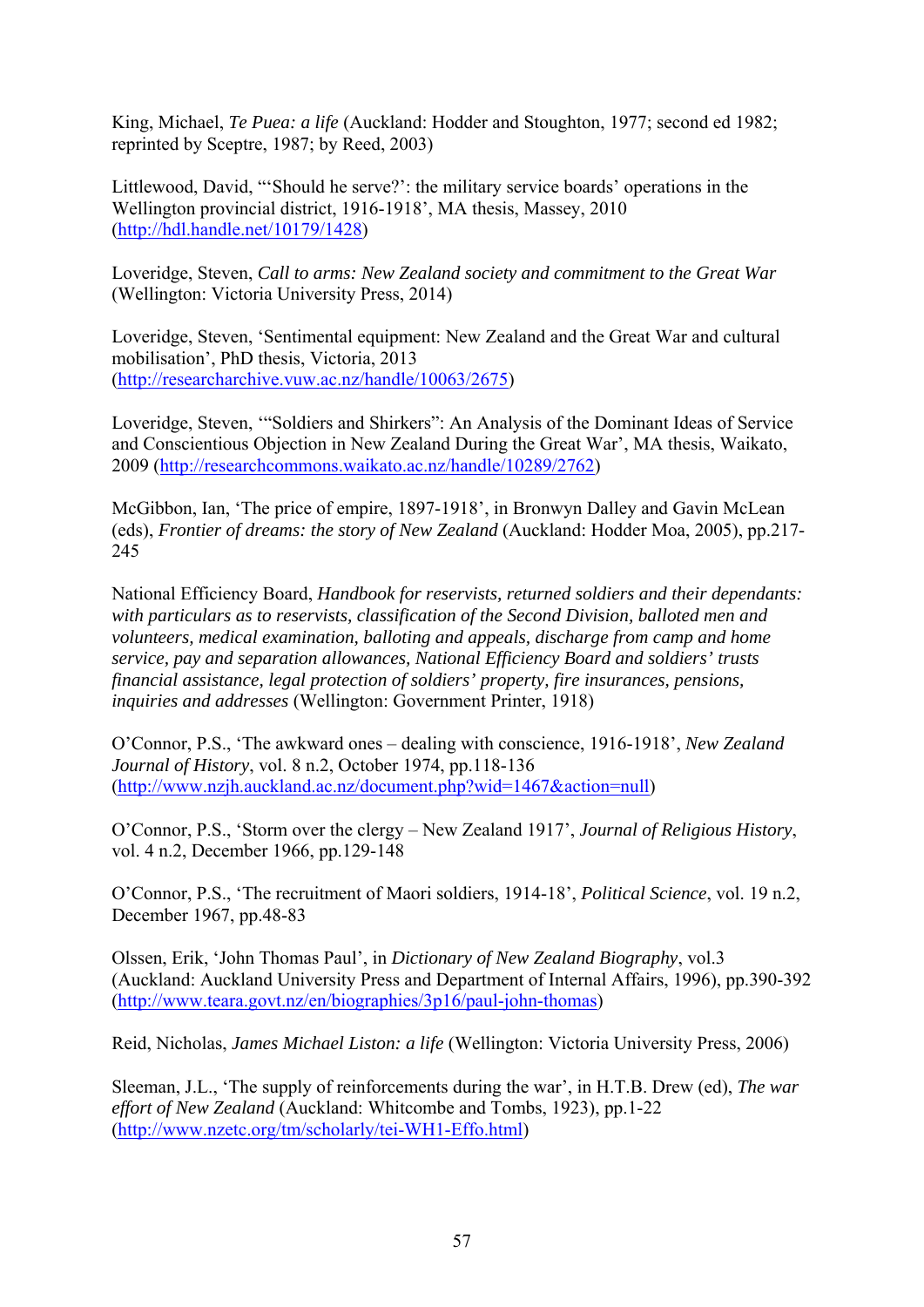*War, 1914-1918: New Zealand Expeditionary Force, its provision and maintenance / prepared in the Branch of the Chief of the General Staff, Headquarters, New Zealand Military Forces* (Wellington: Government Printer, 1919)

Webster, Peter, *Rua and the Maori millennium* (Wellington: Victoria University Press and Price Milburn, 1979)

#### *The labour movement, arbitration, cost of living*

Bassett, Michael, with Michael King, *Tomorrow comes the song: a life of Peter Fraser* (Auckland: Penguin, 2000)

Bennett, James, *Rats and revolutionaries: the Labour movement in Australia and New Zealand 1890-1940* (Dunedin: Otago University Press, 2004)

Brown, Bruce, 'The New Zealand Labour Party 1916-1935: an outline of the general development of the Party from the time of its formation until it became the government', MA thesis, Victoria, 1953

Brown, Bruce, *The rise of New Zealand Labour: a history of the New Zealand Labour Party from 1916 to 1940* (Wellington: Price Milburn, 1962)

Davidson, Jared, *Sewing freedom: Philip Josephs, transnationalism & early New Zealand anarchism* (Edinburgh: AK Press, 2013)

Douglas, J.R.D., 'World War One and its effects on the working class in New Zealand, 1914- 1919', research essay, Otago, 1990 (http://hdl.handle.net/10523/2844)

Eldred-Grigg, Stevan, *The great wrong war: New Zealand society in WW1* (Auckland: Random House, 2010)

Gager, O.J., 'The New Zealand labour movement and war, 1914-1918', MA thesis, Auckland, 1962

Gustafson, Barry, *From the cradle to the grave: a biography of Michael Joseph Savage* (Auckland: Reed Methuen, 1986)

Gustafson, Barry, *Labour's path to political independence: the origins and establishment of the New Zealand Labour Party 1900-19* (Auckland: Auckland University Press/Oxford University Press, 1980)

Gustafson, Barry, 'The advent of the New Zealand Labour Party, 1900-1919', MA thesis, Auckland, 1961

Holt, James, *Compulsory arbitration in New Zealand: the first forty years* (Auckland: Auckland University Press, 1986)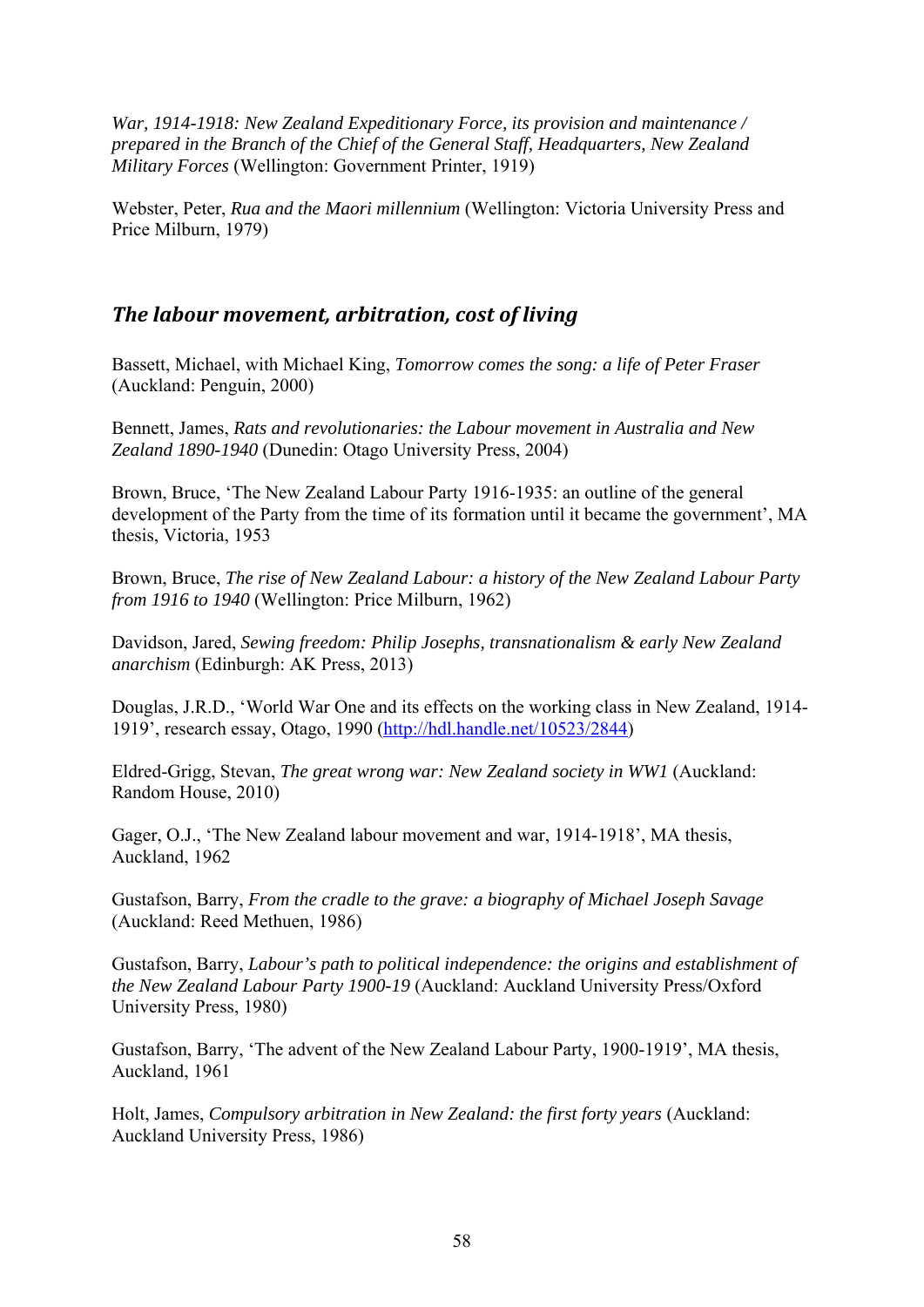Hunt, June, 'The development of the Labour party in New Zealand as a political organization from 1913 to 1919', thesis, Auckland, 1947

Loveridge, Steven, *Call to arms: New Zealand society and commitment to the Great War* (Wellington: Victoria University Press, 2014)

McAloon, Jim, 'Hiram Hunter', in *Dictionary of New Zealand Biography*, vol.3 (Auckland: Auckland University Press and Department of Internal Affairs, 1996), p.241

McAloon, Jim, 'Hubert Thomas Armstrong', in *Dictionary of New Zealand Biography*, vol.3 (Auckland: Auckland University Press and Department of Internal Affairs, 1996), pp.19-20 (http://www.teara.govt.nz/en/biographies/3a20/armstrong-hubert-thomas)

Miller, W.G., 'State regulation of wages in New Zealand: a survey of the arbitration system in New Zealand, with particular reference to the years between 1914-1939', MA thesis, 1944

Nolan, Melanie (ed), *War and class: the diary of Jack McCullough* (Wellington: Dunmore Publishing, 2009)

O'Farrell, P.J., *H.E. Holland: revolutionary socialist* (Canberra: P.J. O'Farrell, 1957)

O'Farrell, P.J., *Harry Holland: militant socialist* (Canberra: Australian National University, 1964)

O'Farrell, Patrick, 'Henry Edmund Holland', in *Dictionary of New Zealand Biography*, vol.3 (Auckland: Auckland University Press and Department of Internal Affairs, 1996), pp.226-229 (http://www.teara.govt.nz/en/biographies/3h32/holland-henry-edmund)

Olssen, Erik, 'John Thomas Paul', in *Dictionary of New Zealand Biography*, vol.3 (Auckland: Auckland University Press and Department of Internal Affairs, 1996), pp.390-392 (http://www.teara.govt.nz/en/biographies/3p16/paul-john-thomas)

Olssen, Erik, 'Patrick Hodgens Hickey', in *Dictionary of New Zealand Biography*, vol.3 (Auckland: Auckland University Press and Department of Internal Affairs, 1996), pp.215-217 (http://www.teara.govt.nz/en/biographies/3h22/hickey-patrick-hodgens)

Paddock, R.F., 'Labour as a force in politics in New Zealand up to 1919', MA thesis, Auckland, 1932

Plumridge, Elizabeth W., 'Labour in Christchurch: community and consciousness, 1914- 1919', MA thesis, Canterbury, 1979

Richardson, Len, *Coal, class and community: the United Mineworkers of New Zealand 1880- 1960* (Auckland: Auckland University Press, 1991)

Richardson, Len, 'John Dowgray', in *Dictionary of New Zealand Biography*, vol.3 (Auckland: Auckland University Press and Department of Internal Affairs, 1996), pp.140-141 (http://www.teara.govt.nz/en/biographies/3d14/dowgray-john)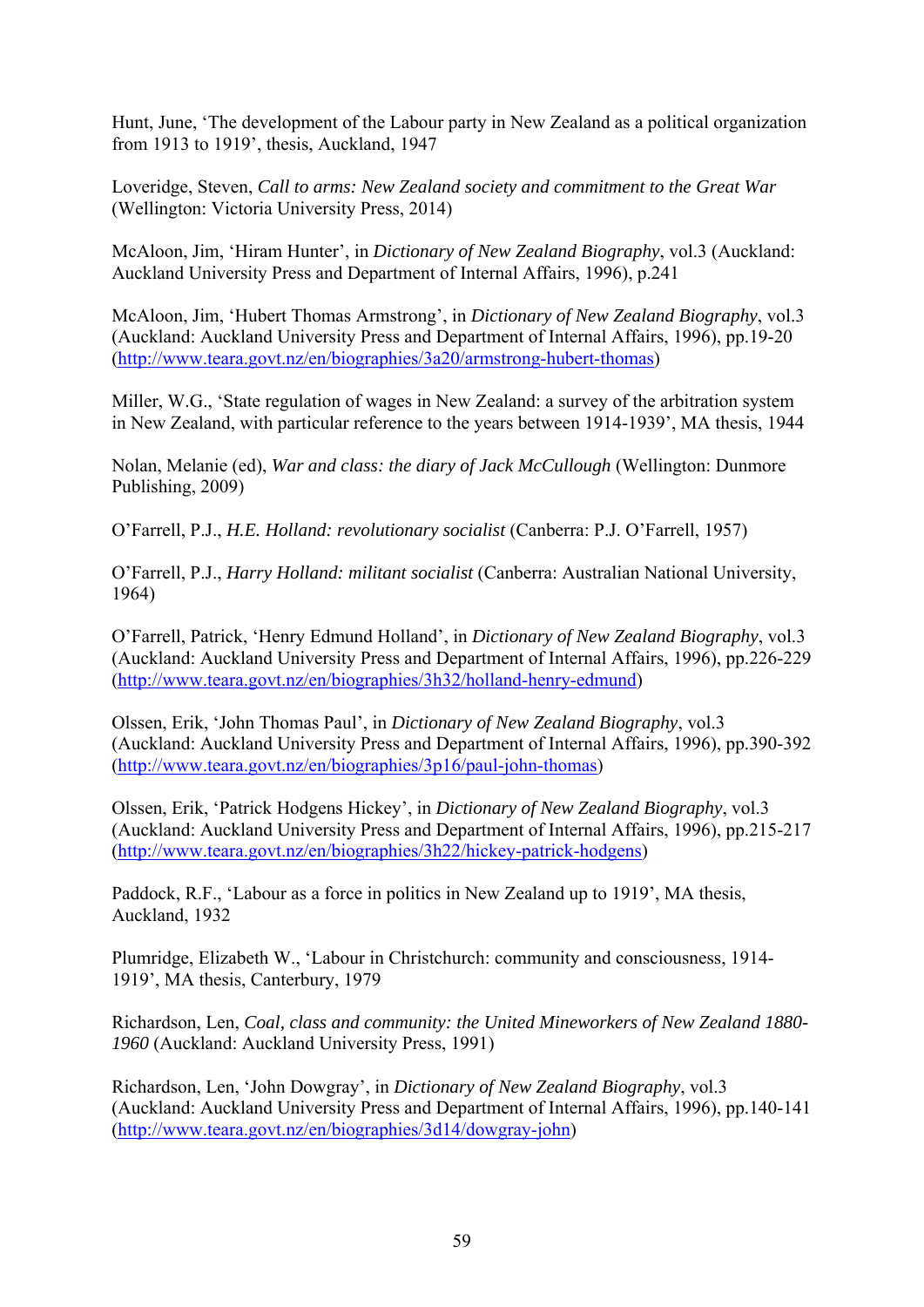Richardson, Len, 'Patrick Charles Webb', in *Dictionary of New Zealand Biography*, vol.3 (Auckland: Auckland University Press and Department of Internal Affairs, 1996), pp.555-558 (http://www.teara.govt.nz/en/biographies/3w5/webb-patrick-charles)

Richardson, Len, 'Politics and war: coal miners and conscription, 1914-18', in P.R. May (ed), *Miners and militants: politics in Westland 1865-1918* (Christchurch: University of Canterbury, 1975), pp.128-156

Richardson, Len, 'Robert Semple', in *Dictionary of New Zealand Biography*, vol.3 (Auckland: Auckland University Press and Department of Internal Affairs, 1996), pp.466-468 (http://www.teara.govt.nz/en/biographies/3s11/semple-robert)

Richardson, Len, 'The workers and Grey district politics during wartime, 1914-1918', MA thesis, Canterbury, 1968

Ryan, Shaun F., 'The politics of pragmatism: J.T. Paul and the New Zealand labour movement, 1916-1922', research essay, Otago, 1993

Stone, R.C.J., 'A history of trade unionism in New Zealand, 1913-37', thesis, 1947

#### *Prisoners of war in New Zealand, enemy aliens, anti‐German sentiment*

Bade, James N., 'Count Felix von Luckner', in James N. Bade (ed), *Out of the shadow of war: the German connection with New Zealand in the twentieth century* (Melbourne: Oxford University Press, 1998), pp.37-49

Bade, James N., *Sea devil: Count von Luckner in New Zealand and the South Pacific* (Wellington: Steele Roberts, 2006)

Bassett, Judith, 'Colonial justice: the treatment of Dalmatians in New Zealand during the First World War', *New Zealand Journal of History*, vol. 33 n.2, October 1999, pp.155-179 (http://www.nzjh.auckland.ac.nz/document.php?wid=521&action=null)

Burr, Val, 'German-ating the seeds of anger: the Great War's impact on Germans in Manawatu and Rangitikei', research essay, Massey, 1996

Burr, Val, 'Somes Island Internment Camp for enemy aliens during the First World War: an historical enquiry', MA thesis, Massey, 1998

Eldred-Grigg, Stevan, *The great wrong war: New Zealand society in WW1* (Auckland: Random House, 2010)

Francis, Andrew, '"Facing an uncertain future": New Zealand's enemy aliens and the aftermath of war', *Turnbull Library Record*, vol. 42, 2009, pp.48-65

Francis, Andrew, 'From "proven worthy settlers" to "lawless Hunnish brutes": Germans in New Zealand during the Great War', in Panikos Panayi (ed.), *Germans as minorities during the First World War* (Surrey: Ashgate, 2014), pp.289-310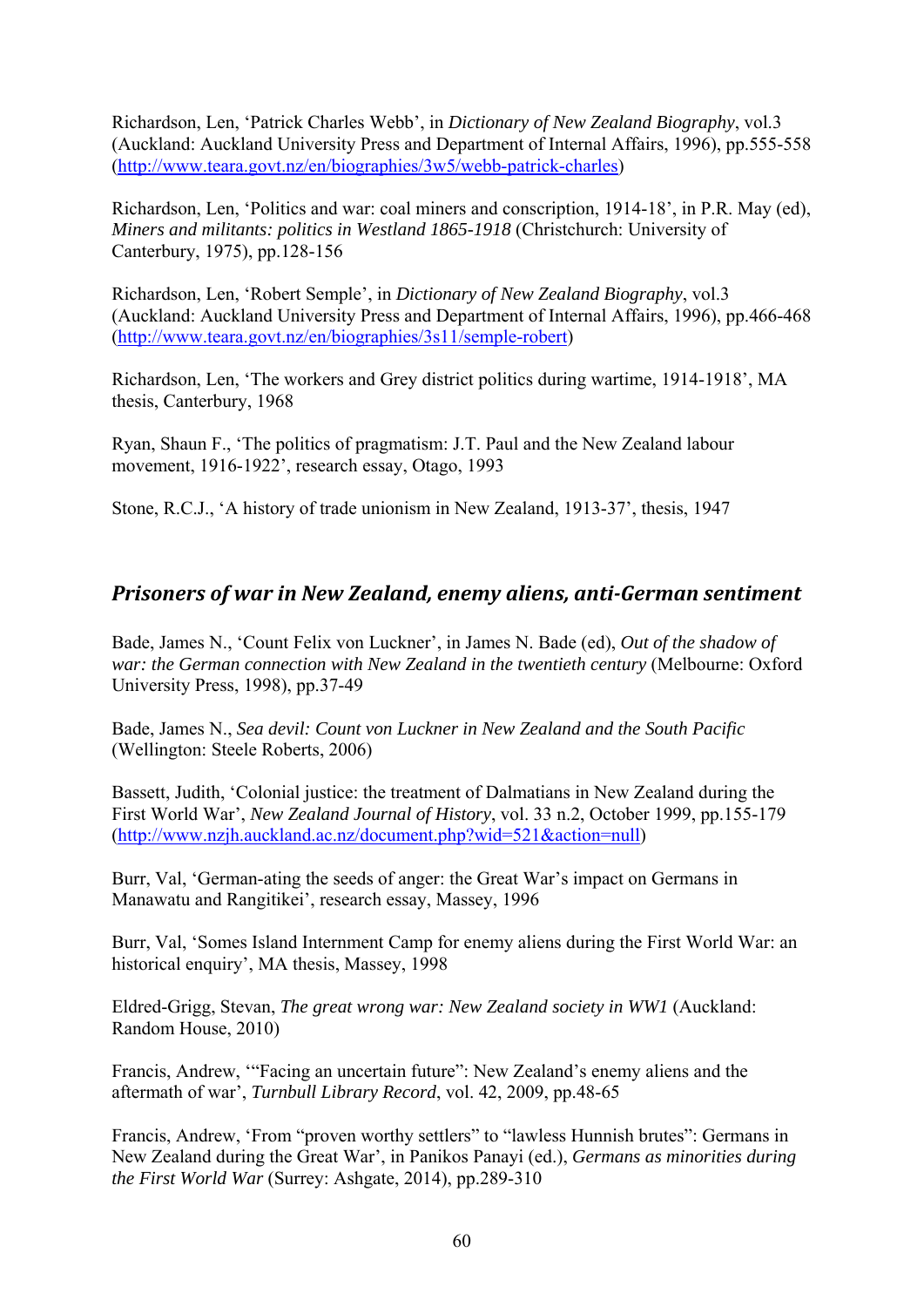Francis, Andrew, 'To be truly British we must be anti-German: patriotism, citizenship and anti-alienism in New Zealand during the Great War', PhD thesis, Victoria, 2009

Francis, Andrew, *"To be truly British we must be anti-German": New Zealand, enemy aliens, and the Great War experience, 1914-1919* (Oxford and New York: Peter Lang, 2012)

Hucker, G., 'Germanophobia and the Women's Anti-German League in New Zealand 1914- 1918', paper held by the National Army Museum, Waiouru

King, Jean, 'Anti-German hysteria during World War I', in James N. Bade (ed), *Out of the shadow of war: the German connection with New Zealand in the twentieth century* (Melbourne: Oxford University Press, 1998), pp.19-24

Loveridge, Steven, 'A German is *always* a German? Representations of enemies, Germans and race in New Zealand circa 1890-1918', *New Zealand Journal of History*, vol. 48, n.1, 2014, pp. 51-77

Loveridge, Steven, *Call to arms: New Zealand society and commitment to the Great War* (Wellington: Victoria University Press, 2014)

Wright, Natalia J., 'Beyond the pale of human recognition: the image of the enemy as portrayed in the Otago/Southland press during WW1: attitudes towards British propaganda and censorship', MA thesis, Otago, 1996 (http://hdl.handle.net/10523/3296)

## *Contemporary print media and photography*

Callister, Sandra, 'Stabat mater dolorosa: death, photography, and collective mourning', *New Zealand Journal of History*, vol. 41 n.1, April 2007, pp.3-25 (http://www.nzjh.auckland.ac.nz/document.php?wid=6&action=null)

Callister, Sandra, 'War, seen through photographs, darkly: the photographic representation of World War One from a New Zealand perspective', PhD thesis, Auckland, 2005

Callister, Sandy, *The face of war: New Zealand's Great War photography* (Auckland: Auckland University Press, 2008)

Cleveland, Les, 'Robert Hogg', in *Dictionary of New Zealand Biography*, vol.3 (Auckland: Auckland University Press and Department of Internal Affairs, 1996), pp.224-225 (http://www.teara.govt.nz/en/biographies/3h30/hogg-robert)

Fitzgerald, Michael, Regnault, Claire, *Berry Boys: portraits of First World War soldiers and their families* (Wellington: Te Papa Press, 2014)

Grant, Ian F., 'The news in New Zealand newspapers during World War One', *Turnbull Library Record*, vol.46, 2014, pp.24-39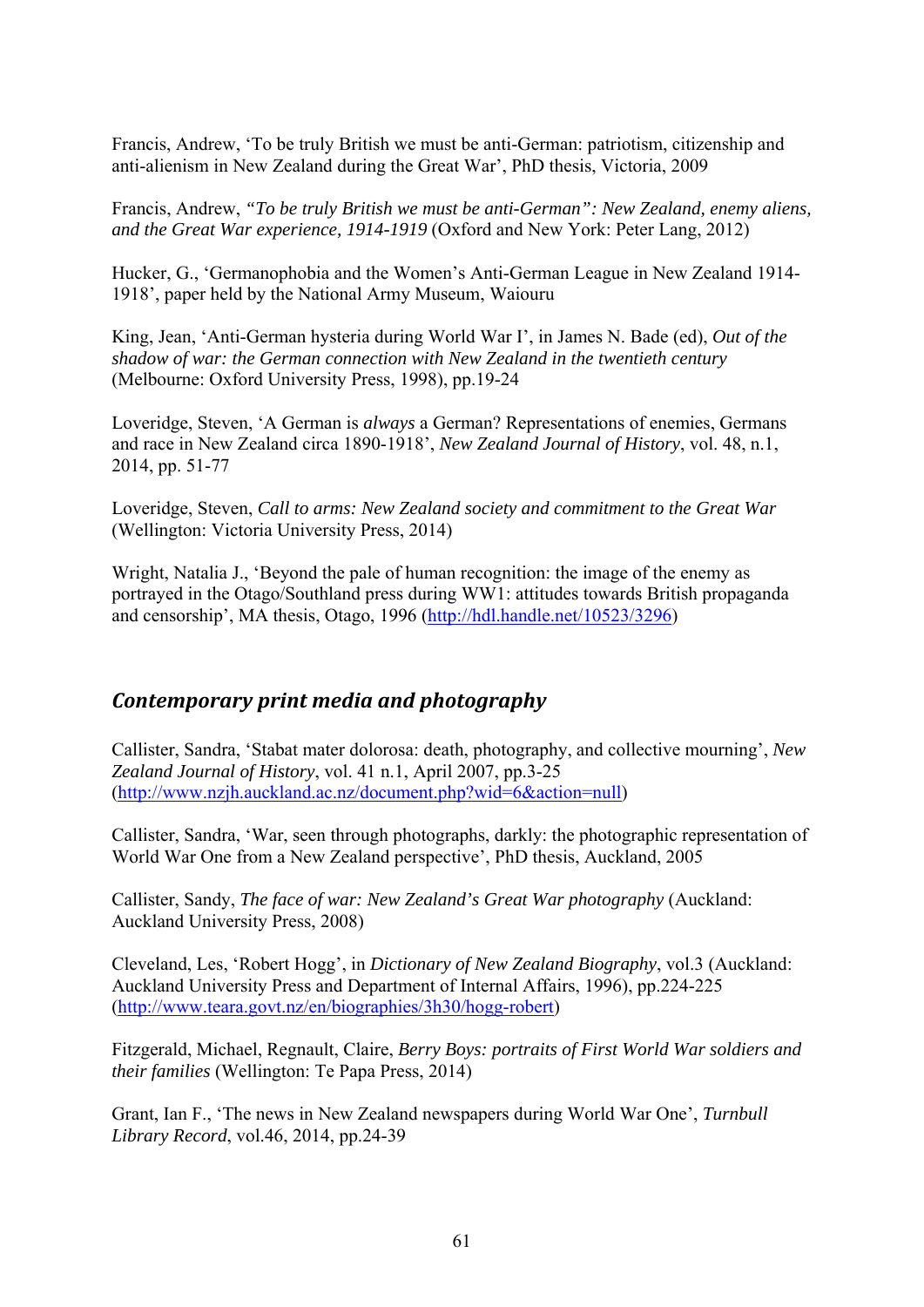Harper, Glyn, *Images of war: World War One: a photographic record of New Zealanders at war 1914-1918* (Auckland: HarperCollins, 2008); second edition, 2013

Liebich, Susann, 'Connected readers: reading practices and communities across the British Empire, c.1890-1930', PhD thesis, Victoria, 2012

Loveridge, Steven, *Call to arms: New Zealand society and commitment to the Great War* (Wellington: Victoria University Press, 2014)

Whitehead, Sarah, 'A cartoon war: the cartoons of the New Zealand Free Lance and New Zealand Observer as historical sources, August 1914-November 1918', MA thesis, Victoria, 2006

Whitehead, Sarah, *A cartoon war: the cartoons of the New Zealand Freelance and New Zealand Observer as historical sources, August 1914-November 1918* (Wellington: New Zealand Cartoon Archive, 2012)

Wright, Natalia J., 'Beyond the pale of human recognition: the image of the enemy as portrayed in the Otago/Southland press during WW1: attitudes towards British propaganda and censorship', MA thesis, Otago, 1996 (http://hdl.handle.net/10523/3296)

Yska, Redmer, 'The First World War and *Truth*', in Charles Ferrall and Harry Ricketts (eds.), *How we remember: New Zealanders and the First World War* (Wellington: Victoria University Press, 2014), pp.147-59

## *Censorship*

Anderson, John, 'Military censorship in World War I: its use and abuse in New Zealand', MA thesis, Victoria, 1952

Grant, Ian F., 'The news in New Zealand newspapers during World War One', *Turnbull Library Record*, vol.46, 2014, pp.24-39

Loveridge, Steven, *Call to arms: New Zealand society and commitment to the Great War* (Wellington: Victoria University Press, 2014)

#### *Patriotic societies and welfare*

*Canterbury Patriotic Fund: incorporated under the War Funds Act, 1915 and the War Contribution Validation Act, 1914 (No. 2)* (Christchurch: Andrews Baty & Co., 1916)

Coney, Sandra, 'Elsie Mary Griffin', in *Dictionary of New Zealand Biography*, vol.3 (Auckland: Auckland University Press and Department of Internal Affairs, 1996), pp.187-188 (http://www.teara.govt.nz/en/biographies/3g22/griffin-elsie-mary)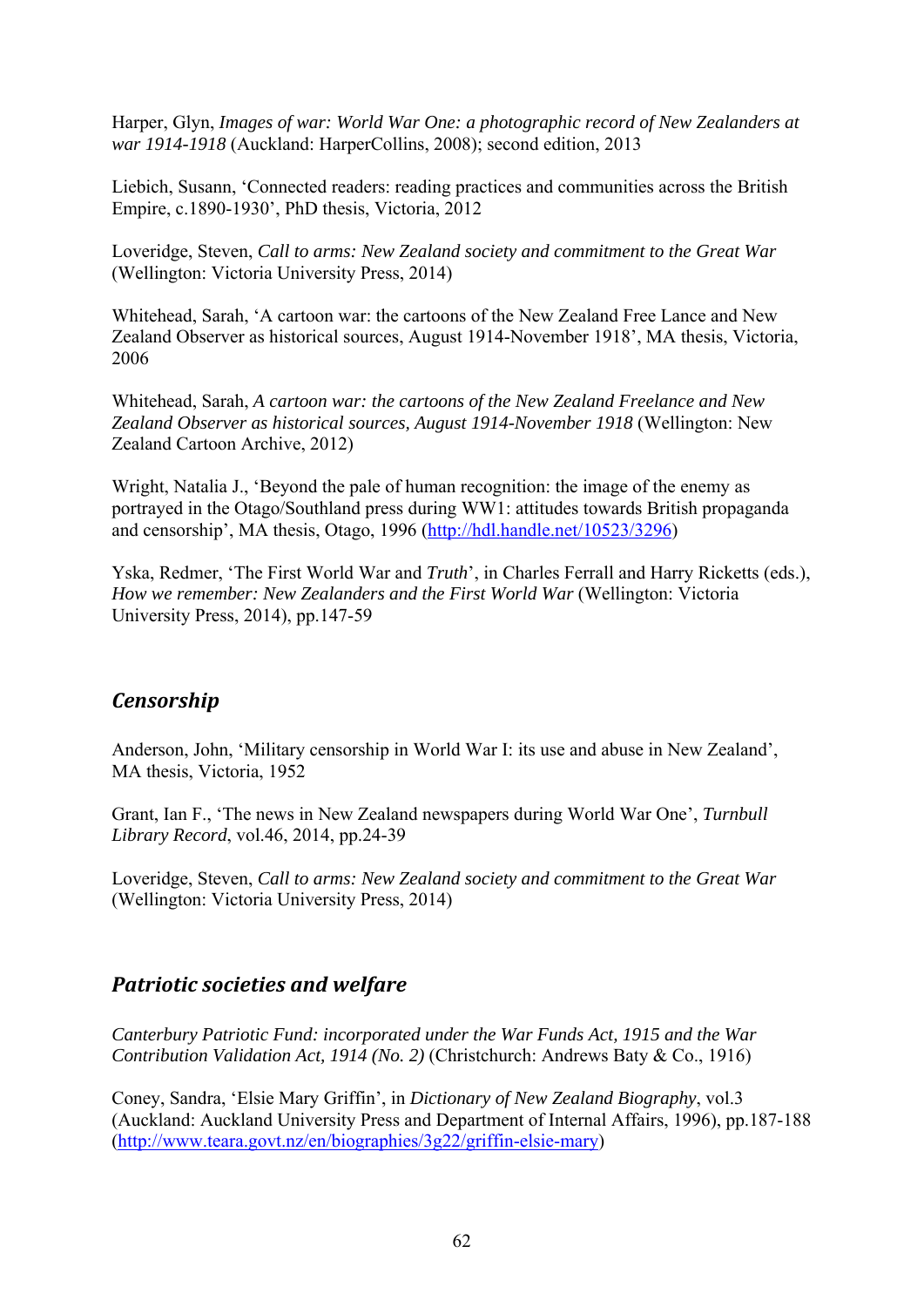*Countess of Liverpool's gift book of art and literature* (Christchurch: Whitcombe and Tombs, 1915)

Eldred-Grigg, Stevan, *The great wrong war: New Zealand society in WW1* (Auckland: Random House, 2010)

Else, Anne (ed), *Women together: a history of women's organisations in New Zealand: Nga Ropu Wahine o te Motu* (Wellington: Historical Branch, Department of Internal Affairs, and Daphne Brasell Associates Press, 1993)

Hunter, Kate, and Ross, Kirstie, *Holding on to home: New Zealand stories and objects of the First World War* (Wellington: Te Papa Press, 2014)

Graham, Theresa B., 'Christina Allan Massey', in *Dictionary of New Zealand Biography*, vol.3 (Auckland: Auckland University Press and Department of Internal Affairs, 1996), pp.336-337 (http://www.teara.govt.nz/en/biographies/3m47/massey-christina-allan)

Hereford, Philip (ed), *The carnival book: Wellington, New Zealand, 1915: cartoons and sketches of the Queen Carnival, the taking of Samoa and the Dardanelles* (Wellington: New Zealand Patriotic Society, Wellington branch, 1915)

Hucker, Graham, 'When the Empire calls: patriotic organisations in New Zealand during the Great War', MA thesis, Massey, 1979

Johnson, Simon, 'The Home Front: aspects of civilian patriotism in New Zealand during the First World War', MA thesis, Massey, 1975

Loveridge, Steven, *Call to arms: New Zealand society and commitment to the Great War* (Wellington: Victoria University Press, 2014)

Lowrie, Meryl, *The Geneva connection: Red Cross in New Zealand* (Wellington: New Zealand Red Cross Society, 1981)

Luxford, Sarah, 'Partners in the welfare of the nation: the involvement of Cambridge women in local patriotic organisations during the Great War', research essay, Massey, 2002

Nolan, Melanie, *Breadwinning: New Zealand women and the state* (Christchurch: Canterbury University Press, 2000)

Parry, Gordon, 'Francis George Cumming', in *Dictionary of New Zealand Biography*, vol.3 (Auckland: Auckland University Press and Department of Internal Affairs, 1996), p.127 (http://www.teara.govt.nz/en/biographies/3c43/cumming-francis-george)

Piesse, Sarah J., 'Patriotic welfare in Otago: a history of the Otago Patriotic and General Welfare Association 1914-1950 and the Otago Provincial Patriotic Council 1939', MA thesis, Otago, 1981 (http://hdl.handle.net/10523/3165)

Wright-St. Clair, R.E. (ed), *The Order of St John in New Zealand* (Wellington: Order in New Zealand of the Priory of St John, 1977)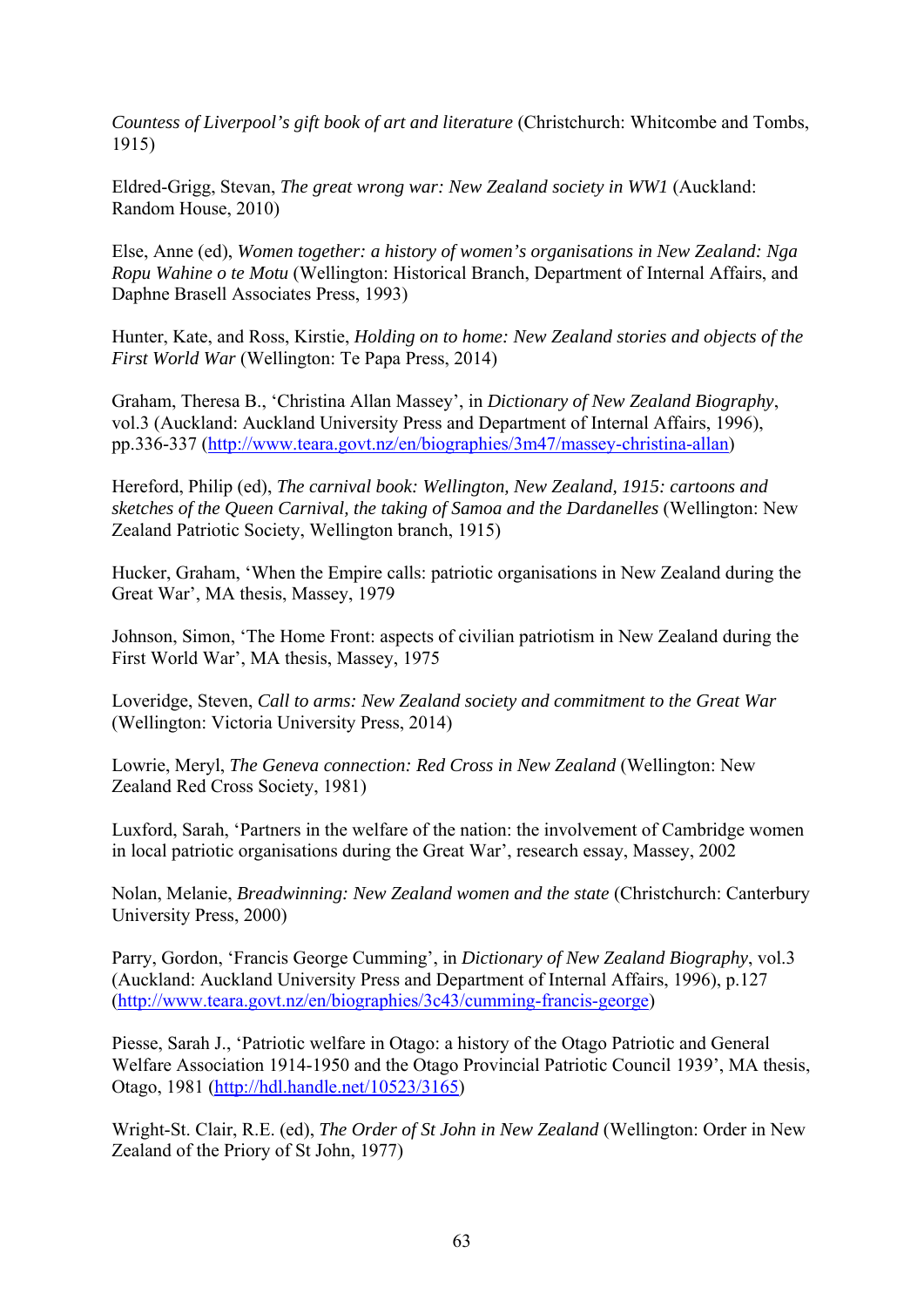## *Home defence*

Cooke, Peter, 'The poor cousin: New Zealand's home defence', in John Crawford and Ian McGibbon (eds), *New Zealand's great war: New Zealand, the Allies, and the First World War* (Auckland: Exisle Publishing, 2007), pp.426-446

Cooke, Peter, *Defending New Zealand: ramparts on the sea 1840-1950s (2 vols)* (Wellington: Defence of New Zealand Study Group, 2002)

Cooke, Peter and John Crawford, *The Territorials: the history of the territorial and volunteer forces of New Zealand* (Auckland: Random House, 2011)

Corbett, Peter D., *A first class defended port: a history of the coast defences of Auckland, its harbour and approaches* (Auckland: Department of Conservation, 2003)

Glackin, Russell, *In defence of our land: a tour of New Zealand's historic harbour forts* (Auckland: Penguin, 2009)

Mitchell, John, 'The disappearing guns of Auckland: the history and archaeology of the forts of Auckland Harbour 1885-1925', PhD thesis, Auckland, 1995

Scahill, Alex, 'Defending Dunedin: the archaeology of Dunedin's coastal military fortifications 1885- 1945', research essay, University of Otago Anthropology and Archaeology Department, 2013

Walton, Tony, 'Observation posts and magazine areas: further notes on Wellington's military sites', *Archaeology in New Zealand*, vol.37 n.2, 1994, pp.111-31

Walton, Tony, 'Wellington's defences: a reconnaissance survey of the fortifications of 1884- 1945', *Archaeology in New Zealand*, vol. 2 n.33, 1990, pp.87-99

Walzl, Tony, 'Fortified Wellington: the guns that never spoke in anger', *Wellington city magazine*, November 1986, pp.40-9

#### *Prohibition movement*

Atkinson, Lily M., *The honour of the trade and the Expeditionary Force: a challenge that was not accepted* (Wellington: Slade and Moss, 1914)

Bollinger, Conrad, *Grog's own country: history of liquor licensing in New Zealand* (Wellington: Price Milburn, 1959; second ed Minerva, 1967)

Cocker, J., and J.M. Murray, *Temperance and prohibition in New Zealand* (London: Epworth Press, 1930)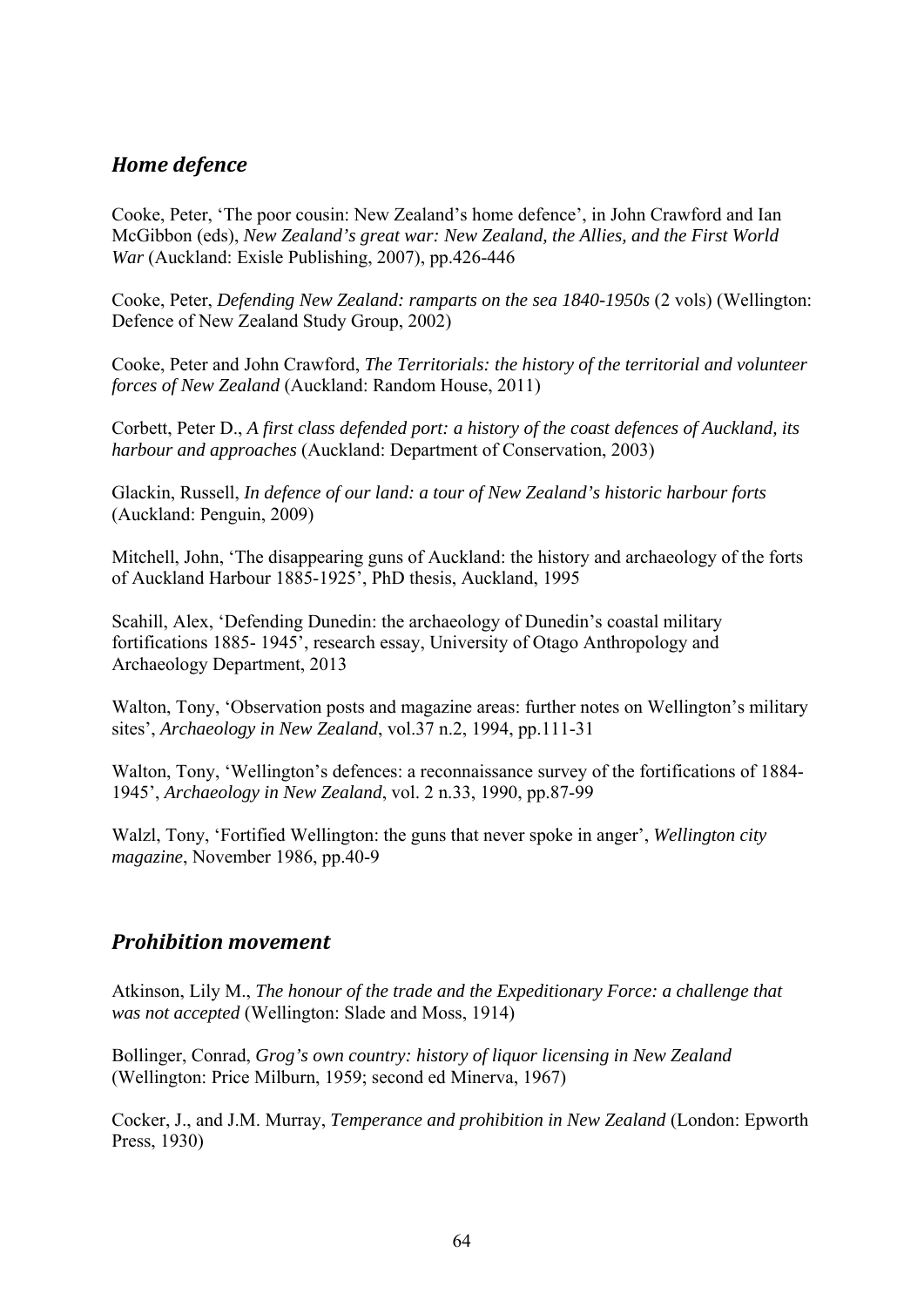Christoffel, Paul, 'Prohibition and the myth of 1919', *New Zealand Journal of History*, vol. 42 n.2, October 2008, pp.154-175 (http://www.nzjh.auckland.ac.nz/document.php?wid=294&action=null)

Christoffel, Paul, 'Removing temptation: New Zealand's alcohol restrictions, 1881-2005', PhD thesis, Victoria, 2006

Eldred-Grigg, Stevan, *The great wrong war: New Zealand society in WW1* (Auckland: Random House, 2010)

Knowles, Hillary, 'Promoting prohibition: the New Zealand Alliance for the Abolition of the Liquor Traffic's campaign, 1914 to 1920', research essay, Massey, 2002

#### *Religion and sectarian conflict*

Anderson, Ross M., 'New Zealand Methodism and World War I: crisis in a liberal church', MA thesis, Canterbury, 1983

Burridge, H.W. (ed), *When the boys come home: the problem of the returned soldier and the church* (Dunedin: Publications Committee of the General Assembly/Otago Daily Times and Witness Newspapers, 1919)

Davidson, Allan, 'New Zealand churches and death in the First World War', in John Crawford and Ian McGibbon (eds), *New Zealand's great war: New Zealand, the Allies, and the First World War* (Auckland: Exisle Publishing, 2007), pp.447-466

Eldred-Grigg, Stevan, *The great wrong war: New Zealand society in WW1* (Auckland: Random House, 2010)

Fairburn, Miles, 'The farmers take over (1912-1930)', in Keith Sinclair (ed), *The Oxford illustrated history of New Zealand* (Auckland: Oxford University Press, 1990), pp.185-210)

Lineham, Peter, 'First World War religion', in John Crawford and Ian McGibbon (eds), *New Zealand's great war: New Zealand, the Allies, and the First World War* (Auckland: Exisle Publishing, 2007), pp.467-492

McGibbon, Ian (ed), *The Oxford companion to New Zealand military history* (Auckland: Oxford University Press, 2000)

Moores, Harold, 'The rise of the Protestant Political Association: sectarianism in New Zealand politics during World War I', MA thesis, Auckland, 1966

O'Connor, P.S., 'Protestants, Catholics, and the New Zealand government', in G.A. Wood and P.S. O'Connor (eds), *W.P. Morrell: a tribute: essays in modern and early modern history presented to William Parker Morrell, Professor Emeritus, University of Otago* (Dunedin: University of Otago Press, 1973)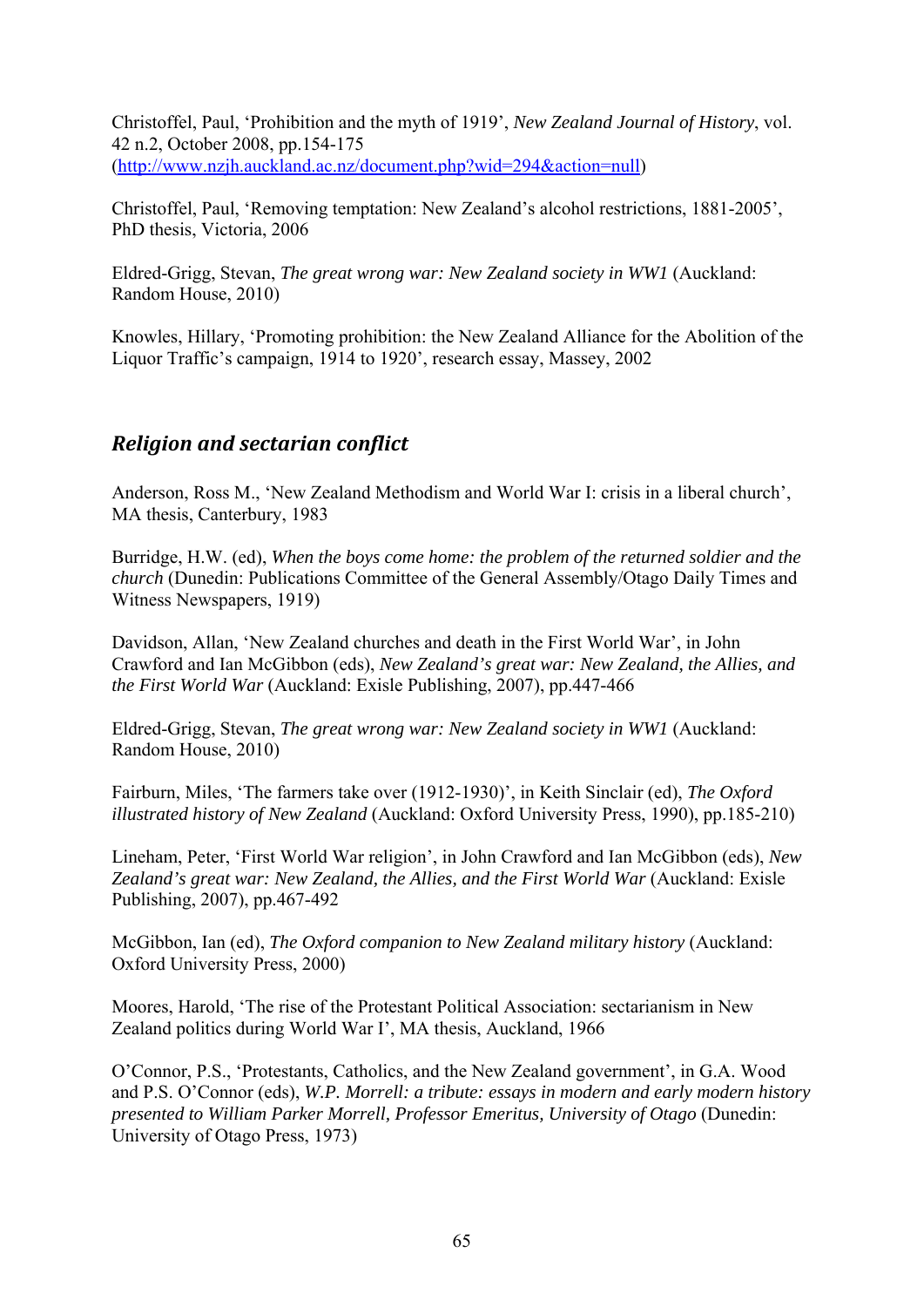O'Connor, P.S., 'Sectarian conflict in New Zealand, 1911-1920', *Political Science*, vol. 19 n.1, July 1967, pp.3-16

O'Connor, P.S., 'Storm over the clergy – New Zealand 1917', *Journal of Religious History*, vol. 4 n.2, December 1966, pp.129-148

Reid, Nicholas, *James Michael Liston: a life* (Wellington: Victoria University Press, 2006)

Sweetman, Rory, 'Henry William Cleary', in *Dictionary of New Zealand Biography*, vol.3 (Auckland: Auckland University Press and Department of Internal Affairs, 1996), pp.101-103 (http://www.teara.govt.nz/en/biographies/3c22/cleary-henry-william)

Sweetman, Rory, 'James Joseph Kelly', in *Dictionary of New Zealand Biography*, vol.3 (Auckland: Auckland University Press and Department of Internal Affairs, 1996), pp.256-257 (http://www.teara.govt.nz/en/biographies/3k6/kelly-james-joseph)

van de Krogt, Christopher, 'Howard Leslie Elliott', in *Dictionary of New Zealand Biography*, vol.3 (Auckland: Auckland University Press and Department of Internal Affairs, 1996), pp.150-151 (http://www.teara.govt.nz/en/biographies/3e5/elliott-howard-leslie)

## *Leisure*

Elliott, Nerida E., 'Anzac, Hollywood and home: cinemas and film-going in Auckland 1909- 1939', MA thesis, Auckland, 1989

Hall, Fiona J., 'The "greater game": sport and society in Christchurch during the First World War, 1914-1918', MA thesis, Canterbury, 1989

# *Grief*

Patrick, Rachel, 'Speaking across the borderline: intimate connections, grief and spiritualism in the letters of Elizabeth Stewart during the First World War', *History Australia*, vol. 10, no. 3, 2013, pp.109-128

#### *Women, men, gender, sexuality*

Anderson, M., 'The female front: the attitudes of Otago women towards the Great War 1914- 1918', research essay, Otago, 1990

Boyack, Nicholas, *Behind the lines: the lives of New Zealand soldiers in the First World War* (Wellington: Allen and Unwin/Port Nicholas Press, 1989)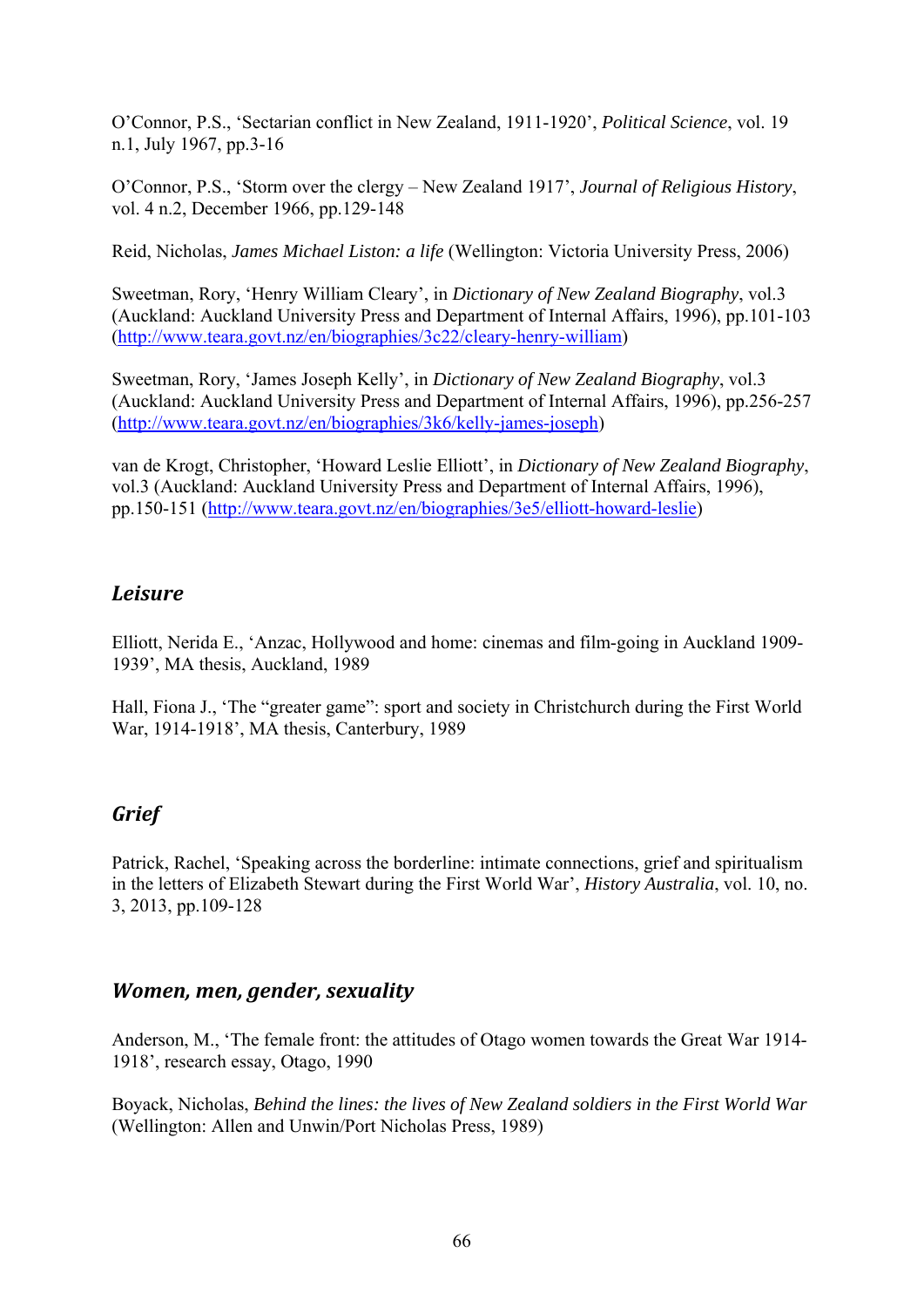Diamond, Paul, '"I discovered a scandal and Mr Mackay shot me": retelling Charles Mackay and Darcy Cresswell's Great War', in Charles Ferrall and Harry Ricketts (eds.), *How we remember: New Zealanders and the First World War* (Wellington: Victoria University Press, 2014), pp.131-46

Dowling, Sarah, 'Female imperialism: the Victoria League in Canterbury, New Zealand, 1910-2003', MA thesis, Canterbury, 2004 (http://hdl.handle.net/10092/2090)

Edmond, Lauris, with Carolyn Milward (eds), *Women in wartime: New Zealand women tell their story* (Wellington: Government Printing Office, 1986; reprinted by GP Publications, 1995)

Eldred-Grigg, Stevan, *The great wrong war: New Zealand society in WW1* (Auckland: Random House, 2010)

Hucker, G., 'Germanophobia and the Women's Anti-German League in New Zealand 1914- 1918', paper held by the National Army Museum, Waiouru

Hutching, Megan, 'The moloch of war: New Zealand women who opposed the war', in John Crawford and Ian McGibbon (eds), *New Zealand's great war: New Zealand, the Allies, and the First World War* (Auckland: Exisle Publishing, 2007), pp.85-95

Hutching, Megan, '"Turn back this tide of barbarism": New Zealand women who were opposed to war, 1896-1919', MA thesis, Auckland, 1990

Loveridge, Steven, *Call to arms: New Zealand society and commitment to the Great War* (Wellington: Victoria University Press, 2014)

Loveridge, Steven, "'Soldiers and shirkers': modernity and New Zealand masculinity during the Great War', *New Zealand Journal of History*, vol. 47 n.1, April 2013, pp.59-79

Luxford, Sarah, 'Partners in the welfare of the nation: the involvement of Cambridge women in local patriotic organisations during the Great War', research essay, Massey, 2002

Luxford, Sarah, 'Passengers for war? The involvement of New Zealand women in employment during the Great War 1914-1918', MA thesis, Massey, 2005

McGibbon, Ian, 'The price of empire, 1897-1918', in Bronwyn Dalley and Gavin McLean (eds), *Frontier of dreams: the story of New Zealand* (Auckland: Hodder Moa, 2005), pp.217- 245

McKoy, Judy, 'Expressions of manliness during the Great War: New Zealand's sons and war music 1914-1918', research essay, Victoria, 2009

McLeod, Jan, 'Activities of New Zealand women during World War I', research essay, Otago, 1978

Nolan, Melanie, *Breadwinning: New Zealand women and the state* (Christchurch: Canterbury University Press, 2000)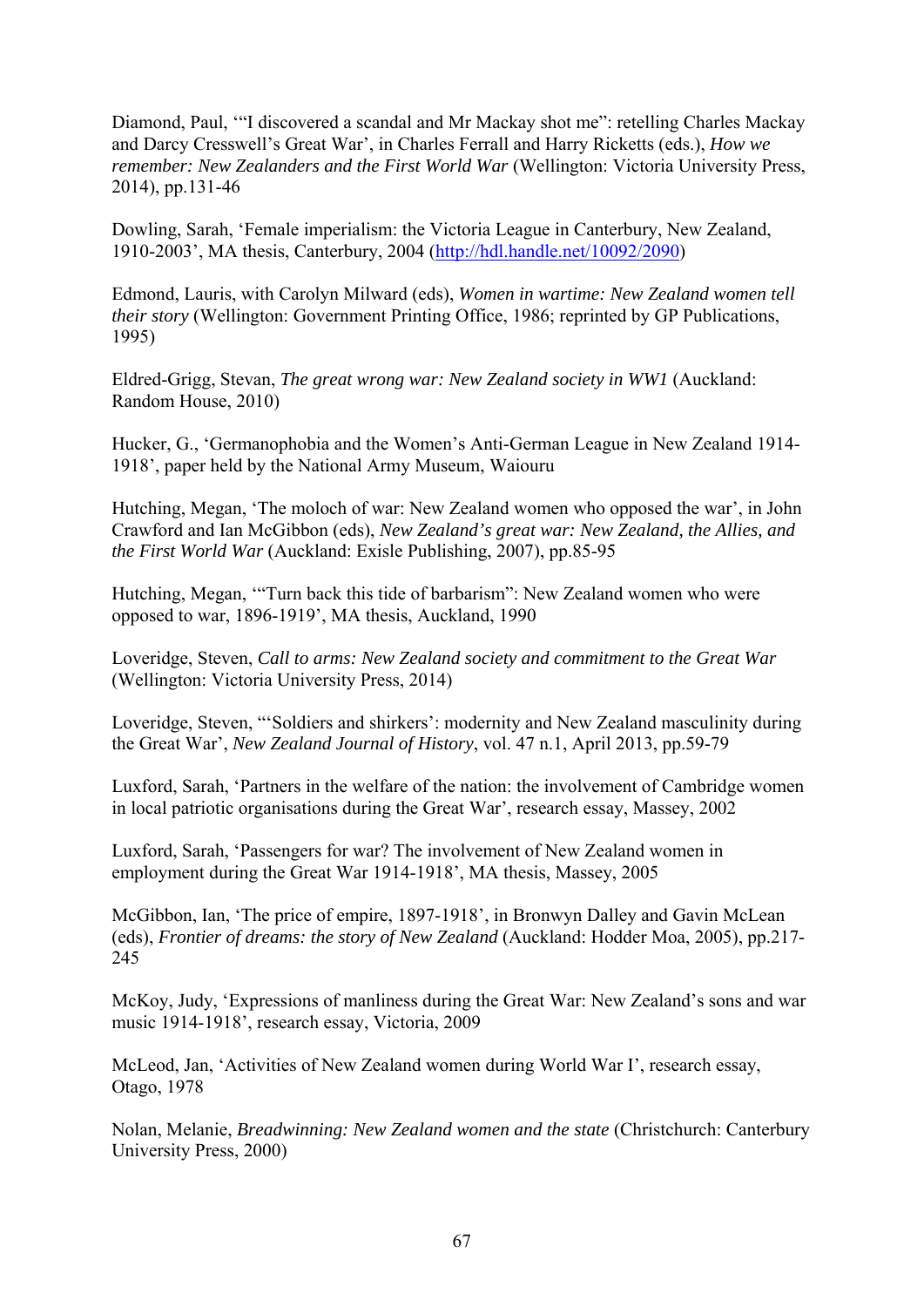Nolan, Melanie, '"Keeping the home fires burning": gender, welfare, and the First World War', in John Crawford and Ian McGibbon (eds), *New Zealand's great war: New Zealand, the Allies, and the First World War* (Auckland: Exisle Publishing, 2007), pp.493-515

Phillips, Jock, *A man's country? The image of the pakeha male, a history* (Auckland: Penguin, 1987; second ed., 1996)

Troughton, Geoffrey M., 'Jesus and the ideal of the manly man in New Zealand after World War One', *Journal of Religious History*, vol. 30 n.1, February 2006, pp.45-60

Ward, Heather, 'Making the world more like home: the Women's Christian Temperance Union during World War One', research essay, Otago, 1991

Wood, Val, *War brides: they followed their hearts to New Zealand* (Auckland: Random Century, 1991)

#### *Children*

Bennett, Charlotte, 'Now the war is over, we have something else to worry us: New Zealand children's responses to crises, 1914-1918', MA thesis, Victoria, 2012 (http://researcharchive.vuw.ac.nz/handle/10063/2280)

Challinor, Deborah, 'Children and war: a study of the impact of the First World War on New Zealand Children', PhD thesis, University of Waikato, 1993

Graham, Jeanine, 'Young New Zealanders and the Great War: exploring the impact and legacy of the First World War, 1914-2014', *Paedagogica Historica*, vol. 44 n.4, 2008, pp.429-444

Malone, E.P., 'The New Zealand School Journal and the imperial ideology', *New Zealand Journal of History*, vol. 7 n.1, April 1973, pp.12-27 (http://www.nzjh.auckland.ac.nz/document.php?wid=1481&action=null)

Rayner, Helen, 'With our faces to the foe: explanations of war to children in the New Zealand School Journal, 1912-1920', research essay, Massey, 2007/8

Scott, Keith, *Dear Dot, I must tell you: a personal history of young New Zealanders* (Auckland: Activity Press, 2011)

#### *Local perspectives*

Anderson, M., 'The female front: the attitudes of Otago women towards the Great War 1914- 1918', research essay, Otago, 1990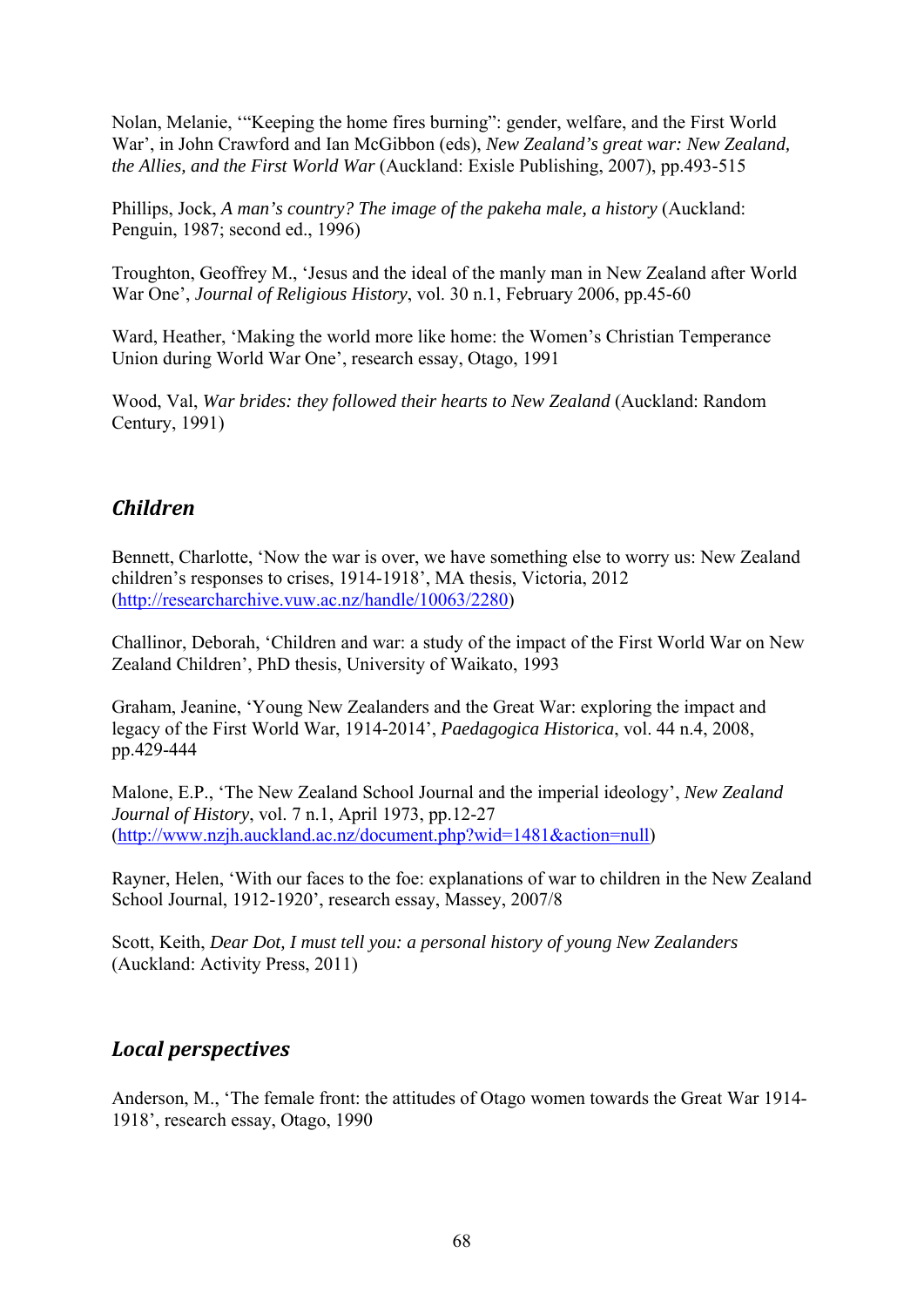Chen, Mindy, 'Between two worlds: a study of letters, diaries and reminiscences of some Otago and Southland soldiers in the Great War', research essay, Otago, 1982 (http://hdl.handle.net/10523/2769)

Clement, Christine, *Te Puke and district World War One memorial* (Te Puke: Te Puke War Memorial Hall Society, 2013)

Hall, Fiona J., 'The "greater game": sport and society in Christchurch during the First World War, 1914-1918', MA thesis, Canterbury, 1989

Hucker, Graham, 'The rural home front: a New Zealand region and the Great War 1914- 1926', PhD thesis, Massey, 2006 (http://hdl.handle.net/10179/1103)

Inder, Sonia, 'Middlemarch, 1914-1918', research essay, Otago, 1992

Luxford, Sarah, 'Partners in the welfare of the nation: the involvement of Cambridge women in local patriotic organisations during the Great War', research essay, Massey, 2002

Mathieson, Kirsty, 'A study of Auckland society in the first year of the Great War, August 1914-August 1915', research essay, Auckland, 1979

Parker, Eris, *Cambridge World War One – something to remember* (Cambridge: the author, 2000)

Parsons, Gwen, 'Debating the war: the discourses of war in the Christchurch community', in John Crawford and Ian McGibbon (eds), *New Zealand's great war: New Zealand, the Allies, and the First World War* (Auckland: Exisle Publishing, 2007), pp.550-568

Parsons, Gwen, 'The Christchurch community at war, 1914-1918', MA thesis, Canterbury, 2003

Piesse, Sarah J., 'Patriotic welfare in Otago: a history of the Otago Patriotic and General Welfare Association 1914-1950 and the Otago Provincial Patriotic Council 1939', MA thesis, Otago, 1981 (http://hdl.handle.net/10523/3165)

Plumridge, Elizabeth W., 'Labour in Christchurch: community and consciousness, 1914- 1919', MA thesis, Canterbury, 1979

Richardson, Len, 'The workers and Grey district politics during wartime, 1914-1918', MA thesis, Canterbury, 1968

Scott, Keith Douglas, *Before Anzac, beyond Armistice: the Central Otago soldiers of World War One and the home they left behind* (Auckland: Activity Press, 2009)

Stratton, Kerry, 'Doing their bit: the impact of the First World War on the inhabitants of Tuapeka County', thesis, Otago, 1992

Thomas, Libby, 'Gore, war and memorialisation: how World War One affected Gore, 1914- 1924', research essay, Otago, 2009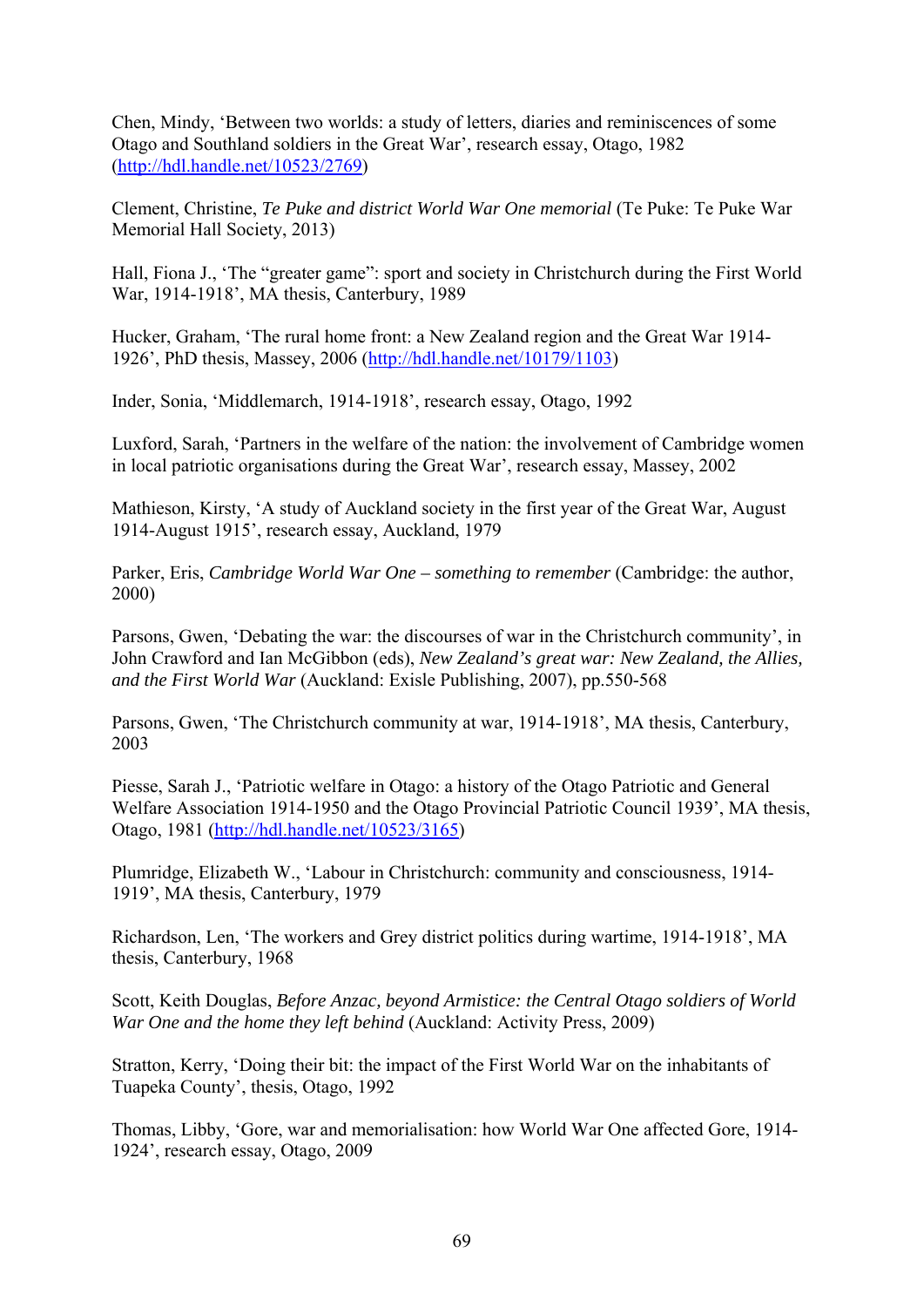Wright, Natalia J., 'Beyond the pale of human recognition: the image of the enemy as portrayed in the Otago/Southland press during WW1: attitudes towards British propaganda and censorship', MA thesis, Otago, 1996 (http://hdl.handle.net/10523/3296)

Wright, Natalia J., 'Clutha at war! The impact of the First World War on the district of Clutha', research essay, Otago, 1993

*"You are not to cry as the boys go off": war and its effects on the Wakatipu community : a selection of quotes from the Lakes Districts Museum's exhibition to commemorate the Year of the Veteran, 2006* (Arrowtown: Lakes District Museum, 2006)

## *Literature and art*

Ferrall, Charles, 'Maurice Shadbolt's Gallipoli myth', in Charles Ferrall and Harry Ricketts (eds.), *How we remember: New Zealanders and the First World War* (Wellington: Victoria University Press, 2014), pp.94-108

Haworth, Jenny, 'Behind the twisted wires: studies of First World War art', in Charles Ferrall and Harry Ricketts (eds.), *How we remember: New Zealanders and the First World War* (Wellington: Victoria University Press, 2014), pp.195-206

Kimber, Gerri, 'Katherine Mansfield's literary response to the Great War', in Nathalie Philippe with Christopher Pugsley, John Crawford, and Mattias Strohn (eds), *The great adventure ends: New Zealand and France on the Western Front* (Christchurch: John Douglas Publishing, 2013), pp.241-55

Loveridge, Steven, *Call to arms: New Zealand society and commitment to the Great War* (Wellington: Victoria University Press, 2014)

Stead, C.K., 'The First World War: close up from a distance', in Charles Ferrall and Harry Ricketts (eds.), *How we remember: New Zealanders and the First World War* (Wellington: Victoria University Press, 2014), pp.184-94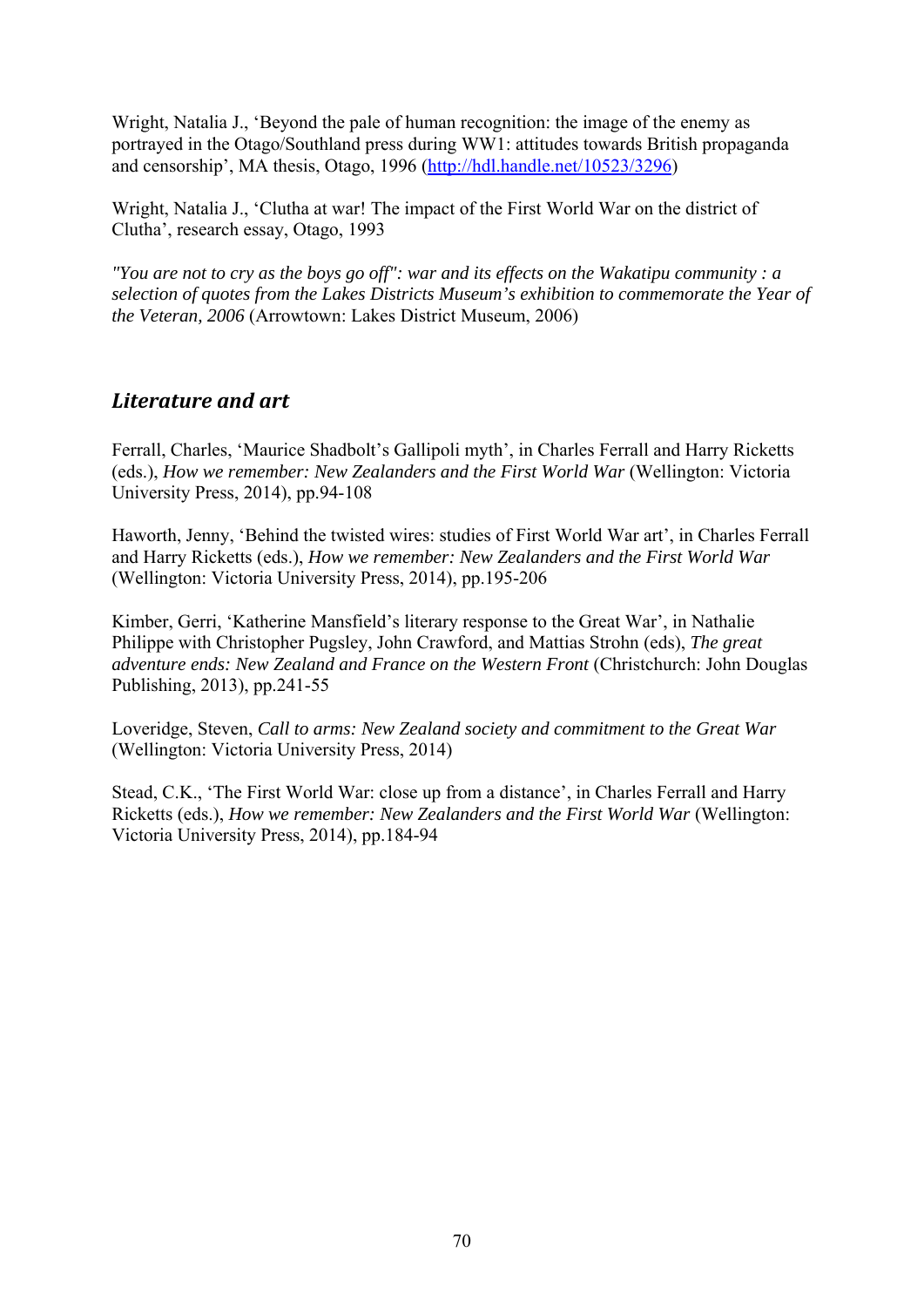# **Rehabilitation and commemoration**

## *Armistice, demobilisation, repatriation*

*After the war: reabsorbing the soldier into civilian life: statement by the Attorney General* (Wellington: Government printer, 1917)

Burridge, H.W. (ed), *When the boys come home: the problem of the returned soldier and the church* (Dunedin: Publications Committee of the General Assembly/Otago Daily Times and Witness Newspapers, 1919)

Clarke, Stephen, 'Return, repatriation, remembrance and the Returned Soldiers' Association 1916-22', in John Crawford and Ian McGibbon (eds), *New Zealand's great war: New Zealand, the Allies, and the First World War* (Auckland: Exisle Publishing, 2007), pp.157- 181

Clarkson, Coralie, 'The reality of return: exploring the experiences of World War One soldiers after their return to New Zealand', MA thesis, Victoria, 2012 (http://researcharchive.vuw.ac.nz/handle/10063/2072)

Dunne, Bryan, 'The ideal and the real: soldiers, families and farming, 1915-1930', research essay, Otago, 1993 (http://hdl.handle.net/10523/2785)

Fanning, L.S. (ed), *Winning through from war to peace: New Zealand* (Wellington: Government Printer, 1919)

Gould, Ashley, 'From taiaha to ko: repatriation and land settlement for Maori settlers in New Zealand after World War I', in James Watson and Lachy Paterson (eds), *A great New Zealand prime minister? Reappraising William Ferguson Massey* (Dunedin: Otago University Press, 2011), pp.97-120

Gould, Ashley, 'Preparation for a rural future: agricultural training of New Zealand's First World War soldiers', in John Crawford and Ian McGibbon (eds), *New Zealand's great war: New Zealand, the Allies, and the First World War* (Auckland: Exisle Publishing, 2007), pp.378-393

Harper, Glyn, 'Caging the dogs of war: the armistice and its aftermath', in Peter Greener (ed), *Push for peace: commemorating the past, reflecting on the present, resolving conflict in the future* (Auckland: Auckland University of Technology and Auckland War Memorial Museum, 2005), pp.32-45

Hucker, Graham, 'The armistice: responses, understandings and meanings for a rural region', in John Crawford and Ian McGibbon (eds), *New Zealand's great war: New Zealand, the Allies, and the First World War* (Auckland: Exisle Publishing, 2007), pp.569-582

Krugler, Gilles, 'What lay ahead for the citizen-soldier? An outline of the demobilisation process in France, Great Britain, and New Zealand', in Nathalie Philippe with Christopher Pugsley, John Crawford, and Mattias Strohn (eds), *The great adventure ends: New Zealand and France on the Western Front* (Christchurch: John Douglas Publishing, 2013), pp.335-53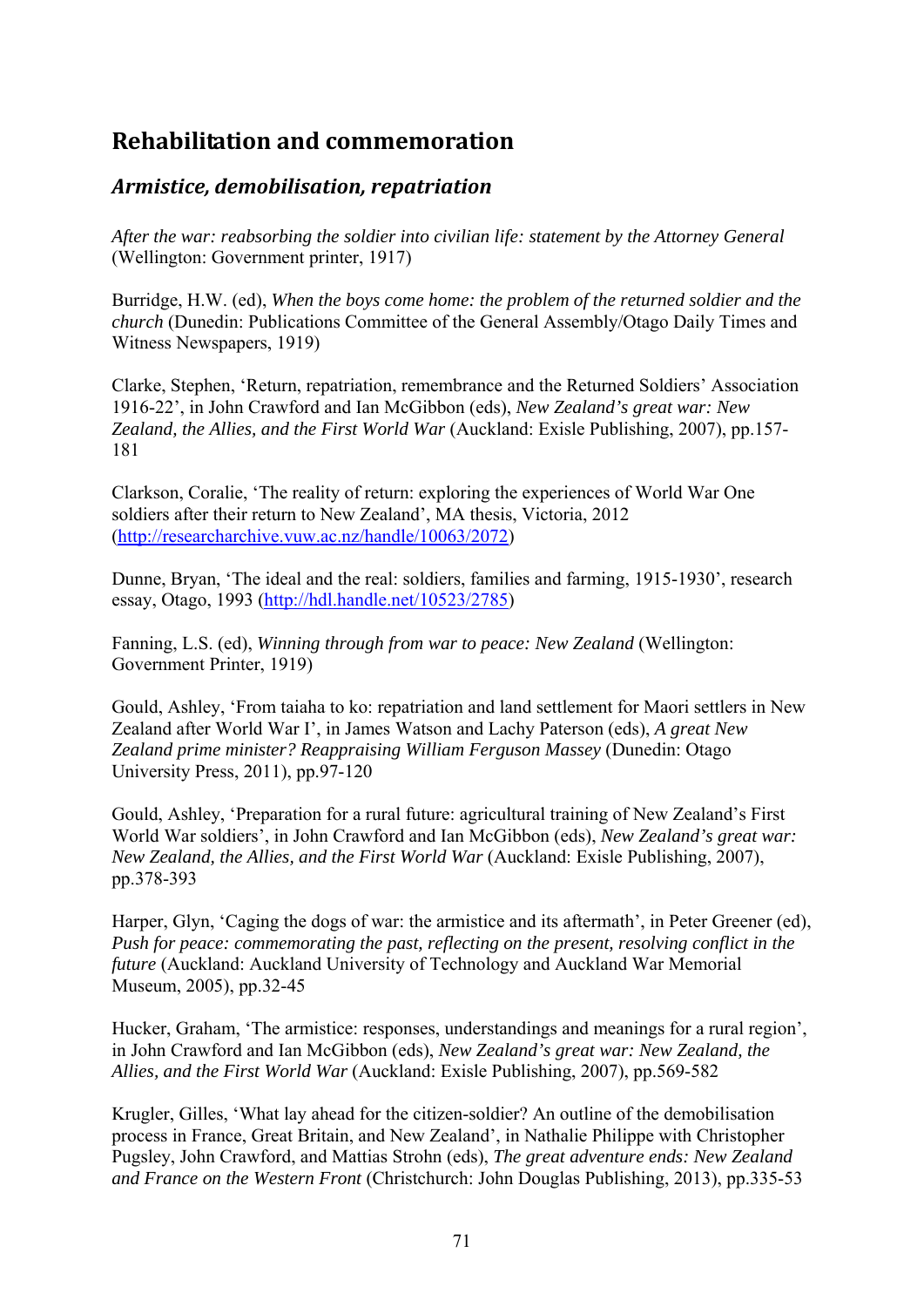Massey, W.F., *Discharged soldiers settlement and the finances of New Zealand : speech by the Right Hon. W.F. Massey, P.C., Prime Minister and Minister of Finance, in the House of Representatives on the Discharged Soldiers Settlement Loans Bill, 8th October, 1920* (Wellington: Government Printer, 1920)

New Zealand National Service League (Inc.), *Fighting men first (in civil life): lest we forget campaign* (Auckland: New Zealand National Service League (Inc.), 1917)

Parsons, Gwen, '"The many derelicts of the war": great war veterans and repatriation in Dunedin and Ashburton, 1918 to 1928', PhD thesis, Otago, 2008 (http://hdl.handle.net/10523/492)

Pugsley, Christopher, 'New Zealand: "the heroes lie in France"', in Hugh Cecil and Peter H. Liddle (eds), *At the eleventh hour: reflections, hopes and anxieties at the closing of the Great War, 1918* (Barnsley: Leo Cooper, 1998), pp.200-212

Richardson, G.S., 'Education in the N.Z.E.F.', in H.T.B. Drew (ed), *The war effort of New Zealand* (Auckland: Whitcombe and Tombs, 1923), pp.220-232 (http://www.nzetc.org/tm/scholarly/tei-WH1-Effo.html)

Soutar, Monty, 'Te Hokowhitu-a-Tu: what did they come home to?', *Turnbull Library Record*, vol. 42, 2009, pp.34-47

Sullivan, D.G., *Post-war reconstruction: a plea for industrial self reliance: a series of articles on repatriation reprinted from The sun* (Christchurch: Canterbury Pub. Co., 1918)

*The Taumaru trifler* (Wellington: Ferguson & Osborn; No. 1 (Mar. 1917)-no. 5 (Mar. 1919)

Wynd, Michael, "So the end has come – I shall see you all again": demobilising the New Zealand Expeditionary Force, November 1918-September 1919', MA thesis, Massey, 2006

## *Medical rehabilitation*

Boston, Peter J., 'The bacillus of work: masculinity and the rehabilitation of disabled soldiers in Dunedin 1919 to 1939', research essay, Otago, 1993 (http://hdl.handle.net/10523/2747)

Butterworth, Susan, *Hospital on a hotspot: Queen Elizabeth Hospital, Rotorua* (Wellington: Ngaio Press, 2012)

Clarke, Russell, '"Not mad, but very ill": the treatment of New Zealand's shellshocked soldiers 1914 to 1939', MA thesis, Auckland, 1991

Clarkson, Coralie, 'The reality of return: exploring the experiences of World War One soldiers after their return to New Zealand', MA thesis, Victoria, 2012 (http://researcharchive.vuw.ac.nz/handle/10063/2072)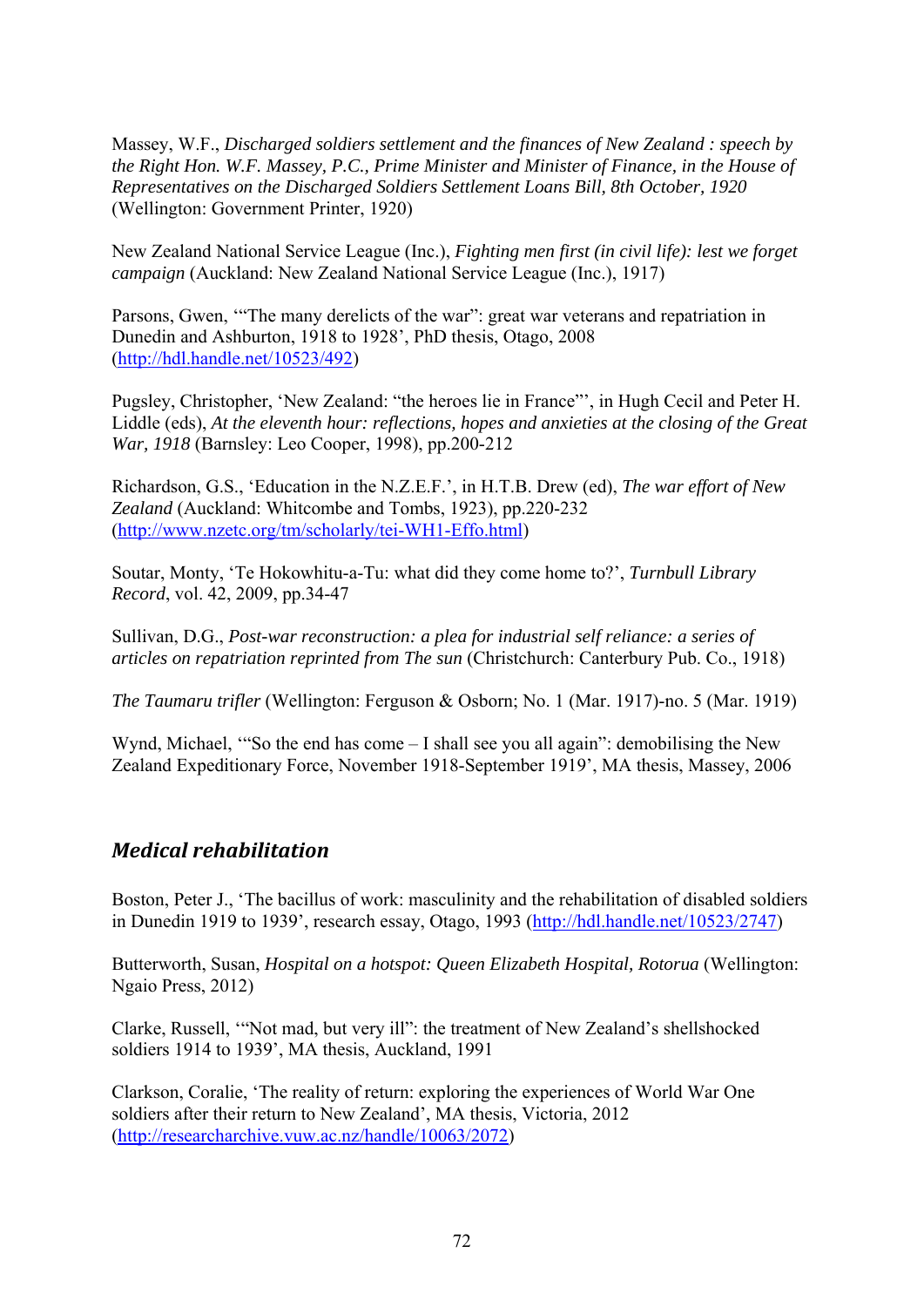Parsons, Gwen, '"The many derelicts of the war": great war veterans and repatriation in Dunedin and Ashburton, 1918 to 1928', PhD thesis, Otago, 2008 (http://hdl.handle.net/10523/492)

Robertson, Marie Ann, 'They were never the same after the war: the mental health of returned World War One soldiers and the effect on family and community', research essay, Otago, 2003

Walker, Elizabeth, '"The living death": the repatriation experience of New Zealand's disabled Great War servicemen', MA thesis, Victoria, 2013 (http://researcharchive.vuw.ac.nz/handle/10063/2641)

Weaver, John and Wright, David, 'Shell shock and the politics of asylum committal in New Zealand, 1916-22', *Health and History*, vol. 7, n.1, 2005, pp.17-40

# *Returned soldiers' handbooks and guides*

(arranged chronologically)

*Returned soldiers' handbook containing instructions dealing with the New Zealand Expeditionary Forces: (provisional) special general order no. 269/1915* (Wellington: Government Printer, 1915)

*Returned soldiers' handbook containing instructions dealing with the New Zealand Expeditionary Forces: New Zealand Defence Forces special general order no. 394/1916* (Wellington: Government Printer, 1916)

*Returned soldiers' handbook containing instructions dealing with returned soldiers from the New Zealand Expeditionary Forces: (provisional), corrected to 21st July 1916* (Wellington: Government Printer, 1916)

*Instructions for soldiers returned on demobilization: compiled from the returned soldiers' handbook* (Wellington: Government Printer, 1918)

*Returned soldiers' handbook containing instructions for returned soldiers from the New Zealand Expeditionary Forces* (Wellington: Government Printer, 1918)

National Efficiency Board, *Handbook for reservists, returned soldiers and their dependants: with particulars as to reservists, classification of the Second Division, balloted men and volunteers, medical examination, balloting and appeals, discharge from camp and home service, pay and separation allowances, National Efficiency Board and soldiers' trusts financial assistance, legal protection of soldiers' property, fire insurances, pensions, inquiries and addresses* (Wellington: Government Printer, 1918)

*Demobilization instructions for New Zealand Expeditionary Force on the voyage and in New Zealand. Parts VIII to XII* (Wellington: Government Printer, 1918)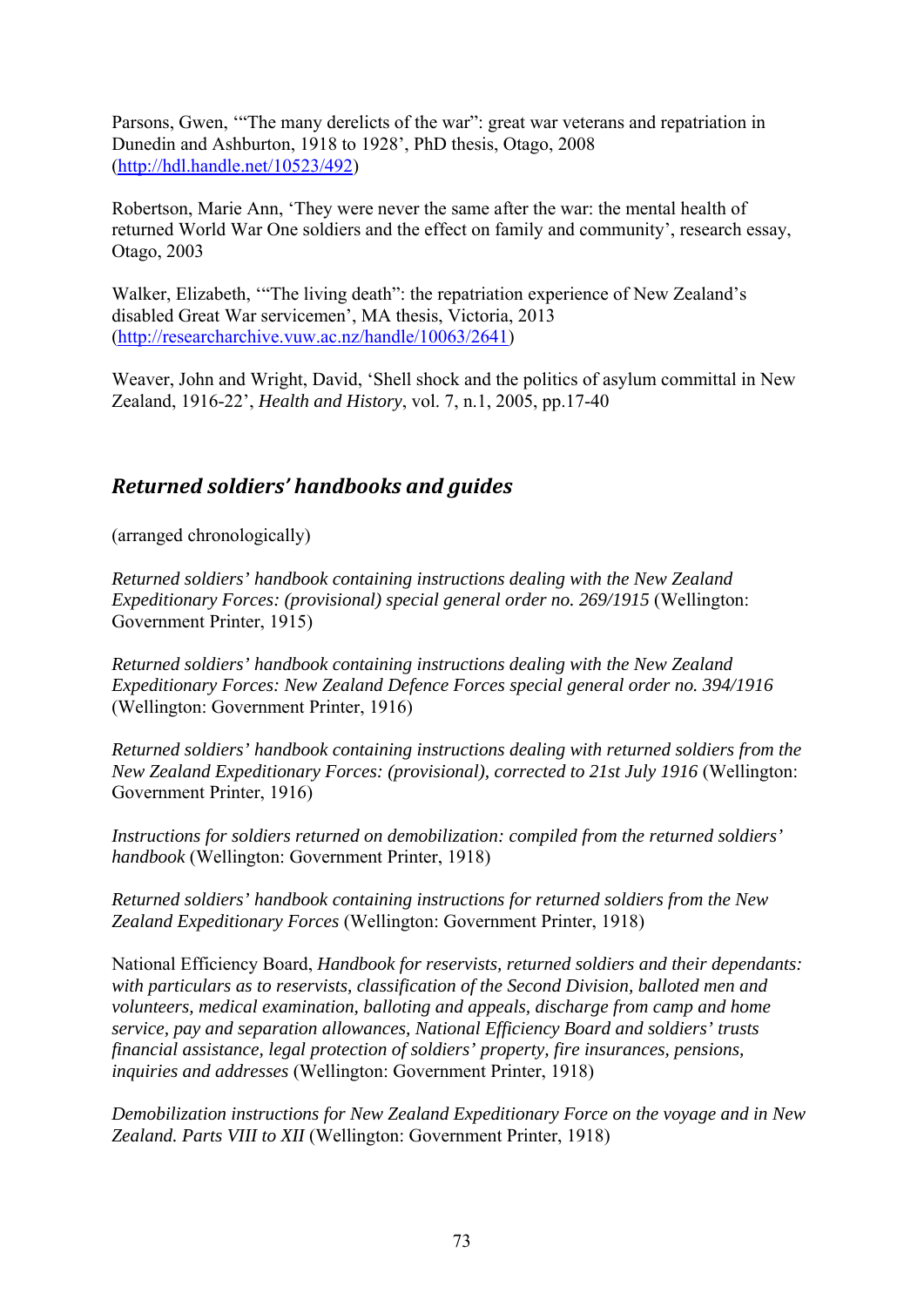*Demobilization instructions for New Zealand troops on the voyage and in New Zealand* (Wellington: Government Printer, 1919)

*Returned soldiers' handbook containing instructions for returned soldiers of the New Zealand Expeditionary Forces (revised to 30th Novr., 1918): New Zealand Defence Forces special general order no. 540/18* (London: Waterlow Bros and Layton, 1919)

*Returned soldiers' handbook containing instructions for returned soldiers from the New Zealand Expeditionary Forces (revised to 1st March, 1919): New Zealand Defence Forces special general order no. 95/1919* (Wellington: Government Printer, 1919)

*Repatriation Act, 1918: constitution and functions of district boards and local committees: regulations, etc.* (Wellington: Government Printer, 1919)

*The soldier's guide: containing full information as to the privileges and concessions available to soldiers overseas and in New Zealand before discharge and after discharge*  (Wellington: Government Printer, 1919)

### *Soldier settlement*

*A practical scheme for soldier settlement on cheap lands* (Wharepaina: Waiotapu Settlers' Association, 1918)

Allan, William G., 'The resettlement of discharged soldiers on Crown land in Canterbury, 1915-1940', MA thesis, Canterbury, 1967

Gould, Ashley, 'From taiaha to ko: repatriation and land settlement for Maori settlers in New Zealand after World War I', in James Watson and Lachy Paterson (eds), *A great New Zealand prime minister? Reappraising William Ferguson Massey* (Dunedin: Otago University Press, 2011), pp.97-120 (also published in *War and Society*, vol. 28 n.2, October 2009, pp.49-83)

Gould, Ashley, 'Proof of gratitude? Soldier land settlement in New Zealand after World War 1', PhD thesis, Massey, 1992 (http://mro.massey.ac.nz/handle/10179/3003)

Gould, Ashley, 'Soldier settlement in New Zealand after World War I: a reappraisal', in Judith Smart and Tony Wood (eds), *An Anzac muster: war and society in Australia and New Zealand 1914-18 and 1939-45* (Clayton: Monash Publications in History, 1992), pp.114-129

*Land settlement: to unlock the land; a subterfuge bill; land policy a sham* (Wellington: Post Print, 1916)

Miller, Caroline, and Michael Roche, 'New Zealand's "new order": town planning and soldier settlement after the First World War', *War and society*, vol. 21 n.1, May 2003, pp.63- 81

Ojinmah, Simbo, 'Land settlement for soldiers, 1918-1922', research essay, Otago, 1987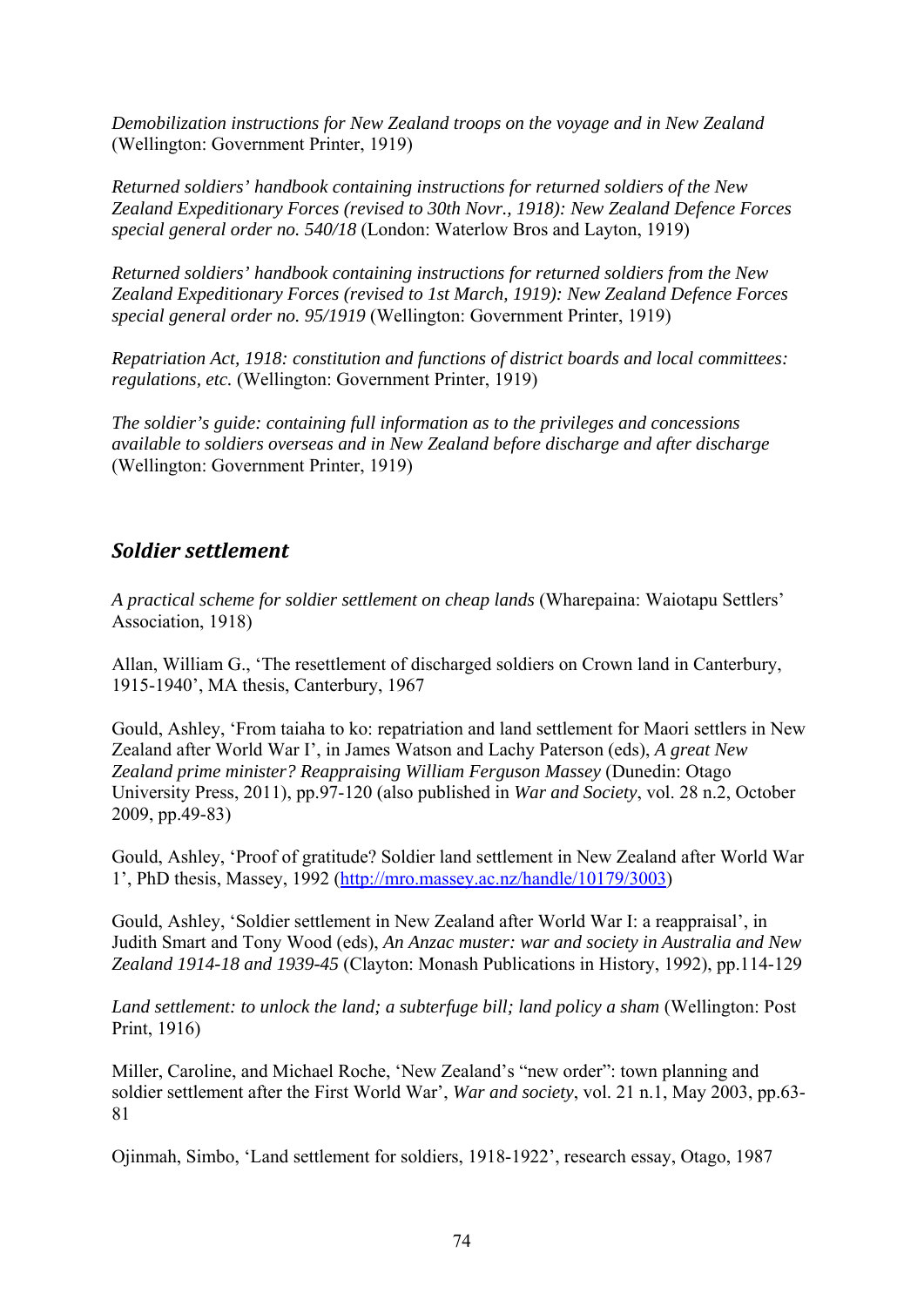Powell, J.M., 'Soldier settlement in New Zealand, 1915-1923', *Australian Geographical Studies*, vol. 9, 1971, pp.144-160

Powell, J.M., 'The debt of honour: soldier settlement in the dominions, 1915-1940', *Journal of Australian Studies*, vol. 5, 1980, pp.64-87

*Regulations under the Discharged Soldiers Settlement Act, 1915 and amendments*  (Wellington: Government Printer, 1926)

Roche, Michael, *Awapuni soldier settlement: a world war soldier settlement in the Manawatu, 1919-1952* (Palmerston North: Geography Programme, School of People, Environment and Planning, Massey University, 2001)

Roche, Michael, 'Coldstream soldier settlement in the 1920s and 1930s: a lowland farm landscape and the "third phase of pastoralism" in Canterbury', in Geoff Kearsley and Blair Fitzharris (eds), *Glimpses of a Gaian world* (Dunedin: Otago School of Social Science, 2004), pp.133-150

Roche, Michael, 'Failure deconstructed: histories and geographies of soldier settlement in New Zealand circa 1917-39', *New Zealand Geographer*, vol. 64, 2008, pp.46-56

Roche, Michael, 'Soldier settlement in New Zealand after World War I: two case studies', *New Zealand Geographer*, vol. 58 n.1, 2002, pp.23-32

Shanks, Atholea, 'The Teviot soldiers settlement: an evaluation', MA thesis, Otago, 1983 (http://hdl.handle.net/10523/2720)

### *War memorials, Anzac Day, commemorations, public memory of war*

Aberhart, Laurence, *ANZAC: photographs by Laurence Aberhart* (Wellington: Victoria University and Dunedin Public Art Gallery, 2014)

Baird, Kinglsey, 'The consolation of the familiar', in Nathalie Philippe with Christopher Pugsley, John Crawford, and Mattias Strohn (eds), *The great adventure ends: New Zealand and France on the Western Front* (Christchurch: John Douglas Publishing, 2013), pp.391-405

Clarke, Stephen, 'The one day of the year: Anzac day in Aotearoa/New Zealand 1946-1990', MA thesis, Otago, 1994

Davis, George, 'Anzac Day meanings and memories: New Zealand, Australian and Turkish perspectives on a day of commemoration in the twentieth century', PhD thesis, Otago, 2008 (http://hdl.handle.net/10523/342)

Fenton, Damien, '"Forte comme le mort": la tombe du soldat inconnu Néo-Zélandais et la commémoration publique de patrimoine militaire de la Nouvelle-Zélande, de la grande guerre à nos jours', in François Cochet and Jean-Noël Grandhomme (eds), *La soldats inconnus de la grande guerre: la mort, la deuil, la mémoire* (France: Solteca Éditions, 2012), pp.343-362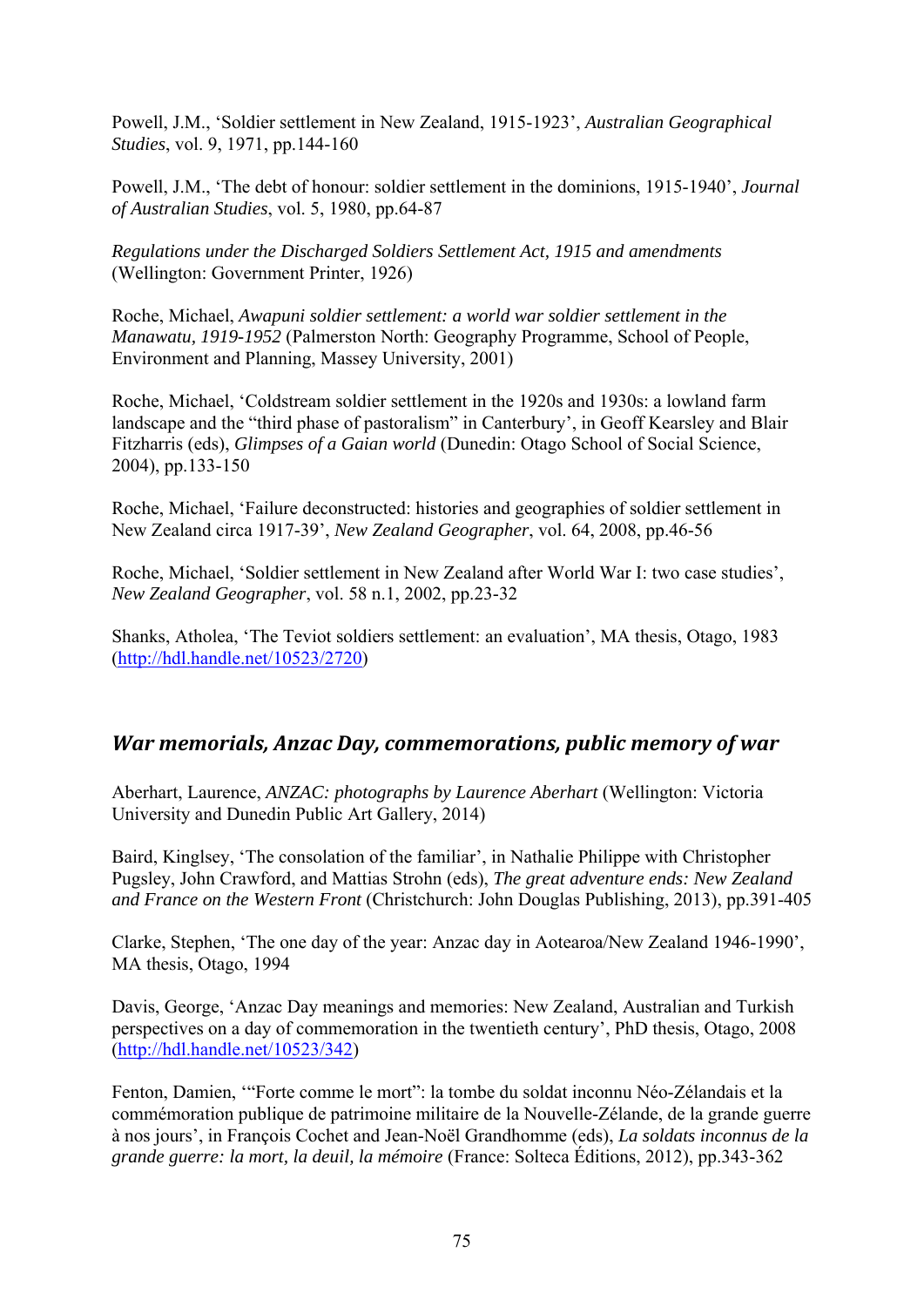Fox, Aaron Patrick, 'Silent sentinels: the war trophies of the First New Zealand Expeditionary Force in war and peace', BA (Hons) research essay, Otago, 1987

Glue, W.A., *National War Memorial, Wellington* (Wellington: Government Printer, 1964; second ed. 1967; third ed., 1986)

Horrocks, John, 'Memorials and medals: pinning on the past like a decoration', in Charles Ferrall and Harry Ricketts (eds.), *How we remember: New Zealanders and the First World War* (Wellington: Victoria University Press, 2014), pp.217-27

Inglis, Ken, and Jock Phillips, 'War memorials in Australia and New Zealand', in John Rickard and Peter Spearritt (eds), *Packaging the past? Public histories* (Melbourne: Melbourne University Press/Australian Historical Studies, 1991), pp.179-191

Mackay, Don, 'Sépulture perpétuelle: New Zealand and Gallipoli: possession, preservation and pilgrimage, 1916-1965', PhD thesis, Otago, 2005 (http://hdl.handle.net/10523/509)

Maclean, Chris, *For whom the bells toll: a history of the National War Memorial* (Wellington: Heritage Group, Dept of Internal Affairs, 1998)

Maclean, Chris, and Jock Phillips, *The sorrow and the pride: New Zealand war memorials* (Wellington: Historical Branch, GP Books, 1990)

Morris, Ewan, '"Kia Mau ait e Ora, te Pono me te Aroha kit e Ao Katoa": the Maori First World War memorial at Whanganui', *Turnbull Library Record*, n.46, 2014, pp.62-79

Phillips, Jock, 'Lest we forget', *New Zealand Defence Quarterly*, n.24, Autumn 1999, pp.27- 31

Phillips, Jock, 'Lest we forget: remembering, and forgetting New Zealand's First World War', in Charles Ferrall and Harry Ricketts (eds.), *How we remember: New Zealanders and the First World War* (Wellington: Victoria University Press, 2014), pp.228-40

Phillips, Jock, 'The Great War and New Zealand nationalism: the evidence of the war memorials', in Judith Smart and Tony Wood (eds), *An Anzac muster: war and society in Australia and New Zealand 1914-18 and 1939-45* (Clayton: Monash Publications in History, 1992, pp.14-29

Robinson, Helen, 'Lest we forget? The fading of New Zealand war commemorations, 1946- 1966', *New Zealand Journal of History*, vol. 44 n.1, April 2010, pp.76-91 (http://www.nzjh.auckland.ac.nz/document.php?wid=1825&action=null)

Sharpe, Maureen, 'Anzac Day in New Zealand 1916-1939', *New Zealand Journal of History*, vol. 15 n.2, October 1981, pp.97-114 (http://www.nzjh.auckland.ac.nz/document.php?wid=1238&action=null)

Sharpe, Maureen, 'Anzac Day in New Zealand, 1916 to 1939: attitudes to peace and war', MA thesis, Auckland, 1981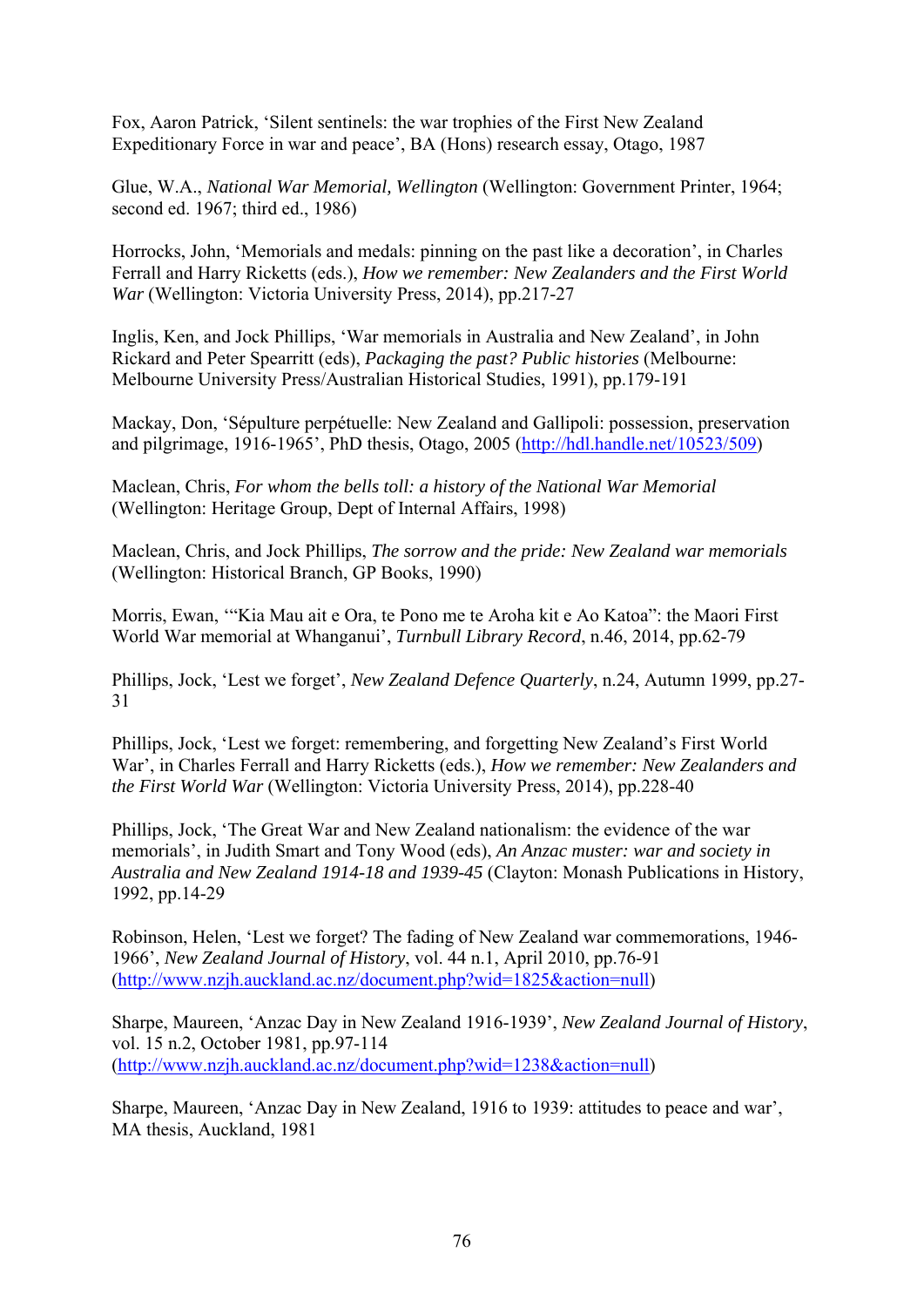Shoebridge, Tim, *National War Memorial and Tomb of the Unknown Warrior* (Wellington: Ministry for Culture and Heritage, 2009)

Tolerton, Jane, 'Anzac day: the protest generation rethinks', *New Zealand Defence Quarterly*, n.20, Autumn 1998, pp.22-27

Waterson, Duncan, 'Anzac Day in the New Zealand countryside', in Judith Smart and Tony Wood (eds), *An Anzac muster: war and society in Australia and New Zealand 1914-18 and 1939-45* (Clayton: Monash Publications in History, 1992, pp.143-150

Worthy, Scott, 'A debt of honour: New Zealanders' first Anzac Days', *New Zealand Journal of History*, vol. 36 n.2, October 2002, pp.185-200 (http://www.nzjh.auckland.ac.nz/document.php?wid=344&action=null)

Worthy, Scott, 'Communities of remembrance: the memory of the Great War in New Zealand 1915-1939', MA thesis, Auckland, 2001

## *Returned Services Associations*

Clarke, Stephen, 'Return, repatriation, remembrance and the Returned Soldiers' Association 1916-22', in John Crawford and Ian McGibbon (eds), *New Zealand's great war: New Zealand, the Allies, and the First World War* (Auckland: Exisle Publishing, 2007), pp.157- 181

Cooke, Peter, *All formed up: a history of Wellington Returned Services' Association, 1916- 2007* (Wellington: Ngaio Press, 2008)

Mayhew, W.R., 'The New Zealand Returned Services' Association, 1916-1943', MA thesis, Otago, 1943 (http://hdl.handle.net/10523/2680)

Melling, J.O., 'The N.Z. Returned Soldiers' Association, 1916-1923', thesis, Victoria, 1952

Van Boxtel, Jane-Marie, 'The soldiers advocate: the foundation years of the New Zealand Returned Soldiers Association 1915-1919', thesis, Otago, 1978

Webber, N.P., *The first fifty years of the New Zealand Returned Services Association, 1916 to 1966* (Wellington: Hutcheson Bowman & Stewart, c.1966)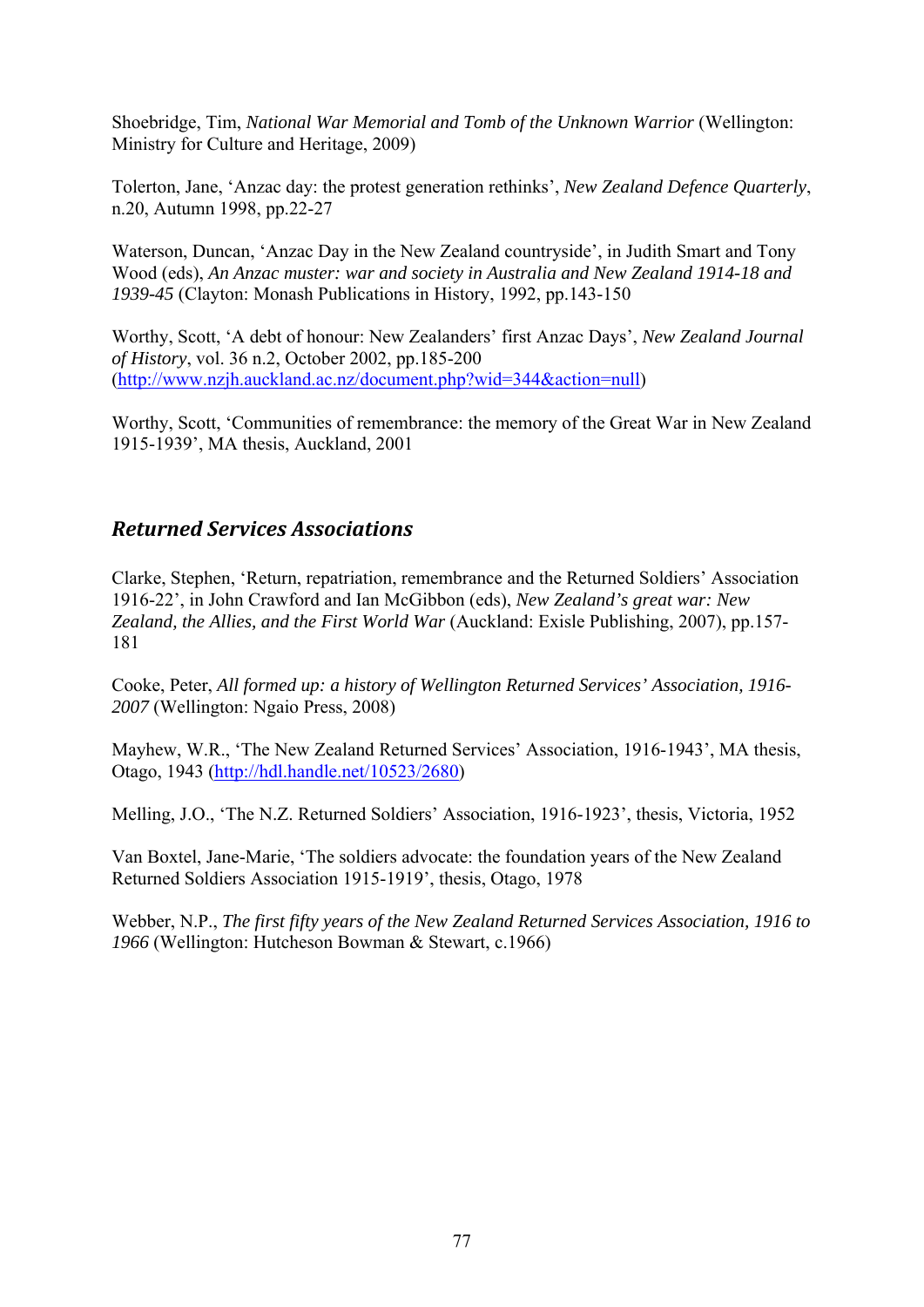# **Miscellaneous**

## *Historiography and reflections*

Armstrong, Dave, 'King and country: a dramatic journey through the First World War', in Charles Ferrall and Harry Ricketts (eds.), *How we remember: New Zealanders and the First World War* (Wellington: Victoria University Press, 2014), pp.175-83

Campbell, John, 'Cecil Bernard Carrington, of Awakino', in Charles Ferrall and Harry Ricketts (eds.), *How we remember: New Zealanders and the First World War* (Wellington: Victoria University Press, 2014), pp.15-18

Clayton, Hamish, 'We who imagine', in Charles Ferrall and Harry Ricketts (eds.), *How we remember: New Zealanders and the First World War* (Wellington: Victoria University Press, 2014), pp.246-52

During, Simon, 'The sins', in Charles Ferrall and Harry Ricketts (eds.), *How we remember: New Zealanders and the First World War* (Wellington: Victoria University Press, 2014), pp.168-74

Grey, Jeffrey, Peter Dennis, and Ian McGibbon, 'Australia and New Zealand', in Robin Higham and Dennis E. Showalter (eds), *Researching World I* (Westport, Conn.: Greenwood Press, 2003), pp.265-278

McGibbon, Ian, 'In the footsteps of the New Zealanders: Gallipoli', in Kynan Gentry and Gavin McLean (eds), *Heartlands: New Zealand historians write about where history happened* (Auckland: Penguin, 2006)

McGibbon, Ian (ed), *The Oxford companion to New Zealand military history* (Auckland: Oxford University Press, 2000)

McGibbon, Ian, '"Something of them is here recorded": official war history in New Zealand', in Jeffrey Grey (ed), *The last word? Essays on official history in the United States and British Commonwealth* (Westport, Conn.: Praeger, 2003) (http://nzetc.victoria.ac.nz/tm/scholarly/tei-McGSome.html)

Montgomerie, Deborah, 'Reconnaissance: twentieth-century New Zealand war history at century's turn', *New Zealand Journal of History*, vol. 37 n.1, April 2003, pp.62-79 (http://www.nzjh.auckland.ac.nz/document.php?wid=255&action=null)

Parsons, Gwen, 'The New Zealand home front during World War One and World War Two', *History Compass*, vol. 11, n.6, 2013, pp.419–428

Phillips, Jock, '75 years since Gallipoli', in *Towards 1990* (Wellington: Government Printing Office, 1989), pp.91-106

Phillips, Jock, 'On fighting the Great War', *Turnbull Library Record*, vol. 43, 2010/11, pp.89-95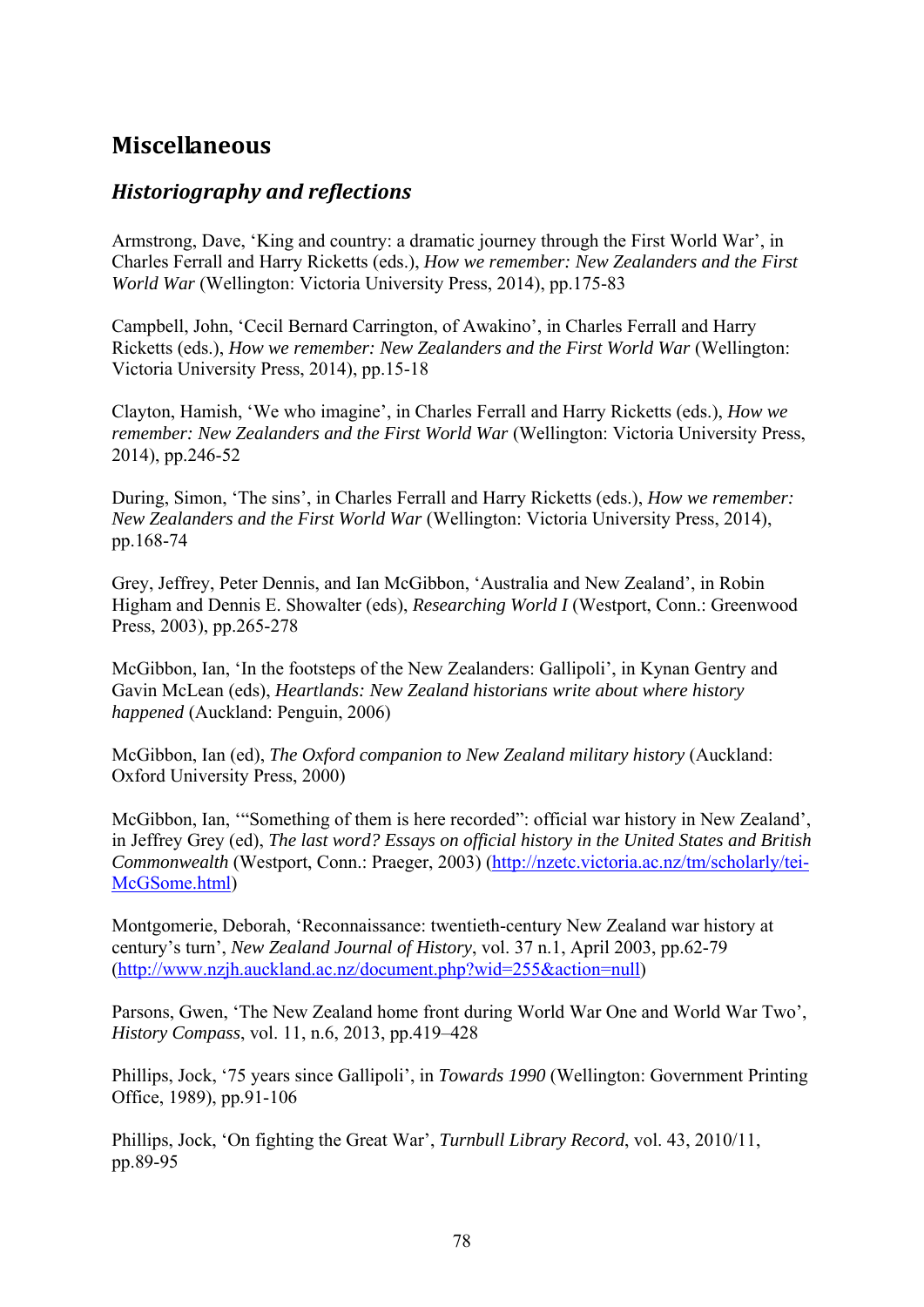Phillips, Jock, 'The quiet Western Front: the First World War and New Zealand memory', in Santanu Das (ed), *Race, empire and First World War writing* (Cambridge: Cambridge University Press, 2011), pp.231-248

Phillips, Jock, 'Was the Great War New Zealand's war?', in Craig Wilcox (ed), *The Great War: gains and losses – Anzac and empire* (Canberra: Australian War Memorial and Australian National University, 1995), pp.66-84

Priestley, John, 'Waves of war', in Charles Ferrall and Harry Ricketts (eds.), *How we remember: New Zealanders and the First World War* (Wellington: Victoria University Press, 2014), pp.160-7

Pugsley, Christopher, 'Gallipoli footprints', in Charles Ferrall and Harry Ricketts (eds.), *How we remember: New Zealanders and the First World War* (Wellington: Victoria University Press, 2014), pp.80-93

Rabel, Roberto, 'War history as public history: past and future', in Bronwyn Dalley and Jock Phillips (eds), *Going public: the changing face of New Zealand history* (Auckland: Auckland University Press, 2001), pp.55-73

Sheehan, William M., 'They shall not grow old: Australian, British and New Zealand history writing on Gallipoli, 1915-96', MA thesis, Victoria, 1997

Sheffield, Gary, 'Britain and the empire at war 1914-1918: reflections on a forgotten victory', in John Crawford and Ian McGibbon (eds), *New Zealand's great war: New Zealand, the Allies, and the First World War* (Auckland: Exisle Publishing, 2007), pp.30-48

Tolerton, Jane, 'The blood and the bones', in Charles Ferrall and Harry Ricketts (eds.), *How we remember: New Zealanders and the First World War* (Wellington: Victoria University Press, 2014), pp.241-5

Worthy, Scott, '"Light and shade": the New Zealand written remembrance of the Great War, 1915-1939', *War and society*, vol. 22 n.1, May 2004, pp.19-40

### *Object‐centred history*

Hunter, Kate, and Ross, Kirstie, *Holding on to home: New Zealand stories and objects of the First World War* (Wellington: Te Papa Press, 2014)

Lyon, Barbara, 'World War One at home: in ephemera', *Turnbull Library Record*, vol.46, 2014, pp.40-61